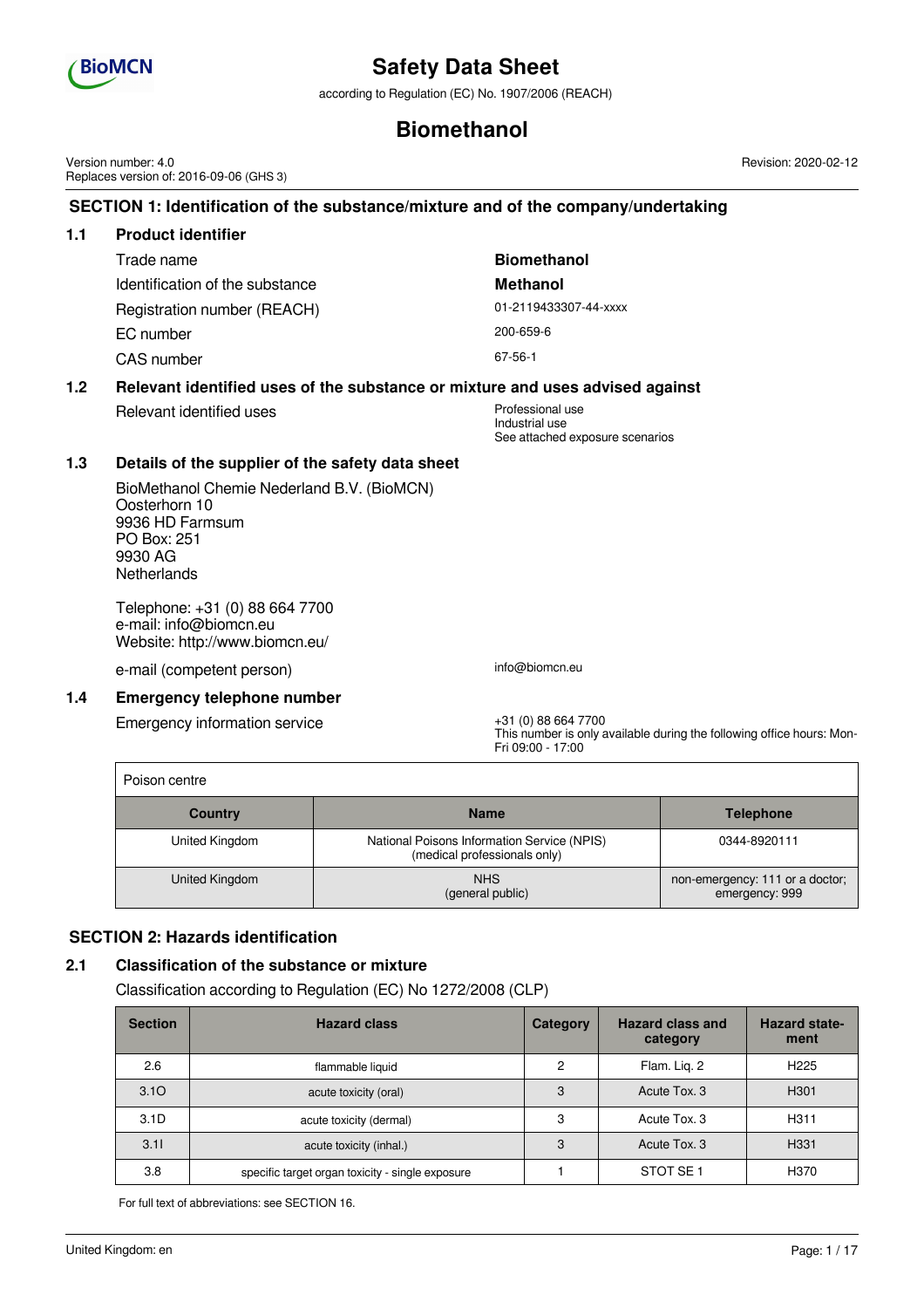

according to Regulation (EC) No. 1907/2006 (REACH)

## **Biomethanol**

Version number: 4.0 Replaces version of: 2016-09-06 (GHS 3) Revision: 2020-02-12

The most important adverse physicochemical, human health and environmental effects Immediate effects can be expected after short-term exposure. The product is combustible and can be ignited by potential ignition sources.

## **2.2 Label elements**

Labelling according to Regulation (EC) No 1272/2008 (CLP)

- signal word Danger

- pictograms

GHS02, GHS06, GHS08



- hazard statements

| παζαι ο διαιθμιθμιδ |                                                         |
|---------------------|---------------------------------------------------------|
| H <sub>225</sub>    | Highly flammable liquid and vapour.                     |
| H301+H311+H331      | Toxic if swallowed, in contact with skin or if inhaled. |
| H370                | Causes damage to organs (eye, central nervous system).  |
|                     |                                                         |

- precautionary statements

| P <sub>210</sub> | Keep away from heat, hot surfaces, sparks, open flames and other ignition sources. No smoking.      |
|------------------|-----------------------------------------------------------------------------------------------------|
| P <sub>241</sub> | Use explosion-proof electrical/ventilating/lighting/tooling equipment.                              |
| P <sub>260</sub> | Do not breathe mist/vapours/spray.                                                                  |
| P <sub>280</sub> | Wear protective gloves/protective clothing/eye protection/face protection.                          |
| P301+P310        | IF SWALLOWED: Immediately call a POISON CENTER/doctor.                                              |
| P303+P361+P353   | IF ON SKIN (or hair): Take off immediately all contaminated clothing. Rinse skin with water/shower. |
| P304+P340        | IF INHALED: Remove person to fresh air and keep comfortable for breathing.                          |
| P403+P235        | Store in a well-ventilated place. Keep cool.                                                        |
| P <sub>501</sub> | Dispose of contents/container in accordance with local/regional/national/international regulations. |
|                  |                                                                                                     |

### **2.3 Other hazards**

Of no significance.

#### Results of PBT and vPvB assessment

According to the results of its assessment, this substance is not a PBT or a vPvB. According to the results of its assessment, this substance is not a PBT or a vPvB.

### **SECTION 3: Composition/information on ingredients**

## **3.1 Substances** Name of substance Methanol **Identifiers** REACH Reg. No 01-2119433307-44-xxxx CAS No 67-56-1 EC No 200-659-6 Index No 603-001-00-X Purity 100 % Molecular formula CH4O Molar mass 32.04  $9/_{mol}$ Structural formula

 $HO$  ––  $CH<sub>3</sub>$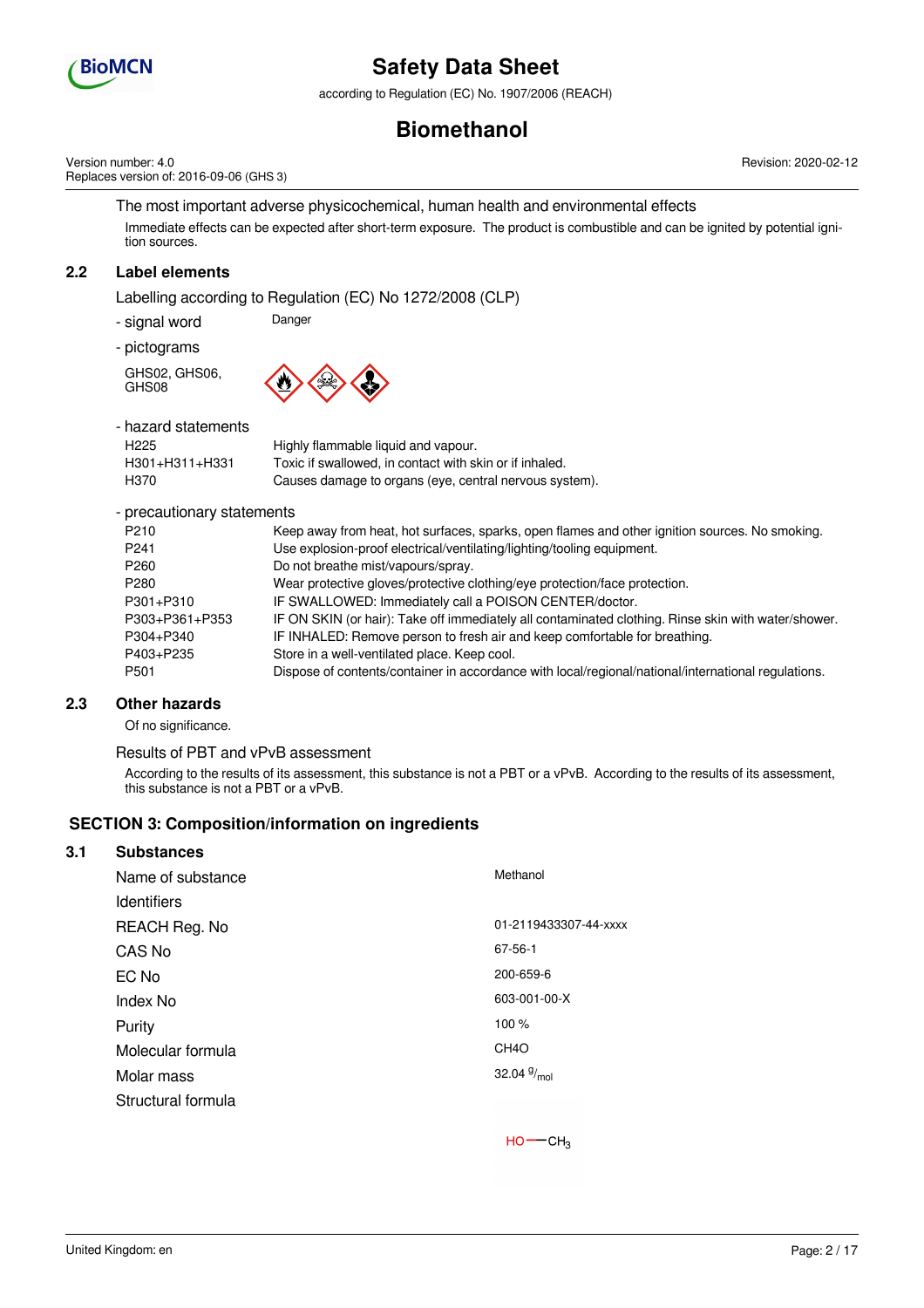

according to Regulation (EC) No. 1907/2006 (REACH)

## **Biomethanol**

Version number: 4.0 Replaces version of: 2016-09-06 (GHS 3) Revision: 2020-02-12

### **SECTION 4: First aid measures**

#### **4.1 Description of first aid measures**

#### General notes

Do not leave affected person unattended. Remove victim out of the danger area. In case of unconsciousness place person in the recovery position. Never give anything by mouth. Take off immediately all contaminated clothing. In all cases of doubt, or when symptoms persist, seek medical advice.

#### Following inhalation

Mouth to mouth resuscitation should be avoided. Use alternative methods, preferably with oxygen or compressed air driven apparatus. Provide fresh air. If breathing is irregular or stopped, immediately seek medical assistance and start first aid actions.

#### Following skin contact

Take off immediately all contaminated clothing. After contact with skin, take off immediately all contaminated clothing, and wash immediately with plenty of water and soap.

#### Following eye contact

Irrigate copiously with clean, fresh water for at least 15 minutes, holding the eyelids apart. Remove contact lenses, if present and easy to do. Continue rinsing. If eye irritation persists: Get medical advice/attention.

#### Following ingestion

Rinse mouth with water (only if the person is conscious). Let water be drunken in little sips (dilution effect). Do NOT induce vomiting. Call a POISON CENTER or doctor if you feel unwell.

#### **4.2 Most important symptoms and effects, both acute and delayed**

Symptoms and effects are not known to date.

#### **4.3 Indication of any immediate medical attention and special treatment needed**

For specialist advice physicians should contact the poison centre. Treat symptomatically.

#### **SECTION 5: Firefighting measures**

#### **5.1 Extinguishing media**

Suitable extinguishing media

Alcohol resistant foam; Dry extinguishing powder; Carbon dioxide (CO2)

Unsuitable extinguishing media

Water jet.

#### **5.2 Special hazards arising from the substance or mixture**

In case of insufficient ventilation and/or in use, may form flammable/explosive vapour-air mixture. Solvent vapours are heavier than air and may spread along floors. Places which are not ventilated, e.g. unventilated below ground level areas such as trenches, conduits and shafts, are particularly prone to the presence of flammable substances or mixtures.

#### Hazardous combustion products

During fire hazardous fumes/smoke could be produced, Carbon monoxide (CO), Carbon dioxide (CO2)

#### **5.3 Advice for firefighters**

In case of fire and/or explosion do not breathe fumes. Co-ordinate firefighting measures to the fire surroundings. Do not allow firefighting water to enter drains or water courses. Collect contaminated firefighting water separately. Fight fire with normal precautions from a reasonable distance.

#### Special protective equipment for firefighters

Self-contained breathing apparatus (SCBA), Standard protective clothing for firefighters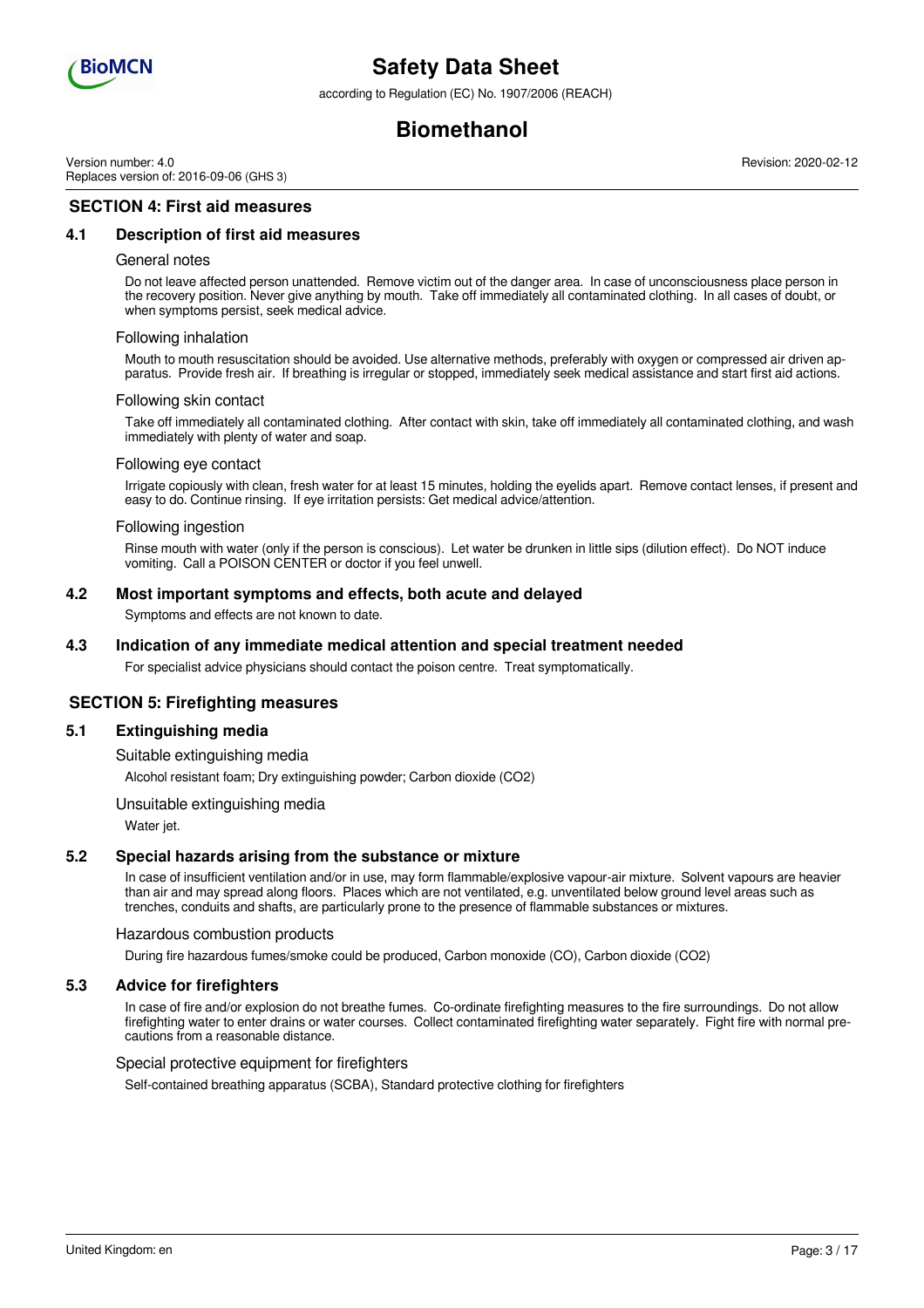

according to Regulation (EC) No. 1907/2006 (REACH)

## **Biomethanol**

Version number: 4.0 Replaces version of: 2016-09-06 (GHS 3) Revision: 2020-02-12

### **SECTION 6: Accidental release measures**

#### **6.1 Personal precautions, protective equipment and emergency procedures**

#### For non-emergency personnel

Follow emergency procedures such as the need to evacuate the danger area or to consult an expert. Remove persons to safety. Warning and evacuating people in the neighbourhood. Ventilate affected area. Control of dust. Keep away from sources of ignition - No smoking.

#### For emergency responders

Wear breathing apparatus if exposed to vapours/dust/spray/gases. Use personal protective equipment as required.

#### **6.2 Environmental precautions**

Keep away from drains, surface and ground water. Retain contaminated washing water and dispose of it.

#### **6.3 Methods and material for containment and cleaning up**

Advice on how to contain a spill

Covering of drains.

Advice on how to clean up a spill Wipe up with absorbent material (e.g. cloth, fleece).

Appropriate containment techniques

Use of adsorbent materials.

Other information relating to spills and releases

Place in appropriate containers for disposal. Ventilate affected area.

#### **6.4 Reference to other sections**

Hazardous combustion products: see section 5. Personal protective equipment: see section 8. Incompatible materials: see section 10. Disposal considerations: see section 13.

### **SECTION 7: Handling and storage**

#### **7.1 Precautions for safe handling**

Recommendations

- measures to prevent fire as well as aerosol and dust generation

Use local and general ventilation. Avoidance of ignition sources. Keep away from sources of ignition - No smoking. Take precautionary measures against static discharge. Use only in well-ventilated areas. Due to danger of explosion, prevent leakage of vapours into cellars, flues and ditches. Ground/bond container and receiving equipment. Use explosion-proof electrical/ventilating/lighting/equipment. Use only non-sparking tools.

#### - specific notes/details

Places which are not ventilated, e.g. unventilated below ground level areas such as trenches, conduits and shafts, are particularly prone to the presence of flammable substances or mixtures. Vapours are heavier than air, spread along floors and form explosive mixtures with air. Vapours may form explosive mixtures with air.

#### Advice on general occupational hygiene

Wash hands after use. Do not eat, drink and smoke in work areas. Remove contaminated clothing and protective equipment before entering eating areas. Never keep food or drink in the vicinity of chemicals. Never place chemicals in containers that are normally used for food or drink. Keep away from food, drink and animal feedingstuffs.

#### **7.2 Conditions for safe storage, including any incompatibilities**

Managing of associated risks

#### - explosive atmospheres

Keep container tightly closed and in a well-ventilated place. Use local and general ventilation. Keep cool. Protect from sunlight.

#### - flammability hazards

Keep away from sources of ignition - No smoking. Keep away from heat, hot surfaces, sparks, open flames and other ignition sources. No smoking. Take precautionary measures against static discharge. Protect from sunlight.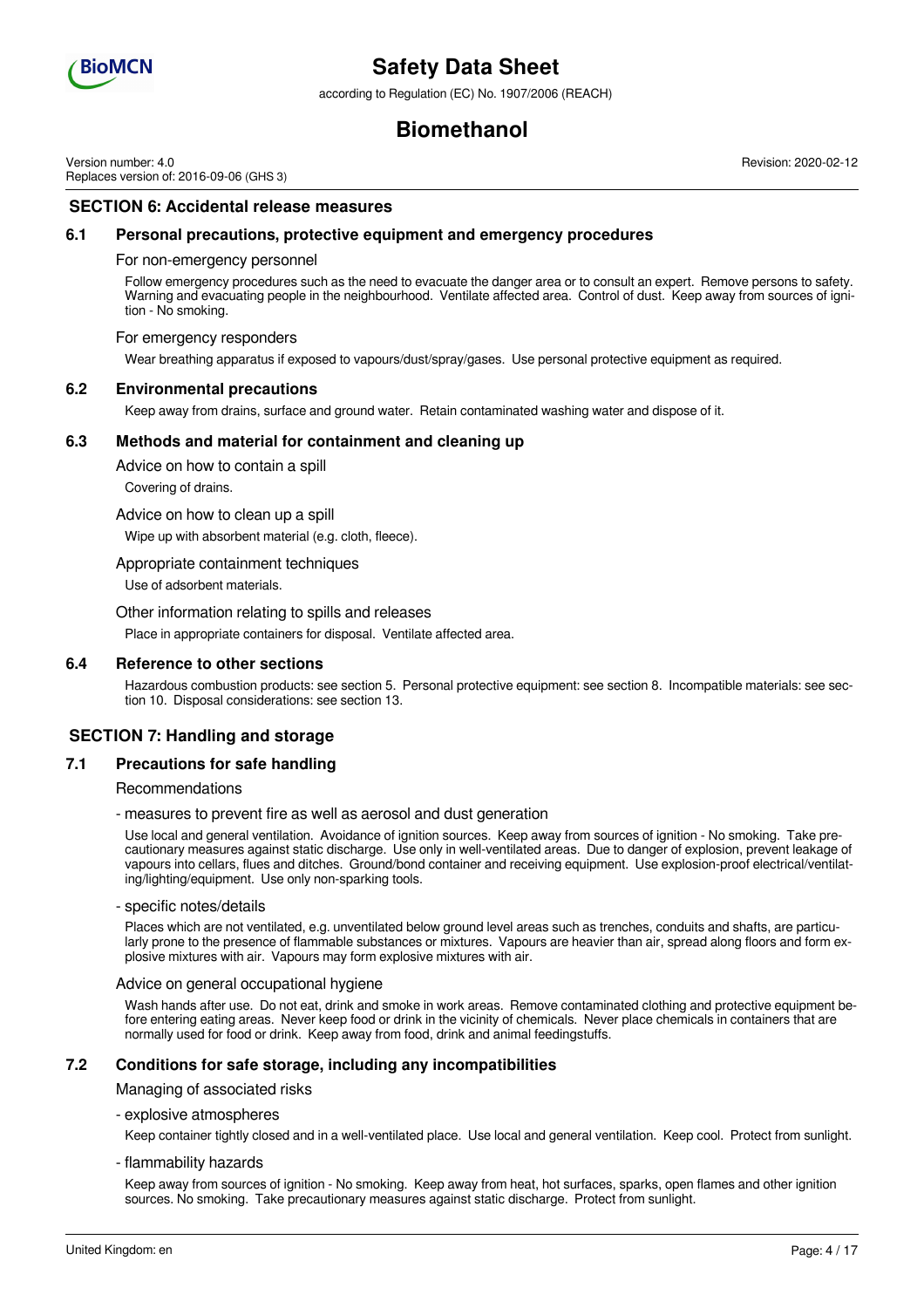

according to Regulation (EC) No. 1907/2006 (REACH)

## **Biomethanol**

Version number: 4.0 Replaces version of: 2016-09-06 (GHS 3) Revision: 2020-02-12

- incompatible substances or mixtures

Observe hints for combined storage. Incompatible materials: see section 10.

#### Control of effects

Protect against external exposure, such as

High temperatures. UV-radiation/sunlight. Static discharges.

#### Consideration of other advice

Store in a well-ventilated place. Keep container tightly closed.

- ventilation requirements

Keep any substance that emits harmful vapours or gases in a place that allows these to be permanently extracted. Use local and general ventilation. Ground/bond container and receiving equipment.

#### - packaging compatibilities

Only packagings which are approved (e.g. acc. to ADR) may be used.

### **7.3 Specific end use(s)**

There is no additional information.

### **SECTION 8: Exposure controls/personal protection**

## **8.1 Control parameters**

### **National limit values**

|             | Occupational exposure limit values (Workplace Exposure Limits) |               |                 |                     |                            |                      |                                    |               |               |
|-------------|----------------------------------------------------------------|---------------|-----------------|---------------------|----------------------------|----------------------|------------------------------------|---------------|---------------|
| Cou<br>ntry | Name of agent                                                  | <b>CAS No</b> | Identi-<br>fier | <b>TWA</b><br>[ppm] | TWA<br>$\mathrm{[mq/m^3]}$ | <b>STEL</b><br>[ppm] | <b>STEL</b><br>$\mathrm{[mq/m^3]}$ | Nota-<br>tion | <b>Source</b> |
| EU          | methanol                                                       | 67-56-1       | <b>IOELV</b>    | 200                 | 260                        |                      |                                    |               | 2006/15/EC    |
| GB          | methanol                                                       | 67-56-1       | WEL             | 200                 | 266                        | 250                  | 333                                |               | EH40/2005     |

Notation

STEL short-term exposure limit: a limit value above which exposure should not occur and which is related to a 15-minute period (unless otherwise specified)

TWA time-weighted average (long-term exposure limit): measured or calculated in relation to a reference period of 8 hours time-weighted average (unless otherwise specified)

### **Relevant DNELs/DMELs/PNECs and other threshold levels**

|                 | Relevant DNELs and other threshold levels |                                       |                               |                            |
|-----------------|-------------------------------------------|---------------------------------------|-------------------------------|----------------------------|
| <b>Endpoint</b> | <b>Threshold</b><br>level                 | Protection goal,<br>route of exposure | <b>Used in</b>                | <b>Exposure time</b>       |
| <b>DNEL</b>     | 130 mg/m $3$                              | human, inhalatory                     | worker (industry)             | chronic - systemic effects |
| <b>DNEL</b>     | 130 mg/m $3$                              | human, inhalatory                     | worker (industry)             | acute - systemic effects   |
| <b>DNEL</b>     | 130 mg/m $3$                              | human, inhalatory                     | worker (industry)             | chronic - local effects    |
| <b>DNEL</b>     | 130 mg/m <sup>3</sup>                     | human, inhalatory                     | worker (industry)             | acute - local effects      |
| <b>DNEL</b>     | 20 mg/kg bw/day                           | human, dermal                         | worker (industry)             | chronic - systemic effects |
| <b>DNEL</b>     | 20 mg/kg bw/day                           | human, dermal                         | worker (industry)             | acute - systemic effects   |
| <b>DNEL</b>     | $26 \text{ mg/m}^3$                       | human, inhalatory                     | consumer (private households) | chronic - systemic effects |
| <b>DNEL</b>     | $26 \text{ mg/m}^3$                       | human, inhalatory                     | consumer (private households) | acute - systemic effects   |
| <b>DNEL</b>     | $26 \text{ mg/m}^3$                       | human, inhalatory                     | consumer (private households) | chronic - local effects    |
| <b>DNEL</b>     | $26 \text{ mg/m}^3$                       | human, inhalatory                     | consumer (private households) | acute - local effects      |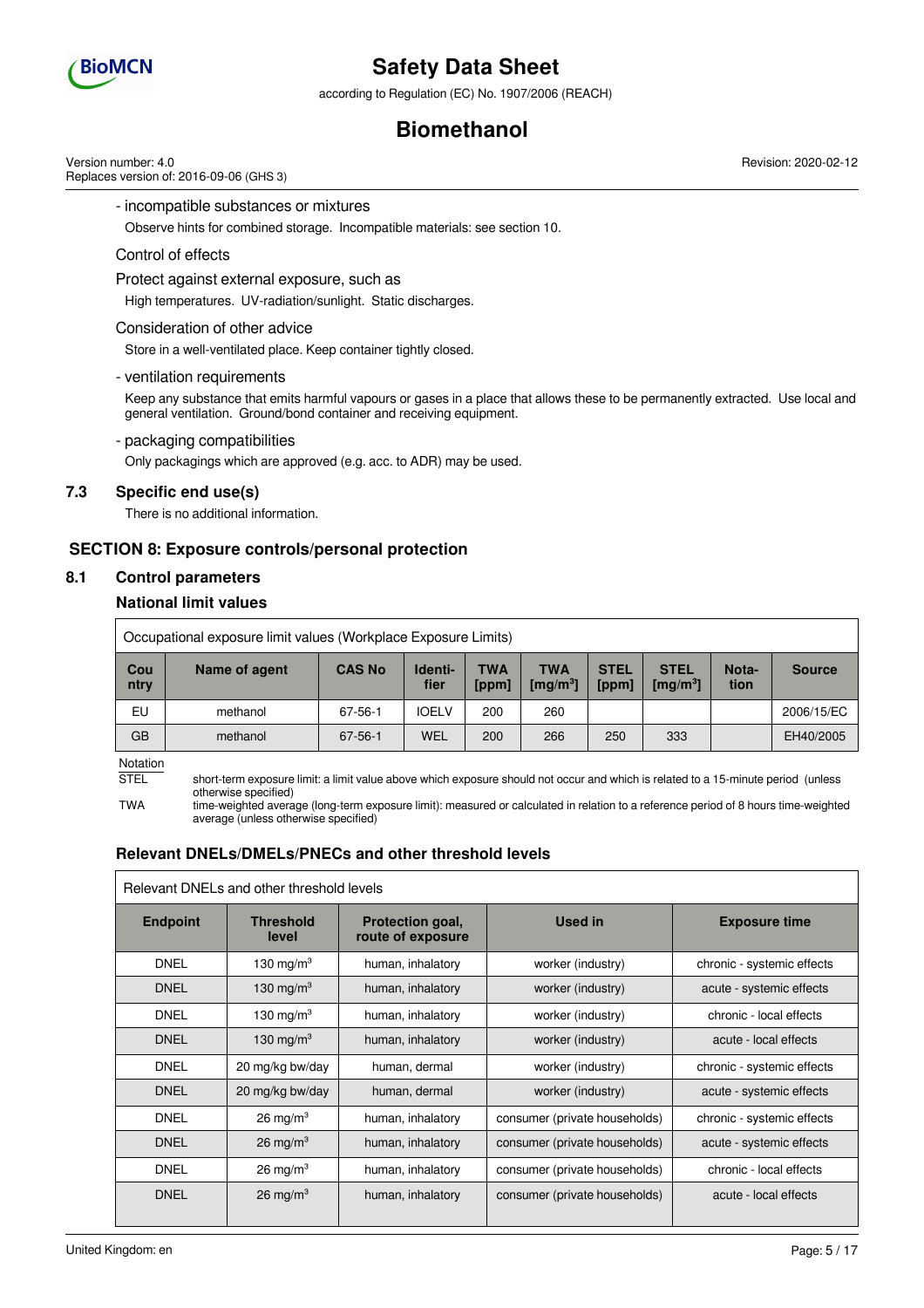

according to Regulation (EC) No. 1907/2006 (REACH)

## **Biomethanol**

Revision: 2020-02-12

| Version number: 4.0                     |  |
|-----------------------------------------|--|
| Replaces version of: 2016-09-06 (GHS 3) |  |

|                 | Relevant DNELs and other threshold levels |                                       |                               |                            |
|-----------------|-------------------------------------------|---------------------------------------|-------------------------------|----------------------------|
| <b>Endpoint</b> | <b>Threshold</b><br>level                 | Protection goal,<br>route of exposure | Used in                       | <b>Exposure time</b>       |
| <b>DNEL</b>     | 4 mg/kg bw/day                            | human, dermal                         | consumer (private households) | chronic - systemic effects |
| <b>DNEL</b>     | 4 mg/kg bw/day                            | human, dermal                         | consumer (private households) | acute - systemic effects   |
| <b>DNEL</b>     | 4 mg/kg bw/day                            | human, oral                           | consumer (private households) | chronic - systemic effects |
| <b>DNEL</b>     | 4 mg/kg bw/day                            | human, oral                           | consumer (private households) | acute - systemic effects   |

Relevant PNECs and other threshold levels

| <b>Endpoint</b> | <b>Threshold</b><br>level | <b>Organism</b>       | <b>Environmental compart-</b><br>ment | <b>Exposure time</b>         |
|-----------------|---------------------------|-----------------------|---------------------------------------|------------------------------|
| <b>PNEC</b>     | $20.8 \text{ mg}$         | aquatic organisms     | freshwater                            | short-term (single instance) |
| <b>PNEC</b>     | $2.08 \frac{mg}{l}$       | aquatic organisms     | marine water                          | short-term (single instance) |
| <b>PNEC</b>     | $100 \frac{mg}{l}$        | aquatic organisms     | sewage treatment plant (STP)          | short-term (single instance) |
| <b>PNEC</b>     | $77 \frac{mg}{ka}$        | aquatic organisms     | freshwater sediment                   | short-term (single instance) |
| <b>PNEC</b>     | 7.7 $mg/kq$               | aquatic organisms     | marine sediment                       | short-term (single instance) |
| <b>PNEC</b>     | 100 $mg/kq$               | terrestrial organisms | soil                                  | short-term (single instance) |

### **8.2 Exposure controls**

Appropriate engineering controls

General ventilation.

Individual protection measures (personal protective equipment)

Eye/face protection

Use safety goggle with side protection (EN 166).

#### Skin protection

Protective clothing (EN 340 & EN ISO 13688).

- hand protection

Wear suitable gloves. Check leak-tightness/impermeability prior to use. For special purposes, it is recommended to check the resistance to chemicals of the protective gloves mentioned above together with the supplier of these gloves. Chemical protection gloves are suitable, which are tested according to EN 374. The selection of the suitable gloves does not only depend on the material, but also on further marks of quality and varies from manufacturer to manufacturer. As the product is a preparation of several substances, the resistance of the glove material can not be calculated in advance and has therefore to be checked prior to the application.

- type of material

Butyl rubber

- material thickness

≥ 0,7 mm

- breakthrough times of the glove material

Use gloves with a minimum breakthrough times of the glove material: >480 minutes (permeation: level 6).

- other protection measures

Take recovery periods for skin regeneration. Preventive skin protection (barrier creams/ointments) is recommended. Wash hands thoroughly after handling.

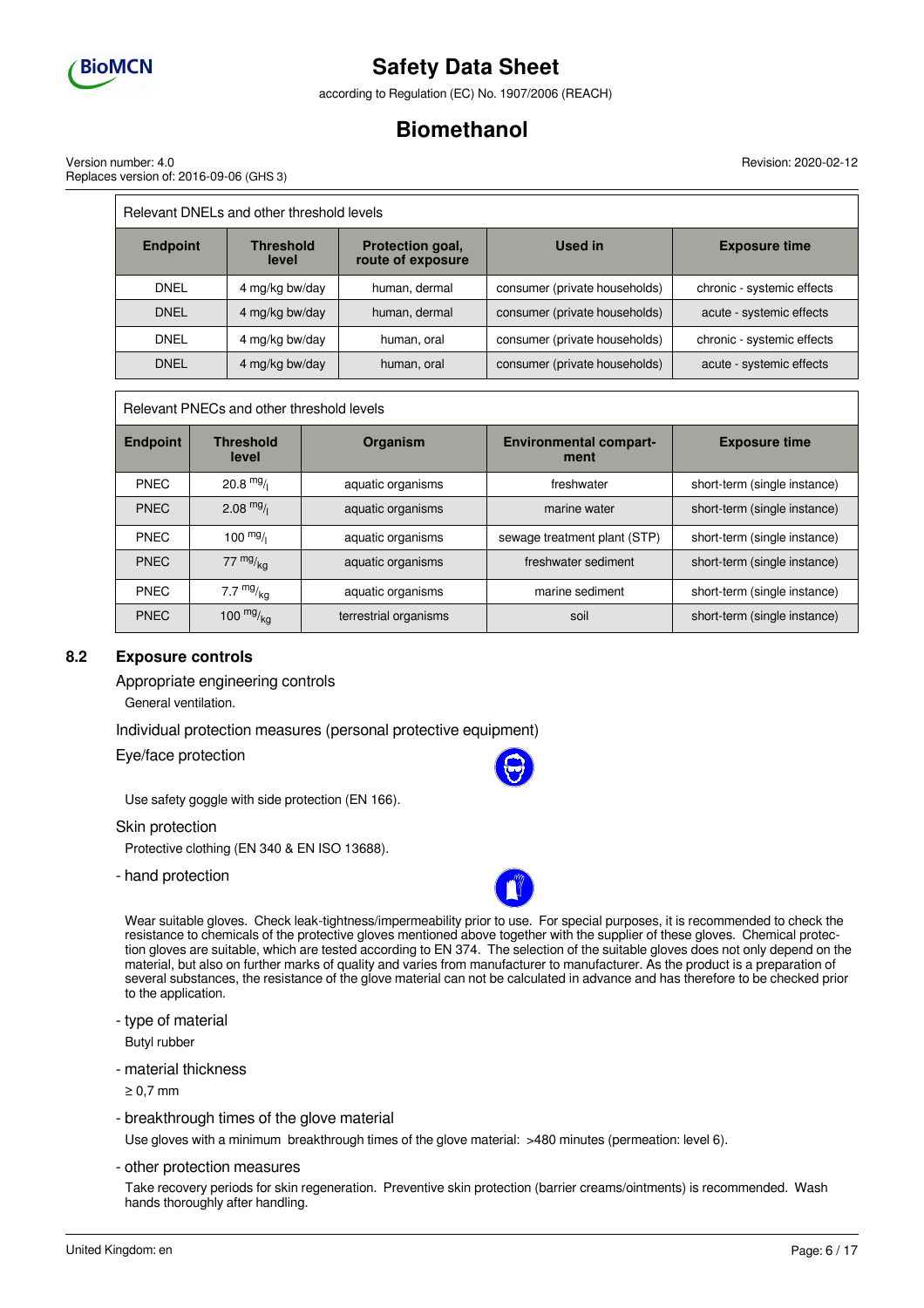

according to Regulation (EC) No. 1907/2006 (REACH)

## **Biomethanol**

Revision: 2020-02-12

Version number: 4.0 Replaces version of: 2016-09-06 (GHS 3)

Respiratory protection

In case of inadequate ventilation wear respiratory protection. Self-contained breathing apparatus (EN 133).

#### Environmental exposure controls

Use appropriate container to avoid environmental contamination. Keep away from drains, surface and ground water.

## **SECTION 9: Physical and chemical properties**

### **9.1 Information on basic physical and chemical properties**

### **Appearance**

| Physical state | liquid     |
|----------------|------------|
| Colour         | colourless |
| Odour          | pungent    |

### **Other safety parameters**

| pH (value)                              | not determined                |
|-----------------------------------------|-------------------------------|
| Melting point/freezing point            | -97.8 °C                      |
| Initial boiling point and boiling range | 64.7 °C at 1,013 hPa          |
| Flash point                             | 9.7 °C at 1,013 hPa           |
| Evaporation rate                        | 5.3 (ether $= 1$ ) (Supplier) |
| Flammability (solid, gas)               | not relevant, (fluid)         |

Explosive limits

| - lower explosion limit (LEL) | 4.4 vol%                           |
|-------------------------------|------------------------------------|
| - upper explosion limit (UEL) | 38.5 vol%                          |
| Vapour pressure               | 169.3 hPa at 25 °C                 |
| Density                       | 0.79 – 0.8 $\frac{9}{cm}$ at 20 °C |
| Vapour density                | this information is not available  |
| $:$ oluhility/ioc $)$         |                                    |

Solubility(ies)

| ≥1,000 <sup>g</sup> / <sub>i</sub> at 20 °C<br>- water solubility |  |
|-------------------------------------------------------------------|--|
|-------------------------------------------------------------------|--|

Partition coefficient

| - n-octanol/water (log KOW)           | -0.77 (ECHA)               |
|---------------------------------------|----------------------------|
| - soil organic carbon/water (log KOC) | $0.13 - 1$                 |
| Auto-ignition temperature             | 455 °C at 1,013 hPa (ECHA) |
| Viscosity                             |                            |

- dynamic viscosity >0.544 – <0.59 mPa s at 25 °C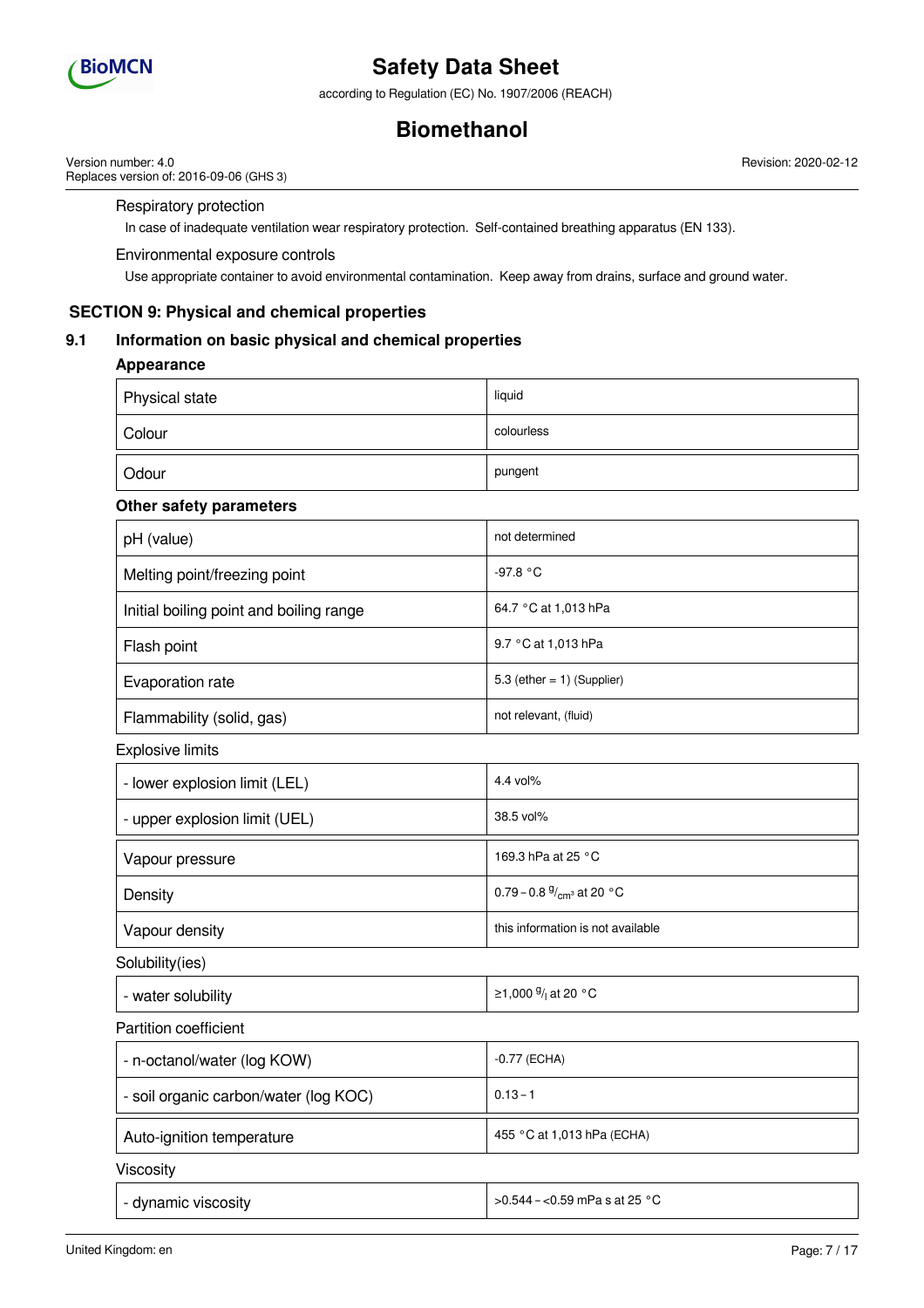

according to Regulation (EC) No. 1907/2006 (REACH)

## **Biomethanol**

Version number: 4.0 Replaces version of: 2016-09-06 (GHS 3) Revision: 2020-02-12

| <b>Explosive properties</b> | none |
|-----------------------------|------|
| Oxidising properties        | none |

### **9.2 Other information**

There is no additional information.

### **SECTION 10: Stability and reactivity**

#### **10.1 Reactivity**

It's a reactive substance. Risk of ignition.

If heated:

Risk of ignition.

#### **10.2 Chemical stability**

See below "Conditions to avoid".

#### **10.3 Possibility of hazardous reactions**

No known hazardous reactions.

#### **10.4 Conditions to avoid**

Keep away from heat, hot surfaces, sparks, open flames and other ignition sources. No smoking.

Hints to prevent fire or explosion

Use explosion-proof electrical/ventilating/lighting/equipment. Use only non-sparking tools. Take precautionary measures against static discharge.

#### **10.5 Incompatible materials**

Oxidisers, Sodium, Magnesium

#### **10.6 Hazardous decomposition products**

Reasonably anticipated hazardous decomposition products produced as a result of use, storage, spill and heating are not known. Hazardous combustion products: see section 5.

### **SECTION 11: Toxicological information**

#### **11.1 Information on toxicological effects**

#### **Classification according to GHS (1272/2008/EC, CLP)**

#### Acute toxicity

Toxic if swallowed. Toxic in contact with skin. Toxic if inhaled.

| Acute toxicity        |                 |                             |                |
|-----------------------|-----------------|-----------------------------|----------------|
| <b>Exposure route</b> | <b>Endpoint</b> | Value                       | <b>Species</b> |
| inhalation: vapour    | <b>LC50</b>     | 128,200 $mg/m3/4h$          | rat            |
| inhalation: vapour    | <b>LC50</b>     | 85,400 mg/ <sub>l</sub> /4h | cat            |
| dermal                | LD50            | 17,100 $mg/kg$              | rabbit         |
| oral                  | LD50            | $>7$ mg/ $_{\text{kg}}$     | monkey         |
| oral                  | LD50            | $>1,187 \frac{mg}{kg}$      | rat            |

#### Skin corrosion/irritation

Shall not be classified as corrosive/irritant to skin.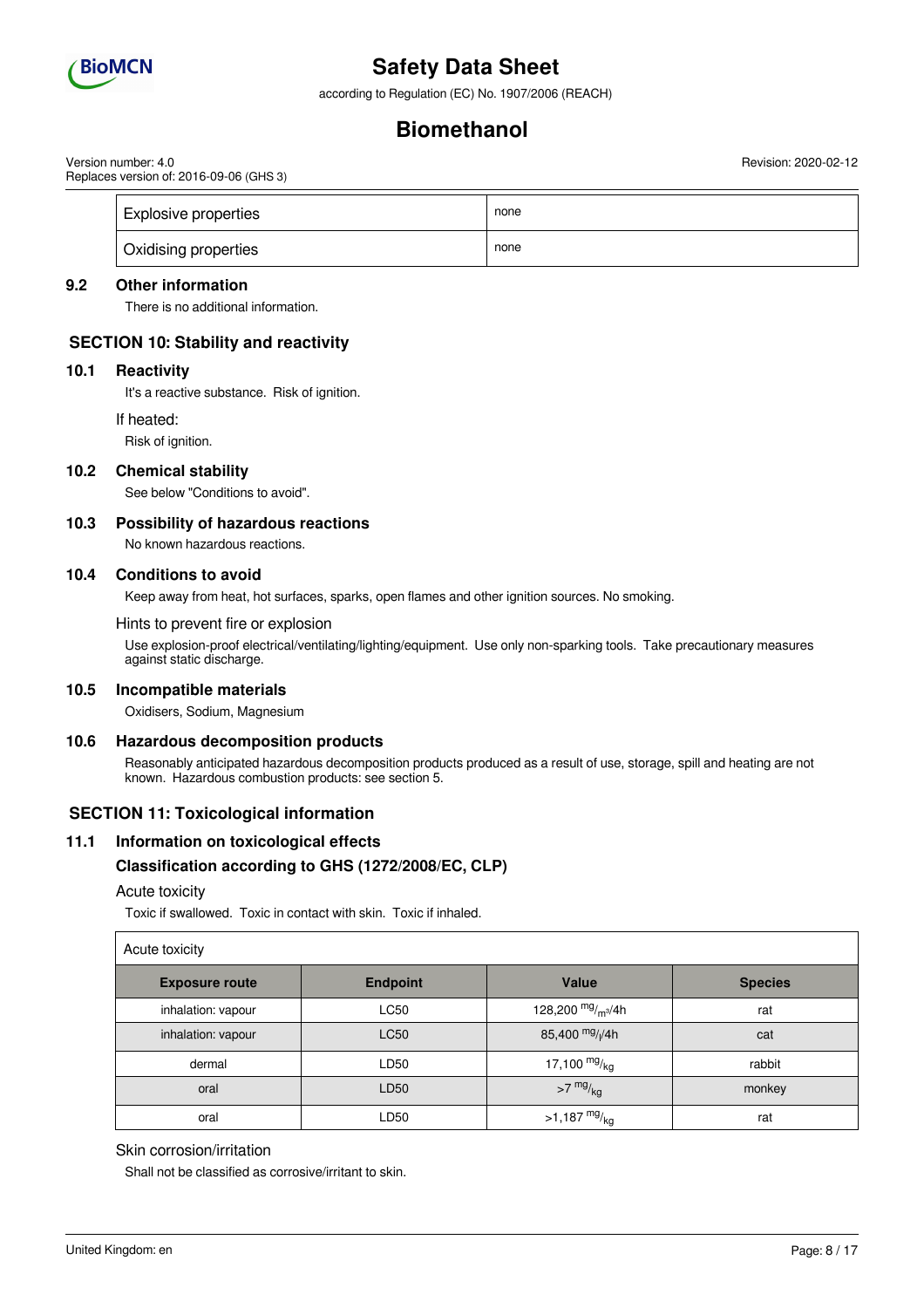

according to Regulation (EC) No. 1907/2006 (REACH)

## **Biomethanol**

Version number: 4.0 Replaces version of: 2016-09-06 (GHS 3)

Serious eye damage/eye irritation

Shall not be classified as seriously damaging to the eye or eye irritant.

#### Respiratory or skin sensitisation

Shall not be classified as a respiratory or skin sensitiser.

#### Germ cell mutagenicity

Shall not be classified as germ cell mutagenic.

#### **Carcinogenicity**

Shall not be classified as carcinogenic.

#### Reproductive toxicity

Shall not be classified as a reproductive toxicant. Fertility:  $NOAEC (Rat) = 1.3 mg/L$  $NOAEC (Monkey) = 2.39 mg/L$ NOAEL(Oral) Sperm = 1000 mg/kg bw/day Developmental Toxicity:  $NOAEC (Rat) = 1.33 mg/L$ LOAEL (Mouse) =  $1700$  mg/kg Developmental Toxicity: NOAEC (Rat, Mouse) =  $1.33 \text{ mg/L}$  $LOAEL(\dot{M}ouse) = 5000$  mg/kg.

#### Specific target organ toxicity - single exposure

Causes damage to organs (eye, central nervous system). Exposure route: Oral. Inhalation.

| <b>Hazard category</b> | Target organ           | <b>Exposure route</b> |
|------------------------|------------------------|-----------------------|
|                        | eve                    | if exposed            |
|                        | central nervous system | if exposed            |

### Specific target organ toxicity - repeated exposure

Shall not be classified as a specific target organ toxicant (repeated exposure).

| <b>Exposure route</b> | <b>Endpoint</b> | <b>Value</b>  | <b>Exposure</b><br>time | <b>Species</b> | <b>Notes</b> |
|-----------------------|-----------------|---------------|-------------------------|----------------|--------------|
| oral                  | <b>LOAEL</b>    | 2,340 $mg/kg$ |                         | not specified  | 3d           |
| inhalation: vapour    | <b>NOAEL</b>    | 13 $mg/m3$    |                         | not specified  | 7mth         |

#### Aspiration hazard

Shall not be classified as presenting an aspiration hazard.

Absorption, metabolism, distribution and excretion studies

Rapidly metabolised.

Metabolised to the following: Formaldehyde. Metabolised to the following: water, Carbon dioxide (CO). Metabolised before excretion. Excreted to the air during respiration.

### **SECTION 12: Ecological information**

#### **12.1 Toxicity**

Shall not be classified as hazardous to the aquatic environment.

Revision: 2020-02-12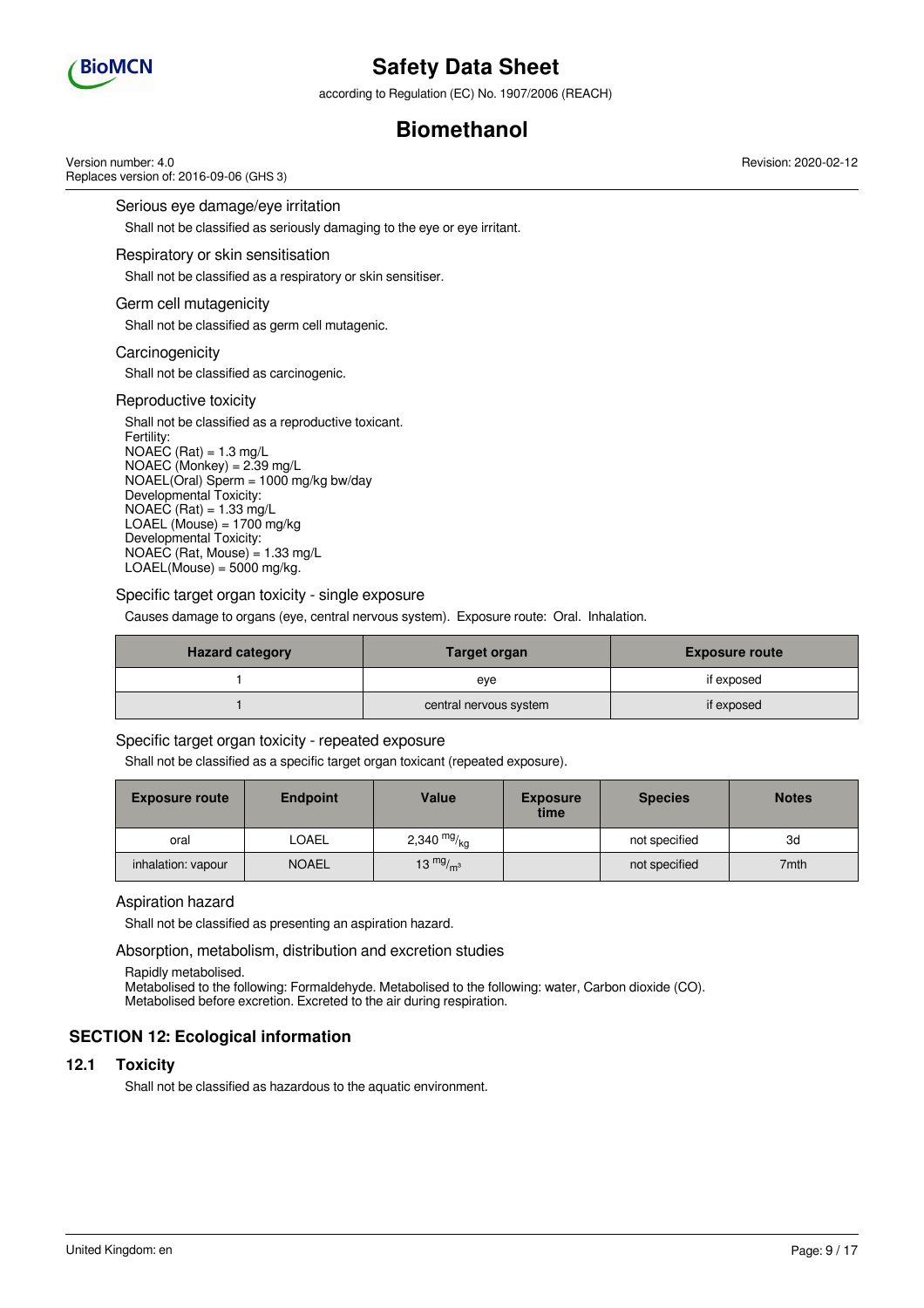

according to Regulation (EC) No. 1907/2006 (REACH)

## **Biomethanol**

Version number: 4.0 Replaces version of: 2016-09-06 (GHS 3) Revision: 2020-02-12

| Aquatic toxicity (acute) |              |                |                                                          |                         |
|--------------------------|--------------|----------------|----------------------------------------------------------|-------------------------|
| <b>Endpoint</b>          | Value        | <b>Species</b> | <b>Source</b>                                            | <b>Exposure</b><br>time |
| <b>IC50</b>              | $>880$ mg/   | microorganisms |                                                          | 24 h                    |
| <b>LC50</b>              | 15,400 $mg/$ | fish           | European Chemicals<br>Agency, http://<br>echa.europa.eu/ | 96 h                    |
| <b>EC50</b>              | 12,700 $mg/$ | fish           | European Chemicals<br>Agency, http://<br>echa.europa.eu/ | 96 h                    |
| ErC <sub>50</sub>        | $22,000$ mg/ | algae          | European Chemicals<br>Agency, http://<br>echa.europa.eu/ | 96 h                    |

### Biodegradation

The substance is readily biodegradable. The relevant substances of the mixture are readily biodegradable.

### **12.2 Persistence and degradability**

| Process of degradability |                         |      |                                                      |
|--------------------------|-------------------------|------|------------------------------------------------------|
| <b>Process</b>           | <b>Degradation rate</b> | Time | <b>Source</b>                                        |
| oxygen depletion         | 69%                     | 5 d  | European Chemicals Agency,<br>http://echa.europa.eu/ |

### **12.3 Bioaccumulative potential**

| n-octanol/water (log KOW) | -0.77 (ECHA) |
|---------------------------|--------------|
| <b>BCF</b>                | < 10         |

### **12.4 Mobility in soil**

| Henry's law constant                                    | 0.461 $\mathrm{^{Pa}}$ $\mathrm{^{m^3}\!}/_{\mathrm{mol}}$ at 25 $\mathrm{^{\circ}C}$ |
|---------------------------------------------------------|---------------------------------------------------------------------------------------|
| The Organic Carbon normalised adsorption<br>coefficient | $0.13 - 1$                                                                            |

### **12.5 Results of PBT and vPvB assessment**

According to the results of its assessment, this substance is not a PBT or a vPvB.

#### **12.6 Other adverse effects**

Data are not available.

Endocrine disrupting potential Not listed.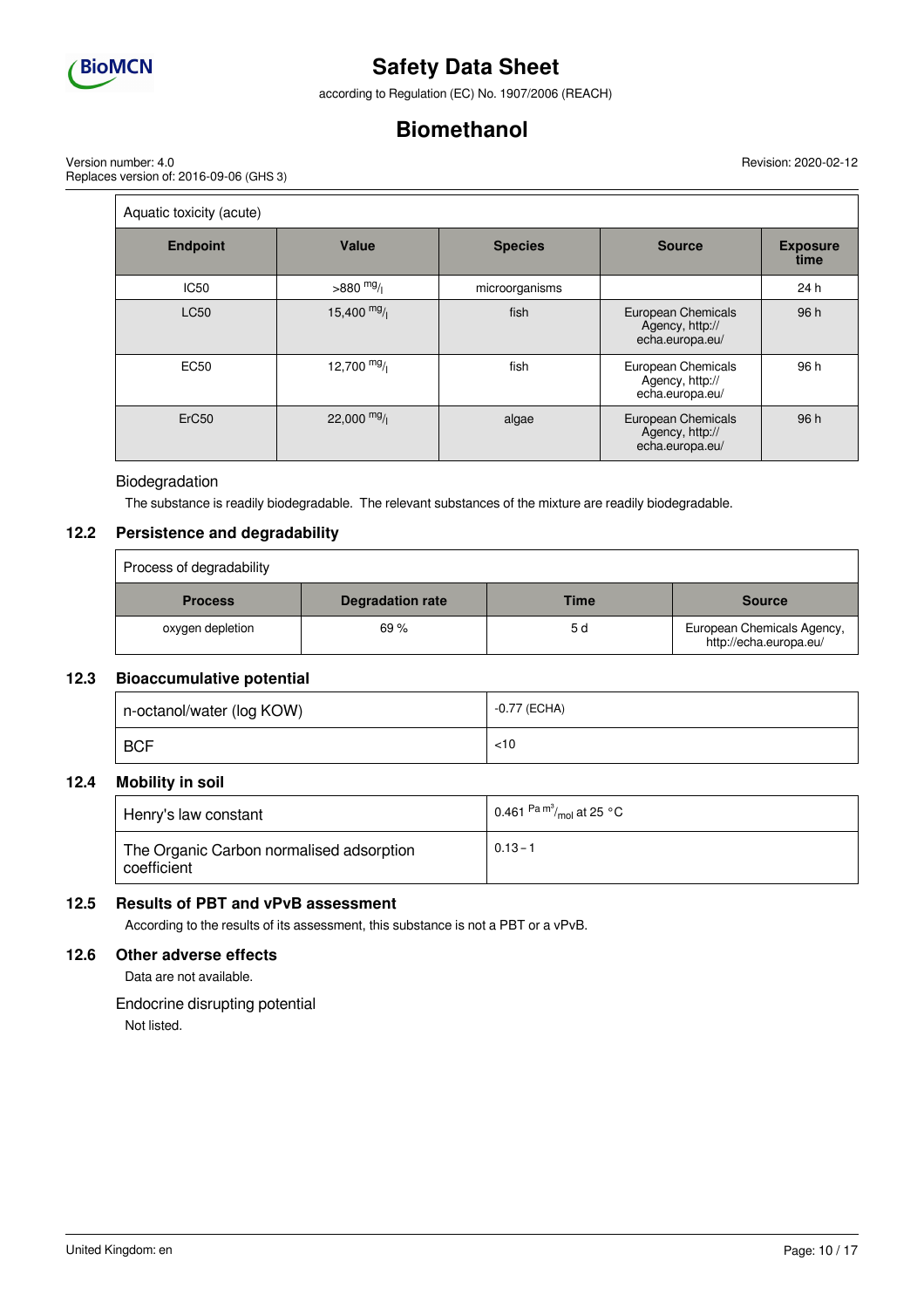

according to Regulation (EC) No. 1907/2006 (REACH)

## **Biomethanol**

Version number: 4.0 Replaces version of: 2016-09-06 (GHS 3) Revision: 2020-02-12

### **SECTION 13: Disposal considerations**

#### **13.1 Waste treatment methods**

Waste treatment-relevant information

Solvent reclamation/regeneration.

#### Sewage disposal-relevant information

Do not empty into drains. Avoid release to the environment.

#### Waste treatment of containers/packagings

It is a dangerous waste; only packagings which are approved (e.g. acc. to ADR) may be used. Completely emptied packages can be recycled. Handle contaminated packages in the same way as the substance itself.

#### **Remarks**

Please consider the relevant national or regional provisions. Waste shall be separated into the categories that can be handled separately by the local or national waste management facilities.

#### **SECTION 14: Transport information**

| 14.1 | UN number                         | 1230                                                                       |
|------|-----------------------------------|----------------------------------------------------------------------------|
| 14.2 | UN proper shipping name           | <b>METHANOL</b>                                                            |
| 14.3 | <b>Transport hazard class(es)</b> |                                                                            |
|      | Class                             | 3 (flammable liquids)                                                      |
|      | Subsidiary risk(s)                | 6.1 (acute toxicity)                                                       |
| 14.4 | Packing group                     | II (substance presenting medium danger)                                    |
| 14.5 | <b>Environmental hazards</b>      | non-environmentally hazardous acc. to the dangerous goods regu-<br>lations |

#### **14.6 Special precautions for user**

Provisions for dangerous goods (ADR) should be complied within the premises.

#### **14.7 Transport in bulk according to Annex II of MARPOL and the IBC Code** No data available.

## **Information for each of the UN Model Regulations**

#### **Transport of dangerous goods by road, rail and inland waterway (ADR/RID/ADN)**

| UN number                     | 1230            |
|-------------------------------|-----------------|
| Proper shipping name          | <b>METHANOL</b> |
| Class                         | 3               |
| Classification code           | FT <sub>1</sub> |
| Packing group                 | Ш               |
| Danger label(s)               | $3 + 6.1$       |
| 오                             |                 |
| Special provisions (SP)       | 279, 802(ADN)   |
| Excepted quantities (EQ)      | E <sub>2</sub>  |
| Limited quantities (LQ)       | 1 <sub>L</sub>  |
| Transport category (TC)       | $\mathcal{P}$   |
| Tunnel restriction code (TRC) | D/E             |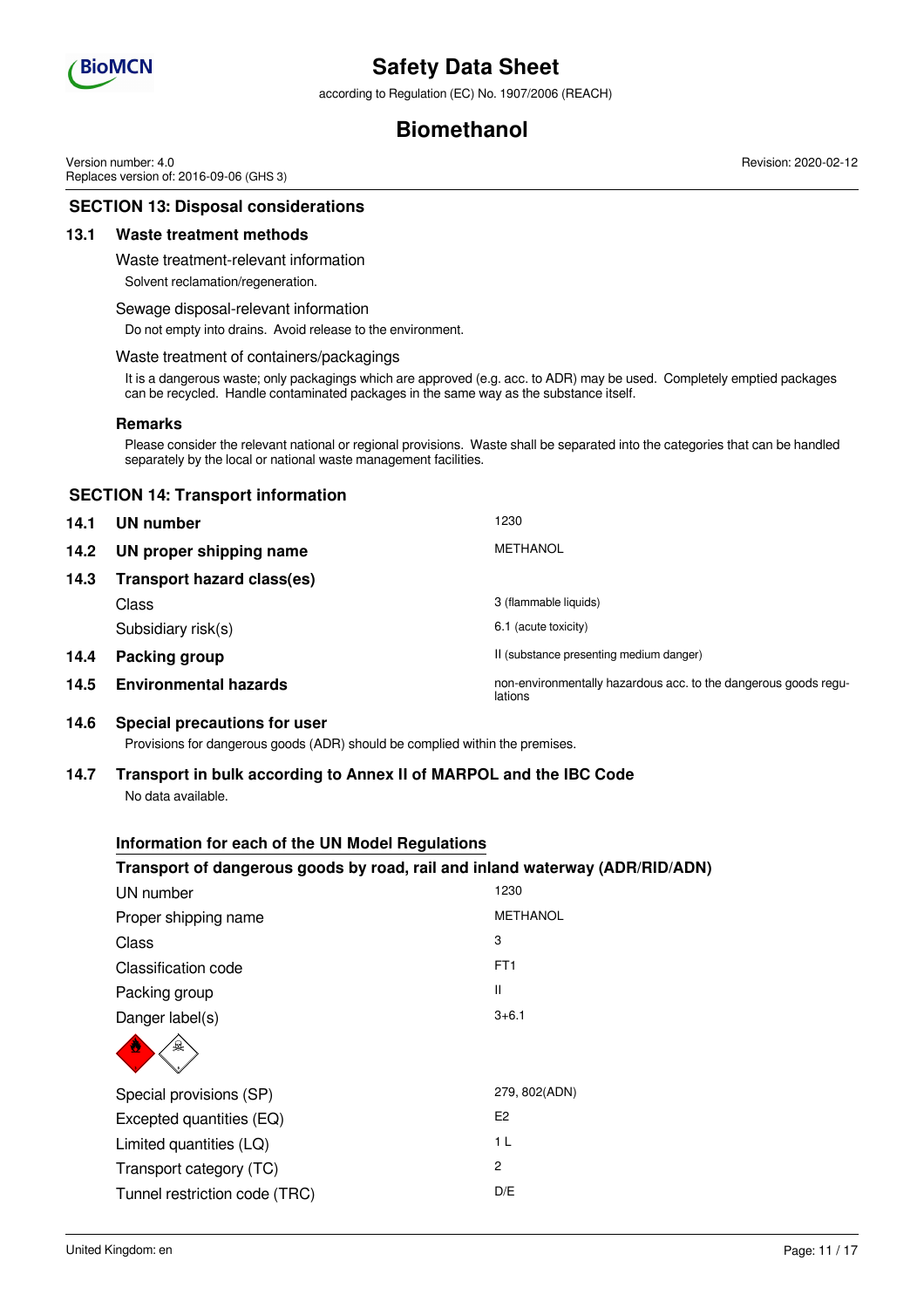

according to Regulation (EC) No. 1907/2006 (REACH)

## **Biomethanol**

| Version number: 4.0<br>Replaces version of: 2016-09-06 (GHS 3)   |                 | Revision: 2020-02-12 |
|------------------------------------------------------------------|-----------------|----------------------|
| Hazard identification No                                         | 336             |                      |
| <b>Emergency Action Code</b>                                     | 2WE             |                      |
| <b>International Maritime Dangerous Goods Code (IMDG)</b>        |                 |                      |
| UN number                                                        | 1230            |                      |
| Proper shipping name                                             | <b>METHANOL</b> |                      |
| <b>Class</b>                                                     | 3               |                      |
| Subsidiary risk(s)                                               | 6.1             |                      |
| Marine pollutant                                                 |                 |                      |
| Packing group                                                    | $\mathbf{H}$    |                      |
| Danger label(s)                                                  | $3 + 6.1$       |                      |
|                                                                  |                 |                      |
| Special provisions (SP)                                          | 279             |                      |
| Excepted quantities (EQ)                                         | E <sub>2</sub>  |                      |
| Limited quantities (LQ)                                          | 1 <sub>L</sub>  |                      |
| EmS                                                              | F-E, S-D        |                      |
| Stowage category                                                 | В               |                      |
| <b>International Civil Aviation Organization (ICAO-IATA/DGR)</b> |                 |                      |
| UN number                                                        | 1230            |                      |
| Proper shipping name                                             | Methanol        |                      |
| Class                                                            | 3               |                      |
| Subsidiary risk(s)                                               | 6.1             |                      |
| Packing group                                                    | Ш               |                      |
| Danger label(s)                                                  | $3 + 6.1$       |                      |
|                                                                  |                 |                      |
| Special provisions (SP)                                          | A113            |                      |
| Excepted quantities (EQ)                                         | E <sub>2</sub>  |                      |
| Limited quantities (LQ)                                          | 1 <sub>L</sub>  |                      |

## **SECTION 15: Regulatory information**

## **15.1 Safety, health and environmental regulations/legislation specific for the substance or mixture Relevant provisions of the European Union (EU) Restrictions according to REACH, Annex XVII**

| Dangerous substances with restrictions (REACH, Annex XVII) |                                                                                                          |               |                    |           |
|------------------------------------------------------------|----------------------------------------------------------------------------------------------------------|---------------|--------------------|-----------|
| Name of substance                                          | Name acc. to inventory                                                                                   | <b>CAS No</b> | <b>Restriction</b> | <b>No</b> |
| Biomethanol                                                | methanol                                                                                                 | 67-56-1       | R <sub>69</sub>    | 69        |
| Biomethanol                                                | this product meets the criteria for classi-<br>fication in accordance with Regulation No<br>1272/2008/EC |               | B <sub>3</sub>     | 3         |
| Biomethanol                                                | flammable / pyrophoric                                                                                   |               | R40                | 40        |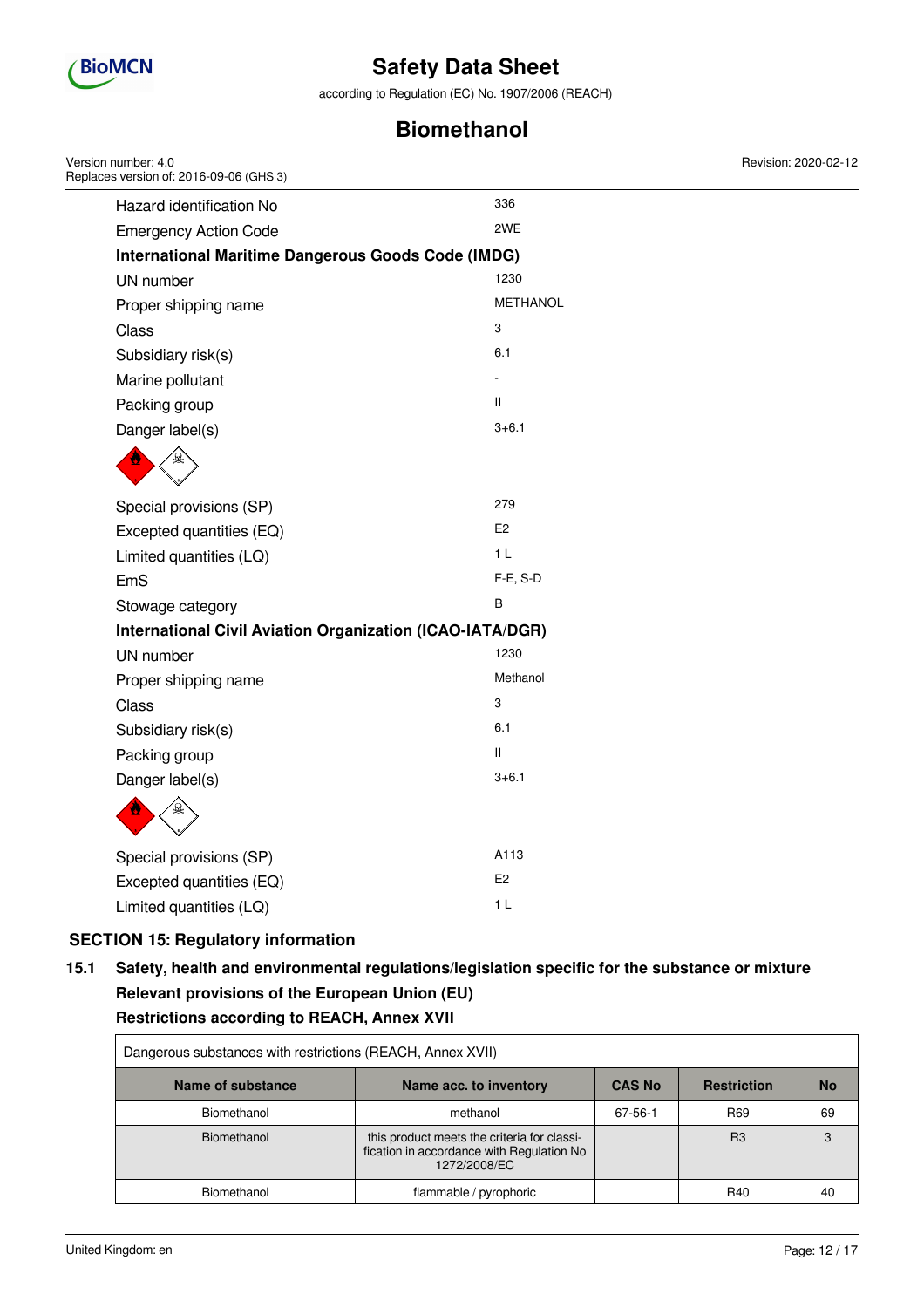

according to Regulation (EC) No. 1907/2006 (REACH)

## **Biomethanol**

Version number: 4.0 Replaces version of: 2016-09-06 (GHS 3) Revision: 2020-02-12

Legend

R3 1. Shall not be used in:

- ornamental articles intended to produce light or colour effects by means of different phases, for example in ornamental lamps and ashtrays,

- tricks and jokes,

- games for one or more participants, or any article intended to be used as such, even with ornamental aspects,

2. Articles not complying with paragraph 1 shall not be placed on the market.

3. Shall not be placed on the market if they contain a colouring agent, unless required for fiscal reasons, or perfume, or both, if they: - can be used as fuel in decorative oil lamps for supply to the general public, and,

- present an aspiration hazard and are labelled with R65 or H304,

4. Decorative oil lamps for supply to the general public shall not be placed on the market unless they conform to the European Standard on Decorative oil lamps (EN 14059) adopted by the European Committee for Standardisation (CEN).

5. Without prejudice to the implementation of other Community provisions relating to the classification, packaging and labelling of dangerous substances and mixtures, suppliers shall ensure, before the placing on the market, that the following requirements are met: (a) lamp oils, labelled with R65 or H304, intended for supply to the general public are visibly, legibly and indelibly marked as follows: 'Keep lamps filled with this liquid out of the reach of children'; and, by 1 December 2010, 'Just a sip of lamp oil - or even sucking the wick of lamps - may lead to life-threatening lung damage';

(b) grill lighter fluids, labelled with R65 or H304, intended for supply to the general public are legibly and indelibly marked by 1 December 2010 as follows: 'Just a sip of grill lighter may lead to life threatening lung damage';

(c) lamp oils and grill lighters, labelled with R65 or H304, intended for supply to the general public are packaged in black opaque containers not exceeding 1 litre by 1 December 2010.

6. No later than 1 June 2014, the Commission shall request the European Chemicals Agency to prepare a dossier, in accordance with Article 69 of the present Regulation with a view to ban, if appropriate, grill lighter fluids and fuel for decorative lamps, labelled R65 or H304, intended for supply to the general public.

7. Natural or legal persons placing on the market for the first time lamp oils and grill lighter fluids, labelled with R65 or H304, shall by 1 December 2011, and annually thereafter, provide data on alternatives to lamp oils and grill lighter fluids labelled R65 or H304 to the competent authority in the Member State concerned. Member States shall make those data available to the Commission.

R40 1. Shall not be used, as substance or as mixtures in aerosol dispensers where these aerosol dispensers are intended for supply to the general public for entertainment and decorative purposes such as the following:

- metallic glitter intended mainly for decoration,
- artificial snow and frost,
- 'whoopee' cushions,
- silly string aerosols, - imitation excrement,
- horns for parties,
- decorative flakes and foams,
- artificial cobwebs,
- stink bombs.

2. Without prejudice to the application of other Community provisions on the classification, packaging and labelling of substances, suppliers shall ensure before the placing on the market that the packaging of aerosol dispensers referred to above is marked visibly, legibly and indelibly with: 'For professional users only'.

3. By way of derogation, paragraphs 1 and 2 shall not apply to the aerosol dispensers referred to Article 8 (1a) of Council Directive 75/ 324/EEC (2).

4. The aerosol dispensers referred to in paragraphs 1 and 2 shall not be placed on the market unless they conform to the requirements indicated.

R69 Shall not be placed on the market to the general public after 9 May 2019 in windscreen washing or defrosting fluids, in a concentration equal to or greater than 0,6 % by weight.

## **List of substances subject to authorisation (REACH, Annex XIV) / SVHC - candidate list**

Not listed.

#### **Seveso Directive**

| 2012/18/EU (Seveso III) |                                       |                                                                                            |       |              |
|-------------------------|---------------------------------------|--------------------------------------------------------------------------------------------|-------|--------------|
| <b>No</b>               | Dangerous substance/hazard categories | Qualifying quantity (tonnes) for the applica-<br>tion of lower and upper-tier requirements |       | <b>Notes</b> |
| 22                      | methanol                              | 500                                                                                        | 5.000 |              |

### **Regulation 166/2006/EC concerning the establishment of a European Pollutant Release and Transfer Register (PRTR)**

Not listed.

### **Directive 2000/60/EC establishing a framework for Community action in the field of water policy (WFD)**

Not listed.

## **Regulation 98/2013/EU on the marketing and use of explosives precursors**

Not listed.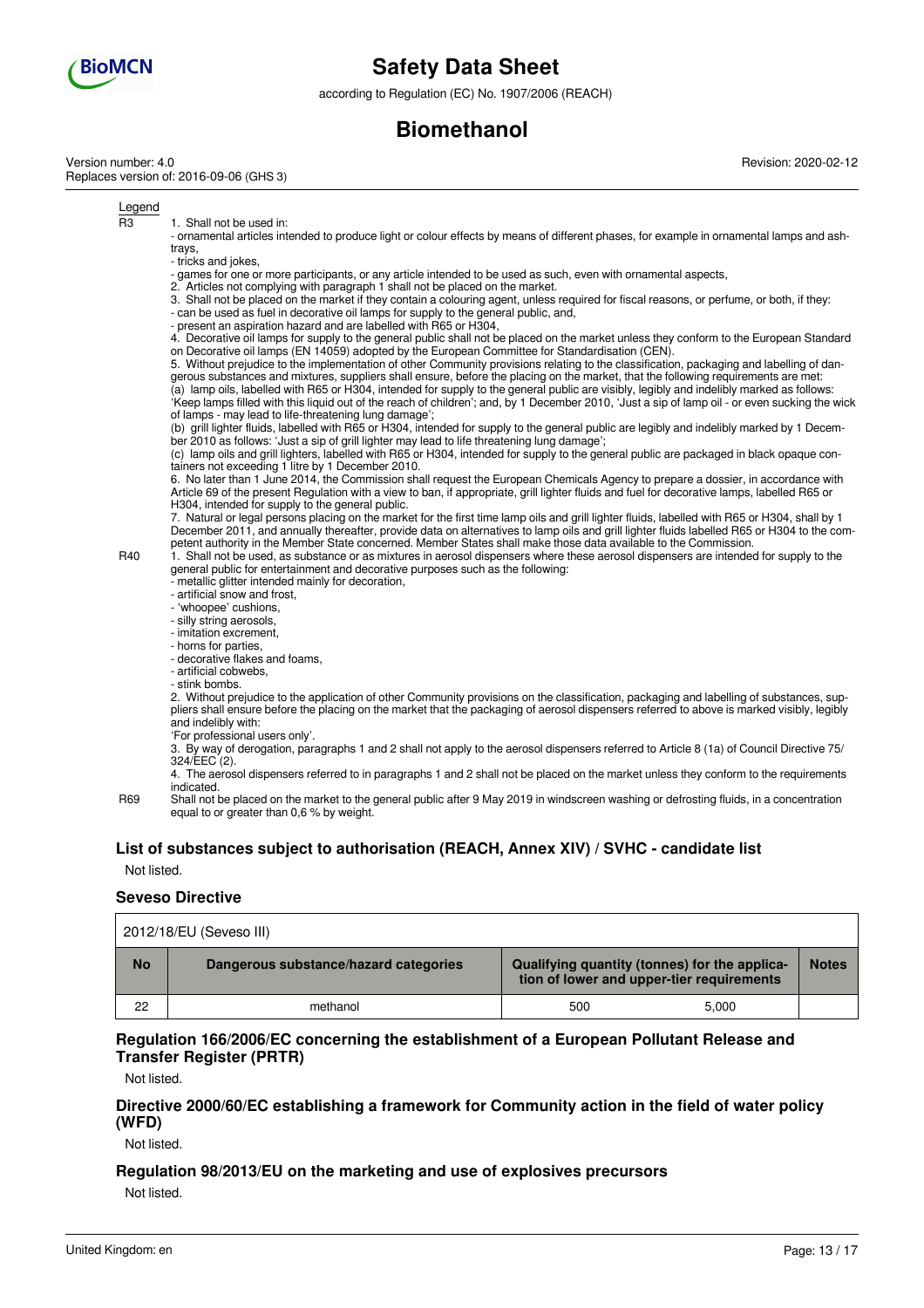

according to Regulation (EC) No. 1907/2006 (REACH)

## **Biomethanol**

Version number: 4.0 Replaces version of: 2016-09-06 (GHS 3) Revision: 2020-02-12

## **15.2 Chemical Safety Assessment**

For this substance a chemical safety assessment has been carried out.

### **SECTION 16: Other information**

### **Indication of changes (revised safety data sheet)**

Complete revision of the safety data sheet.

| <b>Section</b> | Former entry (text/value)                                                                                                                                                                                                                                                                                                                                                              | Actual entry (text/value)                                                                                                                                                                                                                                                                                                               |
|----------------|----------------------------------------------------------------------------------------------------------------------------------------------------------------------------------------------------------------------------------------------------------------------------------------------------------------------------------------------------------------------------------------|-----------------------------------------------------------------------------------------------------------------------------------------------------------------------------------------------------------------------------------------------------------------------------------------------------------------------------------------|
| 2.1            | Additional information:<br>According to the results of its assessment, this substance<br>is not a PBT or a vPvB.                                                                                                                                                                                                                                                                       |                                                                                                                                                                                                                                                                                                                                         |
| 2.2            |                                                                                                                                                                                                                                                                                                                                                                                        | - hazard statements:<br>change in the listing (table)                                                                                                                                                                                                                                                                                   |
| 3.1            | Name of substance:<br>Biomethanol                                                                                                                                                                                                                                                                                                                                                      | Name of substance:<br>Methanol                                                                                                                                                                                                                                                                                                          |
| 3.1            | Remarks:<br>All the percentages given are percentages by weight un-<br>less stated otherwise.                                                                                                                                                                                                                                                                                          |                                                                                                                                                                                                                                                                                                                                         |
| 4.1            | General notes:<br>Do not leave affected person unattended. Remove victim<br>out of the danger area. Keep affected person warm, still<br>and covered. Take off immediately all contaminated<br>clothing. In all cases of doubt, or when symptoms persist,<br>seek medical advice. In case of unconsciousness place<br>person in the recovery position. Never give anything by<br>mouth. | General notes:<br>Do not leave affected person unattended. Remove victim<br>out of the danger area. In case of unconsciousness place<br>person in the recovery position. Never give anything by<br>mouth. Take off immediately all contaminated clothing. In<br>all cases of doubt, or when symptoms persist, seek med-<br>ical advice. |
| 4.1            | Following eye contact:<br>Remove contact lenses, if present and easy to do. Contin-<br>ue rinsing. Irrigate copiously with clean, fresh water for at<br>least 15 minutes, holding the eyelids apart.                                                                                                                                                                                   | Following eye contact:<br>Irrigate copiously with clean, fresh water for at least 15<br>minutes, holding the eyelids apart. Remove contact<br>lenses, if present and easy to do. Continue rinsing. If eye<br>irritation persists: Get medical advice/attention.                                                                         |
| 4.3            | Indication of any immediate medical attention and special<br>treatment needed:<br>For specialist advice physicians should contact the anti<br>poison control centre. Treat symptomatically.                                                                                                                                                                                            | Indication of any immediate medical attention and special<br>treatment needed:<br>For specialist advice physicians should contact the pois-<br>on centre. Treat symptomatically.                                                                                                                                                        |
| 5.1            | Suitable extinguishing media:<br>Alcohol resistant foam. Dry extinguishing powder. Car-<br>bon dioxide (CO2). Foam.                                                                                                                                                                                                                                                                    | Suitable extinguishing media:<br>Alcohol resistant foam; Dry extinguishing powder; Carbon<br>dioxide (CO2)                                                                                                                                                                                                                              |
| 8.1            | Relevant DNELs/DMELs/PNECs and other threshold<br>levels:<br>No data available.                                                                                                                                                                                                                                                                                                        | Relevant DNELs/DMELs/PNECs and other threshold<br>levels                                                                                                                                                                                                                                                                                |
| 8.1            |                                                                                                                                                                                                                                                                                                                                                                                        | Relevant DNELs and other threshold levels:<br>change in the listing (table)                                                                                                                                                                                                                                                             |
| 8.1            |                                                                                                                                                                                                                                                                                                                                                                                        | Relevant PNECs and other threshold levels:<br>change in the listing (table)                                                                                                                                                                                                                                                             |
| 8.2            | Skin protection:<br>Protective clothing (EN 340).                                                                                                                                                                                                                                                                                                                                      | Skin protection:<br>Protective clothing (EN 340 & EN ISO 13688).                                                                                                                                                                                                                                                                        |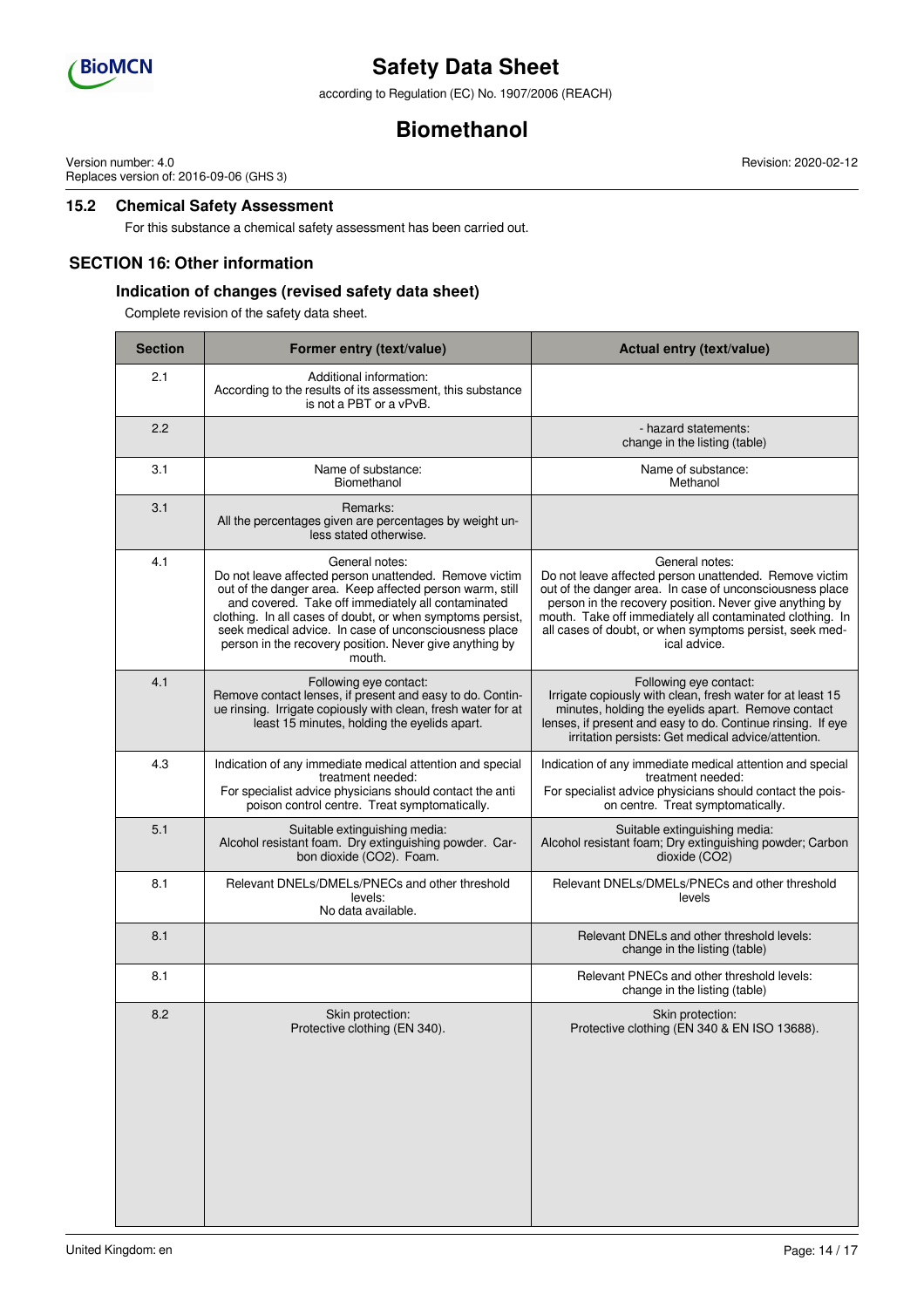

according to Regulation (EC) No. 1907/2006 (REACH)

## **Biomethanol**

Version number: 4.0 Replaces version of: 2016-09-06 (GHS 3) Revision: 2020-02-12

| <b>Section</b> | Former entry (text/value)                                                                                                                                                                                                                                                                                                                                                                                                                                                                                                                                                                                                                                                                                                                                                                                                      | Actual entry (text/value)                                                                                                                                                                                                                                                                                                                                                                                                                                                                                                                                                                                                                                                                                            |
|----------------|--------------------------------------------------------------------------------------------------------------------------------------------------------------------------------------------------------------------------------------------------------------------------------------------------------------------------------------------------------------------------------------------------------------------------------------------------------------------------------------------------------------------------------------------------------------------------------------------------------------------------------------------------------------------------------------------------------------------------------------------------------------------------------------------------------------------------------|----------------------------------------------------------------------------------------------------------------------------------------------------------------------------------------------------------------------------------------------------------------------------------------------------------------------------------------------------------------------------------------------------------------------------------------------------------------------------------------------------------------------------------------------------------------------------------------------------------------------------------------------------------------------------------------------------------------------|
| 8.2            | Hand protection:<br>safety gloves must be worn                                                                                                                                                                                                                                                                                                                                                                                                                                                                                                                                                                                                                                                                                                                                                                                 | Hand protection:<br>safety gloves must be worn                                                                                                                                                                                                                                                                                                                                                                                                                                                                                                                                                                                                                                                                       |
|                | Wear suitable gloves. Check leak-tightness/impermeabil-<br>ity prior to use. In the case of wanting to use the gloves<br>again, clean them before taking off and air them well. For<br>special purposes, it is recommended to check the resist-<br>ance to chemicals of the protective gloves mentioned<br>above together with the supplier of these gloves. Chemic-<br>al protection gloves are suitable, which are tested accord-<br>ing to EN 374. The selection of the suitable gloves does<br>not only depend on the material, but also on further marks<br>of quality and varies from manufacturer to manufacturer.<br>As the product is a preparation of several substances, the<br>resistance of the glove material can not be calculated in<br>advance and has therefore to be checked prior to the ap-<br>plication. | Wear suitable gloves. Check leak-tightness/impermeabil-<br>ity prior to use. For special purposes, it is recommended<br>to check the resistance to chemicals of the protective<br>gloves mentioned above together with the supplier of<br>these gloves. Chemical protection gloves are suitable,<br>which are tested according to EN 374. The selection of<br>the suitable gloves does not only depend on the material,<br>but also on further marks of quality and varies from manu-<br>facturer to manufacturer. As the product is a preparation<br>of several substances, the resistance of the glove materi-<br>al can not be calculated in advance and has therefore to<br>be checked prior to the application. |
| 8.2            | Breakthrough times of the glove material:<br>>480 minutes (permeation: level 6)                                                                                                                                                                                                                                                                                                                                                                                                                                                                                                                                                                                                                                                                                                                                                | Breakthrough times of the glove material:<br>Use gloves with a minimum breakthrough times of the<br>glove material: >480 minutes (permeation: level 6).                                                                                                                                                                                                                                                                                                                                                                                                                                                                                                                                                              |
| 9.1            | Evaporation rate:<br>not determined                                                                                                                                                                                                                                                                                                                                                                                                                                                                                                                                                                                                                                                                                                                                                                                            | Evaporation rate:<br>5.3 (ether $= 1$ ) (Supplier)                                                                                                                                                                                                                                                                                                                                                                                                                                                                                                                                                                                                                                                                   |
| 9.1            | Density:<br>795 $kg/m^3$ at 15 °C                                                                                                                                                                                                                                                                                                                                                                                                                                                                                                                                                                                                                                                                                                                                                                                              | Density:<br>0.79 – 0.8 $\frac{9}{cm^3}$ at 20 °C                                                                                                                                                                                                                                                                                                                                                                                                                                                                                                                                                                                                                                                                     |
| 9.1            | Water solubility:<br>1000 $\frac{9}{1}$ at 20 °C                                                                                                                                                                                                                                                                                                                                                                                                                                                                                                                                                                                                                                                                                                                                                                               | Water solubility:<br>≥1,000 <sup>g</sup> / <sub>l</sub> at 20 °C                                                                                                                                                                                                                                                                                                                                                                                                                                                                                                                                                                                                                                                     |
| 9.1            | Auto-ignition temperature:<br>455 °C (ECHA)                                                                                                                                                                                                                                                                                                                                                                                                                                                                                                                                                                                                                                                                                                                                                                                    | Auto-ignition temperature:<br>455 °C at 1,013 hPa (ECHA)                                                                                                                                                                                                                                                                                                                                                                                                                                                                                                                                                                                                                                                             |
| 9.1            | Dynamic viscosity:<br>0.544 - 0.59 mPa s at 25 °C                                                                                                                                                                                                                                                                                                                                                                                                                                                                                                                                                                                                                                                                                                                                                                              | Dynamic viscosity:<br>$>0.544 - 0.59$ mPa s at 25 °C                                                                                                                                                                                                                                                                                                                                                                                                                                                                                                                                                                                                                                                                 |
| 11.1           | Specific target organ toxicity - single exposure:<br>Causes damage to organs (eye, heart, brain, liver, cent-<br>ral nervous system). Exposure route: Oral. Inhalation.                                                                                                                                                                                                                                                                                                                                                                                                                                                                                                                                                                                                                                                        | Specific target organ toxicity - single exposure:<br>Causes damage to organs (eye, central nervous system).<br>Exposure route: Oral. Inhalation.                                                                                                                                                                                                                                                                                                                                                                                                                                                                                                                                                                     |
| 11.1           |                                                                                                                                                                                                                                                                                                                                                                                                                                                                                                                                                                                                                                                                                                                                                                                                                                | Specific target organ toxicity - single exposure:<br>change in the listing (table)                                                                                                                                                                                                                                                                                                                                                                                                                                                                                                                                                                                                                                   |
| 12.1           |                                                                                                                                                                                                                                                                                                                                                                                                                                                                                                                                                                                                                                                                                                                                                                                                                                | Aquatic toxicity (acute):<br>change in the listing (table)                                                                                                                                                                                                                                                                                                                                                                                                                                                                                                                                                                                                                                                           |
| 12.2           | Persistence and degradability:<br>Data are not available.                                                                                                                                                                                                                                                                                                                                                                                                                                                                                                                                                                                                                                                                                                                                                                      | Persistence and degradability                                                                                                                                                                                                                                                                                                                                                                                                                                                                                                                                                                                                                                                                                        |
| 12.2           |                                                                                                                                                                                                                                                                                                                                                                                                                                                                                                                                                                                                                                                                                                                                                                                                                                | Process of degradability:<br>change in the listing (table)                                                                                                                                                                                                                                                                                                                                                                                                                                                                                                                                                                                                                                                           |
| 12.3           | Bioaccumulative potential:<br>Data are not available.                                                                                                                                                                                                                                                                                                                                                                                                                                                                                                                                                                                                                                                                                                                                                                          | Bioaccumulative potential                                                                                                                                                                                                                                                                                                                                                                                                                                                                                                                                                                                                                                                                                            |
| 12.4           | Mobility in soil:<br>Data are not available.                                                                                                                                                                                                                                                                                                                                                                                                                                                                                                                                                                                                                                                                                                                                                                                   | Mobility in soil                                                                                                                                                                                                                                                                                                                                                                                                                                                                                                                                                                                                                                                                                                     |
| 14.7           |                                                                                                                                                                                                                                                                                                                                                                                                                                                                                                                                                                                                                                                                                                                                                                                                                                | Marine pollutant:                                                                                                                                                                                                                                                                                                                                                                                                                                                                                                                                                                                                                                                                                                    |
| 14.7           | Danger label(s):<br>3                                                                                                                                                                                                                                                                                                                                                                                                                                                                                                                                                                                                                                                                                                                                                                                                          | Danger label(s):<br>$3 + 6.1$                                                                                                                                                                                                                                                                                                                                                                                                                                                                                                                                                                                                                                                                                        |
| 14.7           |                                                                                                                                                                                                                                                                                                                                                                                                                                                                                                                                                                                                                                                                                                                                                                                                                                | Danger label(s):<br>change in the listing (table)                                                                                                                                                                                                                                                                                                                                                                                                                                                                                                                                                                                                                                                                    |
| 14.7           | Special provisions (SP):<br>A104, A113                                                                                                                                                                                                                                                                                                                                                                                                                                                                                                                                                                                                                                                                                                                                                                                         | Special provisions (SP):<br>A113                                                                                                                                                                                                                                                                                                                                                                                                                                                                                                                                                                                                                                                                                     |
| 15.1           | Restrictions according to REACH, Annex XVII:<br>not listed                                                                                                                                                                                                                                                                                                                                                                                                                                                                                                                                                                                                                                                                                                                                                                     | Restrictions according to REACH, Annex XVII                                                                                                                                                                                                                                                                                                                                                                                                                                                                                                                                                                                                                                                                          |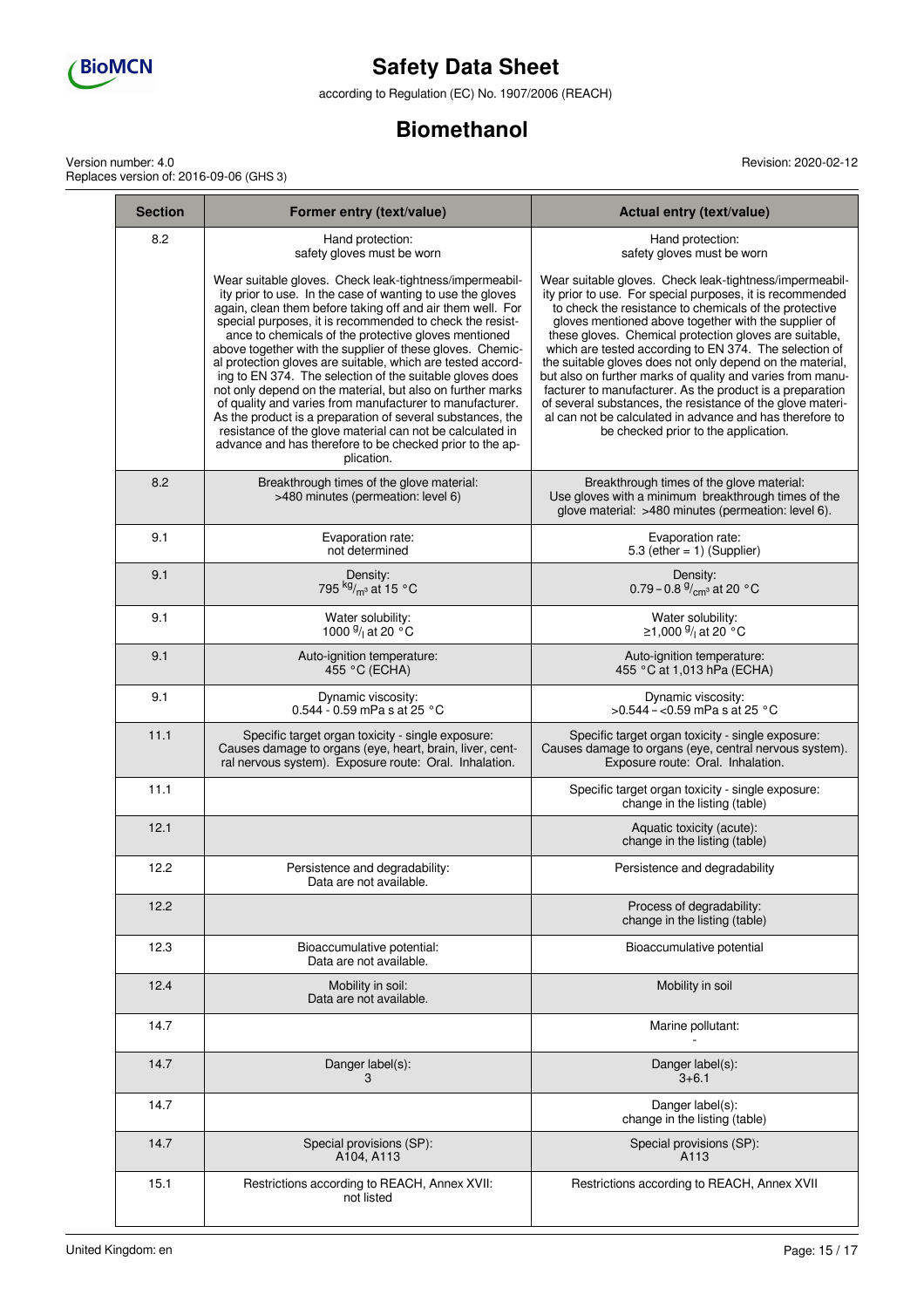

according to Regulation (EC) No. 1907/2006 (REACH)

## **Biomethanol**

Version number: 4.0 Replaces version of: 2016-09-06 (GHS 3) Revision: 2020-02-12

| <b>Section</b> | Former entry (text/value) | Actual entry (text/value)                                                                                       |
|----------------|---------------------------|-----------------------------------------------------------------------------------------------------------------|
| 15.1           |                           | Dangerous substances with restrictions (REACH, Annex<br>XVIII:<br>change in the listing (table)                 |
| 16             |                           | Abbreviations and acronyms:<br>change in the listing (table)                                                    |
| 16             |                           | List of relevant phrases (code and full text as stated in<br>chapter 2 and 3):<br>change in the listing (table) |

### **Abbreviations and acronyms**

| Abbr.             | <b>Descriptions of used abbreviations</b>                                                                                                                                                                                |  |
|-------------------|--------------------------------------------------------------------------------------------------------------------------------------------------------------------------------------------------------------------------|--|
| 2006/15/EC        | Commission Directive establishing a second list of indicative occupational exposure limit values in implementation<br>of Council Directive 98/24/EC and amending Directives 91/322/EEC and 2000/39/EC                    |  |
| <b>ADN</b>        | Accord européen relatif au transport international des marchandises dangereuses par voies de navigation<br>intérieures (European Agreement concerning the International Carriage of Dangerous Goods by Inland Waterways) |  |
| <b>ADR</b>        | Accord européen relatif au transport international des marchandises dangereuses par route (European Agreement<br>concerning the International Carriage of Dangerous Goods by Road)                                       |  |
| <b>BCF</b>        | Bioconcentration factor                                                                                                                                                                                                  |  |
| CAS               | Chemical Abstracts Service (service that maintains the most comprehensive list of chemical substances)                                                                                                                   |  |
| <b>CLP</b>        | Regulation (EC) No 1272/2008 on classification, labelling and packaging of substances and mixtures                                                                                                                       |  |
| <b>DGR</b>        | Dangerous Goods Regulations (see IATA/DGR)                                                                                                                                                                               |  |
| <b>DMEL</b>       | Derived Minimal Effect Level                                                                                                                                                                                             |  |
| <b>DNEL</b>       | Derived No-Effect Level                                                                                                                                                                                                  |  |
| <b>EC50</b>       | Effective Concentration 50 %. The EC50 corresponds to the concentration of a tested substance causing 50 %<br>changes in response (e.g. on growth) during a specified time interval                                      |  |
| EC No             | The EC Inventory (EINECS, ELINCS and the NLP-list) is the source for the seven-digit EC number, an identifier of<br>substances commercially available within the EU (European Union)                                     |  |
| EH40/2005         | EH40/2005 Workplace exposure limits (http://www.nationalarchives.gov.uk/doc/open-government-licence/)                                                                                                                    |  |
| <b>EINECS</b>     | European Inventory of Existing Commercial Chemical Substances                                                                                                                                                            |  |
| <b>ELINCS</b>     | European List of Notified Chemical Substances                                                                                                                                                                            |  |
| EmS               | <b>Emergency Schedule</b>                                                                                                                                                                                                |  |
| ErC <sub>50</sub> | $\equiv$ EC50: in this method, that concentration of test substance which results in a 50 % reduction in either growth<br>(EbC50) or growth rate (ErC50) relative to the control                                         |  |
| <b>GHS</b>        | "Globally Harmonized System of Classification and Labelling of Chemicals" developed by the United Nations                                                                                                                |  |
| <b>IATA</b>       | International Air Transport Association                                                                                                                                                                                  |  |
| <b>IATA/DGR</b>   | Dangerous Goods Regulations (DGR) for the air transport (IATA)                                                                                                                                                           |  |
| <b>ICAO</b>       | International Civil Aviation Organization                                                                                                                                                                                |  |
| <b>IMDG</b>       | International Maritime Dangerous Goods Code                                                                                                                                                                              |  |
| index No          | The Index number is the identification code given to the substance in Part 3 of Annex VI to Regulation (EC) No<br>1272/2008                                                                                              |  |
| <b>IOELV</b>      | Indicative occupational exposure limit value                                                                                                                                                                             |  |
| <b>LC50</b>       | Lethal Concentration 50%: the LC50 corresponds to the concentration of a tested substance causing 50 % lethal-<br>ity during a specified time interval                                                                   |  |
| LD50              | Lethal Dose 50 %: the LD50 corresponds to the dose of a tested substance causing 50 % lethality during a spe-<br>cified time interval                                                                                    |  |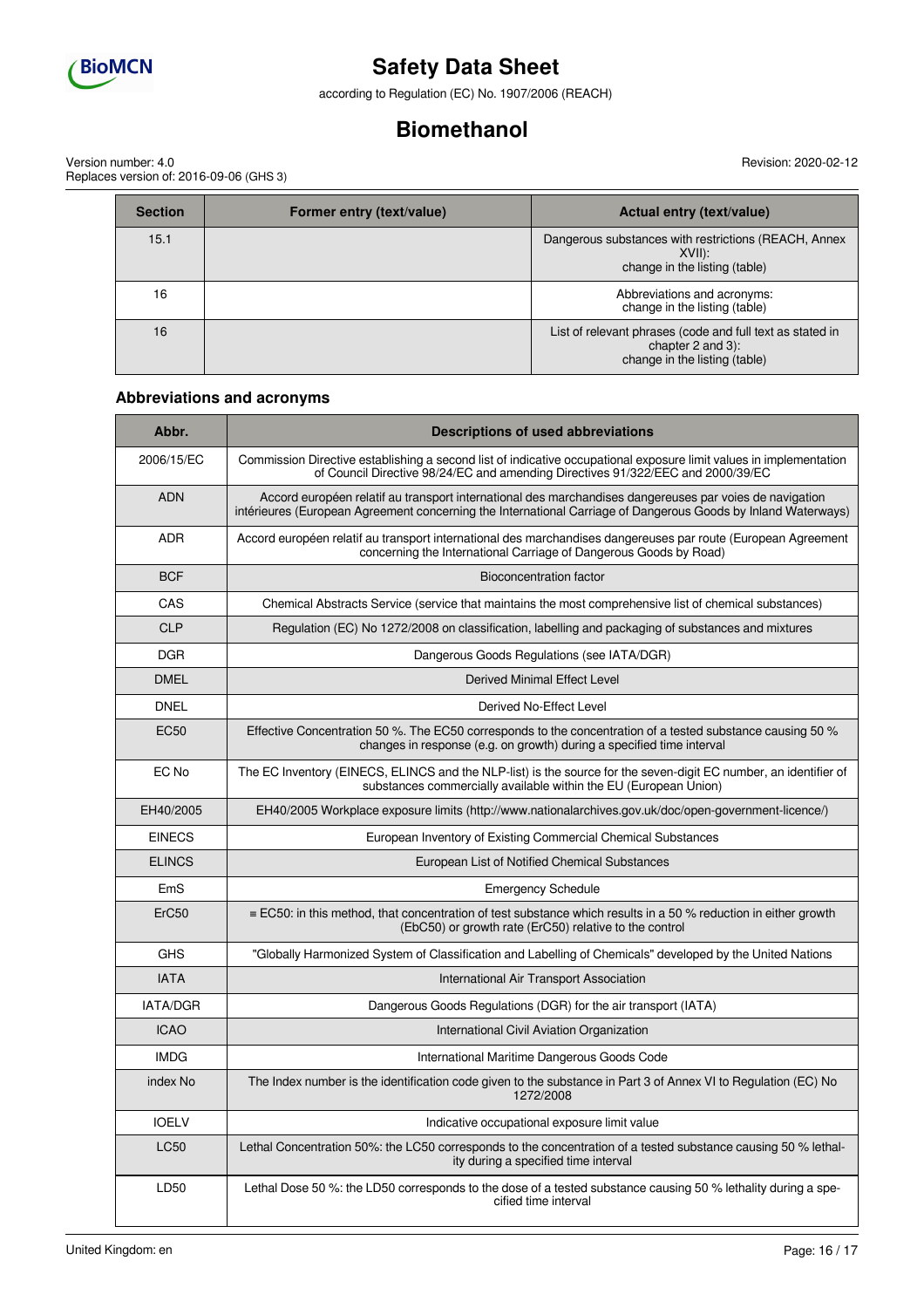

according to Regulation (EC) No. 1907/2006 (REACH)

## **Biomethanol**

Version number: 4.0 Replaces version of: 2016-09-06 (GHS 3)

| Abbr.         | Descriptions of used abbreviations                                                                                                                                           |  |
|---------------|------------------------------------------------------------------------------------------------------------------------------------------------------------------------------|--|
| LOAEL         | Lowest Observed Adverse Effect Level                                                                                                                                         |  |
| <b>MARPOL</b> | International Convention for the Prevention of Pollution from Ships (abbr. of "Marine Pollutant")                                                                            |  |
| <b>NLP</b>    | No-Longer Polymer                                                                                                                                                            |  |
| <b>NOAEL</b>  | No Observed Adverse Effect Level                                                                                                                                             |  |
| <b>PBT</b>    | Persistent. Bioaccumulative and Toxic                                                                                                                                        |  |
| <b>PNEC</b>   | Predicted No-Effect Concentration                                                                                                                                            |  |
| ppm           | Parts per million                                                                                                                                                            |  |
| <b>REACH</b>  | Registration, Evaluation, Authorisation and Restriction of Chemicals                                                                                                         |  |
| <b>RID</b>    | Règlement concernant le transport International ferroviaire des marchandises Dangereuses (Regulations concern-<br>ing the International carriage of Dangerous goods by Rail) |  |
| <b>STEL</b>   | Short-term exposure limit                                                                                                                                                    |  |
| <b>SVHC</b>   | Substance of Very High Concern                                                                                                                                               |  |
| <b>TWA</b>    | Time-weighted average                                                                                                                                                        |  |
| vPvB          | Very Persistent and very Bioaccumulative                                                                                                                                     |  |
| <b>WEL</b>    | Workplace exposure limit                                                                                                                                                     |  |

#### **Key literature references and sources for data**

Regulation (EC) No 1272/2008 on classification, labelling and packaging of substances and mixtures. Regulation (EC) No. 1907/2006 (REACH), amended by 2015/830/EU.

Transport of dangerous goods by road, rail and inland waterway (ADR/RID/ADN). International Maritime Dangerous Goods Code (IMDG). Dangerous Goods Regulations (DGR) for the air transport (IATA).

### **List of relevant phrases (code and full text as stated in chapter 2 and 3)**

| Code              | <b>Text</b>                                            |
|-------------------|--------------------------------------------------------|
| H <sub>225</sub>  | Highly flammable liquid and vapour.                    |
| H <sub>301</sub>  | Toxic if swallowed.                                    |
| H <sub>3</sub> 11 | Toxic in contact with skin.                            |
| H <sub>331</sub>  | Toxic if inhaled.                                      |
| H370              | Causes damage to organs (eye, central nervous system). |

### **Disclaimer**

This information is based upon the present state of our knowledge. This SDS has been compiled and is solely intended for this product.

Revision: 2020-02-12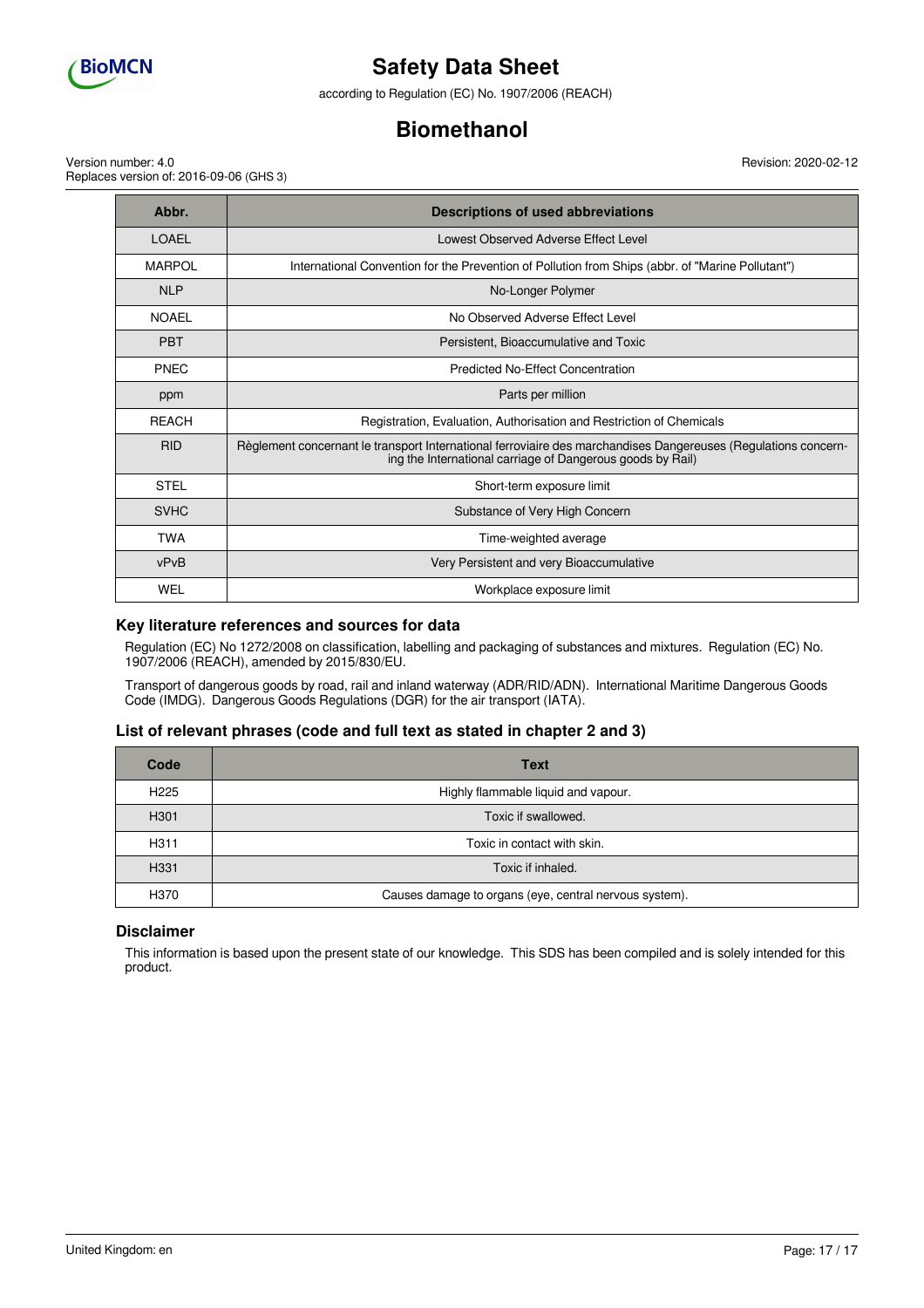

overeenkomstig Verordening (EG) Nr. 1907/2006 (REACH)

## **Biomethanol**

Versienummer: 4.0 Vervangt de versie van: 06.09.2016 (GHS 3)

## **RUBRIEK 1: Identificatie van de stof of het mengsel en van de vennootschap/onderneming**

| 1.1 | <b>Productidentificatie</b> |                       |
|-----|-----------------------------|-----------------------|
|     | Handelsnaam                 | <b>Biomethanol</b>    |
|     | Identificatie van de stof   | <b>Methanol</b>       |
|     | Registratienummer (REACH)   | 01-2119433307-44-xxxx |
|     | EG-nummer                   | 200-659-6             |
|     | CAS-nummer                  | 67-56-1               |
|     |                             |                       |

### **1.2 Relevant geïdentificeerd gebruik van de stof of het mengsel en ontraden gebruik**

Relevant geïdentificeerde gebruiken Beroepsmatig gebruiken

Industrieel gebruik Zij bijgevoegde blootstellingsscenario´s

### **1.3 Details betreffende de verstrekker van het veiligheidsinformatieblad**

BioMethanol Chemie Nederland B.V. (BioMCN) Oosterhorn 10 9936 HD Farmsum Postbus: 251 9930 AG Nederland

Telefoon: +31 (0) 88 664 7700 e-mail: info@biomcn.eu Website: http://www.biomcn.eu/

e-mail (bevoegde persoon) info@biomcn.eu

Antigifcentrum

#### **1.4 Telefoonnummer voor noodgevallen**

Informatiedienst voor noodgevallen +31 (0) 88 664 7700

Dit nummer is alleen beschikbaar tijdens de volgende kantooruren: Ma-Vr 09:00 tot 17:00 uur

Herziening: 12.02.2020

| <b>ATTUSILLE IN UITE</b> |                                                                                                                                                             |                  |
|--------------------------|-------------------------------------------------------------------------------------------------------------------------------------------------------------|------------------|
| Land                     | <b>Naam</b>                                                                                                                                                 | <b>Telefoon</b>  |
| Nederland                | Nationaal Vergiftigingen Informatie Centrum (UMC Utrecht)<br>Uitsluitend bestemd om professionele hulpverleners te infor-<br>meren bij acute vergiftigingen | +31 30 274 88 88 |

### **RUBRIEK 2: Identificatie van de gevaren**

### **2.1 Indeling van de stof of het mengsel**

Indeling overeenkomstig Verordening (EG) Nr. 1272/2008 (CLP)

| <b>Rubriek</b>   | Gevarenklasse                                               | Catego-<br>rie | Gevarenklasse en<br>categorie | Gevarenaan-<br>duiding |
|------------------|-------------------------------------------------------------|----------------|-------------------------------|------------------------|
| 2.6              | ontvlambare vloeistof                                       | 2              | Flam. Lig. 2                  | H <sub>225</sub>       |
| 3.10             | acute orale toxiciteit                                      | 3              | Acute Tox, 3                  | H <sub>301</sub>       |
| 3.1 <sub>D</sub> | acute dermale toxiciteit                                    | 3              | Acute Tox, 3                  | H <sub>311</sub>       |
| 3.11             | acute toxiciteit bij inademing                              | 3              | Acute Tox, 3                  | H <sub>331</sub>       |
| 3.8              | specifieke doelorgaantoxiciteit bij eenmalige blootstelling |                | STOT SE <sub>1</sub>          | H370                   |

Zie RUBRIEK 16 voor de volledige tekst.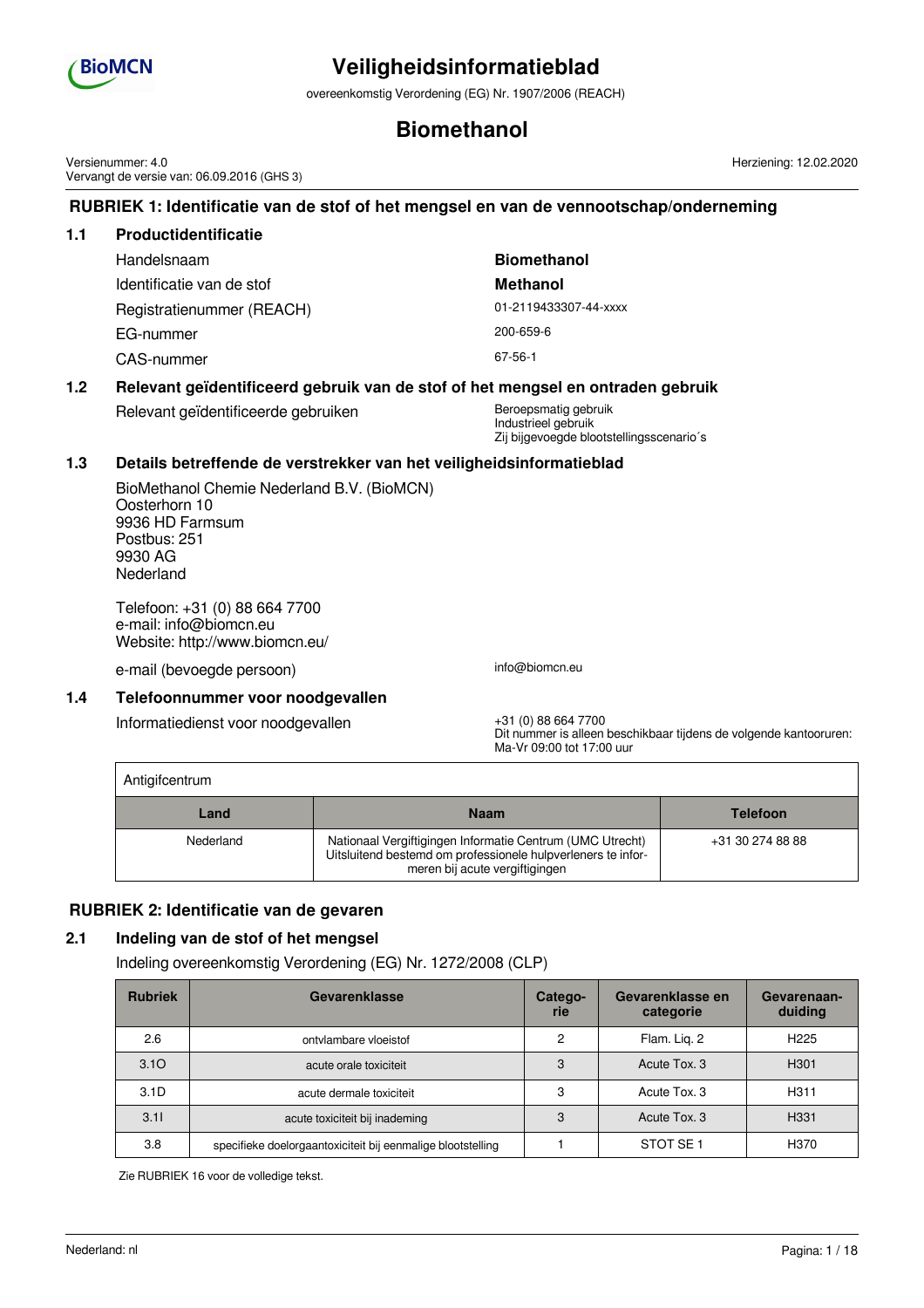

overeenkomstig Verordening (EG) Nr. 1907/2006 (REACH)

## **Biomethanol**

Versienummer: 4.0 Vervangt de versie van: 06.09.2016 (GHS 3) Herziening: 12.02.2020

De belangrijkste nadelige fysisch-chemische, gezondheids- en milieueffecten Onmiddellijke effecten kunnen worden verwacht na kortstondige blootstelling. Product is brandbaar en kan tot ontsteking gebracht worden door potentiele ontstekingsbronnen.

## **2.2 Etiketteringselementen**

Etikettering overeenkomstig Verordening (EG) Nr. 1272/2008 (CLP)

- signaalwoord Gevaar

- pictogrammen

GHS02, GHS06, GHS08



- gevarenaanduidingen

| H225           | Licht ontvlambare vloeistof en damp.                            |
|----------------|-----------------------------------------------------------------|
| H301+H311+H331 | Giftig bij inslikken, bij contact met de huid en bij inademing. |
| H370           | Veroorzaakt schade aan organen (oog, centraal zenuwstelsel).    |

#### - veiligheidsaanbevelingen

| P <sub>210</sub> | Verwijderd houden van warmte, hete oppervlakken, vonken, open vuur en andere ontstekingsbronnen.<br>Niet roken.               |
|------------------|-------------------------------------------------------------------------------------------------------------------------------|
| P <sub>241</sub> | Explosieveilige elektrische/ventilatie-/verlichtings- apparatuur en werktuigen gebruiken.                                     |
| P <sub>260</sub> | Nevel/damp/spuitnevel niet inademen.                                                                                          |
| P <sub>280</sub> | Beschermende handschoenen/beschermende kleding/oogbescherming/gelaatsbescherming dragen.                                      |
| P301+P310        | NA INSLIKKEN: onmiddellijk een ANTIGIFCENTRUM/arts raadplegen.                                                                |
| P303+P361+P353   | BIJ CONTACT MET DE HUID (of het haar): verontreinigde kleding onmiddellijk uittrekken. Huid met<br>water afspoelen/afdouchen. |
| P304+P340        | NA INADEMING: de persoon in de frisse lucht brengen en ervoor zorgen dat deze gemakkelijk kan<br>ademen.                      |
| P403+P235        | Op een goed geventileerde plaats bewaren. Koel bewaren.                                                                       |
| P <sub>501</sub> | Inhoud/verpakking afvoeren overeenkomstig de plaatselijke/regionale/nationale/internationale voor-<br>schriften.              |

### **2.3 Andere gevaren**

Niet relevant.

#### Resultaten van PBT- en zPzB-beoordeling

Uit de resultaten van de beoordeling van de stof blijkt dat deze stof geen PBT- of zPzB-stof is. Uit de resultaten van de beoordeling van de stof blijkt dat deze stof geen PBT- of zPzB-stof is.

### **RUBRIEK 3: Samenstelling en informatie over de bestanddelen**

## **3.1 Stoffen**

| Naam van de stof      | Methanol              |
|-----------------------|-----------------------|
| <b>Identificaties</b> |                       |
| REACH reg. nr.        | 01-2119433307-44-xxxx |
| CAS No                | 67-56-1               |
| EC No                 | 200-659-6             |
| Catalogus nr.         | 603-001-00-X          |
| Zuiverheid            | 100 %                 |
| Molecuulformule       | CH <sub>4</sub> O     |
| Molaire massa         | 32,04 $9/_{mol}$      |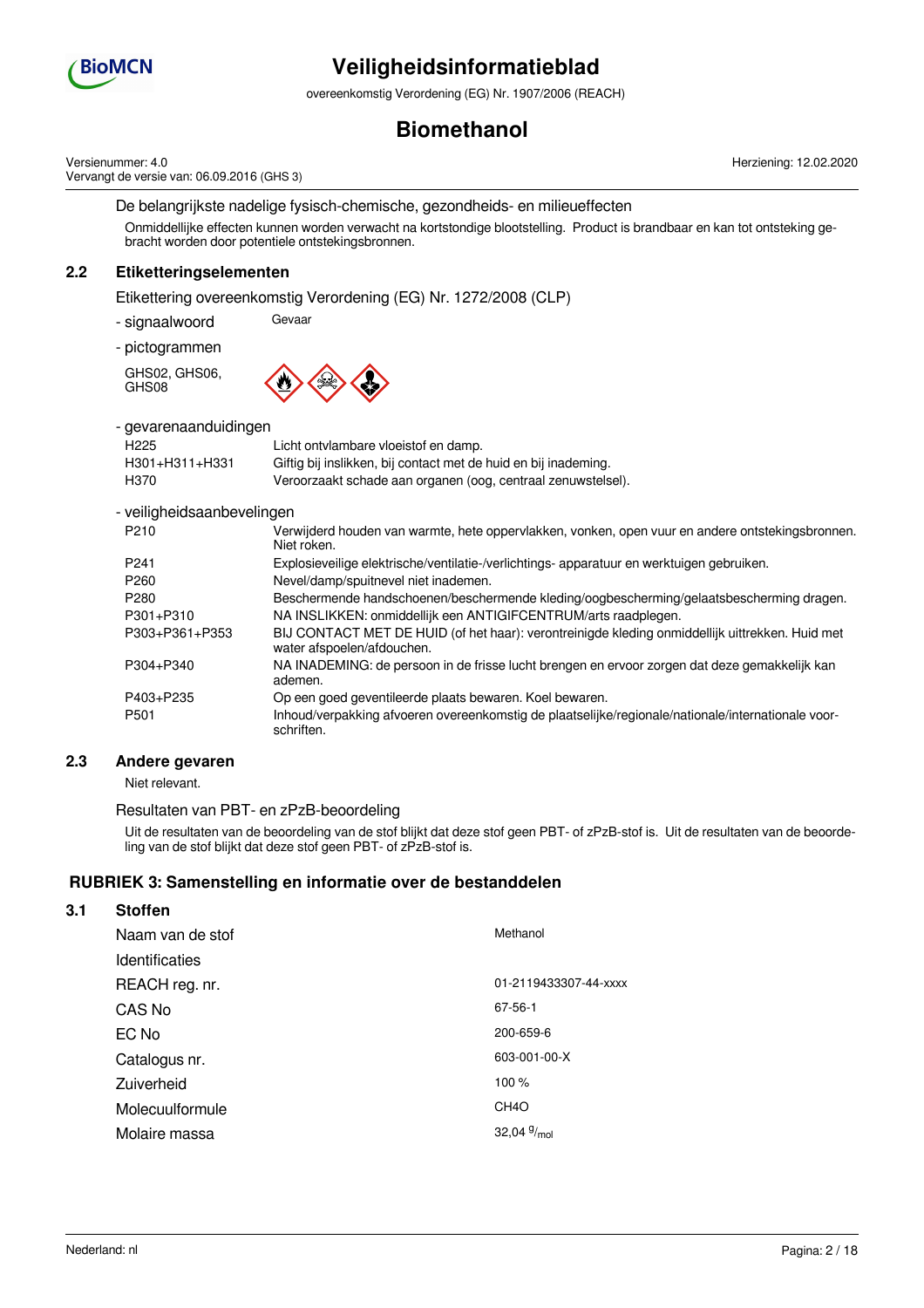

overeenkomstig Verordening (EG) Nr. 1907/2006 (REACH)

## **Biomethanol**

Versienummer: 4.0 Vervangt de versie van: 06.09.2016 (GHS 3)

**Structuurformule** 

 $HO$  -  $CH<sub>3</sub>$ 

### **RUBRIEK 4: Eerstehulpmaatregelen**

#### **4.1 Beschrijving van de eerstehulpmaatregelen**

#### Algemene opmerkingen

Laat het slachtoffer niet onbeheerd achter. Verplaats slachtoffer uit de gevarenzone. Bij bewusteloosheid het slachtoffer in stabiele zijligging leggen. Niets via de mond toedienen. Verontreinigde kleding onmiddellijk uittrekken. Bij twijfel of bij aanhoudende symptomen een arts raadplegen.

#### Bij inademing

Mond op mond beademing moet worden vermeden. Maak gebruik van alternatieve methoden, bij voorkeur met zuurstof of perslucht aangedreven apparatuur. Voor verse lucht zorgen. Bij onregelmatige ademhaling of ademstilstand direct een arts raadplegen en eerste hulp toedienen.

#### Bij huidcontact

Verontreinigde kleding onmiddellijk uittrekken. Na aanraking met de huid, alle besmette kleding onmiddellijk uittrekken en de huid onmiddellijk wassen met veel water en zeep.

#### Bij oogcontact

Minstens 15 minuten met schoon, vloeiend water spoelen terwijl de oogleden worden opengehouden. Contactlenzen verwijderen, indien mogelijk. Blijven spoelen. Bij aanhoudende oogirritatie: een arts raadplegen.

#### Bij inslikken

Mond met water spoelen (alleen als de persoon bij bewustzijn is). Veel water in kleine slokken laten drinken (verdunningseffect). GEEN braken opwekken. Bij onwel voelen een ANTIGIFCENTRUM of een arts raadplegen.

#### **4.2 Belangrijkste acute en uitgestelde symptomen en effecten**

Tot nu zijn geen symptomen en effecten bekend.

### **4.3 Vermelding van de onmiddellijke vereiste medische verzorging en speciale behandeling**

Voor specialistisch advies dient de arts contact op te nemen met het antigifcentrum. Behandel symptomatisch.

#### **RUBRIEK 5: Brandbestrijdingsmaatregelen**

#### **5.1 Blusmiddelen**

Geschikte blusmiddelen

Alcohol bestendig schuim; Droog bluspoeder; Kooldioxide (CO2)

#### Ongeschikte blusmiddelen

Volle waterstraal.

#### **5.2 Speciale gevaren die door de stof of het mengsel worden veroorzaakt**

Bij ontoereikende ventilatie en/of bij gebruik ontstaan van explosieve/licht ontvlambare damp-luchtmengsels mogelijk. Dampen van oplosmiddelen zijn zwaarder dan lucht en kunnen zich over de vloer verspreiden. Op plaatsen waar geen ventilatie mogelijk is zoals onbeluchte ondergrondse plaatsen bijv. putten, kanalen en schachten is met de aanwezigheid van brandbare stoffen rekening te houden.

Gevaarlijke verbrandingsproducten

Tijdens brand kunnen gevaarlijke dampen/rook ontstaan, Koolstofmonoxide (CO), Kooldioxide (CO2)

#### **5.3 Advies voor brandweerlieden**

In geval van brand en/of explosie inademen van rook vermijden. Brandbestrijdingsmaatregelen op de omgeving afstemmen. Bluswater niet in riolering of oppervlaktewater laten vloeien. Gecontamineerd bluswater apart verzamelen. Met normale voorzorgen vanaf een redelijke afstand blussen.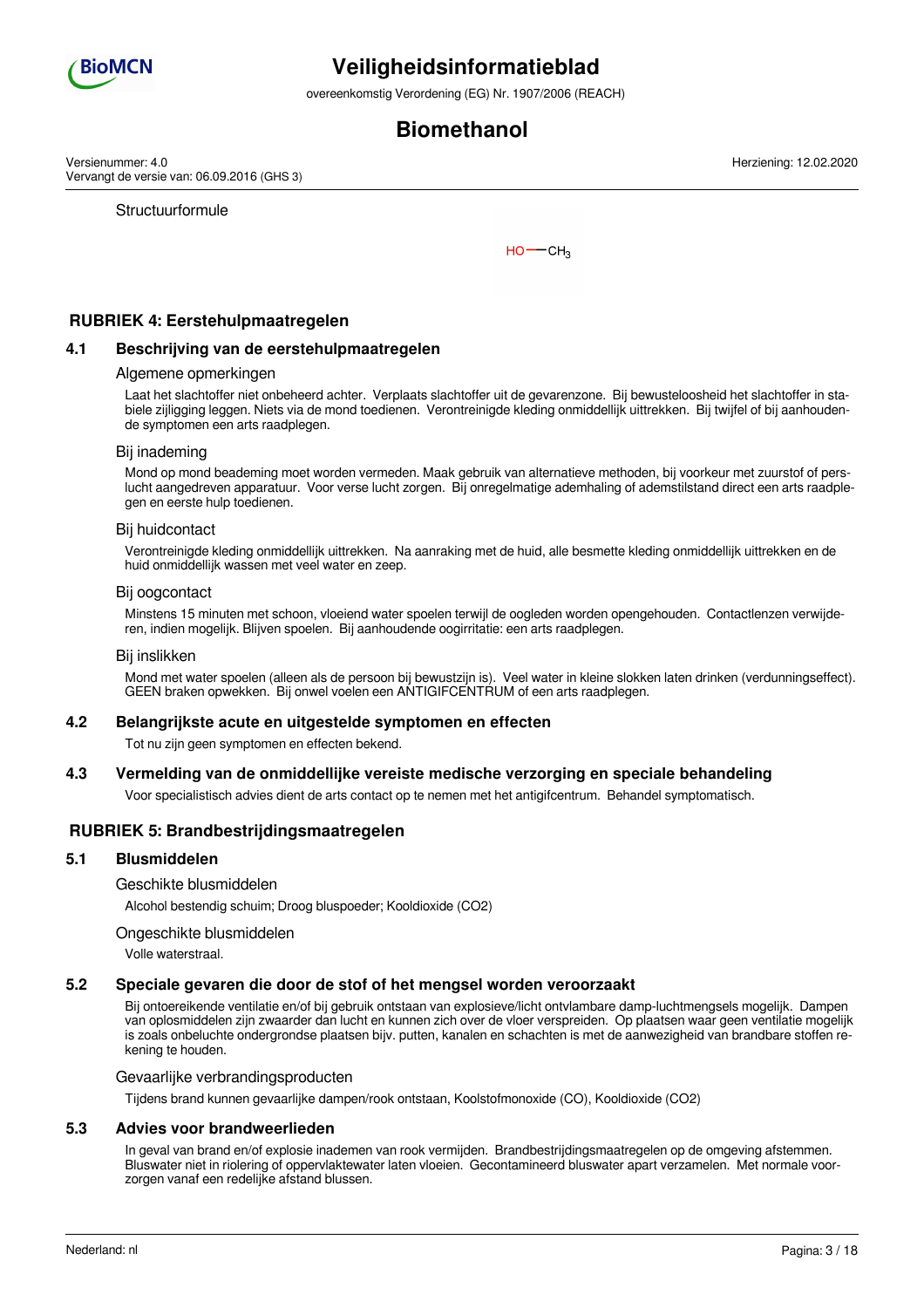

overeenkomstig Verordening (EG) Nr. 1907/2006 (REACH)

## **Biomethanol**

Versienummer: 4.0 Vervangt de versie van: 06.09.2016 (GHS 3) Herziening: 12.02.2020

Speciaal beschermde uitrusting voor brandweerlieden

Onafhankelijke ademhalingsapparatuur (SCBA), Standaard beschermende kleding voor de brandweer

### **RUBRIEK 6: Maatregelen bij het accidenteel vrijkomen van de stof of het mengsel**

#### **6.1 Persoonlijke voorzorgsmaatregelen, beschermingsmiddelen en noodprocedures**

#### Voor andere personen dan de hulpdiensten

Volg noodprocedures zoals de noodzaak om de gevarenzone te evacueren of een deskundige te raadplegen. Personen in veiligheid brengen. Personen uit de omgeving waarschuwen en evacueren. De getroffen zone ventileren. Tegengaan van stofvorming. Verwijderd houden van ontstekingsbronnen - Niet roken.

#### Voor de hulpdiensten

Ademhalingsapparatuur dragen bij blootstelling aan dampen/stofdeeltjes/aërosols/gassen. De nodige persoonlijke beschermingsuitrusting gebruiken.

#### **6.2 Milieuvoorzorgsmaatregelen**

Vermijden dat het product in afvoerkanalen, oppervlaktewater of grondwater terechtkomt. Verontreinigd waswater terughouden en verwijderen.

#### **6.3 Insluitings- en reinigingsmethoden en -materiaal**

Advies over hoe het gemorste product moet worden ingesloten

Afdekken van afvoerkanalen.

Advies over hoe het gemorste product moet worden opgeruimd

Afvegen met absorberend materiaal (bv lap, vlies).

Passende insluitingsmethoden

Gebruik van absorberende materialen.

Andere informatie met betrekking tot het lozen of vrijkomen

In geschikte behouders voor verwijdering brengen. De getroffen zone ventileren.

#### **6.4 Verwijzing naar andere rubrieken**

Gevaarlijke verbrandingsproducten: zie rubriek 5. Persoonlijke beschermingsmiddelen: zie rubriek 8. Chemisch op elkaar inwerkende materialen: zie rubriek 10. Instructies voor verwijdering: zie rubriek 13.

### **RUBRIEK 7: Hantering en opslag**

#### **7.1 Voorzorgsmaatregelen voor het veilig hanteren van de stof of het mengsel**

#### Aanbevelingen

#### - maatregelen ter voorkoming van brand en aerosol- of stofvorming

Gebruik van plaatselijke en algehele ventilatie. Voorkoming van ontstekingsbronnen. Verwijderd houden van ontstekingsbronnen - Niet roken. Voorzorgsmaatregelen treffen tegen ontladingen van statische elektriciteit. Uitsluitend op goed geventileerde plaatsen gebruiken. Door explosiegevaar, voorkom het vrijkomen van dampen in kelders, schachten en putten. Opslag - en opvangreservoir aarden. Explosieveilige elektrische/ventilatie-/ verlichtings-/ apparatuur gebruiken. Uitsluitend vonkvrij gereedschap gebruiken.

#### - specifieke opmerkingen/gegevens

Op plaatsen waar geen ventilatie mogelijk is zoals onbeluchte ondergrondse plaatsen bijv. putten, kanalen en schachten is met de aanwezigheid van brandbare stoffen rekening te houden. Dampen zijn zwaarder dan lucht, verspreiden zich via de grond en vormen samen met lucht een explosief mengsel. Dampen kunnen samen met lucht een explosief mengsel vormen.

#### Advies inzake algemene beroepsmatige hygiëne

Na gebruik handen wassen. Niet eten, drinken of roken op plaatsen waar wordt gewerkt. Verontreinigde kleding en beschermde uitrusting uittrekken alvorens ruimten te betreden waar wordt gegeten. Eten en drinken niet samen met chemische stoffen opbergen. Voor chemische stoffen geen verpakkingen gebruiken die voor levensmiddelen zijn bedoeld. Verwijderd houden van eet- en drinkwaren en van diervoeder.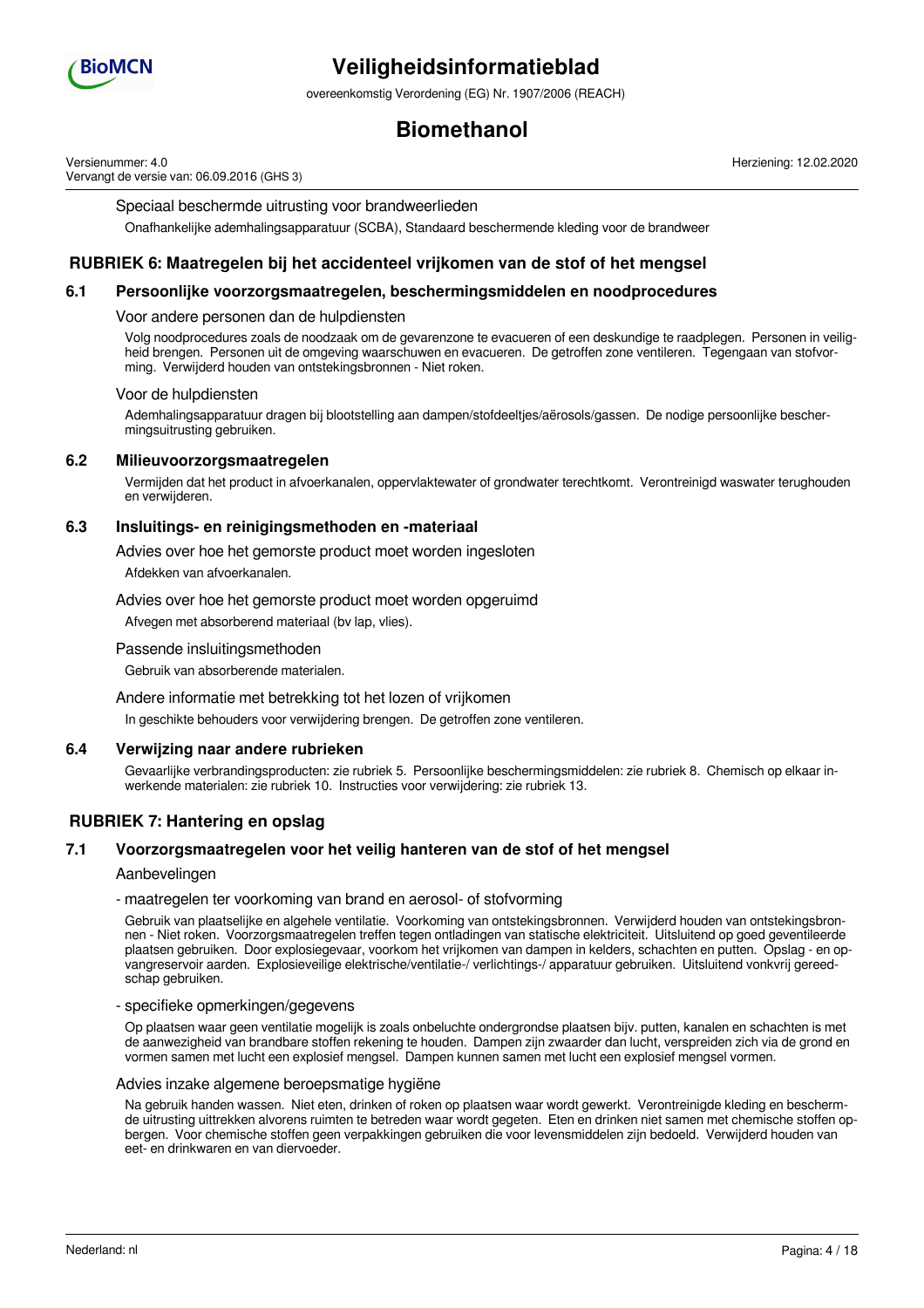

overeenkomstig Verordening (EG) Nr. 1907/2006 (REACH)

## **Biomethanol**

Versienummer: 4.0 Vervangt de versie van: 06.09.2016 (GHS 3) Herziening: 12.02.2020

### **7.2 Voorwaarden voor een veilige opslag, met inbegrip van incompatibele producten**

Het beheer van de bijbehorende risico's

- explosieve atmosferen

Gesloten verpakking op een goed geventileerde plaats bewaren. Gebruik van plaatselijke en algehele ventilatie. Koel bewaren. Tegen zonlicht beschermen.

- ontvlammingsgevaar

Verwijderd houden van ontstekingsbronnen - Niet roken. Verwijderd houden van warmte, hete oppervlakken, vonken, open vuur en andere ontstekingsbronnen. Niet roken. Voorzorgsmaatregelen treffen tegen ontladingen van statische elektriciteit. Tegen zonlicht beschermen.

- incompatibele stoffen of mengsels

Let op advies voor opslag van chemische stoffen. Chemisch op elkaar inwerkende materialen: zie rubriek 10.

Beheersing van de gevolgen

Tegen uitwendige blootstelling beschermen, zoals

Hoge temperaturen. UV straling/zonlicht. Ontladingen van statische elektriciteit.

#### Overweging van ander advies

Op een goed geventileerde plaats bewaren. In goed gesloten verpakking bewaren.

- ventilatievereisten

Bewaar stoffen, die gezondheidsgevaarlijke dampen of gassen afstaan, op een plaats waar ze permanent afgezogen kunnen worden. Gebruik van plaatselijke en algehele ventilatie. Opslag - en opvangreservoir aarden.

- compatibele verpakkingen

Alleen toegelaten verpakkingen (bv. overeenkomstig ADR) mogen worden gebruikt.

#### **7.3 Specifiek eindgebruik**

Er is geen verdere informatie.

### **RUBRIEK 8: Maatregelen ter beheersing van blootstelling/persoonlijke bescherming**

#### **8.1 Controleparameters**

#### **Nationale grenswaarden**

| Grenswaarden voor beroepsmatige blootstelling (grenzen voor de blootstelling op het werk) |                 |               |                    |                       |                                      |                                  |                                              |              |             |
|-------------------------------------------------------------------------------------------|-----------------|---------------|--------------------|-----------------------|--------------------------------------|----------------------------------|----------------------------------------------|--------------|-------------|
| Land                                                                                      | <b>Stofnaam</b> | <b>CAS No</b> | Identi-<br>ficatie | TGG<br>8 uur<br>[ppm] | TGG 8<br>uur<br>[mg/m <sup>3</sup> ] | <b>TGG</b><br>15<br>min<br>[ppm] | <b>TGG 15</b><br>min<br>[mg/m <sup>3</sup> ] | Nota-<br>tie | <b>Bron</b> |
| EU                                                                                        | methanol        | 67-56-1       | <b>IOELV</b>       | 200                   | 260                                  |                                  |                                              |              | 2006/15/EG  |
| <b>NL</b>                                                                                 | methanol        | $67 - 56 - 1$ | <b>GW</b>          |                       | 133                                  |                                  |                                              |              | SC-SZW      |

Notatie

TGG 15 min kortetijdswaarde (grenswaarde voor kortstondige blootstelling): grenswaarde die niet mag worden overschreden en die geldt, voor een periode van 15 minuten (behoudens anders vermeld)

TGG 8 uur tijd gewogen gemiddelde (grenswaarde voor langdurige blootstelling): gemeten of berekend op basis van een referentieperiode van acht uur (behoudens anders vermeld)

### **Relevante DNEL/DMEL/PNEC en andere drempelwaarden**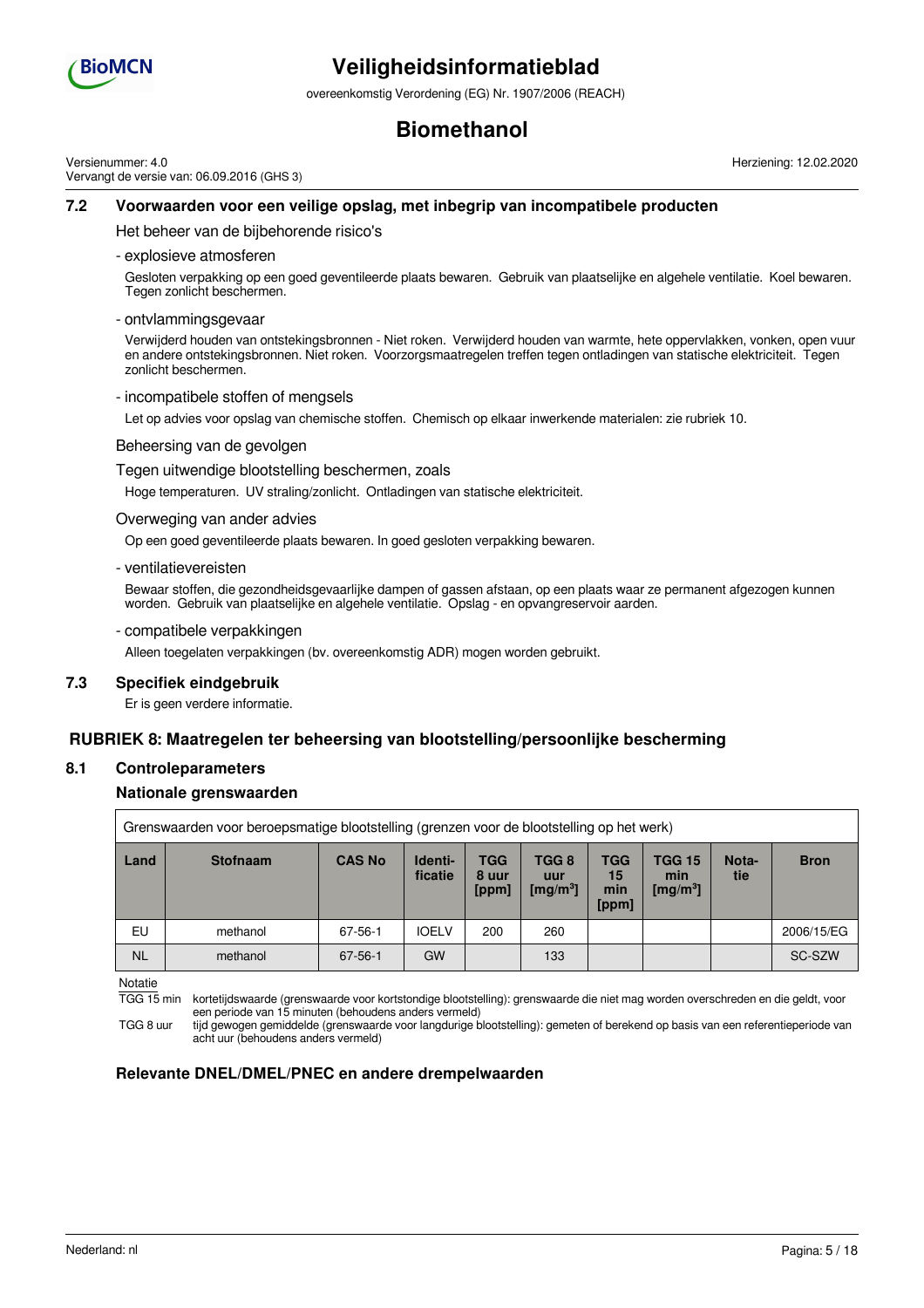

 $\overline{\Gamma}$ 

# **Veiligheidsinformatieblad**

overeenkomstig Verordening (EG) Nr. 1907/2006 (REACH)

## **Biomethanol**

Versienummer: 4.0 Vervangt de versie van: 06.09.2016 (GHS 3)

| Relevante DNEL en andere drempelwaarden |                      |                                                                     |                                             |                                       |  |
|-----------------------------------------|----------------------|---------------------------------------------------------------------|---------------------------------------------|---------------------------------------|--|
| <b>Eindpunt</b>                         | Drempelwaar-<br>de   | <b>Beschermingsdoel-</b><br>stelling, route van<br>de blootstelling | <b>Gebruikt in</b>                          | <b>Blootstellingsduur</b>             |  |
| <b>DNEL</b>                             | 130 mg/m $3$         | mens, via inademing                                                 | (industriële) medewerkers                   | chronisch - systemische effec-<br>ten |  |
| <b>DNEL</b>                             | 130 mg/m $3$         | mens, via inademing                                                 | (industriële) medewerkers                   | acuut - systemische effecten          |  |
| <b>DNEL</b>                             | 130 mg/m $3$         | mens, via inademing                                                 | (industriële) medewerkers                   | chronisch - lokale effecten           |  |
| <b>DNEL</b>                             | 130 mg/m $3$         | mens, via inademing                                                 | (industriële) medewerkers                   | acuut - lokale effecten               |  |
| <b>DNEL</b>                             | 20 mg/kg lg/dag      | mens, via de huid                                                   | (industriële) medewerkers                   | chronisch - systemische effec-<br>ten |  |
| <b>DNEL</b>                             | 20 mg/kg lg/dag      | mens, via de huid                                                   | (industriële) medewerkers                   | acuut - systemische effecten          |  |
| <b>DNEL</b>                             | $26 \text{ mg/m}^3$  | mens, via inademing                                                 | consumenten (particuliere huis-<br>houdens) | chronisch - systemische effec-<br>ten |  |
| <b>DNEL</b>                             | 26 mg/m <sup>3</sup> | mens, via inademing                                                 | consumenten (particuliere huis-<br>houdens) | acuut - systemische effecten          |  |
| <b>DNEL</b>                             | 26 mg/m $3$          | mens, via inademing                                                 | consumenten (particuliere huis-<br>houdens) | chronisch - lokale effecten           |  |
| <b>DNEL</b>                             | 26 mg/m <sup>3</sup> | mens, via inademing                                                 | consumenten (particuliere huis-<br>houdens) | acuut - lokale effecten               |  |
| <b>DNEL</b>                             | 4 mg/kg lg/dag       | mens, via de huid                                                   | consumenten (particuliere huis-<br>houdens) | chronisch - systemische effec-<br>ten |  |
| <b>DNEL</b>                             | 4 mg/kg lg/dag       | mens, via de huid                                                   | consumenten (particuliere huis-<br>houdens) | acuut - systemische effecten          |  |
| <b>DNEL</b>                             | 4 mg/kg lg/dag       | mens, oraal                                                         | consumenten (particuliere huis-<br>houdens) | chronisch - systemische effec-<br>ten |  |
| <b>DNEL</b>                             | 4 mg/kg lg/dag       | mens, oraal                                                         | consumenten (particuliere huis-<br>houdens) | acuut - systemische effecten          |  |

| Relevante PNEC en andere drempelwaarden |  |
|-----------------------------------------|--|
|-----------------------------------------|--|

| <b>Eindpunt</b> | Drempelwaar-<br>de | Organisme                | <b>Milieucompartimenten</b>               | <b>Blootstellingsduur</b> |
|-----------------|--------------------|--------------------------|-------------------------------------------|---------------------------|
| <b>PNEC</b>     | $20,8$ mg/         | waterorganismen          | zoet water                                | korte termijn (eenmalig)  |
| <b>PNEC</b>     | 2,08 $mg/1$        | waterorganismen          | zeewater                                  | korte termijn (eenmalig)  |
| <b>PNEC</b>     | 100 $mg/$          | waterorganismen          | rioolwaterzuiveringsinstallaties<br>(STP) | korte termijn (eenmalig)  |
| <b>PNEC</b>     | $77 \frac{mg}{kg}$ | waterorganismen          | zoetwatersediment                         | korte termijn (eenmalig)  |
| <b>PNEC</b>     | 7,7 $mg/kg$        | waterorganismen          | zeewatersediment                          | korte termijn (eenmalig)  |
| <b>PNEC</b>     | 100 $mg/kq$        | terrestrische organismen | bodem                                     | korte termijn (eenmalig)  |

## **8.2 Maatregelen ter beheersing van blootstelling**

Passende technische maatregelen Algemene ventilatie.

Г

Herziening: 12.02.2020

Ē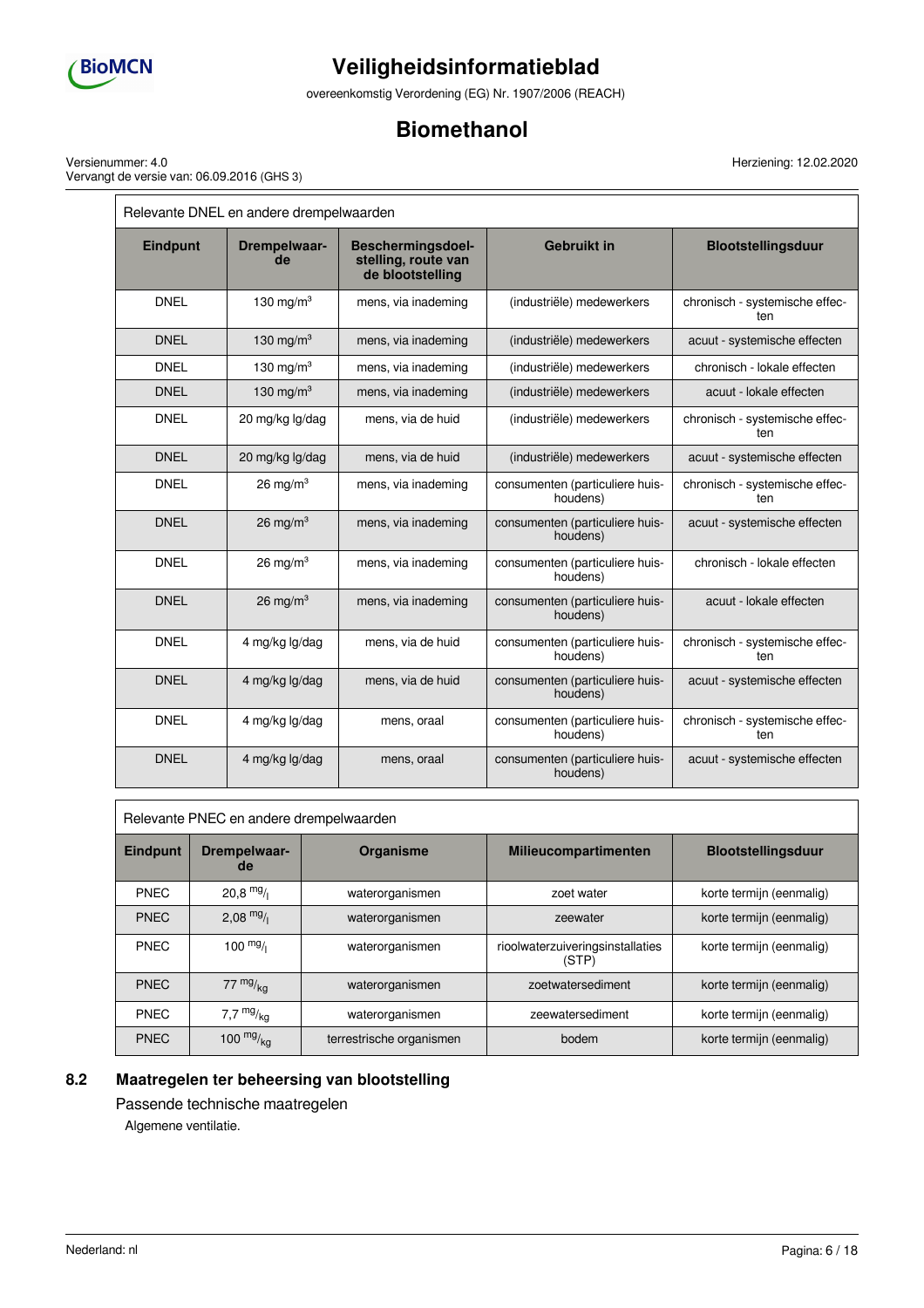

overeenkomstig Verordening (EG) Nr. 1907/2006 (REACH)

## **Biomethanol**

|     | Versienummer: 4.0<br>Vervangt de versie van: 06.09.2016 (GHS 3)                           | Herziening: 12.02.2020                                                                                                                                                                                                                                                                                                                                                                                                                                                                                                                                                                                                               |  |  |  |  |
|-----|-------------------------------------------------------------------------------------------|--------------------------------------------------------------------------------------------------------------------------------------------------------------------------------------------------------------------------------------------------------------------------------------------------------------------------------------------------------------------------------------------------------------------------------------------------------------------------------------------------------------------------------------------------------------------------------------------------------------------------------------|--|--|--|--|
|     | Individuele beschermingsmaatregelen (persoonlijke beschermingsmiddelen)                   |                                                                                                                                                                                                                                                                                                                                                                                                                                                                                                                                                                                                                                      |  |  |  |  |
|     | Bescherming van de ogen/het gezicht                                                       |                                                                                                                                                                                                                                                                                                                                                                                                                                                                                                                                                                                                                                      |  |  |  |  |
|     | Veiligheidsbril met zijbescherming dragen (EN 166).                                       |                                                                                                                                                                                                                                                                                                                                                                                                                                                                                                                                                                                                                                      |  |  |  |  |
|     | Bescherming van de huid                                                                   |                                                                                                                                                                                                                                                                                                                                                                                                                                                                                                                                                                                                                                      |  |  |  |  |
|     | Beschermende kleding (EN 340 & EN ISO 13688).                                             |                                                                                                                                                                                                                                                                                                                                                                                                                                                                                                                                                                                                                                      |  |  |  |  |
|     | - bescherming van de handen                                                               |                                                                                                                                                                                                                                                                                                                                                                                                                                                                                                                                                                                                                                      |  |  |  |  |
|     | schoenmaterialen niet vooraf berekenbaar en moet derhalve vóór het gebruik worden getest. | Draag geschikte handschoenen. Voor gebruik lekdichtheid/ondoordringbaarheid bepalen. Er wordt aangeraden om in geval van<br>speciale applicaties de chemische bestendigheid van de boven genoemde veiligheidshandschoenen samen met de leverancier<br>van de handschoenen na te gaan. Geschikt zijn volgens EN 374 beproefde handschoenen tegen chemicaliën. De keuze van<br>een geschikte handschoen is niet alleen afhankelijk van het materiaal, maar ook van andere kwaliteitskenmerken en verschilt<br>van fabrikant tot fabrikant. Aangezien het product uit meerdere stoffen is samengesteld, is de duurzaamheid van de hand- |  |  |  |  |
|     | - soort materiaal                                                                         |                                                                                                                                                                                                                                                                                                                                                                                                                                                                                                                                                                                                                                      |  |  |  |  |
|     | Butyl rubber                                                                              |                                                                                                                                                                                                                                                                                                                                                                                                                                                                                                                                                                                                                                      |  |  |  |  |
|     | - materiaaldikte                                                                          |                                                                                                                                                                                                                                                                                                                                                                                                                                                                                                                                                                                                                                      |  |  |  |  |
|     | $\geq 0.7$ mm                                                                             |                                                                                                                                                                                                                                                                                                                                                                                                                                                                                                                                                                                                                                      |  |  |  |  |
|     | - doorbraaktijd van het handschoenmateriaal                                               |                                                                                                                                                                                                                                                                                                                                                                                                                                                                                                                                                                                                                                      |  |  |  |  |
|     |                                                                                           | Gebruik handschoenen met een minimum doorbraaktijd van het handschoenmateriaal: >480 minuten (permeatieniveau: 6).                                                                                                                                                                                                                                                                                                                                                                                                                                                                                                                   |  |  |  |  |
|     | - andere beschermingsmiddelen                                                             |                                                                                                                                                                                                                                                                                                                                                                                                                                                                                                                                                                                                                                      |  |  |  |  |
|     | volen. Na gebruik handen grondig wassen.                                                  | Rustperioden voor regeneratie van de huid inlassen. Preventieve huidbescherming (huidbeschermende crèmes) wordt aanbe-                                                                                                                                                                                                                                                                                                                                                                                                                                                                                                               |  |  |  |  |
|     | Bescherming van de ademhalingsorganen                                                     |                                                                                                                                                                                                                                                                                                                                                                                                                                                                                                                                                                                                                                      |  |  |  |  |
|     |                                                                                           | Bij ontoereikende ventilatie een geschikte adembescherming dragen. Onafhankelijke ademhalingsapparatuur (EN 133).                                                                                                                                                                                                                                                                                                                                                                                                                                                                                                                    |  |  |  |  |
|     | Beheersing van milieublootstelling                                                        |                                                                                                                                                                                                                                                                                                                                                                                                                                                                                                                                                                                                                                      |  |  |  |  |
|     | vlaktewater of grondwater terechtkomt.                                                    | Neem passende maatregelen om verspreiding in het milieu te voorkomen. Vermijden dat het product in afvoerkanalen, opper-                                                                                                                                                                                                                                                                                                                                                                                                                                                                                                             |  |  |  |  |
|     | RUBRIEK 9: Fysische en chemische eigenschappen                                            |                                                                                                                                                                                                                                                                                                                                                                                                                                                                                                                                                                                                                                      |  |  |  |  |
| 9.1 | Informatie over fysische en chemische basiseigenschappen                                  |                                                                                                                                                                                                                                                                                                                                                                                                                                                                                                                                                                                                                                      |  |  |  |  |
|     | Voorkomen                                                                                 |                                                                                                                                                                                                                                                                                                                                                                                                                                                                                                                                                                                                                                      |  |  |  |  |
|     | Fysische toestand                                                                         | vloeibaar                                                                                                                                                                                                                                                                                                                                                                                                                                                                                                                                                                                                                            |  |  |  |  |
|     | Kleur                                                                                     | kleurloos                                                                                                                                                                                                                                                                                                                                                                                                                                                                                                                                                                                                                            |  |  |  |  |
|     | Geur                                                                                      | stekend                                                                                                                                                                                                                                                                                                                                                                                                                                                                                                                                                                                                                              |  |  |  |  |
|     | Andere veiligheidsparameters                                                              |                                                                                                                                                                                                                                                                                                                                                                                                                                                                                                                                                                                                                                      |  |  |  |  |
|     |                                                                                           |                                                                                                                                                                                                                                                                                                                                                                                                                                                                                                                                                                                                                                      |  |  |  |  |

| pH-waarde                    | niet bepaald                     |
|------------------------------|----------------------------------|
| Smelt-/vriespunt             | -97,8 °C                         |
| Beginkookpunt en kooktraject | 64,7 °C bij 1.013 hPa            |
| Vlampunt                     | 9,7 °C bij 1.013 hPa             |
| Verdampingssnelheid          | 5,3 (ether = $1$ ) (leverancier) |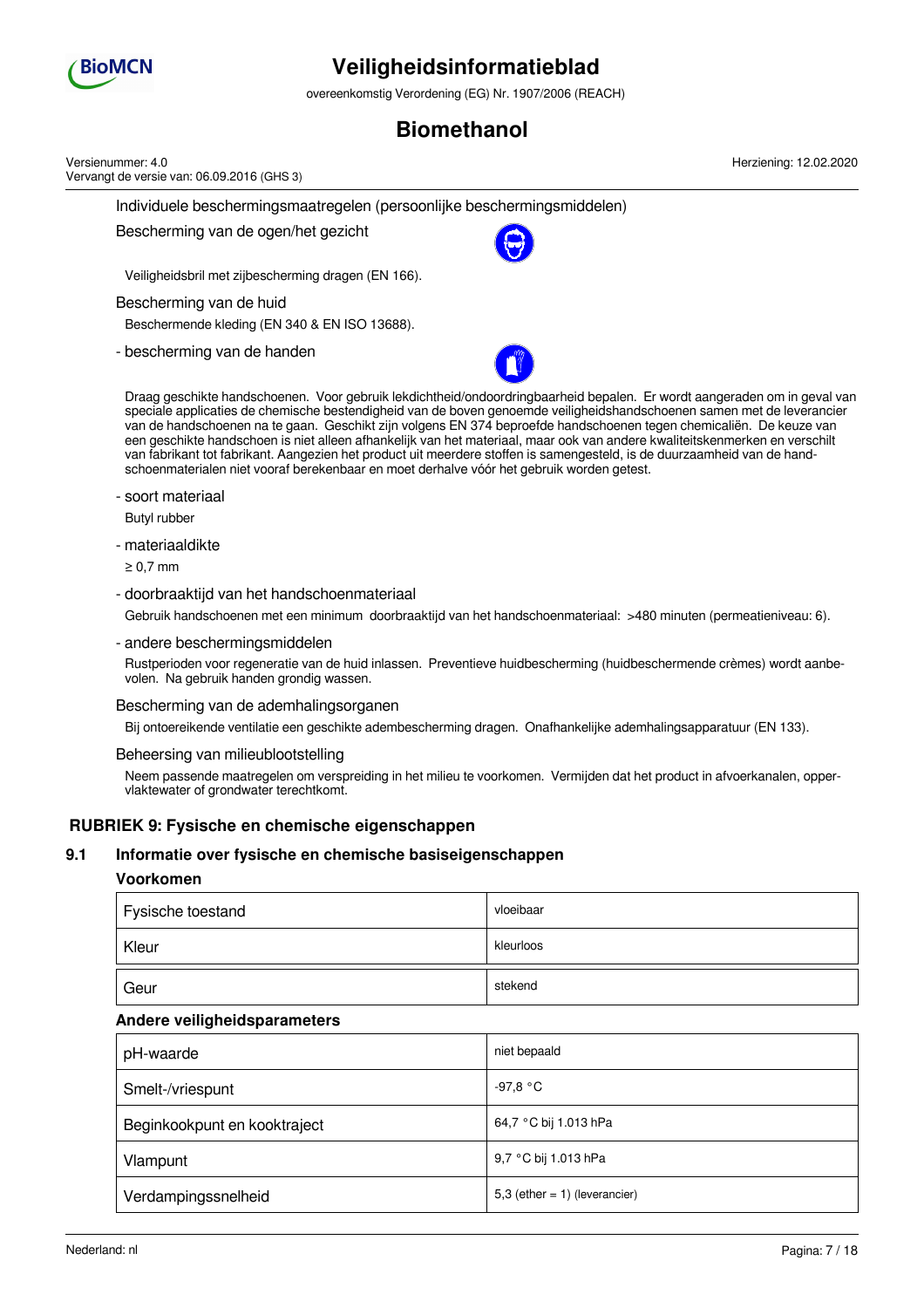

overeenkomstig Verordening (EG) Nr. 1907/2006 (REACH)

## **Biomethanol**

Versienummer: 4.0 Vervangt de versie van: 06.09.2016 (GHS 3) Herziening: 12.02.2020

| Ontvlambaarheid (vast, gas)                       | niet relevant, (vloeistof)                   |
|---------------------------------------------------|----------------------------------------------|
| Explosiegrenswaarden                              |                                              |
| - onderste explosiegrens (LEL)                    | 4,4 vol%                                     |
| - bovenste explosiegrens (UEL)                    | 38,5 vol%                                    |
| Dampspanning                                      | 169,3 hPa bij 25 °C                          |
| Dichtheid                                         | 0,79 - 0,8 $\frac{9}{cm}$ bij 20 °C          |
| Dampdichtheid                                     | deze informatie is niet beschikbaar          |
| Oplosbaarheid(eden)                               |                                              |
| - oplosbaarheid in water                          | ≥1.000 <sup>g</sup> / <sub>l</sub> bij 20 °C |
| Verdelingscoëfficiënt                             |                                              |
| - n-octanol/water (log KOW)                       | $-0,77$ (ECHA)                               |
| - organische koolstof in de bodem/water (log KOC) | $0, 13 - 1$                                  |
| Zelfontbrandingstemperatuur                       | 455 °C bij 1.013 hPa (ECHA)                  |
| Viscositeit                                       |                                              |
| - dynamische viscositeit                          | >0,544 - <0,59 mPa s bij 25 °C               |
| Ontploffingseigenschappen                         | geen                                         |

## Oxiderende eigenschappen geen geen

### **9.2 Overige informatie**

Er is geen verdere informatie.

### **RUBRIEK 10: Stabiliteit en reactiviteit**

#### **10.1 Reactiviteit**

Het is een reactieve stof. Gevaar van ontsteking.

#### Bij verhitting:

Gevaar van ontsteking.

### **10.2 Chemische stabiliteit**

Zie onder ''Te vermijden omstandigheden".

#### **10.3 Mogelijke gevaarlijke reacties**

Geen gevaarlijke reacties bekend.

### **10.4 Te vermijden omstandigheden**

Verwijderd houden van warmte, hete oppervlakken, vonken, open vuur en andere ontstekingsbronnen. Niet roken.

#### Indicaties hoe brand en ontploffingen vermeden kunnen worden

Explosieveilige elektrische/ventilatie-/ verlichtings-/ apparatuur gebruiken. Uitsluitend vonkvrij gereedschap gebruiken. Voorzorgsmaatregelen treffen tegen ontladingen van statische elektriciteit.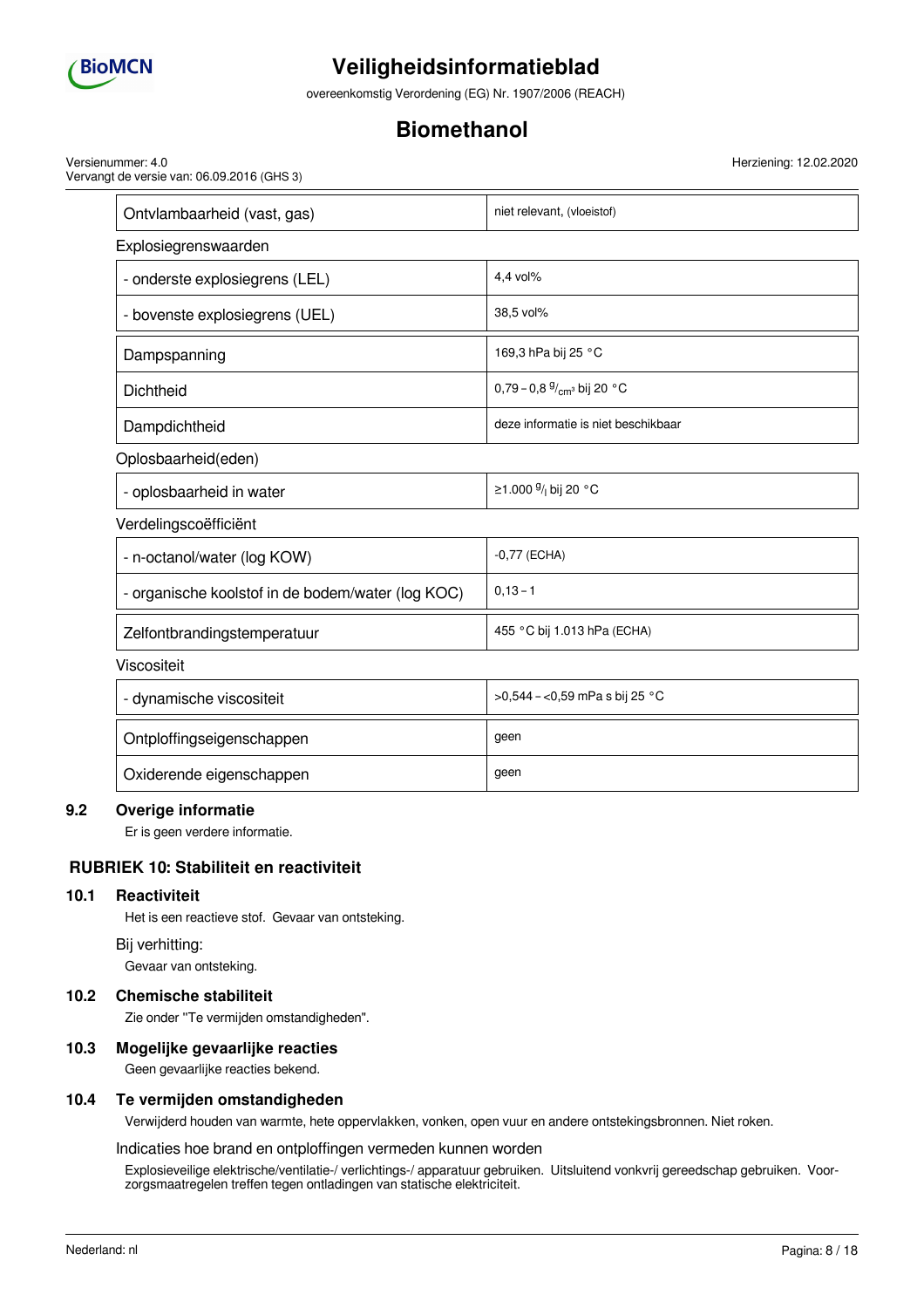

overeenkomstig Verordening (EG) Nr. 1907/2006 (REACH)

## **Biomethanol**

Versienummer: 4.0 Vervangt de versie van: 06.09.2016 (GHS 3) Herziening: 12.02.2020

## **10.5 Chemisch op elkaar inwerkende materialen**

Oxideringsmiddelen (oxiderend), Natrium, Magnesium

#### **10.6 Gevaarlijke ontledingsproducten**

Bekende en redelijkerwijs te verwachten gevaarlijke ontledingsproducten, die bij gebruik, opslag, lozing en verhitting worden geproduceerd, zijn niet bekend. Gevaarlijke verbrandingsproducten: zie rubriek 5.

### **RUBRIEK 11: Toxicologische informatie**

### **11.1 Informatie over toxicologische effecten**

### **Indeling overeenkomstig GHS (1272/2008/EG, CLP)**

#### Acute toxiciteit

Giftig bij inslikken. Giftig bij contact met de huid. Giftig bij inademing.

| Acute toxiciteit           |                 |                         |                |  |  |
|----------------------------|-----------------|-------------------------|----------------|--|--|
| <b>Blootstellingsroute</b> | <b>Eindpunt</b> | Waarde                  | <b>Species</b> |  |  |
| inademing: damp            | <b>LC50</b>     | 128.200 $mg/m^3/4h$     | rat            |  |  |
| inademing: damp            | <b>LC50</b>     | 85.400 $mg/1/4h$        | kat            |  |  |
| dermaal                    | LD50            | 17.100 $mg/ka$          | konijn         |  |  |
| oraal                      | LD50            | $>7$ mg/ $_{\text{kg}}$ | aap            |  |  |
| oraal                      | LD50            | $>1.187 \frac{mg}{kg}$  | rat            |  |  |

#### Huidcorrosie/-irritatie

Is niet als bijtend/irriterend voor de huid in te delen.

#### Ernstig oogletsel/oogirritatie

Is niet als zwaar oogletsel veroorzakend of irriterend voor de ogen in te delen.

#### Sensibilisatie van de luchtwegen of van de huid

Is niet als inhalatie of huidallergeen in te delen.

#### Mutageniteit in geslachtscellen

Is niet als mutageen in geslachtscellen (mutageen) in te delen.

#### Kankerverwekkendheid

Is niet als kankerverwekkend in te delen.

#### Voortplantingstoxiciteit

Is niet als giftige stof voor de voortplanting in te delen. Vruchtbaarheid:  $NOAEC (Rat) = 1,3 mg / I$ NOAEC (Monkey) = 2,39 mg / l NOAEL (Oral) Sperm = 1000 mg / kg lichaamsgewicht / dag Ontwikkelingstoxiciteit: NOAEC (Rat) =  $1,33$  mg / l LOAEL (Mouse) =  $1700$  mg / kg Ontwikkelingstoxiciteit: NOAEC (rat, muis) =  $1,33$  mg / l LOAEL (Mouse) =  $5000$  mg / kg.

#### Samenvatting van de evaluatie van CMR-eigenschappen

Het product bevat ingrediënten die voorkomen op de SZW-lijst van kankerverwekkende, mutagene, en voor de voortplanting giftige stoffen. Zie hoofdstuk 15 voor meer informatie over de ingrediënten.

#### Specifieke doelorgaantoxiciteit bij eenmalige blootstelling

Veroorzaakt schade aan organen (oog, centraal zenuwstelsel). Blootstellingsroute: Oraal. Inademing.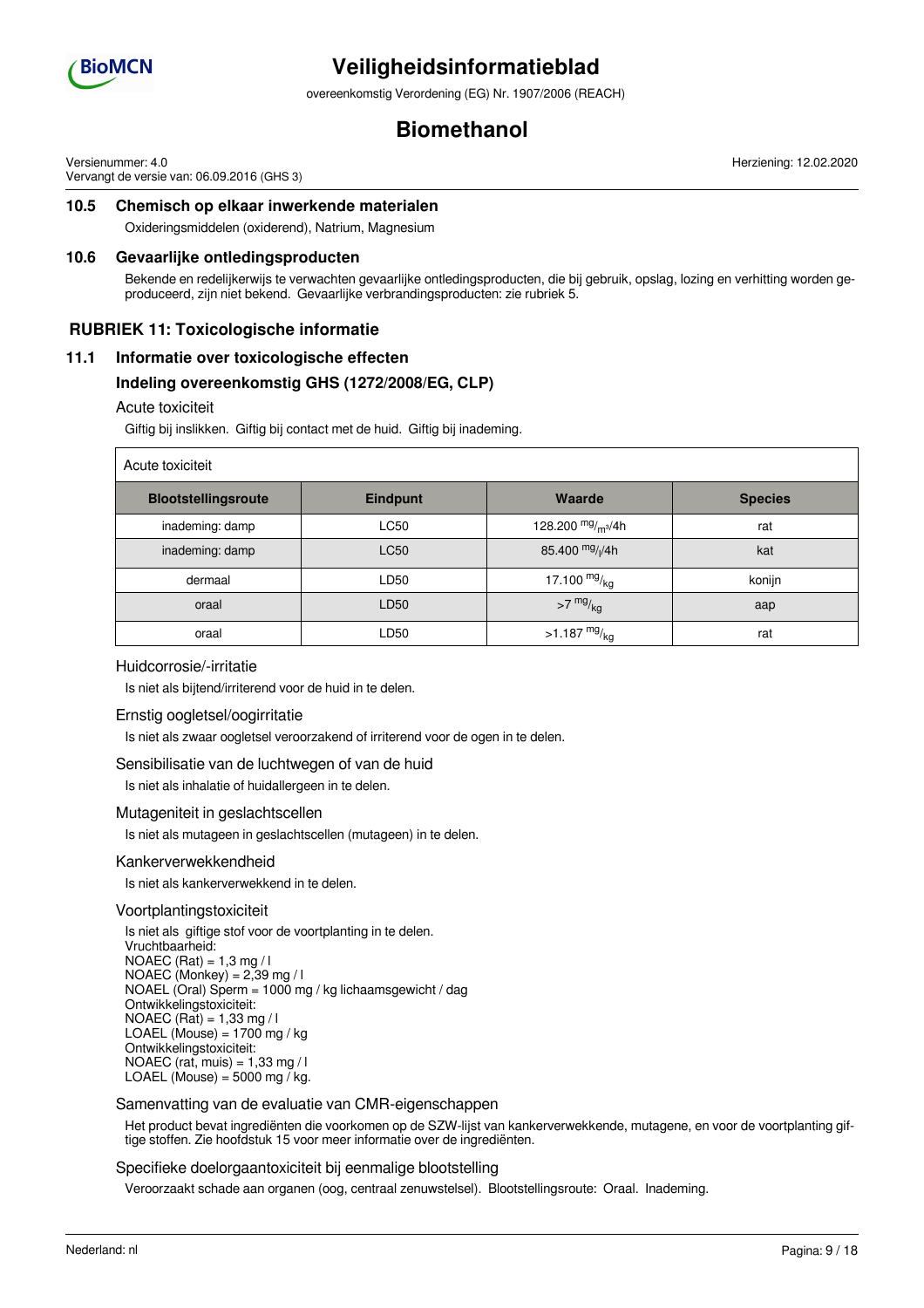

overeenkomstig Verordening (EG) Nr. 1907/2006 (REACH)

## **Biomethanol**

Versienummer: 4.0 Vervangt de versie van: 06.09.2016 (GHS 3)

| Gevarencategorie | <b>Doelorgaan</b>     | <b>Blootstellingsroute</b> |
|------------------|-----------------------|----------------------------|
|                  | oog                   | na blootstelling           |
|                  | centraal zenuwstelsel | na blootstelling           |

Specifieke doelorgaantoxiciteit bij herhaalde blootstelling

Is niet als toxisch voor specifieke doelorganen (herhaalde blootstelling) in te delen.

| <b>Blootstellingsrou-</b><br>te | <b>Eindpunt</b> | Waarde        | <b>Blootstel-</b><br>lingsduur | <b>Species</b> | <b>Noten</b> |
|---------------------------------|-----------------|---------------|--------------------------------|----------------|--------------|
| oraal                           | LOAEL           | 2.340 $mg/kq$ |                                | niet genoemd   | 3d           |
| inademing: damp                 | <b>NOAEL</b>    | 13 $mg/m3$    |                                | niet genoemd   | 7mth         |

#### Gevaar bij inademing

Is niet als gevaarlijk bij aspiratie in te delen.

Studies naar de absorptie, het metabolisme, de distributie en de excretie

Snel gemetaboliseerd.

Gemetaboliseerd tot het volgende: Formaldehyde. Metabolisme tot de volgende: water, Kooldioxide (CO). Gemetaboliseerd vóór excretie. Uitgescheiden in de lucht tijdens de ademhaling.

## **RUBRIEK 12: Ecologische informatie**

#### **12.1 Toxiciteit**

Is niet als gevaarlijk voor het aquatisch milieu in te delen.

| Aquatische toxiciteit (acuut) |               |                  |                                                                          |                                |
|-------------------------------|---------------|------------------|--------------------------------------------------------------------------|--------------------------------|
| Eindpunt                      | Waarde        | <b>Species</b>   | <b>Bron</b>                                                              | <b>Blootstel-</b><br>lingsduur |
| <b>IC50</b>                   | $>880$ mg/    | micro-organismen |                                                                          | 24 h                           |
| <b>LC50</b>                   | 15.400 $mg/$  | vis              | Europese Agentschap<br>voor chemische stoffen.<br>http://echa.europe.eu/ | 96 h                           |
| <b>EC50</b>                   | 12.700 $mg/$  | vis              | Europese Agentschap<br>voor chemische stoffen.<br>http://echa.europe.eu/ | 96 h                           |
| ErC <sub>50</sub>             | 22.000 $mg/1$ | alg              | Europese Agentschap<br>voor chemische stoffen,<br>http://echa.europe.eu/ | 96 h                           |

#### Biologische afbraak

De stof is gemakkelijk biologisch afbreekbaar. De relevante stoffen van het mengsel zijn gemakkelijk biologisch afbreekbaar.

### **12.2 Persistentie en afbreekbaarheid**

| Proces van de afbreekbaarheid |                        |      |                                                                           |  |
|-------------------------------|------------------------|------|---------------------------------------------------------------------------|--|
| <b>Proces</b>                 | <b>Afbraaksnelheid</b> | Tijd | <b>Bron</b>                                                               |  |
| zuurstofdepletie              | 69%                    | 5 d  | Europese Agentschap voor<br>chemische stoffen, http://<br>echa.europe.eu/ |  |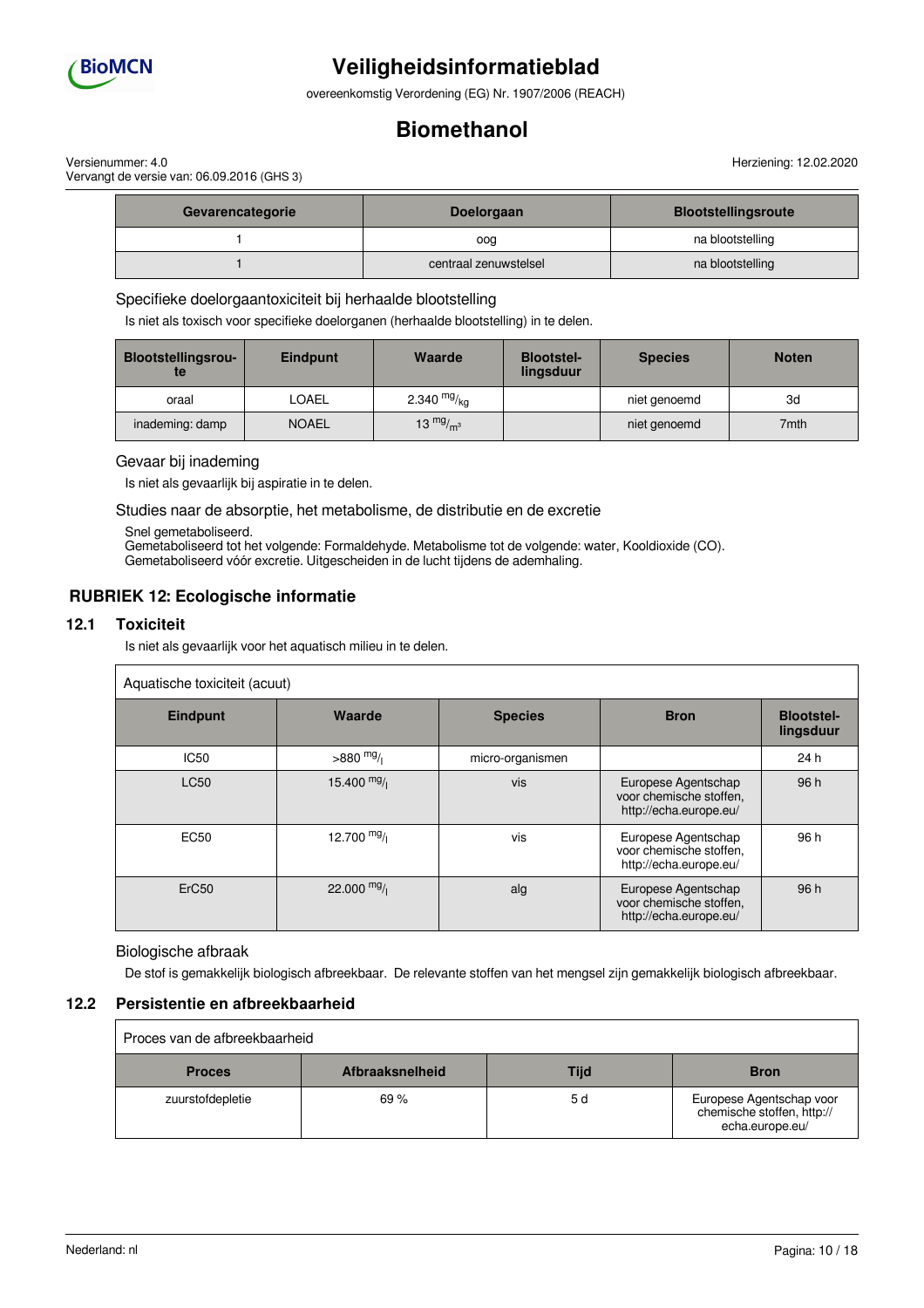

overeenkomstig Verordening (EG) Nr. 1907/2006 (REACH)

## **Biomethanol**

Versienummer: 4.0 Vervangt de versie van: 06.09.2016 (GHS 3)

### **12.3 Bioaccumulatie**

| n-octanol/water (log KOW) | -0,77 (ECHA) |
|---------------------------|--------------|
| <b>BCF</b>                | < 10         |

### **12.4 Mobiliteit in de bodem**

| Constante van de Wet van Henry                                   | 0,461 $\mathrm{^{Pa}}$ $\mathrm{^{m^3}\!}/_{\mathrm{mol}}$ bij 25 $\mathrm{^{\circ}C}$ |
|------------------------------------------------------------------|----------------------------------------------------------------------------------------|
| Genormaliseerde adsorptiecoëfficiënt voor<br>organische koolstof | $0.13 - 1$                                                                             |

### **12.5 Resultaten van PBT- en zPzB-beoordeling**

Uit de resultaten van de beoordeling van de stof blijkt dat deze stof geen PBT- of zPzB-stof is.

### **12.6 Andere schadelijke effecten**

Er zijn geen gegevens beschikbaar.

Hormoonontregelend vermogen

Niet vermeld.

### **RUBRIEK 13: Instructies voor verwijdering**

#### **13.1 Afvalverwerkingsmethoden**

Informatie betreffende afvalverwerking

Terugwinning/regeneratie van oplosmiddelen.

#### Informatie betreffende afvalwaterlozing

Afval niet in de gootsteen werpen. Voorkom lozing in het milieu.

#### Afvalbehandeling van containers/verpakkingen

Het is gevaarlijke afval; alleen goedgekeurde verpakkingen (bv. overeenkomstig ADR) mogen worden gebruikt. Volledig geleegde verpakkingen kunnen worden gerecycleerd. Gecontamineerde verpakkingen zijn te behandelen zoals de stof zelf.

#### **Opmerkingen**

Let alstublieft op de relevante nationale of regionale bepalingen. Afval wordt gescheiden in de categorieën die afzonderlijk kunnen worden behandeld door de lokale of nationale afvalbeheerdiensten.

### **RUBRIEK 14: Informatie met betrekking tot het vervoer**

| 14.1 | <b>VN-nummer</b>                                                    | 1230                                                                                                   |
|------|---------------------------------------------------------------------|--------------------------------------------------------------------------------------------------------|
| 14.2 | Juiste vervoersnaam overeenkomstig de<br>modelreglementen van de VN | METHANOL                                                                                               |
| 14.3 | Transportgevarenklasse(n)                                           |                                                                                                        |
|      | Klasse                                                              | 3 (brandbare vloeistoffen)                                                                             |
|      | Bijkomendgevaar/bijkomende gevaren                                  | 6.1 (acute toxiciteit)                                                                                 |
| 14.4 | Verpakkingsgroep                                                    | II (middelmatig gevaarlijke stof)                                                                      |
| 14.5 | <b>Milieugevaren</b>                                                | niet gevaarlijk voor het milieu, volgens de voorschriften voor trans-<br>port van gevaarlijke goederen |

### **14.6 Bijzondere voorzorgen voor de gebruiker**

Aan de bepalingen voor gevaarlijke goederen (ADR) moet ook in het bedrijf worden voldaan.

### **14.7 Vervoer in bulk overeenkomstig bijlage II bij MARPOL en de IBC-code** Geen gegevens beschikbaar.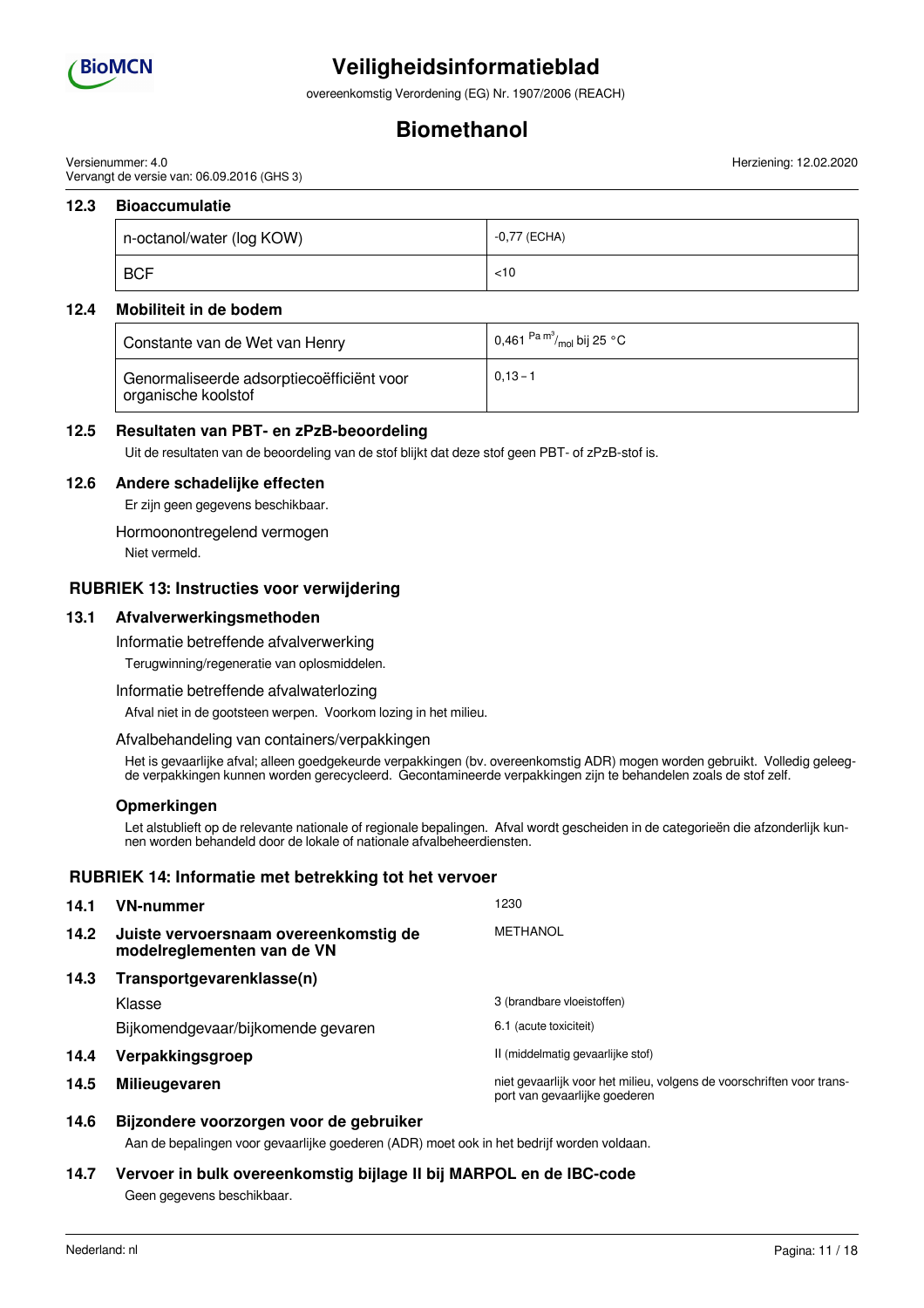

overeenkomstig Verordening (EG) Nr. 1907/2006 (REACH)

## **Biomethanol**

Versienummer: 4.0 Vervangt de versie van: 06.09.2016 (GHS 3)

| Informatie voor elke van de VN-reglementen                                                     |                 |  |  |  |
|------------------------------------------------------------------------------------------------|-----------------|--|--|--|
| Vervoer van gevaarlijke goederen over de weg, per spoor of over de binnenwateren (ADR/RID/ADN) |                 |  |  |  |
| <b>VN-nummer</b>                                                                               | 1230            |  |  |  |
| Juiste vervoersnaam                                                                            | <b>METHANOL</b> |  |  |  |
| Klasse                                                                                         | 3               |  |  |  |
| Classificatiecode                                                                              | FT <sub>1</sub> |  |  |  |
| Verpakkingsgroep                                                                               | $\mathbf{H}$    |  |  |  |
| Gevaarsetiketten                                                                               | $3 + 6.1$       |  |  |  |
|                                                                                                |                 |  |  |  |
| Bijzondere bepalingen                                                                          | 279, 802(ADN)   |  |  |  |
| Vrijgestelde hoeveelheden (EQ)                                                                 | E <sub>2</sub>  |  |  |  |
| Gelimiteerde hoeveelheden (LQ)                                                                 | 1 <sub>L</sub>  |  |  |  |
| Vervoerscategorie                                                                              | $\mathbf{2}$    |  |  |  |
| Tunnelbeperkingscode                                                                           | D/E             |  |  |  |
| Gevaarsindentificatienummer (GEVI)                                                             | 336             |  |  |  |
| Internationale Code voor het vervoer van gevaarlijke stoffen over zee (IMDG)                   |                 |  |  |  |
| <b>VN-nummer</b>                                                                               | 1230            |  |  |  |
| Juiste vervoersnaam                                                                            | <b>METHANOL</b> |  |  |  |
| Klasse                                                                                         | 3               |  |  |  |
| Bijkomendgevaar/bijkomende gevaren                                                             | 6.1             |  |  |  |
| Mariene verontreiniger (Marine Pollutant)                                                      |                 |  |  |  |
| Verpakkingsgroep                                                                               | $\mathbf{H}$    |  |  |  |
| Gevaarsetiketten                                                                               | $3 + 6.1$       |  |  |  |
|                                                                                                |                 |  |  |  |
| Bijzondere bepalingen                                                                          | 279             |  |  |  |
| Vrijgestelde hoeveelheden (EQ)                                                                 | E <sub>2</sub>  |  |  |  |
| Gelimiteerde hoeveelheden (LQ)                                                                 | 1 <sub>L</sub>  |  |  |  |
| EmS                                                                                            | F-E, S-D        |  |  |  |
| Stuwage categorie                                                                              | B               |  |  |  |
| Internationale Organisatie voor Burgerluchtvaart (ICAO-IATA/DGR)                               |                 |  |  |  |
| <b>VN-nummer</b>                                                                               | 1230            |  |  |  |
| Juiste vervoersnaam                                                                            | Methanol        |  |  |  |
| Klasse                                                                                         | 3               |  |  |  |
| Bijkomendgevaar/bijkomende gevaren                                                             | 6.1             |  |  |  |
| Verpakkingsgroep                                                                               | Ш               |  |  |  |
| Gevaarsetiketten                                                                               | $3 + 6.1$       |  |  |  |
|                                                                                                |                 |  |  |  |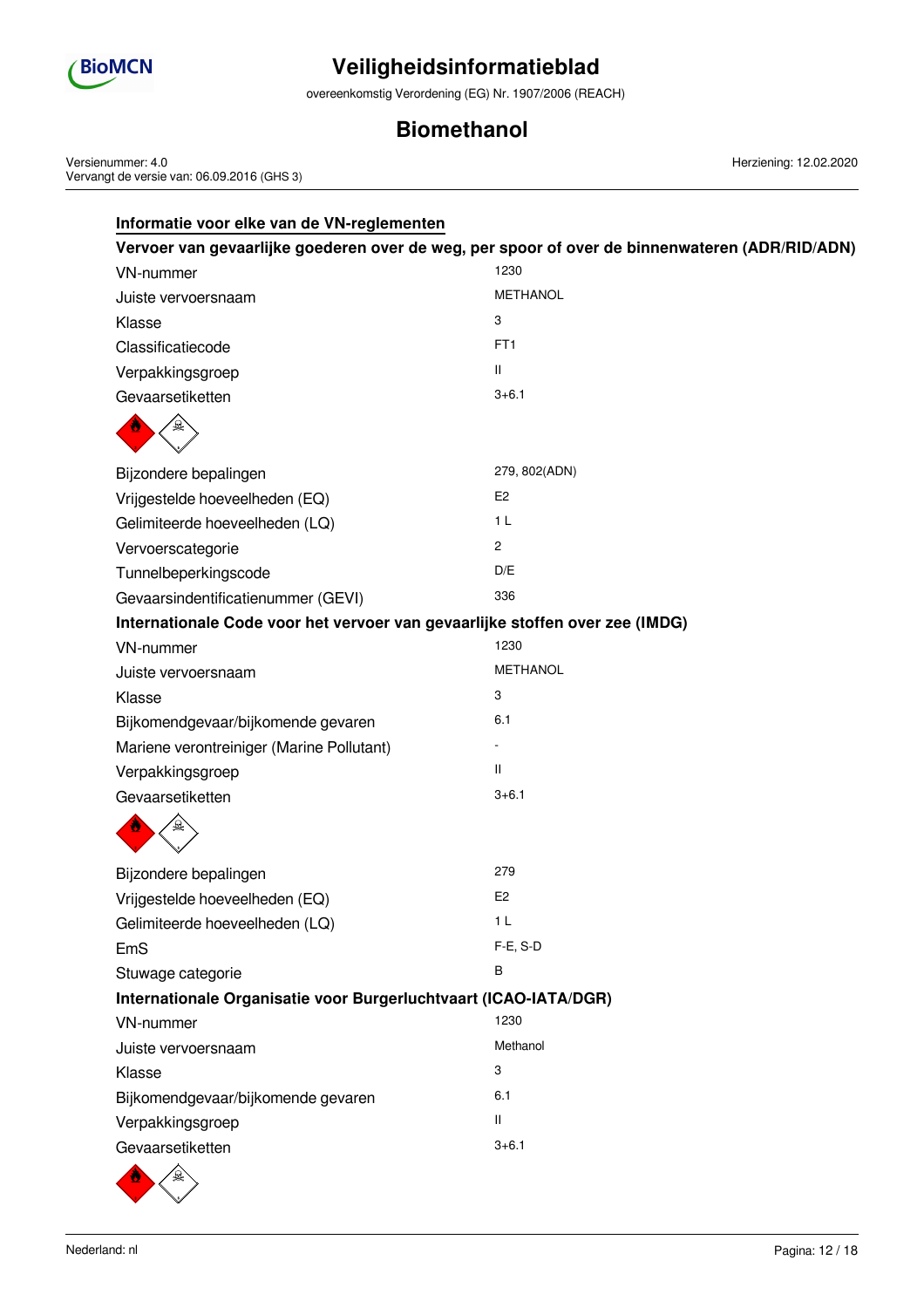

overeenkomstig Verordening (EG) Nr. 1907/2006 (REACH)

## **Biomethanol**

| Versienummer: 4.0<br>Vervangt de versie van: 06.09.2016 (GHS 3) |      | Herziening: 12.02.2020 |
|-----------------------------------------------------------------|------|------------------------|
| Bijzondere bepalingen                                           | A113 |                        |
| Vrijgestelde hoeveelheden (EQ)                                  | E2   |                        |
| Gelimiteerde hoeveelheden (LQ)                                  |      |                        |

### **RUBRIEK 15: Regelgeving**

### **15.1 Specifieke veiligheids-, gezondheids- en milieureglementen en -wetgeving voor de stof of het mengsel**

## **Relevante bepalingen van de Europese Unie (EU) Beperkingen overeenkomstig REACH, bijlage XVII**

| Gevaarlijke stoffen met beperkingen (REACH, Bijlage XVII) |                                                                                             |               |                  |     |
|-----------------------------------------------------------|---------------------------------------------------------------------------------------------|---------------|------------------|-----|
| Naam van de stof                                          | <b>Naam volgens inventaris</b>                                                              | <b>CAS No</b> | <b>Beperking</b> | Nr. |
| methylalcohol                                             | methanol                                                                                    | 67-56-1       | R69              | 69  |
| methylalcohol                                             | dit product voldoet aan de criteria voor in-<br>deling van Verordening nr. 1272/2008/<br>EG |               | R3               | 3   |
| methylalcohol                                             | ontvlambaar / pyrofoor                                                                      |               | R40              | 40  |

Legenda

R3 1. Mogen niet worden gebruikt:

- in siervoorwerpen bestemd om licht- of kleureffecten te verkrijgen door verschillende fasen, bijvoorbeeld in sfeerlampen en asbakken, - in scherts- en fopartikelen,

- in spelen voor een of meer personen of in alle voorwerpen die bestemd zijn om als zodanig te worden gebruikt, zelfs als deze fungeren als siervoorwerp.

2. Voorwerpen die niet met punt 1 in overeenstemming zijn, mogen niet in de handel worden gebracht.

3. Mogen niet in de handel worden gebracht als zij een kleurstof bevatten, tenzij dat om fiscale redenen vereist is, of een geurstof of beide, en als zij:

- als brandstof kunnen worden gebruikt in decoratieve olielampen die bestemd zijn voor het grote publiek, en

- gevaarlijk zijn bij inademing en met R65 of H304 worden gekenmerkt.

4. Decoratieve olielampen die voor het grote publiek bestemd zijn mogen slechts in de handel worden gebracht indien zij voldoen aan de door het Europees Comité voor Normalisatie (CEN) vastgestelde Europese norm inzake decoratieve olielampen (EN 14059).

5. Onverminderd de toepassing van andere communautaire bepalingen inzake de indeling, verpakking en etikettering van gevaarlijke stoffen en mengsels moeten de leveranciers ervoor zorgen dat de producten, voordat zij in de handel worden gebracht, aan de volgende voorschriften voldoen:

a) lampoliën die met R65 of H304 worden gekenmerkt en voor het grote publiek bestemd zijn, moeten zichtbaar, leesbaar en onuitwisbaar de volgende vermeldingen dragen: "Lampen die met deze vloeistof gevuld zijn buiten het bereik van kinderen houden"; en, uiterlijk op 1 december 2010, "Een klein slokje lampolie - of nog maar zuigen aan de pit van lampen - kan levensbedreigende longschade tot gevolg hebben"

b) aanmaakvloeistoffen voor barbecues die met R65 of H304 worden gekenmerkt en voor het grote publiek bestemd zijn, moeten uiterlijk op 1 december 2010 leesbaar en onuitwisbaar de volgende vermelding dragen: "Een klein slokje aanmaakvloeistof kan levensbedreigende longschade tot gevolg hebben";

c) lampoliën en aanmaakvloeistoffen voor barbecues die met R65 of H304 worden gekenmerkt en voor het grote publiek bestemd zijn, worden uiterlijk op 1 december 2010 verpakt in zwarte ondoorzichtige recipiënten van maximaal 1 l.

6. Uiterlijk op 1 juni 2014 verzoekt de Commissie het Europees Agentschap voor chemische stoffen overeenkomstig artikel 69 van deze verordening een dossier samen te stellen met het doel aanmaakvloeistoffen voor barbecues en brandstof voor sierlampen die met R65 of H304 worden gekenmerkt en voor het grote publiek bestemd zijn, indien nodig te verbieden.

7. Natuurlijke personen of rechtspersonen die lampoliën en aanmaakvloeistoffen voor barbecues die met R65 of H304 worden gekenmerkt, voor het eerst in de handel brengen, verstrekken de bevoegde autoriteit in de betrokken lidstaat uiterlijk op 1 december 2011 en daarna elk jaar gegevens over alternatieven voor lampoliën en aanmaakvloeistoffen voor barbecues die met R65 of H304 worden gekenmerkt. De lidstaten stellen die gegevens ter beschikking van de Commissie.

R40 1. Mogen niet als stof of in mengsels worden gebruikt in aerosolen die in de handel worden gebracht voor levering aan het grote publiek voor amusements- of decoratiedoeleinden, zoals:

- metaalglitter (hoofdzakelijk bedoeld als decoratieartikel);

- kunstsneeuw en -rijp (decoratieartikel);

- "scheetkussens" (fopartikel);

- "silly string" (schertsartikel);

- nepdrollen (fopartikel);

- feesttoeters (amusementsartikel);

- vlokken en schuim (decoratieartikel); - imitatiespinnenwebben (fopartikel);

- stinkbommen (schertsartikel).

2. Onverminderd de toepassing van andere communautaire bepalingen inzake de indeling, verpakking en etikettering van stoffen zorgen de leveranciers er vóór het in de handel brengen voor dat op de verpakking van de bovenbedoelde aerosolen zichtbaar, leesbaar en onuitwisbaar het volgende wordt vermeld:

"Uitsluitend bestemd voor professionele gebruikers".

3. De punten 1 en 2 gelden echter niet voor aerosolen als bedoeld in artikel 8, lid 1 bis, van Richtlijn 75/324/EEG van de Raad (2).

4. De in de punten 1 en 2 bedoelde aerosolen mogen niet in de handel worden gebracht, tenzij zij voldoen aan de in die punten genoemde voorschriften.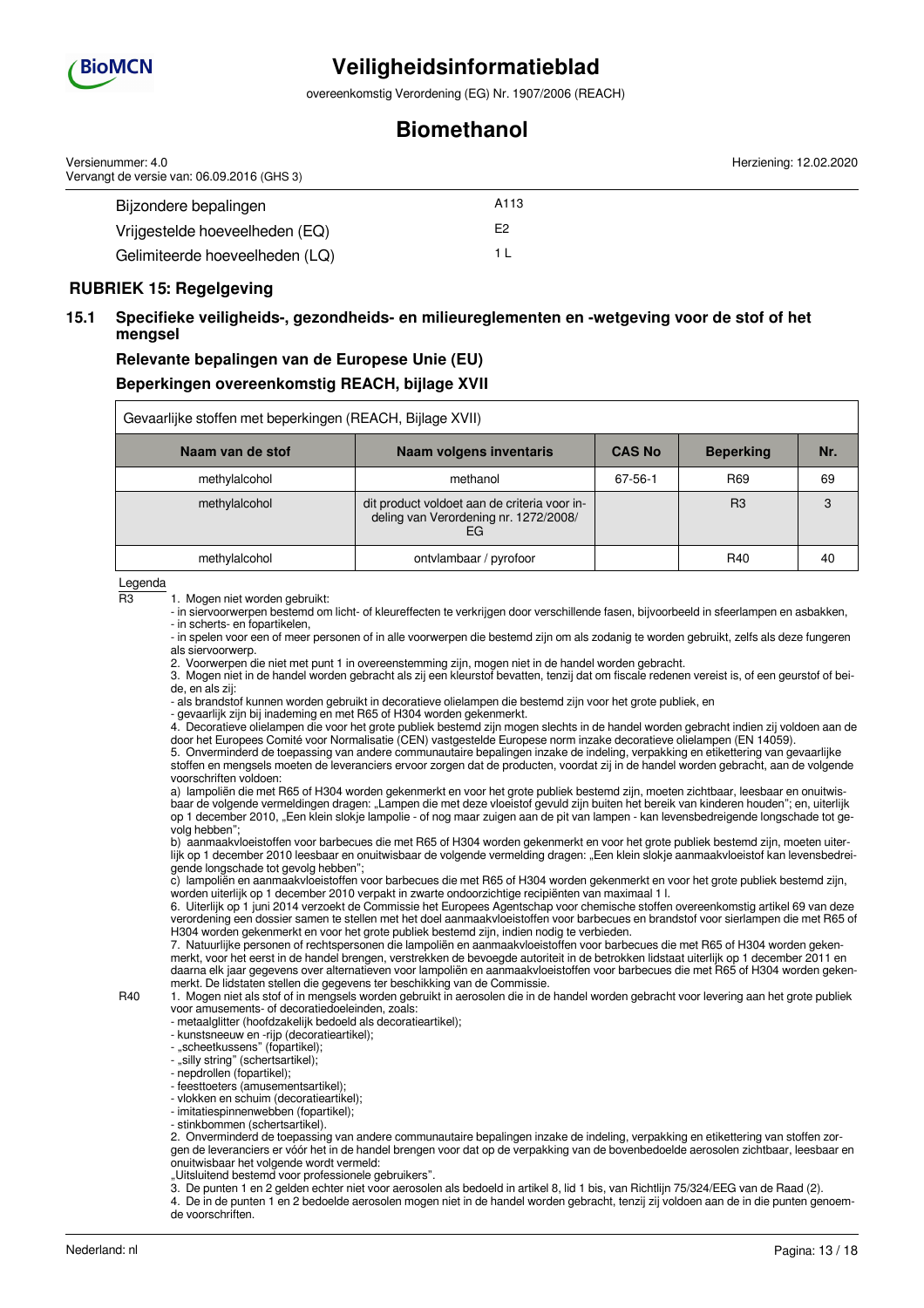

overeenkomstig Verordening (EG) Nr. 1907/2006 (REACH)

## **Biomethanol**

Versienummer: 4.0 Vervangt de versie van: 06.09.2016 (GHS 3) Herziening: 12.02.2020

Legenda

R69 Mag na 9 mei 2019 niet in een concentratie van 0,6 gewichtsprocent of meer in ruitensproeiervloeistoffen of ruitontdooiers voor het grote publiek in de handel worden gebracht.

### **Lijst van autorisatieplichtige stoffen (REACH, bijlage XIV) / SVHC - kandidaat lijst**

Niet vermeld.

#### **Seveso Richtlijn**

|     | 2012/18/EU (Seveso III)             |                                                                                                                      |       |              |  |
|-----|-------------------------------------|----------------------------------------------------------------------------------------------------------------------|-------|--------------|--|
| Nr. | Gevaarlijke stof/gevarencategorieën | Drempelwaarden (ton) voor toepassing van<br>voorschriften voor lagedrempelinrichtingen<br>en hogedrempelinrichtingen |       | <b>Noten</b> |  |
| 22  | methanol                            | 500                                                                                                                  | 5.000 |              |  |

### **Verordening 166/2006/EG betreffende de instelling van een Europees register inzake de uitstoot en overbrenging van verontreinigende stoffen (PRTR)**

Niet vermeld.

#### **Richtlijn 2000/60/EG tot vaststelling van een kader voor communautaire maatregelen betreffende het waterbeleid**

Niet vermeld.

#### **Verordening 98/2013/EU over het op de markt brengen en het gebruik van precursoren voor explosieven**

Niet vermeld.

#### **Nationale voorschriften (Nederland)**

#### **SZW-lijst CMR-effecten**

| Lijst van kankerverwekkende, mutagene, en voor de voortplanting giftige stoffen (SZW-lijst) |               |                                  |                     |                                                 |
|---------------------------------------------------------------------------------------------|---------------|----------------------------------|---------------------|-------------------------------------------------|
| Naam volgens inventaris                                                                     | <b>CAS No</b> | <b>Kankerverwek-</b><br>kendheid | <b>Mutageniteit</b> | <b>Giftigheid voor</b><br>de voortplan-<br>ting |
| methanol<br>67-56-1<br>repr                                                                 |               |                                  |                     |                                                 |

Legenda

repr Opgenomen in "NIET-limitatieve lijst van voor de voortplanting giftige stoffen"

#### **15.2 Chemische veiligheidsbeoordeling**

Voor deze stof werd een chemische veiligheidsbeoordeling uitgevoerd.

### **RUBRIEK 16: Overige informatie**

### **Vermelding van wijzigingen (herzien veiligheidsinformatieblad)**

Volledige herziening van het veiligheidsinformatieblad.

| <b>Rubriek</b> | Eerdere vermelding (tekst/waarde)                                                                                              | Actuele vermelding (tekst/waarde)                         |
|----------------|--------------------------------------------------------------------------------------------------------------------------------|-----------------------------------------------------------|
| 1.4            |                                                                                                                                | Antigifcentrum:<br>verandering in de lijst (tabel)        |
| 2.1            | Aanvullende informatie:<br>Uit de resultaten van de beoordeling van de stof blijkt dat<br>deze stof geen PBT- of zPzB-stof is. |                                                           |
| 2.2            |                                                                                                                                | - gevarenaanduidingen:<br>verandering in de lijst (tabel) |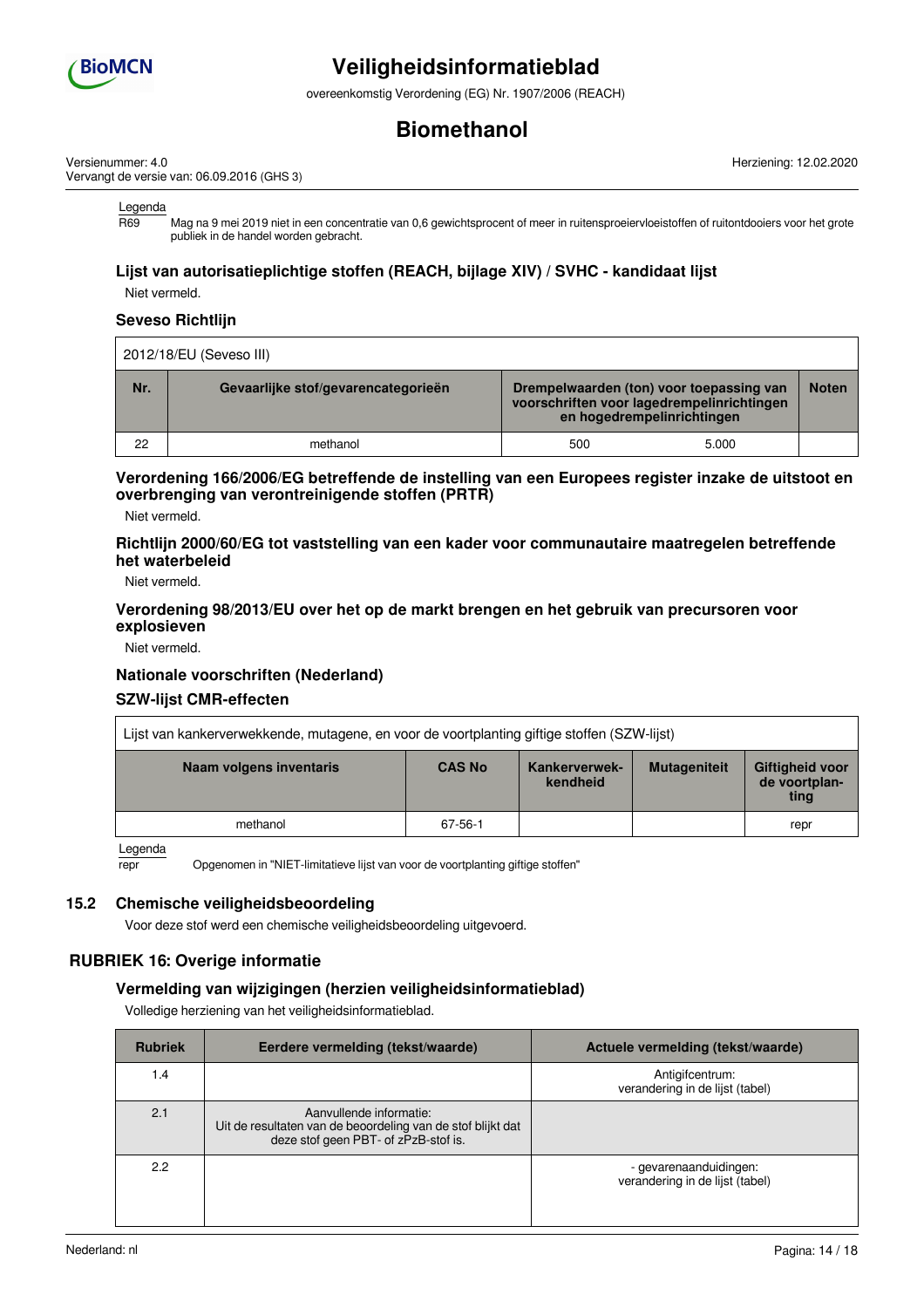

overeenkomstig Verordening (EG) Nr. 1907/2006 (REACH)

## **Biomethanol**

Versienummer: 4.0 Vervangt de versie van: 06.09.2016 (GHS 3)

T

**The Common** 

| <b>Rubriek</b> | Eerdere vermelding (tekst/waarde)                                                                                                                                                                                                                                                                                                                                                                                                                                                                                                                                                                                                                                                                                                                                                                                                                                   | Actuele vermelding (tekst/waarde)                                                                                                                                                                                                                                                                                                                                                                                                                                                                                                                                                                                                                                                                                                                                      |
|----------------|---------------------------------------------------------------------------------------------------------------------------------------------------------------------------------------------------------------------------------------------------------------------------------------------------------------------------------------------------------------------------------------------------------------------------------------------------------------------------------------------------------------------------------------------------------------------------------------------------------------------------------------------------------------------------------------------------------------------------------------------------------------------------------------------------------------------------------------------------------------------|------------------------------------------------------------------------------------------------------------------------------------------------------------------------------------------------------------------------------------------------------------------------------------------------------------------------------------------------------------------------------------------------------------------------------------------------------------------------------------------------------------------------------------------------------------------------------------------------------------------------------------------------------------------------------------------------------------------------------------------------------------------------|
| 3.1            | Naam van de stof:<br>Biomethanol                                                                                                                                                                                                                                                                                                                                                                                                                                                                                                                                                                                                                                                                                                                                                                                                                                    | Naam van de stof:<br>Methanol                                                                                                                                                                                                                                                                                                                                                                                                                                                                                                                                                                                                                                                                                                                                          |
| 3.1            | Opmerkingen:<br>Alle vermelde percentages zijn gewichtspercentages ten-<br>zij anders vermeld.                                                                                                                                                                                                                                                                                                                                                                                                                                                                                                                                                                                                                                                                                                                                                                      |                                                                                                                                                                                                                                                                                                                                                                                                                                                                                                                                                                                                                                                                                                                                                                        |
| 4.1            | Algemene opmerkingen:<br>Laat het slachtoffer niet onbeheerd achter. Verplaats<br>slachtoffer uit de gevarenzone. Houd het slachtoffer<br>warm, rustig en bedekt. Verontreinigde kleding onmid-<br>dellijk uittrekken. Bij twijfel of bij aanhoudende sympto-<br>men een arts raadplegen. Bij bewusteloosheid het slacht-<br>offer in stabiele zijligging leggen. Niets via de mond toe-<br>dienen.                                                                                                                                                                                                                                                                                                                                                                                                                                                                 | Algemene opmerkingen:<br>Laat het slachtoffer niet onbeheerd achter. Verplaats<br>slachtoffer uit de gevarenzone. Bij bewusteloosheid het<br>slachtoffer in stabiele zijligging leggen. Niets via de mond<br>toedienen. Verontreinigde kleding onmiddellijk uittrekken.<br>Bij twijfel of bij aanhoudende symptomen een arts raad-<br>plegen.                                                                                                                                                                                                                                                                                                                                                                                                                          |
| 4.1            | Bij oogcontact:<br>Contactlenzen verwijderen, indien mogelijk. Blijven spoe-<br>len. Minstens 15 minuten met schoon, vloeiend water<br>spoelen terwijl de oogleden worden opengehouden.                                                                                                                                                                                                                                                                                                                                                                                                                                                                                                                                                                                                                                                                             | Bij oogcontact:<br>Minstens 15 minuten met schoon, vloeiend water spoelen<br>terwijl de oogleden worden opengehouden. Contactlen-<br>zen verwijderen, indien mogelijk. Blijven spoelen. Bij aan-<br>houdende oogirritatie: een arts raadplegen.                                                                                                                                                                                                                                                                                                                                                                                                                                                                                                                        |
| 4.3            | Vermelding van de onmiddellijke vereiste medische ver-<br>zorging en speciale behandeling:<br>Voor specialistisch advies dient de arts contact op te ne-<br>men met het NVIC. Behandel symptomatisch.                                                                                                                                                                                                                                                                                                                                                                                                                                                                                                                                                                                                                                                               | Vermelding van de onmiddellijke vereiste medische ver-<br>zorging en speciale behandeling:<br>Voor specialistisch advies dient de arts contact op te ne-<br>men met het antigifcentrum. Behandel symptomatisch.                                                                                                                                                                                                                                                                                                                                                                                                                                                                                                                                                        |
| 5.1            | Geschikte blusmiddelen:<br>Alcohol bestendig schuim. Droog bluspoeder. Kooldioxi-<br>de (CO2). Schuim.                                                                                                                                                                                                                                                                                                                                                                                                                                                                                                                                                                                                                                                                                                                                                              | Geschikte blusmiddelen:<br>Alcohol bestendig schuim; Droog bluspoeder; Kooldioxi-<br>de (CO2)                                                                                                                                                                                                                                                                                                                                                                                                                                                                                                                                                                                                                                                                          |
| 8.1            |                                                                                                                                                                                                                                                                                                                                                                                                                                                                                                                                                                                                                                                                                                                                                                                                                                                                     | Grenswaarden voor beroepsmatige blootstelling (gren-<br>zen voor de blootstelling op het werk):<br>verandering in de lijst (tabel)                                                                                                                                                                                                                                                                                                                                                                                                                                                                                                                                                                                                                                     |
| 8.1            | Relevante DNEL/DMEL/PNEC en andere drempelwaar-<br>den:<br>Geen informatie beschikbaar.                                                                                                                                                                                                                                                                                                                                                                                                                                                                                                                                                                                                                                                                                                                                                                             | Relevante DNEL/DMEL/PNEC en andere drempelwaar-<br>den                                                                                                                                                                                                                                                                                                                                                                                                                                                                                                                                                                                                                                                                                                                 |
| 8.1            |                                                                                                                                                                                                                                                                                                                                                                                                                                                                                                                                                                                                                                                                                                                                                                                                                                                                     | Relevante DNEL en andere drempelwaarden:<br>verandering in de lijst (tabel)                                                                                                                                                                                                                                                                                                                                                                                                                                                                                                                                                                                                                                                                                            |
| 8.1            |                                                                                                                                                                                                                                                                                                                                                                                                                                                                                                                                                                                                                                                                                                                                                                                                                                                                     | Relevante PNEC en andere drempelwaarden:<br>verandering in de lijst (tabel)                                                                                                                                                                                                                                                                                                                                                                                                                                                                                                                                                                                                                                                                                            |
| 8.2            | Bescherming van de huid:<br>Beschermende kleding (EN 340).                                                                                                                                                                                                                                                                                                                                                                                                                                                                                                                                                                                                                                                                                                                                                                                                          | Bescherming van de huid:<br>Beschermende kleding (EN 340 & EN ISO 13688).                                                                                                                                                                                                                                                                                                                                                                                                                                                                                                                                                                                                                                                                                              |
| 8.2            | Bescherming van de handen:<br>veiligheidshandschoenen verplicht                                                                                                                                                                                                                                                                                                                                                                                                                                                                                                                                                                                                                                                                                                                                                                                                     | Bescherming van de handen:<br>veiligheidshandschoenen verplicht                                                                                                                                                                                                                                                                                                                                                                                                                                                                                                                                                                                                                                                                                                        |
|                | Draag geschikte handschoenen. Voor gebruik lekdicht-<br>heid/ondoordringbaarheid bepalen. Bij hergebruik van de<br>handschoenen, voor het uittrekken reinigen en daarna<br>goed laten luchten. Er wordt aangeraden om in geval van<br>speciale applicaties de chemische bestendigheid van de<br>boven genoemde veiligheidshandschoenen samen met<br>de leverancier van de handschoenen na te gaan. Ge-<br>schikt zijn volgens EN 374 beproefde handschoenen te-<br>gen chemicaliën. De keuze van een geschikte hand-<br>schoen is niet alleen afhankelijk van het materiaal, maar<br>ook van andere kwaliteitskenmerken en verschilt van fa-<br>brikant tot fabrikant. Aangezien het product uit meerdere<br>stoffen is samengesteld, is de duurzaamheid van de<br>handschoenmaterialen niet vooraf berekenbaar en moet<br>derhalve vóór het gebruik worden getest. | Draag geschikte handschoenen. Voor gebruik lekdicht-<br>heid/ondoordringbaarheid bepalen. Er wordt aangeraden<br>om in geval van speciale applicaties de chemische be-<br>stendigheid van de boven genoemde veiligheidshand-<br>schoenen samen met de leverancier van de handschoe-<br>nen na te gaan. Geschikt zijn volgens EN 374 beproefde<br>handschoenen tegen chemicaliën. De keuze van een ge-<br>schikte handschoen is niet alleen afhankelijk van het ma-<br>teriaal, maar ook van andere kwaliteitskenmerken en ver-<br>schilt van fabrikant tot fabrikant. Aangezien het product<br>uit meerdere stoffen is samengesteld, is de duurzaam-<br>heid van de handschoenmaterialen niet vooraf bereken-<br>baar en moet derhalve vóór het gebruik worden getest. |
| 8.2            | Doorbraaktijd van het handschoenmateriaal:<br>>480 minuten (permeatieniveau: 6)                                                                                                                                                                                                                                                                                                                                                                                                                                                                                                                                                                                                                                                                                                                                                                                     | Doorbraaktijd van het handschoenmateriaal:<br>Gebruik handschoenen met een minimum doorbraaktijd<br>van het handschoenmateriaal: >480 minuten (permeatie-<br>niveau: 6).                                                                                                                                                                                                                                                                                                                                                                                                                                                                                                                                                                                               |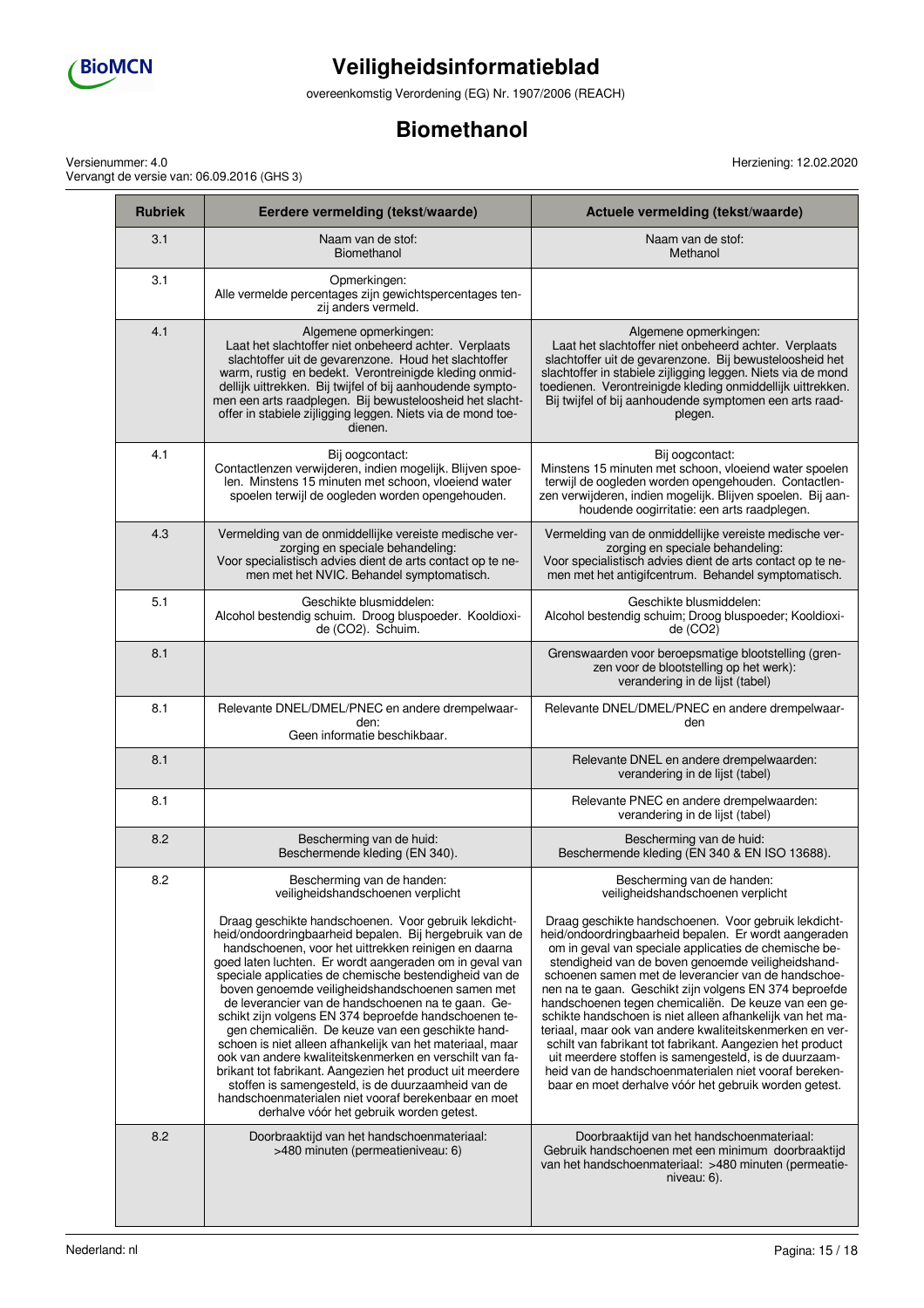

overeenkomstig Verordening (EG) Nr. 1907/2006 (REACH)

## **Biomethanol**

Herziening: 12.02.2020

Versienummer: 4.0 Vervangt de versie van: 06.09.2016 (GHS 3)

| <b>Rubriek</b> | Eerdere vermelding (tekst/waarde)                                                                                                                                                                  | Actuele vermelding (tekst/waarde)                                                                                                                                        |  |
|----------------|----------------------------------------------------------------------------------------------------------------------------------------------------------------------------------------------------|--------------------------------------------------------------------------------------------------------------------------------------------------------------------------|--|
| 9.1            | Verdampingssnelheid:<br>niet bepaald                                                                                                                                                               | Verdampingssnelheid:<br>5,3 (ether $= 1$ ) (leverancier)                                                                                                                 |  |
| 9.1            | Dichtheid:<br>795 kg/ <sub>m<sup>3</sup></sub> bij 15 °C                                                                                                                                           | Dichtheid:<br>0,79 – 0,8 $\frac{9}{cm}$ °C bij 20 °C                                                                                                                     |  |
| 9.1            | Oplosbaarheid in water:<br>1000 <sup>g</sup> / <sub>i</sub> bij 20 °C                                                                                                                              | Oplosbaarheid in water:<br><sup>.</sup> ≥1.000 <sup>g</sup> /⊢bij 20 °C                                                                                                  |  |
| 9.1            | Zelfontbrandingstemperatuur:<br>455 °C (ECHA)                                                                                                                                                      | Zelfontbrandingstemperatuur:<br>455 °C bij 1.013 hPa (ECHA)                                                                                                              |  |
| 9.1            | Dynamische viscositeit:<br>0.544 - 0.59 mPa s bij 25 °C                                                                                                                                            | Dynamische viscositeit:<br>>0,544 - <0,59 mPa s bij 25 °C                                                                                                                |  |
| 11.1           | Specifieke doelorgaantoxiciteit bij eenmalige blootstelling:<br>Veroorzaakt schade aan organen (oog, hart, hersenen, le-<br>ver, centraal zenuwstelsel). Blootstellingsroute: Oraal.<br>Inademing. | Specifieke doelorgaantoxiciteit bij eenmalige blootstelling:<br>Veroorzaakt schade aan organen (oog, centraal zenuw-<br>stelsel). Blootstellingsroute: Oraal. Inademing. |  |
| 11.1           |                                                                                                                                                                                                    | Specifieke doelorgaantoxiciteit bij eenmalige blootstelling:<br>verandering in de lijst (tabel)                                                                          |  |
| 12.1           |                                                                                                                                                                                                    | Aquatische toxiciteit (acuut):<br>verandering in de lijst (tabel)                                                                                                        |  |
| 12.2           | Persistentie en afbreekbaarheid:<br>Er zijn geen gegevens beschikbaar.                                                                                                                             | Persistentie en afbreekbaarheid                                                                                                                                          |  |
| 12.2           |                                                                                                                                                                                                    | Proces van de afbreekbaarheid:<br>verandering in de lijst (tabel)                                                                                                        |  |
| 12.3           | Bioaccumulatie:<br>Er zijn geen gegevens beschikbaar.                                                                                                                                              | Bioaccumulatie                                                                                                                                                           |  |
| 12.4           | Mobiliteit in de bodem:<br>Er zijn geen gegevens beschikbaar.                                                                                                                                      | Mobiliteit in de bodem                                                                                                                                                   |  |
| 14.7           | Vervoer in bulk overeenkomstig bijlage II bij MARPOL en<br>de IBC-code:<br>Geen informatie beschikbaar.                                                                                            | Vervoer in bulk overeenkomstig bijlage II bij MARPOL en<br>de IBC-code:<br>Geen gegevens beschikbaar.                                                                    |  |
| 14.7           |                                                                                                                                                                                                    | Mariene verontreiniger (Marine Pollutant):                                                                                                                               |  |
| 14.7           | Gevaarsetiketten:<br>3                                                                                                                                                                             | Gevaarsetiketten:<br>$3 + 6.1$                                                                                                                                           |  |
| 14.7           |                                                                                                                                                                                                    | Gevaarsetiketten:<br>verandering in de lijst (tabel)                                                                                                                     |  |
| 14.7           | Bijzondere bepalingen:<br>A104, A113                                                                                                                                                               | Bijzondere bepalingen:<br>A113                                                                                                                                           |  |
| 15.1           | Beperkingen overeenkomstig REACH, bijlage XVII:<br>niet vermeld                                                                                                                                    | Beperkingen overeenkomstig REACH, bijlage XVII                                                                                                                           |  |
| 15.1           |                                                                                                                                                                                                    | Gevaarlijke stoffen met beperkingen (REACH, Bijlage<br>XVIII:<br>verandering in de lijst (tabel)                                                                         |  |
| 15.1           |                                                                                                                                                                                                    | Lijst van kankerverwekkende, mutagene, en voor de<br>voortplanting giftige stoffen (SZW-lijst):<br>verandering in de lijst (tabel)                                       |  |
| 16             |                                                                                                                                                                                                    | Afkortingen en acroniemen:<br>verandering in de lijst (tabel)                                                                                                            |  |
| 16             |                                                                                                                                                                                                    | Lijst van relevante zinnen (code en voluit geschreven<br>tekst zoals in hoofdstuk 2 en 3 vermeld):<br>verandering in de lijst (tabel)                                    |  |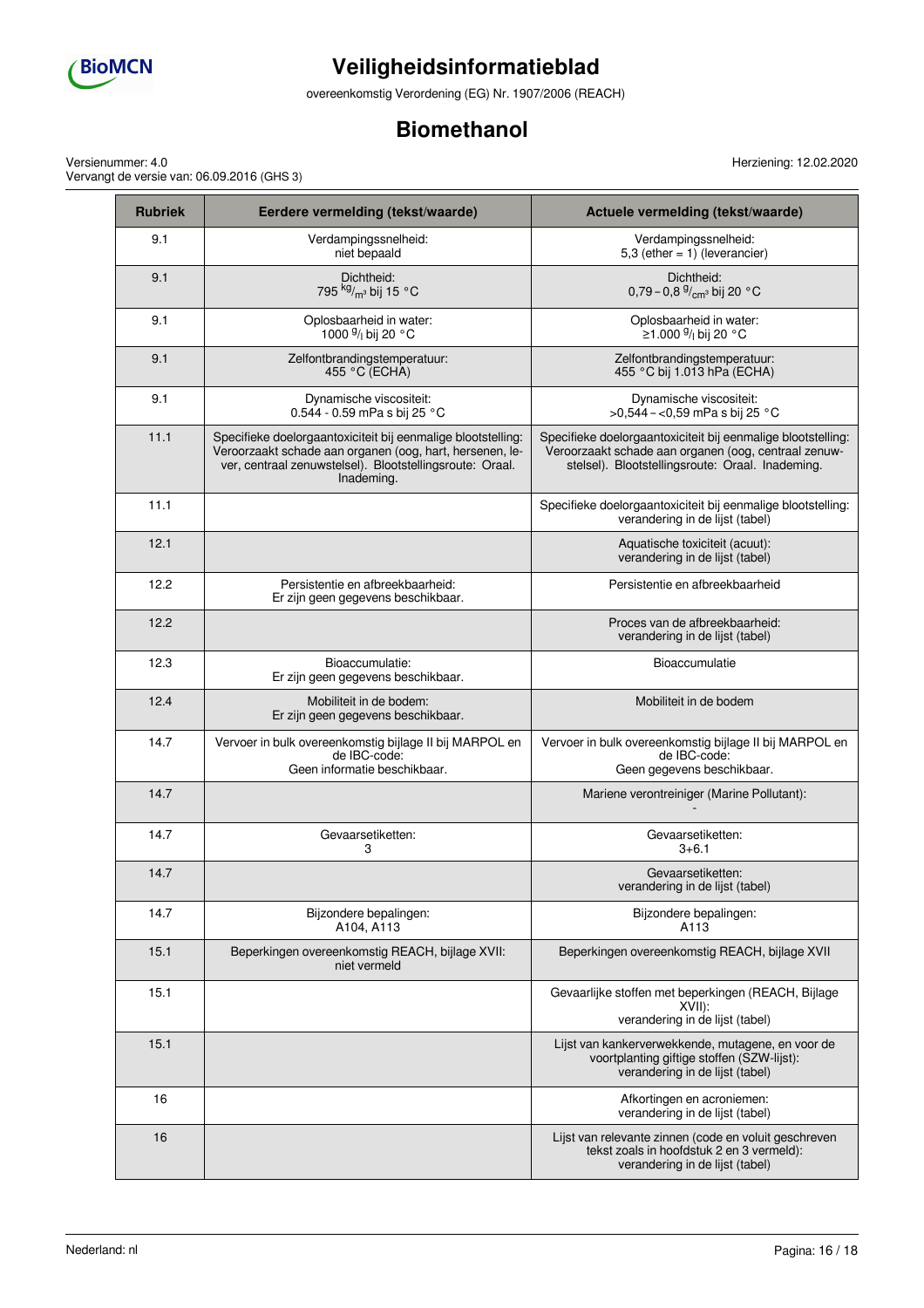

overeenkomstig Verordening (EG) Nr. 1907/2006 (REACH)

## **Biomethanol**

Versienummer: 4.0 Vervangt de versie van: 06.09.2016 (GHS 3)

### **Afkortingen en acroniemen**

**Afk. Beschrijvingen van de gebruikte afkortingen** 2006/15/EG Richtlijn van de Commissie tot vaststelling van een tweede lijst van indicatieve grenswaarden voor beroepsmatige blootstelling ter uitvoering van Richtlijn 98/24/EG van de Raad en tot wijziging van de Richtlijnen 91/322/EEG en 2000/39/EG ADN Accord européen relatif au transport internationale des marchandises Dangereuses par voies de navigation Intérieures (Europese Overeenkomst betreffende het internationale vervoer van gevaarlijke goederen over de binnenwateren) ADR Accord européen relatif au transport internationale des marchandises Dangereuses par route (Europese Overeenkomst betreffende het internationale vervoer van gevaarlijke goederen over de weg) BCF BCF Bioconcentratiefactor CAS Chemical Abstracts Service (database voor chemische stoffen en hun uniekenummer, het CAS registratienummer) catalogus nr. Het catalogusnummer is de in deel 3 van bijlage VI bij Verordening (EG) nr. 1272/2008 gebruikte identificatiecode CLP Verordening (EG) nr. 1272/2008 betreffende de indeling, etikettering en verpakking (Classification, Labelling and Packaging) van stoffen en mengsels CMR CMR CARCINO CONSULTER CARCINOGREGAL CONSULTER CONSULTER CONSULTER CONSULTER CONSULTER CONSULTER CONSULTER CONSULTER CONSULTER CONSULTER CONSULTER CONSULTER CONSULTER CONSULTER CONSULTER CONSULTER CONSULTER CONSULTER CO DGR Dangerous Goods Regulations, voorschriften voor het vervoer van gevaarlijke goederen, zie IATA/DGR DMEL **Derived Minimal Effect Level (afgeleide dosis met minimaal effect)** DNEL **DIREL** Derived No-Effect Level (afgeleide dosis zonder effect) EC50 Effectieve concentratie 50 %. De EC50 komt overeen met de concentratie van een geteste stof die 50 % verandering in de respons veroorzaakt (bvb. op de groei) gedurende een gespecificeerde tijdsinterval EC No Het EG-register (EINECS, ELINCS en het NLP-register) is de bron voor het zevencijferige EC-getal als kengetal voor stoffen (Europese Unie) EINECS European Inventory of Existing Commercial Chemical Substances (europese inventaris van bestaande chemische handelsstoffen) ELINCS European List of Notified Chemical Substances (Europese lijst van bekendgemaakte chemische stoffen) EmS Emergency Schedule (rampenplan) ErC50 ≡ EC50: in deze methode de concentratie van een teststof waarbij ten opzichte van de controle een 50 % vermindering van de groei (EbC50) of de groeisnelheid (ErC50) optreedt GHS "Wereldwijd geharmoniseerd systeem voor de indeling en etikettering van chemische stoffen", ontwikkeld door de Verenigde Naties IATA International Air Transport Association IATA/DGR DANGREE DANGER DANGEROUS Goods Regulations (DGR) voor de luchtvaart (IATA) ICAO International Civil Aviation Organization (Internationale Organisatie voor Burgerluchtvaart) IMDG Internationale Code voor het vervoer van gevaarlijke stoffen over zee (IMDG-code) IOELV Indicatieve grenswaard voor beroepsmatige blootstelling LC50 Letale concentratie 50 %: is de concentratie waarde in lucht van het materiaal waarbij 50 % van de testobjecten sterft gedurende een bepaalde tijdsinterval LD50 Letale dosis 50 %: de LD50 komt overeen met de dosis van een geteste stof waarbij 50 % van de testobjecten sterft gedurende een gespecificeerde tijdsinterval LOAEL Lowest Observed Adverse Effect Level (laagste dosis of concentratie waarbij een schadelijk effect werd vastgesteld) MARPOL | Internationaal Verdrag ter voorkoming van verontreiniging door schepen (afk. van mariene verontreiniger) NLP No-Longer Polymer (niet langer polymeer) NOAEL | Dosis of concentratie waarbij geen schadelijk effect werd vastgesteld PBT Persistent, Bioaccumulerend en Toxisch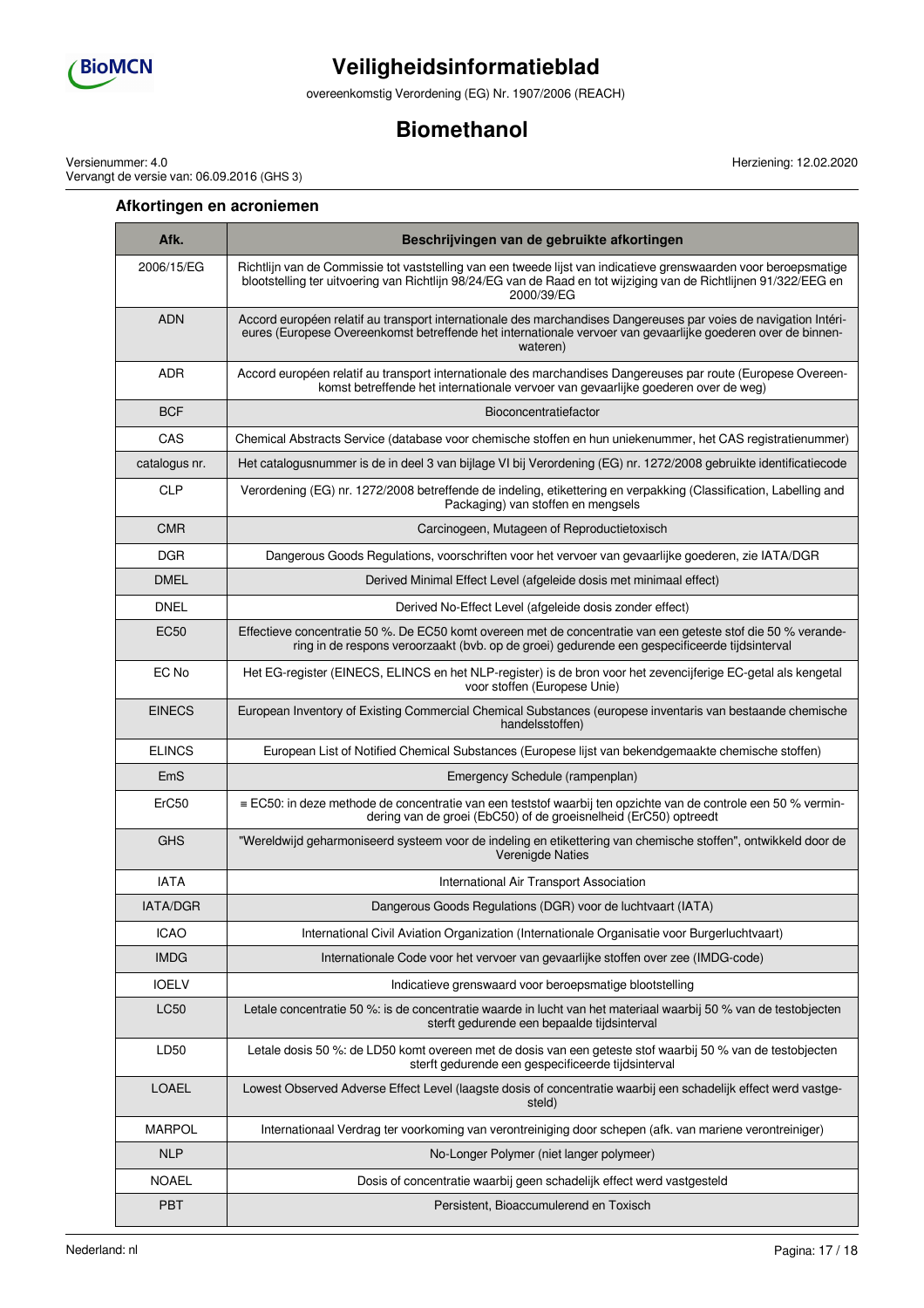

overeenkomstig Verordening (EG) Nr. 1907/2006 (REACH)

## **Biomethanol**

Versienummer: 4.0 Vervangt de versie van: 06.09.2016 (GHS 3) Herziening: 12.02.2020

| Afk.         | Beschrijvingen van de gebruikte afkortingen                                                                                                                                              |  |
|--------------|------------------------------------------------------------------------------------------------------------------------------------------------------------------------------------------|--|
| <b>PNEC</b>  | Voorspelde concentratie zonder effect                                                                                                                                                    |  |
| ppm          | Deeltjes per miljoen                                                                                                                                                                     |  |
| <b>REACH</b> | Registration, Evaluation, Authorisation and Restriction of Chemicals (registratie en beoordeling van, en autorisatie<br>en beperkingen ten aanzien van chemische stoffen)                |  |
| <b>RID</b>   | Règlement concernant le transport International ferroviaire des marchandises Dangereuses (Reglement betreffen-<br>de het internationaal vervoer van gevaarlijke goederen over het spoor) |  |
| SC-SZW       | Staatscourant: Regeling van de Minister van Sociale Zaken en Werkgelegenheid tot wijziging van de Arbeidsom-<br>standighedenregeling                                                     |  |
| <b>SVHC</b>  | Zeer zorgwekkende stof                                                                                                                                                                   |  |
| TGG 15 min   | Kortetijdswaarde                                                                                                                                                                         |  |
| TGG 8 uur    | Tijd gewogen gemiddelde                                                                                                                                                                  |  |
| zPzB         | Zeer persistent en zeer bioaccumulerend                                                                                                                                                  |  |

#### **Belangrijke literatuurreferenties en gegevensbronnen**

Verordening (EG) nr. 1272/2008 betreffende de indeling, etikettering en verpakking (Classification, Labelling and Packaging) van stoffen en mengsels. Verordening (EG) Nr. 1907/2006 (REACH), gewijzigd door 2015/830/EU.

Vervoer van gevaarlijke goederen over de weg, per spoor of over de binnenwateren (ADR/RID/ADN). Internationale Code voor het vervoer van gevaarlijke stoffen over zee (IMDG). Dangerous Goods Regulations (DGR) voor de luchtvaart (IATA).

#### **Lijst van relevante zinnen (code en voluit geschreven tekst zoals in hoofdstuk 2 en 3 vermeld)**

| Code             | <b>Tekst</b>                                                 |  |
|------------------|--------------------------------------------------------------|--|
| H <sub>225</sub> | Licht ontvlambare vloeistof en damp.                         |  |
| H <sub>301</sub> | Giftig bij inslikken.                                        |  |
| H311             | Giftig bij contact met de huid.                              |  |
| H331             | Giftig bij inademing.                                        |  |
| H370             | Veroorzaakt schade aan organen (oog, centraal zenuwstelsel). |  |

#### **Disclaimer**

Deze informatie is gebaseerd op de huidige stand van onze kennis. Dit ViB is samengesteld en uitsluitend bedoeld voor dit product.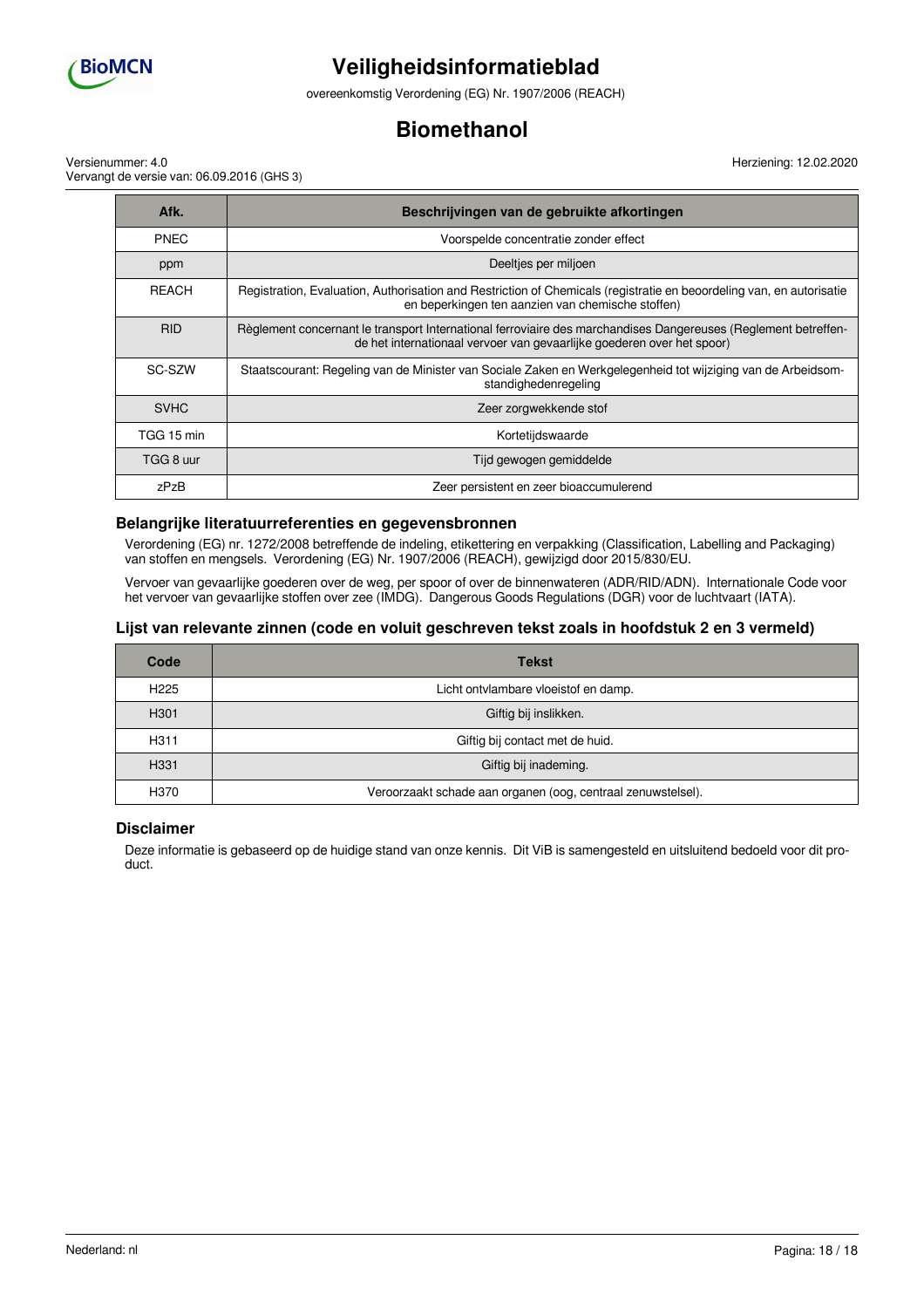

## **Fiche de Données de Sécurité**

selon le Règlement (CE) no 1907/2006 (REACH)

## **Biométhanol**

Numéro de la version: 4.0 Remplace la version de: 06.09.2016 (GHS 3)

## **RUBRIQUE 1: Identification de la substance/du mélange et de la société/l'entreprise**

## **1.1 Identificateur de produit** Marque commerciale **Biométhanol** Identification de la substance **Methanol** Numéro d'enregistrement (REACH) 01-2119433307-44-xxxx Numéro CE 200-659-6 Numéro CAS 67-56-1

## **1.2 Utilisations identifiées pertinentes de la substance ou du mélange et utilisations déconseillées**

Utilisations identifiées pertinentes 
Utilisation professionnelle

Utilisation industrielle Voir scénarios d'exposition jointes en annexe

### **1.3 Renseignements concernant le fournisseur de la fiche de données de sécurité**

BioMethanol Chemie Nederland B.V. (BioMCN) Oosterhorn 10 9936 HD Farmsum Boîte postale: 251 9930 AG Pays-Bas

Téléphone: +31 (0) 88 664 7700 e-mail: info@biomcn.eu Site web: http://www.biomcn.eu/

e-mail (personne compétente) info@biomcn.eu

#### **1.4 Numéro d'appel d'urgence**

Service d'information d'urgence  $+31$  (0) 88 664 7700

Ce numéro de téléphone est uniquement disponible aux heures de bureau suivantes: Lun. au ven. 09:00 à 17:00 h

| Centre antipoison         |               |                        |  |  |  |  |
|---------------------------|---------------|------------------------|--|--|--|--|
| <b>Nom</b><br><b>Pays</b> |               | Téléphone              |  |  |  |  |
| France                    | ORFILA (INRS) | + 33 (0) 1 45 42 59 59 |  |  |  |  |

### **RUBRIQUE 2: Identification des dangers**

## **2.1 Classification de la substance ou du mélange**

Classification opérée conformément au règlement (CE) no 1272/2008 (CLP)

| <b>Rubrigue</b>  | Classe de danger                                                        | Catégo-<br>rie | <b>Classe et catégorie</b><br>de danger | <b>Mention de</b><br>danger |
|------------------|-------------------------------------------------------------------------|----------------|-----------------------------------------|-----------------------------|
| 2.6              | liquide inflammable                                                     | 2              | Flam. Lig. 2                            | H <sub>225</sub>            |
| 3.10             | toxicité aiguë (orale)                                                  | 3              | Acute Tox, 3                            | H <sub>301</sub>            |
| 3.1 <sub>D</sub> | toxicité aiguë (cutanée)                                                | 3              | Acute Tox, 3                            | H <sub>311</sub>            |
| 3.11             | toxicité aiguë (inhalation)                                             | 3              | Acute Tox, 3                            | H <sub>331</sub>            |
| 3.8              | toxicité spécifique pour certains organes cibles - exposition<br>unique |                | STOT SE <sub>1</sub>                    | H370                        |

Pour le texte intégral: voir la RUBRIQUE 16.

Révision: 12.02.2020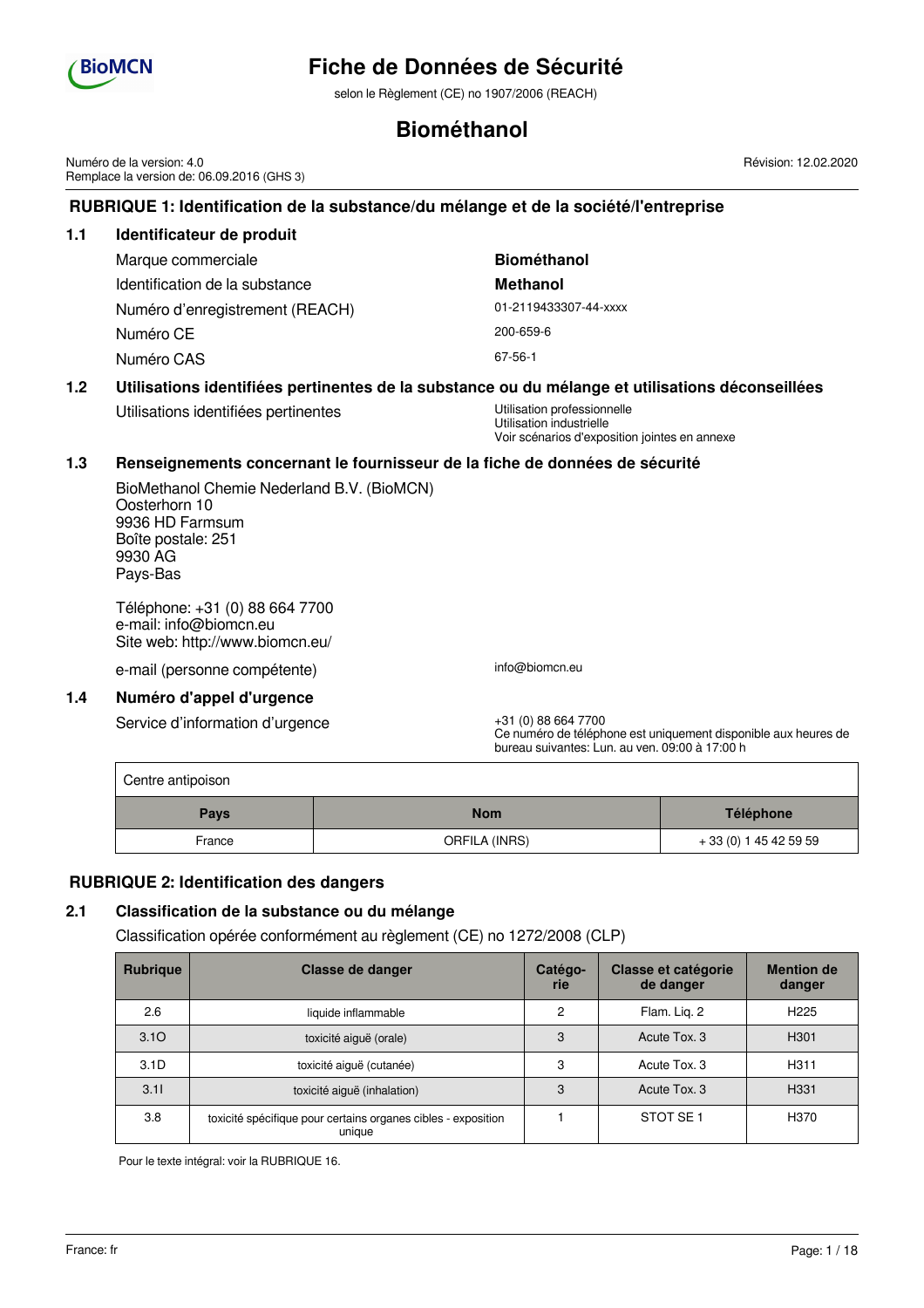

selon le Règlement (CE) no 1907/2006 (REACH)

# **Biométhanol**

Numéro de la version: 4.0 Remplace la version de: 06.09.2016 (GHS 3) Révision: 12.02.2020

Les principaux effets néfastes physicochimiques, pour la santé humaine et pour l'environnement Des effets immédiats sont à craindre après une exposition de courte durée. Le produit est combustible et il peut s'enflammer au contact avec des sources d'inflammation potentielles.

# **2.2 Éléments d'étiquetage**

Étiquetage selon le règlement (CE) no 1272/2008 (CLP)

Danger

- mention

d'avertissement

- pictogrammes

GHS02, GHS06, GHS08



- mentions de danger H225 Liquide et vapeurs très inflammables. H301+H311+H331 Toxique par ingestion, par contact cutané ou par inhalation. H370 Risque avéré d'effets graves pour les organes (oeil, système nerveux central).

## - conseils de prudence

| P <sub>210</sub> | Tenir à l'écart de la chaleur, des surfaces chaudes, des étincelles, des flammes nues et de toute autre<br>source d'inflammation. Ne pas fumer. |
|------------------|-------------------------------------------------------------------------------------------------------------------------------------------------|
| P <sub>241</sub> | Utiliser du matériel électrique/de ventilation/d'éclairage/d'outils/antidéflagrant.                                                             |
| P <sub>260</sub> | Ne pas respirer les brouillards/vapeurs/aérosols.                                                                                               |
| P <sub>280</sub> | Porter des gants de protection/des vêtements de protection/un équipement de protection des yeux/du<br>visage.                                   |
| P301+P310        | EN CAS D'INGESTION: Appeler immédiatement un CENTRE ANTIPOISON/un médecin.                                                                      |
| P303+P361+P353   | EN CAS DE CONTACT AVEC LA PEAU (ou les cheveux): Enlever immédiatement tous les vête-<br>ments contaminés. Rincer la peau à l'eau/Se doucher.   |
| P304+P340        | EN CAS D'INHALATION: transporter la personne à l'extérieur et la maintenir dans une position où elle<br>peut confortablement respirer.          |
| P403+P235        | Stocker dans un endroit bien ventilé. Tenir au frais.                                                                                           |
| P <sub>501</sub> | Éliminer le contenu/récipient conformément à la réglementation locale/régionale/nationale/internatio-<br>nale.                                  |

# **2.3 Autres dangers**

Sans importance.

## Résultats des évaluations PBT et vPvB

Conformément aux résultats de son évaluation, cette substance n'est pas une substance PBT ou vPvB. Conformément aux résultats de son évaluation, cette substance n'est pas une substance PBT ou vPvB.

# **RUBRIQUE 3: Composition/informations sur les composants**

# **3.1 Substances**

| Nom de la substance | Methanol              |
|---------------------|-----------------------|
| Identificateurs     |                       |
| No d'enreg. REACH   | 01-2119433307-44-xxxx |
| No CAS              | 67-56-1               |
| No CE               | 200-659-6             |
| No index            | 603-001-00-X          |
| Pureté              | 100%                  |
| Formule moléculaire | CH <sub>4</sub> O     |
| Masse molaire       | 32,04 $\frac{9}{mol}$ |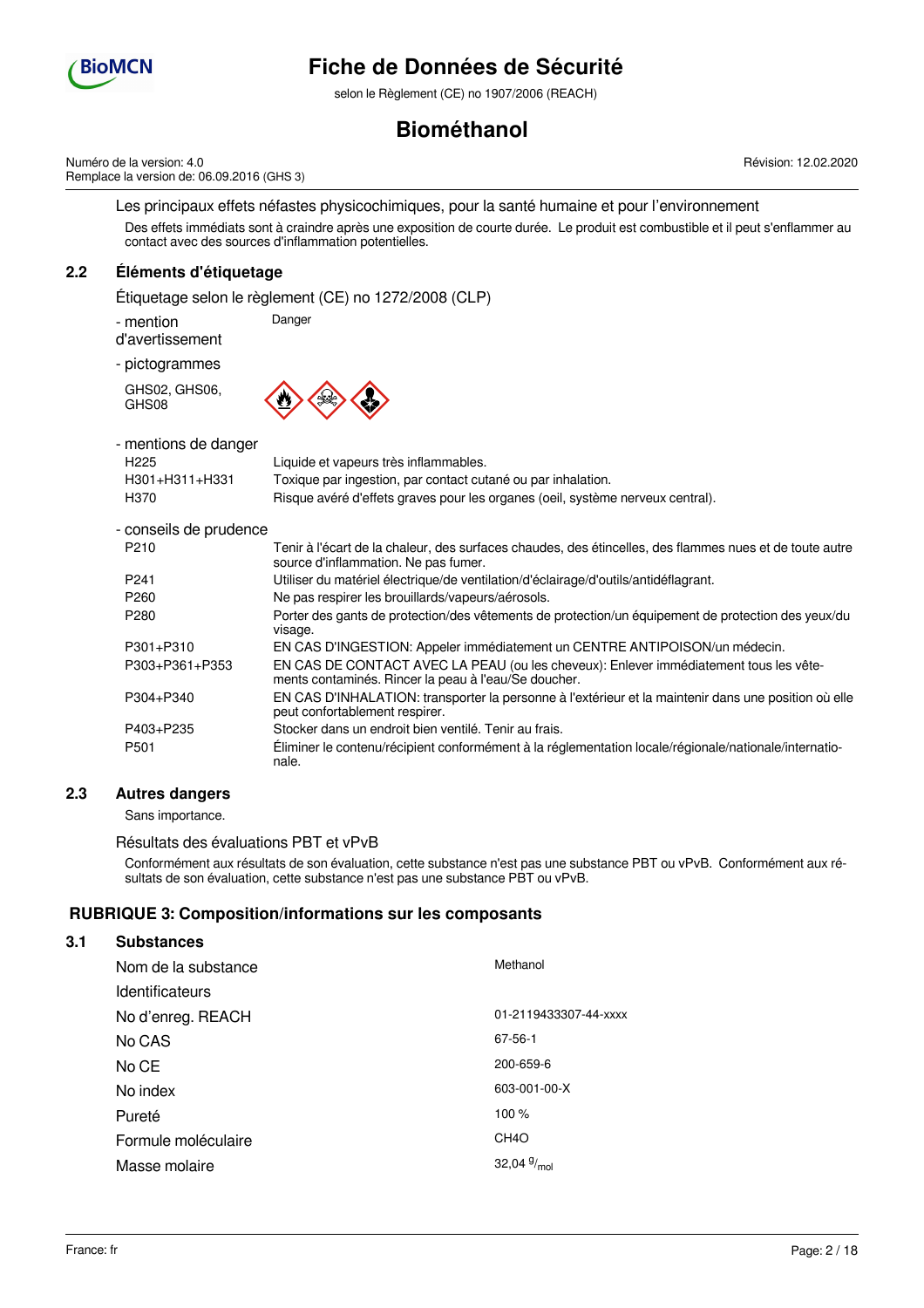

selon le Règlement (CE) no 1907/2006 (REACH)

# **Biométhanol**

Numéro de la version: 4.0 Remplace la version de: 06.09.2016 (GHS 3)

Formule structurelle

 $HO$  -  $CH<sub>3</sub>$ 

## **RUBRIQUE 4: Premiers secours**

### **4.1 Description des premiers secours**

#### Notes générales

Ne pas laisser la personne concernée sans surveillance. Éloigner la victime de la zone de danger. En cas de perte de conscience, mettre en position latérale de sécurité et ne rien administrer par la bouche. Enlever immédiatement tout vêtement souillé ou éclaboussé. En cas de malaise ou en cas de doute, consulter un médecin.

#### Après inhalation

La réanimation par le bouche à bouche doit être évitée. Utiliser les méthodes alternatives, de préférence par appareil d'assistance avec oxygène ou air. Fournir de l'air frais. En cas de respiration irrégulière ou d'arrêt de respiration, envoyer immédiatement chercher un médecin et ordonner les premiers secours.

#### Après contact cutané

Enlever immédiatement tous les vêtements contaminés. Après contact avec la peau, enlever immédiatement tout vêtement souillé ou éclaboussé et se laver immédiatement et abondamment avec de l'eau et du savon.

#### Après contact oculaire

Tenir les paupières ouvertes et rincer abondamment les yeux pendant 15 minutes à l'eau courante. Enlever les lentilles de contact si la victime en porte et si elles peuvent être facilement enlevées. Continuer à rincer. Si l'irritation oculaire persiste: consulter un médecin.

#### Après ingestion

Rincer la bouche avec de l'eau (seulement si la personne est consciente). Laisser boire de l'eau en petites gorgées (effet de dilution). NE PAS faire vomir. Appeler un CENTRE ANTIPOISON ou un médecin en cas de malaise.

#### **4.2 Principaux symptômes et effets, aigus et différés**

Jusqu'à présent pas de symptômes et effets connus.

### **4.3 Indication des éventuels soins médicaux immédiats et traitements particuliers nécessaires**

Pour des conseils specialisé, les médecins doivent contacter le Centres Antipoison et de Toxicovigilance. Traiter de façon symptomatique.

### **RUBRIQUE 5: Mesures de lutte contre l'incendie**

#### **5.1 Moyens d'extinction**

Moyens d'extinction appropriés

Mousse résistant aux alcools; Poudre d'extincteur à sec; Dioxyde de carbone (CO2)

Moyens d'extinction inappropriés

Jet d'eau à pleine puissance.

## **5.2 Dangers particuliers résultant de la substance ou du mélange**

En cas de ventilation insuffisante et/ou lors de l'utilisation, formation de mélange vapeur-air inflammable/explosif possible. Les vapeurs de solvants sont plus lourdes que l'air et se propagent au sol. Les substances ou les mélanges inflammables sont susceptibles de se présenter en particulier dans des emplacements sans aération, par ex. des points bas non ventilés tels que les fosses, les conduites et les puits.

#### Produits de combustion dangereux

En cas d'incendie, des vapeurs et fumées peuvent être produites, Monoxyde de carbone (CO), Dioxyde de carbone (CO2)

#### **5.3 Conseils aux pompiers**

En cas d'incendie et/ou d'explosion, ne pas respirer les fumées. Coordonner les mesures de lutte contre l'incendie à l'environnement. Ne pas laisser l'eau d'extinction s'écouler dans les égouts. Collecter l'eau d'extinction contaminée séparément. Combattre l'incendie à distance en prenant les précautions normales.

Révision: 12.02.2020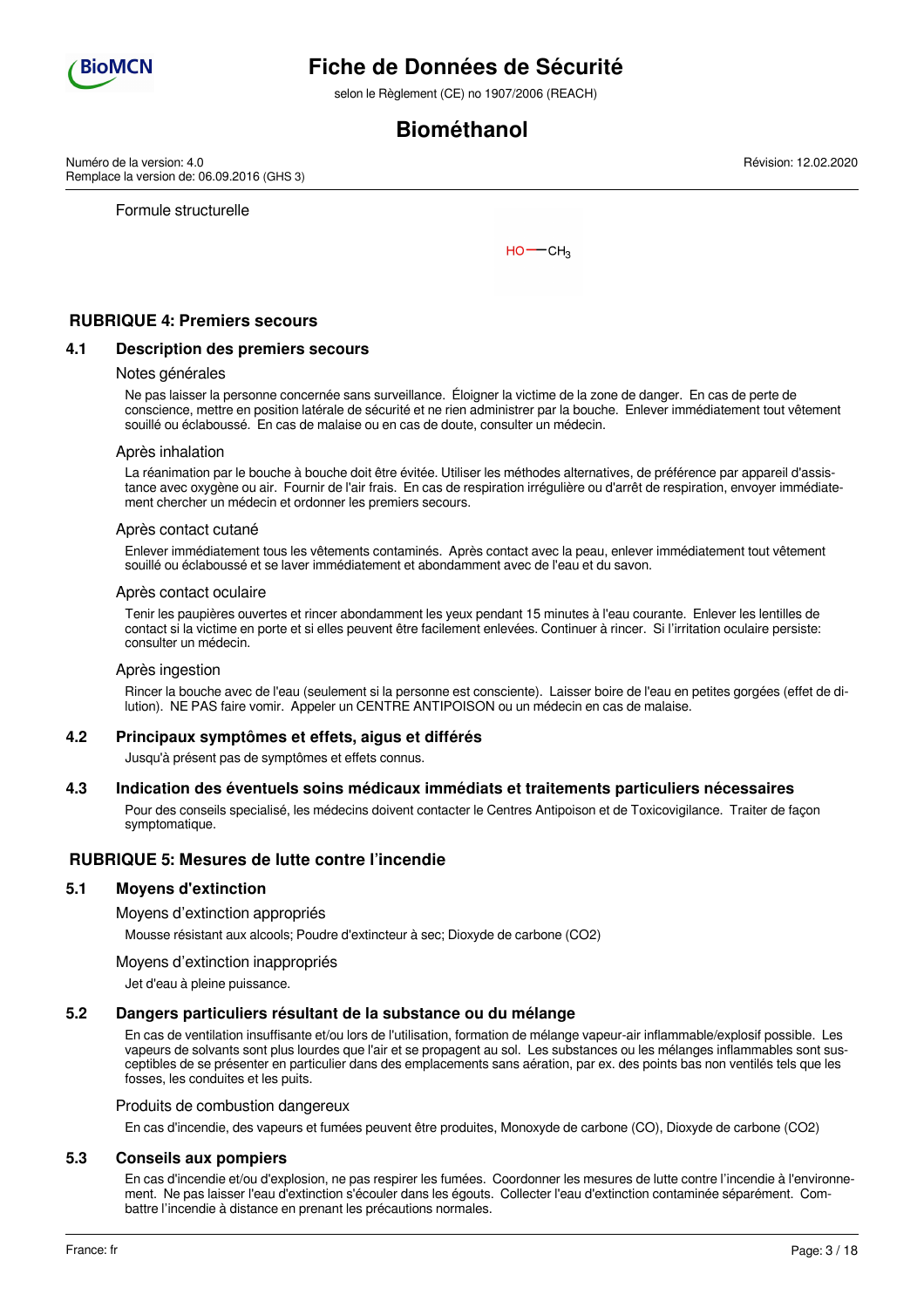

selon le Règlement (CE) no 1907/2006 (REACH)

# **Biométhanol**

Numéro de la version: 4.0 Remplace la version de: 06.09.2016 (GHS 3) Révision: 12.02.2020

Équipements de protection particuliers des pompiers

Appareil respiratoire autonome (APR), Vêtement de protection standard pour les pompiers

## **RUBRIQUE 6: Mesures à prendre en cas de dispersion accidentelle**

## **6.1 Précautions individuelles, équipement de protection et procédures d'urgence**

#### Pour les non-secouristes

Suivre les procédures d'urgence, y compris la nécessité d'évacuer la zone à risque ou de consulter un expert. Mettre les personnes à l'abri. Alerter et évacuer les gens du quartier. Aérer la zone touchée. La lutte contre les poussières. Conserver à l'écart de toute flamme ou source d'étincelles - Ne pas fumer.

#### Pour les secouristes

Porter un appareil respiratoire en cas d'exposition aux vapeurs/poussières/aérosols/gaz. Utiliser l'équipement de protection individuel requis.

### **6.2 Précautions pour la protection de l'environnement**

Éviter la contamination des égouts, des eaux de surface et des eaux souterraines. Retenir et éliminer l'eau de lavage contaminé.

### **6.3 Méthodes et matériel de confinement et de nettoyage**

Conseils concernant le confinement d'un déversement

Couverture des égouts.

Conseils concernant le nettoyage d'un déversement

Essuyer avec une matière absorbante (p. ex. chiffon, toison).

#### Méthodes de confinement

Utilisation des matériaux adsorbants.

Toute autre information concernant les déversements et les dispersions

Placer dans un récipient approprié pour l'élimination. Aérer la zone touchée.

### **6.4 Référence à d'autres rubriques**

Produits de combustion dangereux: voir la rubrique 5. Équipement de protection individuel: voir rubrique 8. Matières incompatibles: voir rubrique 10. Considérations relatives à l'élimination: voir rubrique 13.

### **RUBRIQUE 7: Manipulation et stockage**

### **7.1 Précautions à prendre pour une manipulation sans danger**

### Recommandations

- mesures destinées à prévenir les incendies et à empêcher la production de particules en suspension et de poussières

Utilisation d'une ventilation locale et générale. Éviter les sources d'inflammation. Conserver à l'écart de toute flamme ou source d'étincelles - Ne pas fumer. Prendre des mesures de précaution contre les décharges électrostatiques. Utiliser seulement dans des zones bien ventilées. En raison du danger d'explosion éviter tout écoulement des vapeurs dans les caves, les cheminées et les fosses. Mise à la terre/liaison équipotentielle du récipient et du matériel de réception. Utiliser du matériel électrique/de ventilation/d'éclairage/antidéflagrant. Ne pas utiliser d'outils produisant des étincelles.

#### - indications/informations spécifiques

Les substances ou les mélanges inflammables sont susceptibles de se présenter en particulier dans des emplacements sans aération, par ex. des points bas non ventilés tels que les fosses, les conduites et les puits. Les vapeurs sont plus lourdes que l'air, ils se propagent au sol et forment avec l'air un mélange explosif. Les vapeurs peuvent former avec l'air un mélange explosif.

#### Conseils d'ordre général en matière d'hygiène du travail

Lavez les mains après chaque utilisation. Ne pas manger, boire et fumer dans les zones de travail. Enlevez les vêtements contaminés et l'équipement de protection avant d'entrer dans une zone de restauration. Ne conservez jamais des aliments ou des boissons à proximité de produits chimiques. Ne placez jamais des produits chimiques dans des récipients qui sont normalement utilisés pour la nourriture ou la boisson. Conserver à l'écart des aliments et boissons, y compris ceux pour animaux.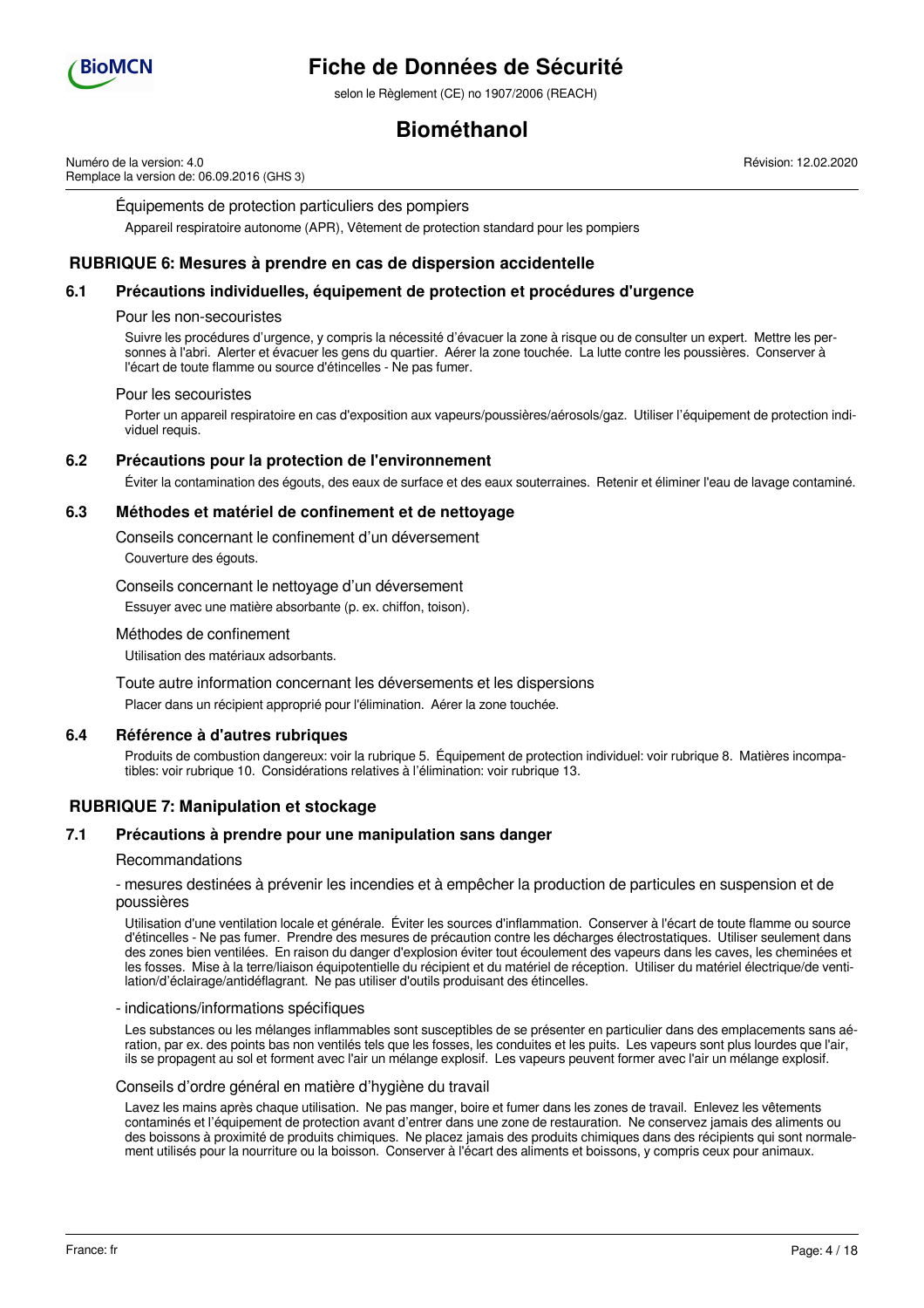

selon le Règlement (CE) no 1907/2006 (REACH)

# **Biométhanol**

Numéro de la version: 4.0 Remplace la version de: 06.09.2016 (GHS 3) Révision: 12.02.2020

## **7.2 Conditions d'un stockage sûr, y compris d'éventuelles incompatibilités**

Gérer les risques associés

- atmosphères explosives

Conserver le récipient bien fermé et dans un endroit bien ventilé. Utilisation d'une ventilation locale et générale. Tenir au frais. Protéger du rayonnement solaire.

#### - risques d'inflammabilité

Conserver à l'écart de toute flamme ou source d'étincelles - Ne pas fumer. Tenir à l'écart de la chaleur, des surfaces chaudes, des étincelles, des flammes nues et de toute autre source d'inflammation. Ne pas fumer. Prendre des mesures de précaution contre les décharges électrostatiques. Protéger du rayonnement solaire.

#### - substances ou mélanges incompatibles

Observez le stockage compatible de produits chimiques. Matières incompatibles: voir rubrique 10.

#### Maîtriser les effets

Protéger contre l'exposition externe tel(s) que

Températures hautes. Rayonnement UV/la lumière naturelle. Décharges électrostatiques.

#### Considération des autres conseils

Stocker dans un endroit bien ventilé. Maintenir le récipient fermé de manière étanche.

- exigences en matière de ventilation

Conservez à un endroit facile d'accès toutes les substances qui émettent des vapeurs ou des gaz toxiques. Utilisation d'une ventilation locale et générale. Mise à la terre/liaison équipotentielle du récipient et du matériel de réception.

#### - compatibilités en matière de conditionnement

Seuls peuvent être utilisés les emballages agréés (par ex. selon ADR).

### **7.3 Utilisation(s) finale(s) particulière(s)**

Il n'y a aucune information additionnelle.

### **RUBRIQUE 8: Contrôles de l'exposition/protection individuelle**

#### **8.1 Paramètres de contrôle**

### **Valeurs limites nationales**

|             | Valeurs limites d'exposition professionnelle (limites d'exposition sur le lieu de travail) |               |                          |                     |                                            |                      |                             |              |               |
|-------------|--------------------------------------------------------------------------------------------|---------------|--------------------------|---------------------|--------------------------------------------|----------------------|-----------------------------|--------------|---------------|
| <b>Pays</b> | Nom de l'agent                                                                             | <b>No CAS</b> | Identi-<br>fica-<br>teur | <b>VME</b><br>[ppm] | <b>VME</b><br>$\left[\text{mg/m}^3\right]$ | <b>VLCT</b><br>[ppm] | <b>VLCT</b><br>[mg/m $^3$ ] | Men-<br>tion | <b>Source</b> |
| EU          | méthanol                                                                                   | 67-56-1       | <b>IOELV</b>             | 200                 | 260                                        |                      |                             |              | 2006/15/CE    |
| <b>FR</b>   | alcool méthylique                                                                          | $67 - 56 - 1$ | <b>VME</b>               | 200                 | 260                                        | 1.000                | 1.300                       |              | <b>INRS</b>   |

Mention

VLCT valeur limite court terme (limite d'exposition à court terme): valeur limite au-dessus de laquelle il ne devrait pas y avoir d'exposition et qui se rapporte à une période de quinze minutes (sauf indication contraire)

VME valeur limite de moyenne d'exposition (limite d'exposition à long terme): mesuré ou calculé par rapport à une période de référence de huit heures, moyenne pondérée dans le temps (sauf indication contraire)

### **DNEL/DMEL/PNEC pertinents et autres seuils d'exposition**

| DNEL pertinents et autres seuils d'exposition |                         |                                                     |                          |                                |  |
|-----------------------------------------------|-------------------------|-----------------------------------------------------|--------------------------|--------------------------------|--|
| <b>Effet</b>                                  | Seuil d'exposi-<br>tion | Objectif de protec-<br>tion, voie d'exposi-<br>tion | Utilisé dans             | Durée d'exposition             |  |
| <b>DNEL</b>                                   | 130 mg/m $3$            | homme, par inhalation                               | travailleur (industriel) | chronique - effets systémiques |  |
| <b>DNEL</b>                                   | 130 mg/m $3$            | homme, par inhalation                               | travailleur (industriel) | aiguë - effets systémiques     |  |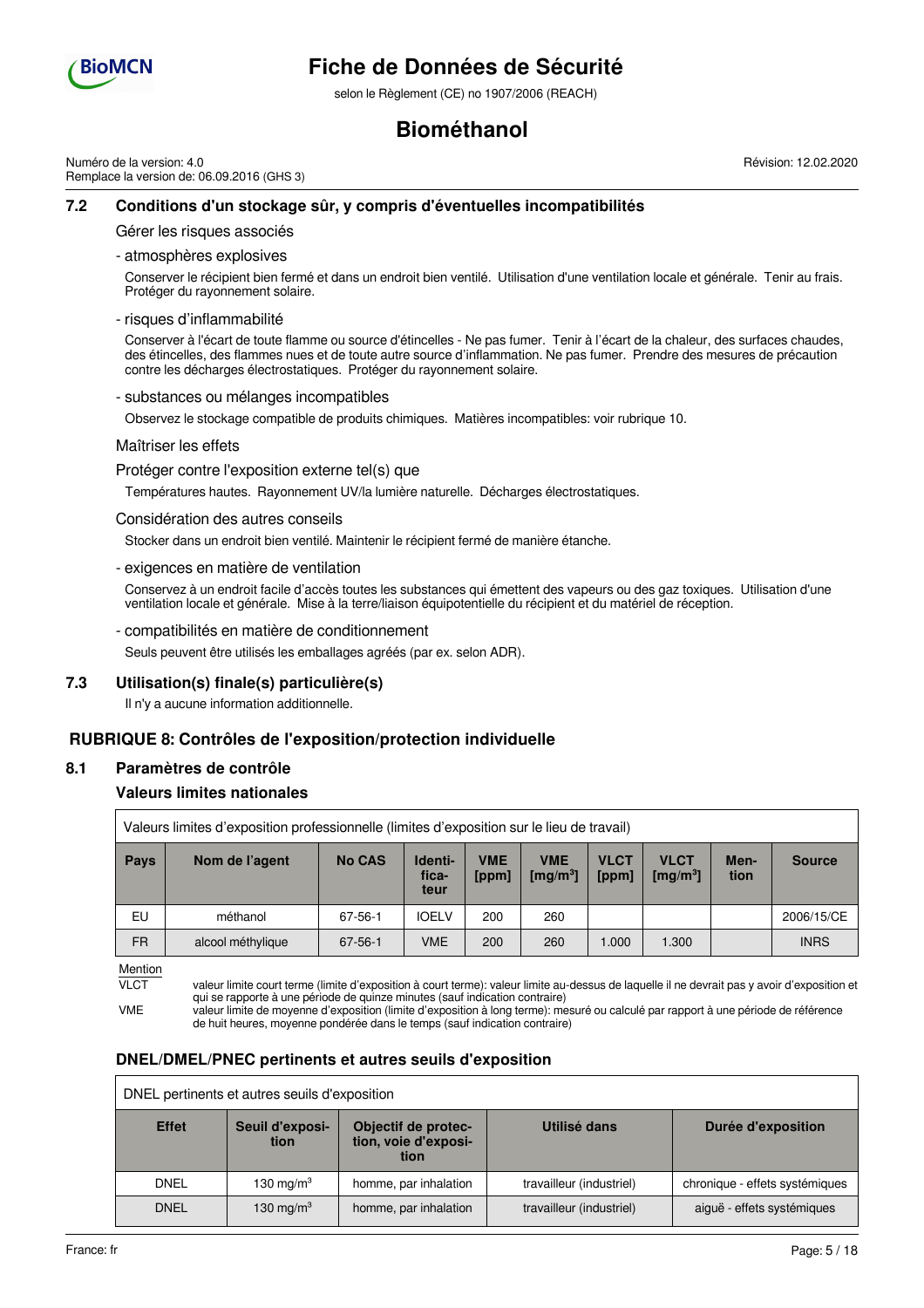

selon le Règlement (CE) no 1907/2006 (REACH)

# **Biométhanol**

Numéro de la version: 4.0 Remplace la version de: 06.09.2016 (GHS 3)

**tion**

DNEL pertinents et autres seuils d'exposition **Effet Seuil d'exposi-Objectif de protection, voie d'exposition Utilisé dans Durée d'exposition** DNEL 130 mg/m<sup>3</sup> homme, par inhalation travailleur (industriel) chronique - effets locaux homme, cutané de travailleur (industriel) de la chronique - effets systémiques homme, cutané die travailleur (industriel) diguë - effets systémiques

Révision: 12.02.2020

|             |                         | $\sim$                | max                                | sillonique encle lecquit       |
|-------------|-------------------------|-----------------------|------------------------------------|--------------------------------|
| <b>DNEL</b> | 130 mg/m <sup>3</sup>   | homme, par inhalation | travailleur (industriel)           |                                |
| <b>DNEL</b> | 20 mg/kg de pc/<br>jour | homme, cutané         | travailleur (industriel)           | chronique - effets systémiques |
| <b>DNEL</b> | 20 mg/kg de pc/<br>jour | homme, cutané         | travailleur (industriel)           | aiguë - effets systémiques     |
| <b>DNEL</b> | $26 \text{ mg/m}^3$     | homme, par inhalation | consommateur (ménages pri-<br>vés) | chronique - effets systémiques |
| <b>DNEL</b> | 26 mg/m <sup>3</sup>    | homme, par inhalation | consommateur (ménages pri-<br>vés) | aiguë - effets systémiques     |
| <b>DNEL</b> | $26 \text{ mg/m}^3$     | homme, par inhalation | consommateur (ménages pri-<br>vés) | chronique - effets locaux      |
| <b>DNEL</b> | 26 mg/m <sup>3</sup>    | homme, par inhalation | consommateur (ménages pri-<br>vés) | aiguë - effets locaux          |
| <b>DNEL</b> | 4 mg/kg de pc/<br>jour  | homme, cutané         | consommateur (ménages pri-<br>vés) | chronique - effets systémiques |
| <b>DNEL</b> | 4 mg/kg de pc/<br>jour  | homme, cutané         | consommateur (ménages pri-<br>vés) | aiguë - effets systémiques     |
| <b>DNEL</b> | 4 mg/kg de pc/<br>jour  | homme, oral           | consommateur (ménages pri-<br>vés) | chronique - effets systémiques |
| <b>DNEL</b> | 4 mg/kg de pc/<br>jour  | homme, oral           | consommateur (ménages pri-<br>vés) | aiguë - effets systémiques     |

### PNEC pertinents et autres seuils d'exposition

| <b>Effet</b> | Seuil d'exposi-<br>tion | Organisme             | Milieu de l'environnement                          | Durée d'exposition      |
|--------------|-------------------------|-----------------------|----------------------------------------------------|-------------------------|
| <b>PNEC</b>  | $20,8$ mg/              | organismes aquatiques | eau douce                                          | court terme (cas isolé) |
| <b>PNEC</b>  | $2.08 \frac{mg}{l}$     | organismes aquatiques | eau de mer                                         | court terme (cas isolé) |
| PNEC         | $100 \frac{mg}{l}$      | organismes aquatiques | installation de traitement des<br>eaux usées (STP) | court terme (cas isolé) |
| <b>PNEC</b>  | $77 \frac{mg}{ka}$      | organismes aquatiques | sédiments d'eau douce                              | court terme (cas isolé) |
| <b>PNEC</b>  | 7,7 $mg/kq$             | organismes aquatiques | sédiments marins                                   | court terme (cas isolé) |
| <b>PNEC</b>  | 100 $mg/kq$             | organismes terrestres | sol                                                | court terme (cas isolé) |

# **8.2 Contrôles de l'exposition**

Contrôles techniques appropriés

Ventilation générale.

Mesures de protection individuelle (équipement de protection individuelle)

Protection des yeux/du visage



Utilisation des lunettes de protection avec une protection sur les côtés (EN 166).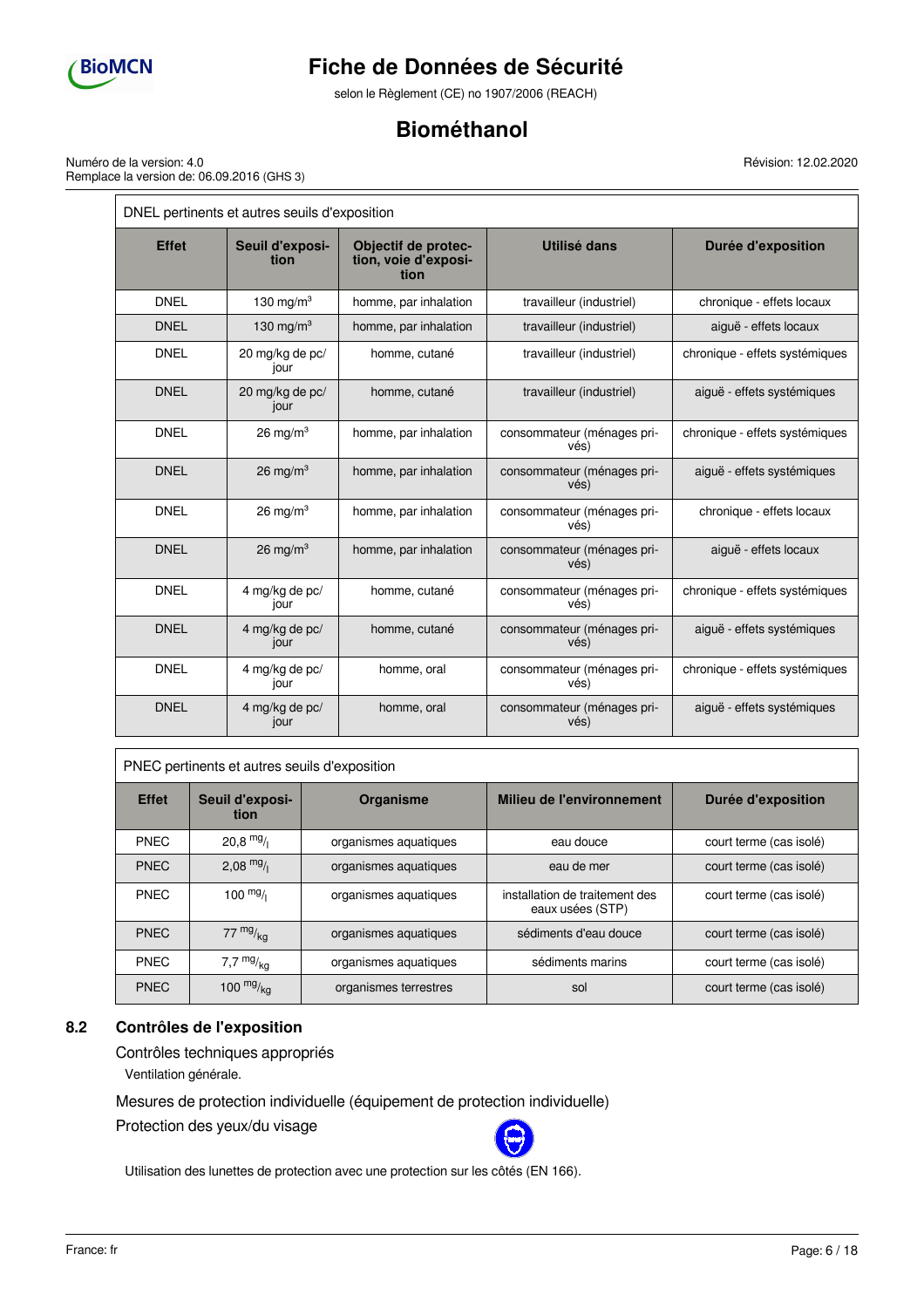

selon le Règlement (CE) no 1907/2006 (REACH)

# **Biométhanol**

Numéro de la version: 4.0 Remplace la version de: 06.09.2016 (GHS 3)

Protection de la peau

Vêtements de protection (EN 340 & EN ISO 13688).

- protection des mains



Porter des gants appropriés. Avant usage vérifier l'étanchéité/l'imperméabilité. Pour un usage spécial il est recommandé de vérifier la résistance des gants de protection indiqué plus haut contre les produits chimiques avec le fournisseur de ces gants. Un gant de protection contre les substances chimiques selon la norme EN 374 est approprié. Le choix de gants appropriés dépend non seulement du matériau, mais aussi d'autres critères de qualité qui peuvent varier d'un fabricant à l'autre. Puisque le produit représente une préparation composée de plusieurs substances, la résistance des matériaux des gants ne peut pas être calculée à l'avance et doit, alors, être contrôlée avant l'utilisation.

### - type de matière

Caoutchouc butyle

- épaisseur de la matière

≥ 0,7 mm

- délai normal ou minimal de rupture de la matière constitutive du gant

Utiliser des gants avec un minimum délai normal ou minimal de rupture de la matière constitutive du gant: >480 minutes (perméation: niveau 6).

- mesures de protection diverse

Faire des périodes de récupération pour la régénération de la peau. Une protection de la peau (crèmes barrières/pommades) est recommandée. Se laver les mains soigneusement après manipulation.

#### Protection respiratoire

Lorsque la ventilation du local est insuffisante, porter un équipement de protection respiratoire. Appareil respiratoire autonome (EN 133).

Contrôles d'exposition liés à la protection de l'environnement

Utiliser un récipient approprié pour éviter toute contamination du milieu ambiant. Éviter la contamination des égouts, des eaux de surface et des eaux souterraines.

# **RUBRIQUE 9: Propriétés physiques et chimiques**

### **9.1 Informations sur les propriétés physiques et chimiques essentielles**

#### **Aspect**

| État physique | liquide  |
|---------------|----------|
| Couleur       | incolore |
| Odeur         | piquante |

### **Autres paramètres de sécurité**

| (valeur de) pH                                        | non déterminé                 |
|-------------------------------------------------------|-------------------------------|
| Point de fusion/point de congélation                  | $-97.8 °C$                    |
| Point initial d'ébullition et intervalle d'ébullition | 64,7 °C à 1.013 hPa           |
| Point d'éclair                                        | 9,7 °C à 1.013 hPa            |
| Taux d'évaporation                                    | 5,3 (éther = $1$ ) (Supplier) |
| Inflammabilité (solide, gaz)                          | non pertinent, (fluide)       |

Révision: 12.02.2020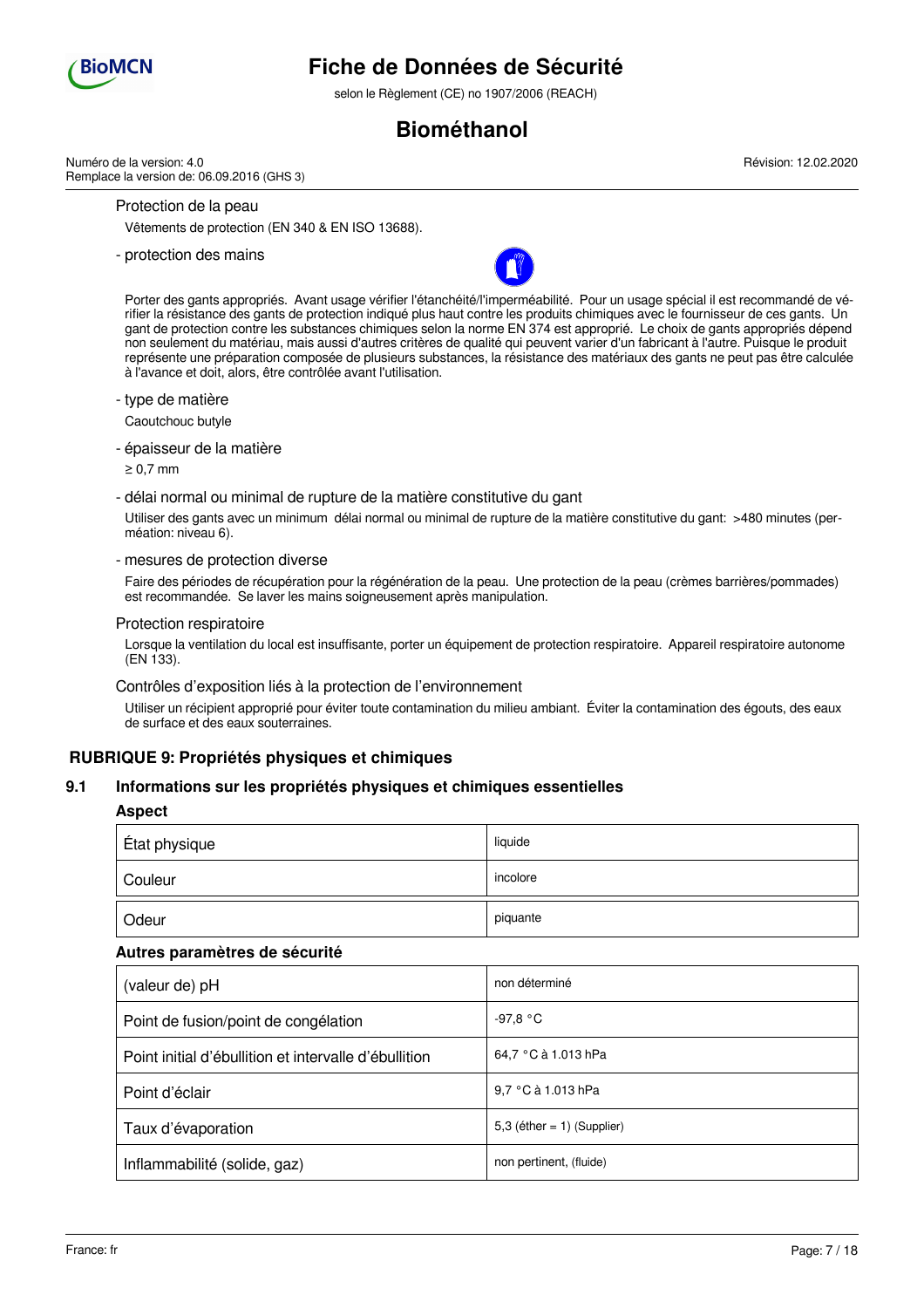

selon le Règlement (CE) no 1907/2006 (REACH)

# **Biométhanol**

Numéro de la version: 4.0 Remplace la version de: 06.09.2016 (GHS 3) Révision: 12.02.2020

| Limites d'explosivité                         |                                            |
|-----------------------------------------------|--------------------------------------------|
| - limite inférieure d'explosivité (LIE)       | 4,4 % vol                                  |
| - limite supérieure d'explosivité (LSE)       | 38,5 % vol                                 |
| Pression de vapeur                            | 169,3 hPa à 25 °C                          |
| Densité                                       | 0,79 – 0,8 $\frac{9}{cm^3}$ à 20 °C        |
| Densité de vapeur                             | cette information n'est pas disponible     |
| Solubilité(s)                                 |                                            |
| - solubilité dans l'eau                       | ≥1.000 <sup>9</sup> / <sub>1</sub> à 20 °C |
| Coefficient de partage                        |                                            |
| - n-octanol/eau (log KOW)                     | $-0,77$ (ECHA)                             |
| - carbone organique du sol/de l'eau (log KOC) | $0,13 - 1$                                 |
| Température d'auto-inflammabilité             | 455 °C à 1.013 hPa (ECHA)                  |
| Viscosité                                     |                                            |
| - viscosité dynamique                         | >0,544 - < 0,59 mPa s à 25 °C              |
| Propriétés explosives                         | aucune                                     |
| Propriétés comburantes                        | aucune                                     |

# **9.2 Autres informations**

Il n'y a aucune information additionnelle.

# **RUBRIQUE 10: Stabilité et réactivité**

### **10.1 Réactivité**

C'est une substance réactive. Risque d'allumage.

En cas de chauffage:

Risque d'allumage.

### **10.2 Stabilité chimique**

Voir en bas "Conditions à éviter".

### **10.3 Possibilité de réactions dangereuses**

Pas de réactions dangereuses connues.

### **10.4 Conditions à éviter**

Tenir à l'écart de la chaleur, des surfaces chaudes, des étincelles, des flammes nues et de toute autre source d'inflammation. Ne pas fumer.

Indications comment éviter des incendies et des explosions

Utiliser du matériel électrique/de ventilation/d'éclairage/antidéflagrant. Ne pas utiliser d'outils produisant des étincelles. Prendre des mesures de précaution contre les décharges électrostatiques.

#### **10.5 Matières incompatibles**

Comburants, Sodium, Magnesium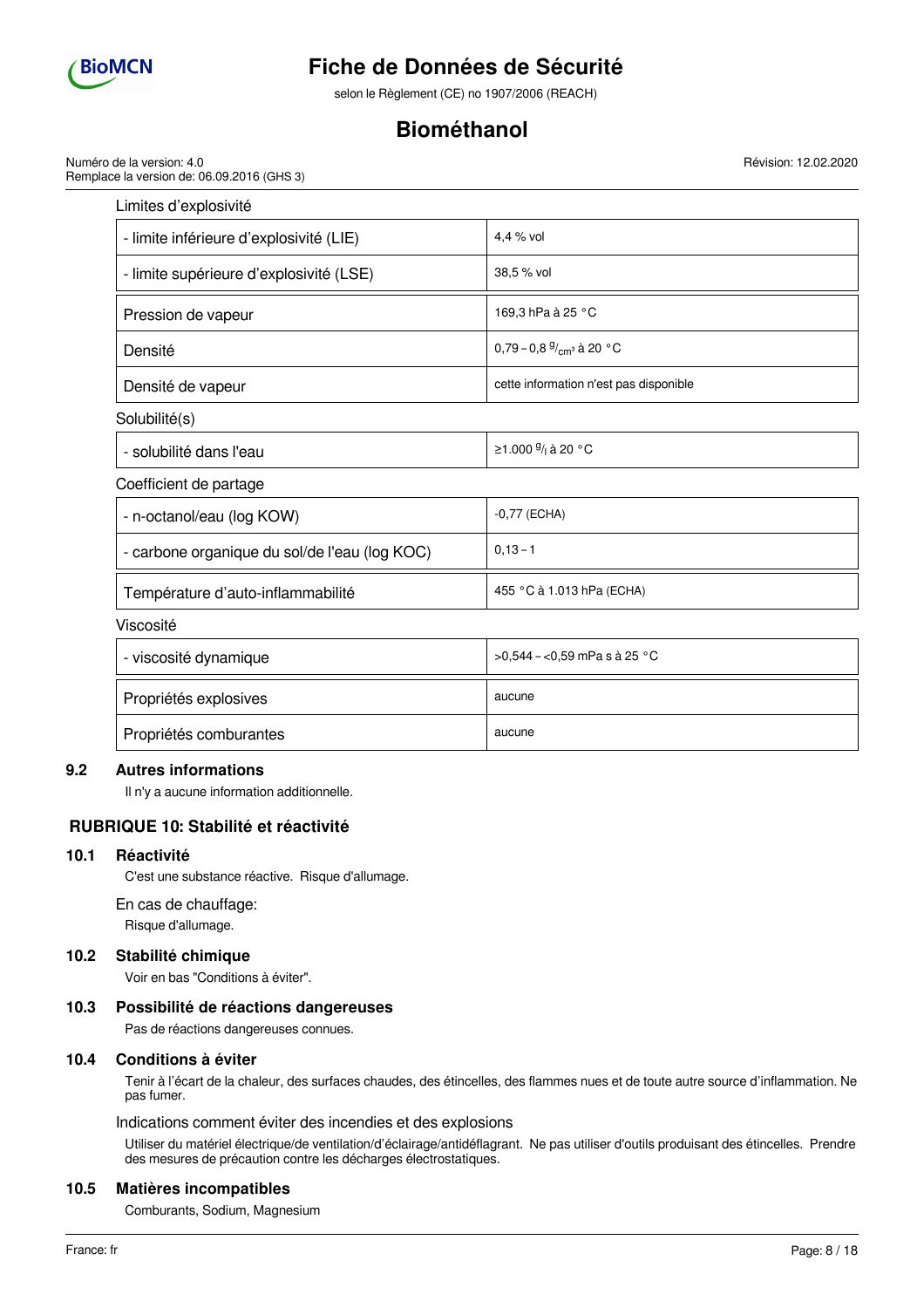

selon le Règlement (CE) no 1907/2006 (REACH)

# **Biométhanol**

Numéro de la version: 4.0 Remplace la version de: 06.09.2016 (GHS 3) Révision: 12.02.2020

# **10.6 Produits de décomposition dangereux**

Les produits de décomposition dangereux que l'on peut raisonnablement prévoir à la suite de l'utilisation, du stockage, du déversement et de l'échauffement, ne sont pas connus. Produits de combustion dangereux: voir la rubrique 5.

## **RUBRIQUE 11: Informations toxicologiques**

### **11.1 Informations sur les effets toxicologiques**

### **Classification opérée conformément au SGH (1272/2008/CE, CLP)**

#### Toxicité aiguë

Toxique en cas d'ingestion. Toxique par contact cutané. Toxique par inhalation.

| Toxicité aiguë           |              |                             |               |  |  |
|--------------------------|--------------|-----------------------------|---------------|--|--|
| <b>Voie d'exposition</b> | <b>Effet</b> | <b>Valeur</b>               | <b>Espèce</b> |  |  |
| inhalation: vapeur       | <b>LC50</b>  | 128.200 $mg/m^3/4h$         | rat           |  |  |
| inhalation: vapeur       | <b>LC50</b>  | 85.400 mg/ <sub>l</sub> /4h | chat          |  |  |
| cutané                   | LD50         | 17.100 $mg/kq$              | lapin         |  |  |
| oral                     | LD50         | $>7$ mg/ $_{\text{kg}}$     | singe         |  |  |
| oral                     | LD50         | >1.187 $mg/kq$              | rat           |  |  |

#### Corrosion/irritation cutanée

N'est pas classé comme corrosif ou irritant pour la peau.

#### Lésion oculaire grave/sévère irritation des yeux

N'est pas classé comme causant des lésions graves aux yeux ou comme irritant pour les yeux.

### Sensibilisation respiratoire ou cutanée

N'est pas classé comme sensibilisant respiratoire ou sensibilisant cutané.

#### Mutagénicité sur cellules germinales

N'est pas classé comme mutagène sur les cellules germinales.

#### Cancérogénicité

N'est pas classé comme cancérogène.

#### Toxicité pour la reproduction

N'est pas classé comme toxique pour la reproduction. La fertilité: NOAEC  $(Rat) = 1,3$  mg / L NOAEC (Monkey) =  $2.39$  mg / L NOAEL (Oral) Sperm =  $1000$  mg / kg de poids corporel / jour Toxicité pour le développement: NOAEC (Rat) = 1,33 mg / L  $DMENO$  (souris) = 1700 mg / kg Toxicité pour le développement: NOAEC (Rat, souris) =  $1,33$  mg / L DMENO (souris) =  $5000$  mg / kg.

### Toxicité spécifique pour certains organes cibles - exposition unique

Risque avéré d'effets graves pour les organes (oeil, système nerveux central). Voie d'exposition: Oral. Inhalation.

| Catégorie de danger | Organe cible            | Voie d'exposition   |
|---------------------|-------------------------|---------------------|
|                     | oeil                    | en cas d'exposition |
|                     | système nerveux central | en cas d'exposition |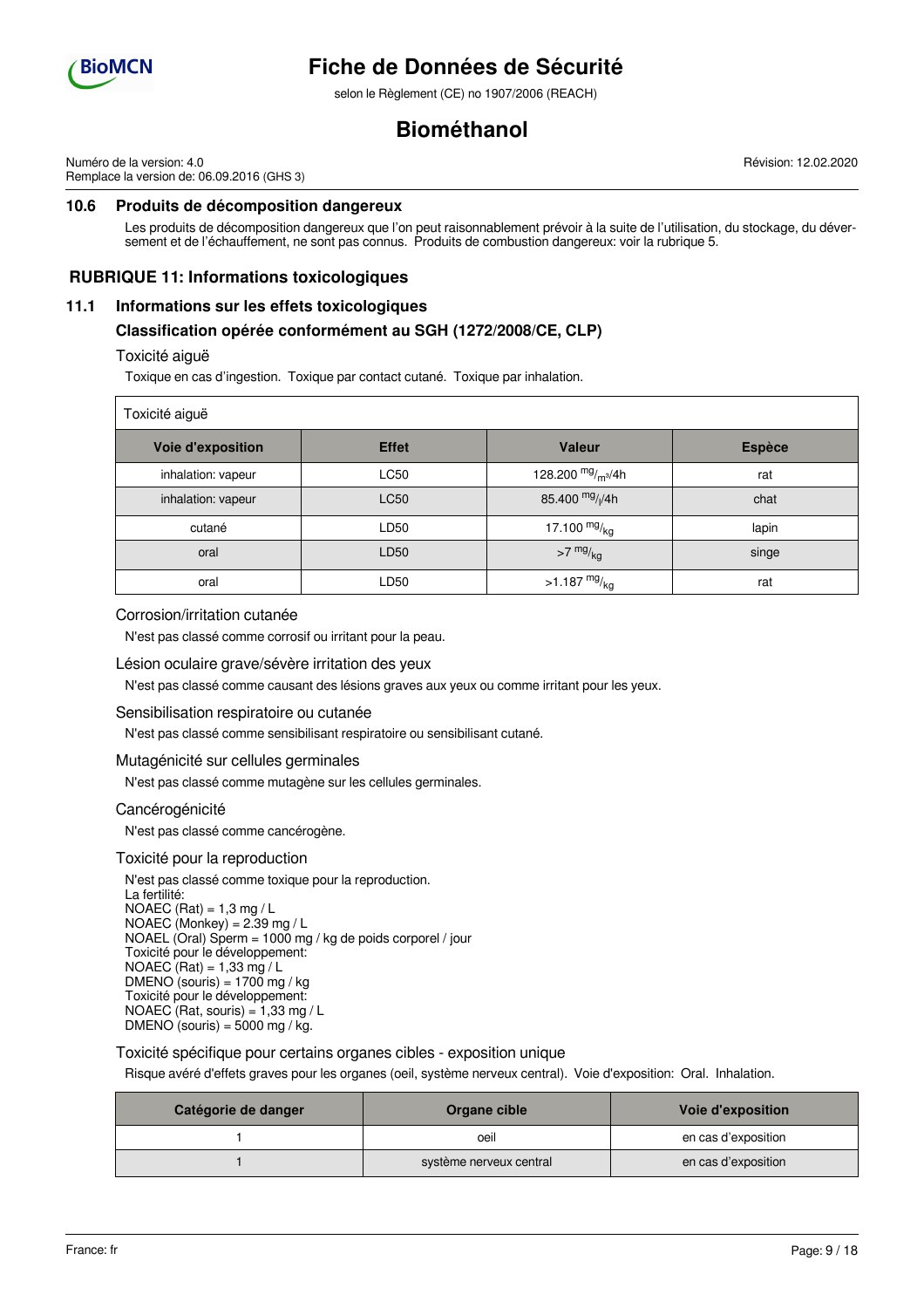

selon le Règlement (CE) no 1907/2006 (REACH)

# **Biométhanol**

Révision: 12.02.2020

Numéro de la version: 4.0 Remplace la version de: 06.09.2016 (GHS 3)

Toxicité spécifique pour certains organes cibles - exposition répétée

N'est pas classé comme un toxique spécifique pour certains organes cibles (exposition répétée).

| Voie d'exposition  | <b>Effet</b> | Valeur        | Durée d'ex-<br>position | <b>Espèce</b> | <b>Notes</b> |
|--------------------|--------------|---------------|-------------------------|---------------|--------------|
| oral               | LOAEL        | 2.340 $mg/kq$ |                         | non spécifié  | 3d           |
| inhalation: vapeur | <b>NOAEL</b> | 13 $mg/m3$    |                         | non spécifié  | 7mth         |

Danger en cas d'aspiration

N'est pas classé comme présentant un danger en cas d'aspiration.

Études sur l'absorption, le métabolisme, la distribution et l'excrétion

Rapidement métabolisé.

Métabolisé à ce qui suit: Formaldéhyde. Métabolisme à ce qui suit: l'eau, Le dioxyde de carbone (CO). Métabolisé avant l'excrétion. Excrété à l'air pendant la respiration.

# **RUBRIQUE 12: Informations écologiques**

## **12.1 Toxicité**

N'est pas classé comme dangereux pour le milieu aquatique.

| Toxicité aquatique (aiguë) |               |                  |                                                           |                         |
|----------------------------|---------------|------------------|-----------------------------------------------------------|-------------------------|
| <b>Effet</b>               | <b>Valeur</b> | <b>Espèce</b>    | <b>Source</b>                                             | Durée d'ex-<br>position |
| <b>IC50</b>                | $>880$ mg/    | micro-organismes |                                                           | 24 h                    |
| <b>LC50</b>                | 15.400 $mg/$  | poisson          | European Chemicals<br>Agency, http://echa.euro-<br>pa.eu/ | 96 h                    |
| <b>EC50</b>                | 12.700 $mg/$  | poisson          | European Chemicals<br>Agency, http://echa.euro-<br>pa.eu/ | 96 h                    |
| ErC <sub>50</sub>          | 22.000 $mg/$  | algue            | European Chemicals<br>Agency, http://echa.euro-<br>pa.eu/ | 96 h                    |

Biodégradation

La substance est facilement biodégradable. Les substances pertinentes du mélange sont facilement biodégradables.

# **12.2 Persistance et dégradabilité**

| Processus de la dégradabilité |                        |       |                                                      |
|-------------------------------|------------------------|-------|------------------------------------------------------|
| <b>Processus</b>              | Vitesse de dégradation | Temps | <b>Source</b>                                        |
| disparition de l'oxygène      | 69%                    | 5 d   | European Chemicals Agency,<br>http://echa.europa.eu/ |

# **12.3 Potentiel de bioaccumulation**

| n-octanol/eau (log KOW) | -0,77 (ECHA) |
|-------------------------|--------------|
| <b>FBC</b>              | $<$ 10       |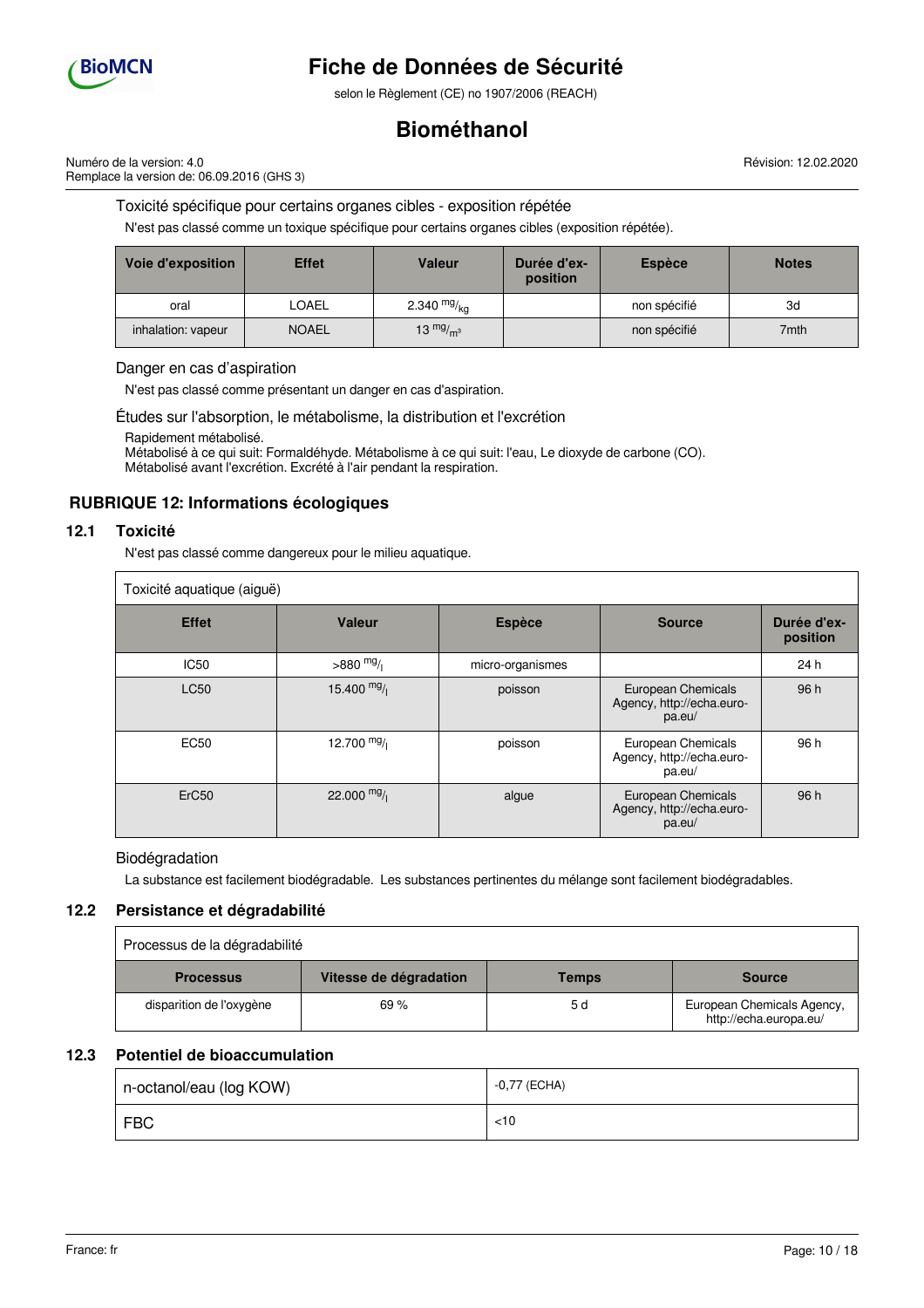

selon le Règlement (CE) no 1907/2006 (REACH)

# **Biométhanol**

Numéro de la version: 4.0 Remplace la version de: 06.09.2016 (GHS 3)

### **12.4 Mobilité dans le sol**

| Constante de la loi de Henry                                                         | 0,461 $\mathrm{^{Pa}}$ $\mathrm{^{m^3}_{\prime mol}}$ à 25 $\mathrm{^{\circ}C}$ |
|--------------------------------------------------------------------------------------|---------------------------------------------------------------------------------|
| Le coefficient normalisé basé sur la teneur en<br>carbone organique (Organic Carbon) | $0.13 - 1$                                                                      |

## **12.5 Résultats des évaluations PBT et vPvB**

Conformément aux résultats de son évaluation, cette substance n'est pas une substance PBT ou vPvB.

### **12.6 Autres effets néfastes**

Des données ne sont pas disponibles.

Potentiel de perturbation du système endocrinien

Pas énuméré.

# **RUBRIQUE 13: Considérations relatives à l'élimination**

## **13.1 Méthodes de traitement des déchets**

Informations pertinentes pour le traitement des déchets

Récupération ou régénération des solvants.

Informations pertinentes pour l'évacuation des eaux usées

Ne pas jeter les résidus à l'égout. Éviter le rejet dans l'environnement.

### Traitement des déchets des conteneurs/emballages

Il s'agit de déchets dangereux; seuls peuvent être utilisés les emballages agréés (par exemple selon ADR). Des emballages complètements vides peuvent être recyclés. Manipuler des emballages contaminés de la même manière que la substance.

#### **Remarques**

Veuillez bien noter toute disposition nationale ou régionale pertinente. Les déchets sont à trier selon les catégories qui peuvent être traitées séparément dans les installations locales ou nationales de gestion des déchets.

# **RUBRIQUE 14: Informations relatives au transport**

| 14.1 | Numéro ONU                                   | 1230                                                                                                     |
|------|----------------------------------------------|----------------------------------------------------------------------------------------------------------|
| 14.2 | Désignation officielle de transport de l'ONU | MÉTHANOL                                                                                                 |
| 14.3 | Classe(s) de danger pour le transport        |                                                                                                          |
|      | Classe                                       | 3 (liquides inflammables)                                                                                |
|      | $Risque(s)$ subsidiaire $(s)$                | 6.1 (toxicité aiguë)                                                                                     |
| 14.4 | Groupe d'emballage                           | II (matière moyennement dangereuse)                                                                      |
| 14.5 | <b>Dangers pour l'environnement</b>          | pas dangereux pour l'environnement selon le règlement sur les<br>transports des marchandises dangereuses |

## **14.6 Précautions particulières à prendre par l'utilisateur** Les dispositions concernant les marchandises dangereuses (ADR) devront être aussi respectées à l'intérieur de ses installations.

# **14.7 Transport en vrac conformément à l'annexe II de la convention MARPOL et au recueil IBC** Il n'existe pas de données disponibles.

# **Informations pour chacun des règlements types des Nations unies**

Révision: 12.02.2020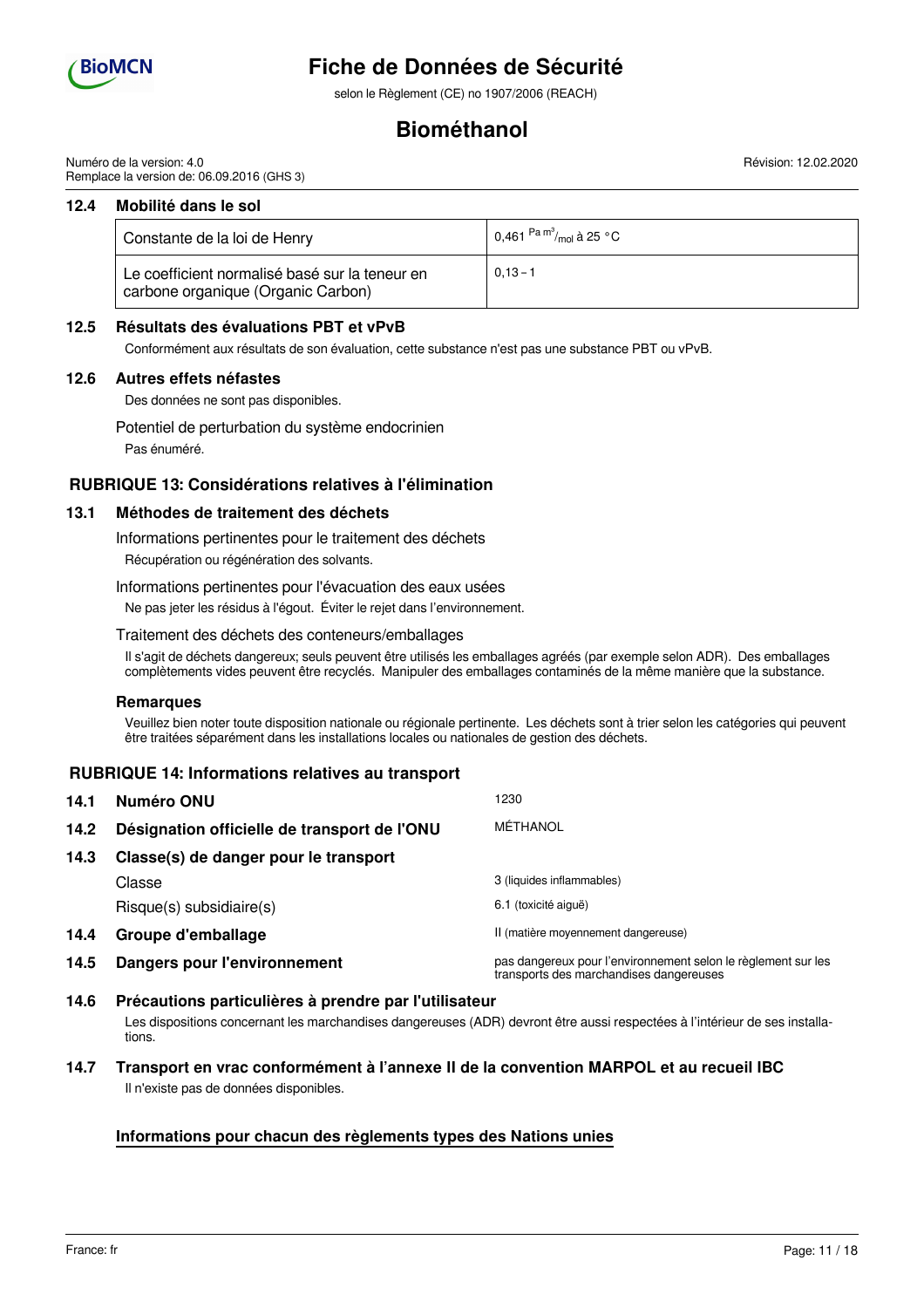

Numéro de la version: 4.0

Remplace la version de: 06.09.2016 (GHS 3)

# **Fiche de Données de Sécurité**

selon le Règlement (CE) no 1907/2006 (REACH)

# **Biométhanol**

|                                                                  | Transport par route, par rail ou par voie navigable de marchandises dangereuses (ADR/RID/ADN) |
|------------------------------------------------------------------|-----------------------------------------------------------------------------------------------|
| Numéro ONU                                                       | 1230                                                                                          |
| Désignation officielle                                           | MÉTHANOL                                                                                      |
| Classe                                                           | 3                                                                                             |
| Code de classification                                           | FT <sub>1</sub>                                                                               |
| Groupe d'emballage                                               | Ш                                                                                             |
| Étiquette(s) de danger                                           | $3 + 6.1$                                                                                     |
|                                                                  |                                                                                               |
| Dispositions spéciales (DS)                                      | 279, 802(ADN)                                                                                 |
| Quantités exceptées (EQ)                                         | E <sub>2</sub>                                                                                |
| Quantités limitées (LQ)                                          | 1 <sub>L</sub>                                                                                |
| Catégorie de transport (CT)                                      | $\mathbf{2}$                                                                                  |
| Code de restriction en tunnels (CRT)                             | D/E                                                                                           |
| Numéro d'identification du danger                                | 336                                                                                           |
| Code maritime international des marchandises dangereuses (IMDG)  |                                                                                               |
| Numéro ONU                                                       | 1230                                                                                          |
| Désignation officielle                                           | MÉTHANOL                                                                                      |
| Classe                                                           | 3                                                                                             |
| Risque(s) subsidiaire(s)                                         | 6.1                                                                                           |
| Polluant marin                                                   |                                                                                               |
| Groupe d'emballage                                               | $\mathbf{H}$                                                                                  |
| Étiquette(s) de danger                                           | $3 + 6.1$                                                                                     |
|                                                                  |                                                                                               |
| Dispositions spéciales (DS)                                      | 279                                                                                           |
| Quantités exceptées (EQ)                                         | E <sub>2</sub>                                                                                |
| Quantités limitées (LQ)                                          | 1 <sub>L</sub>                                                                                |
| EmS                                                              | F-E, S-D                                                                                      |
| Catégorie de rangement (stowage category)                        | B                                                                                             |
| Organisation de l'aviation civile internationale (OACI-IATA/DGR) |                                                                                               |
| Numéro ONU                                                       | 1230                                                                                          |
| Désignation officielle                                           | Méthanol                                                                                      |
| Classe                                                           | 3                                                                                             |
| Risque(s) subsidiaire(s)                                         | 6.1                                                                                           |
| Groupe d'emballage                                               | $\mathbf{H}$                                                                                  |
| Étiquette(s) de danger                                           | $3 + 6.1$                                                                                     |
|                                                                  |                                                                                               |
| Dispositions spéciales (DS)                                      | A113                                                                                          |
| Quantités exceptées (EQ)                                         | E <sub>2</sub>                                                                                |

Révision: 12.02.2020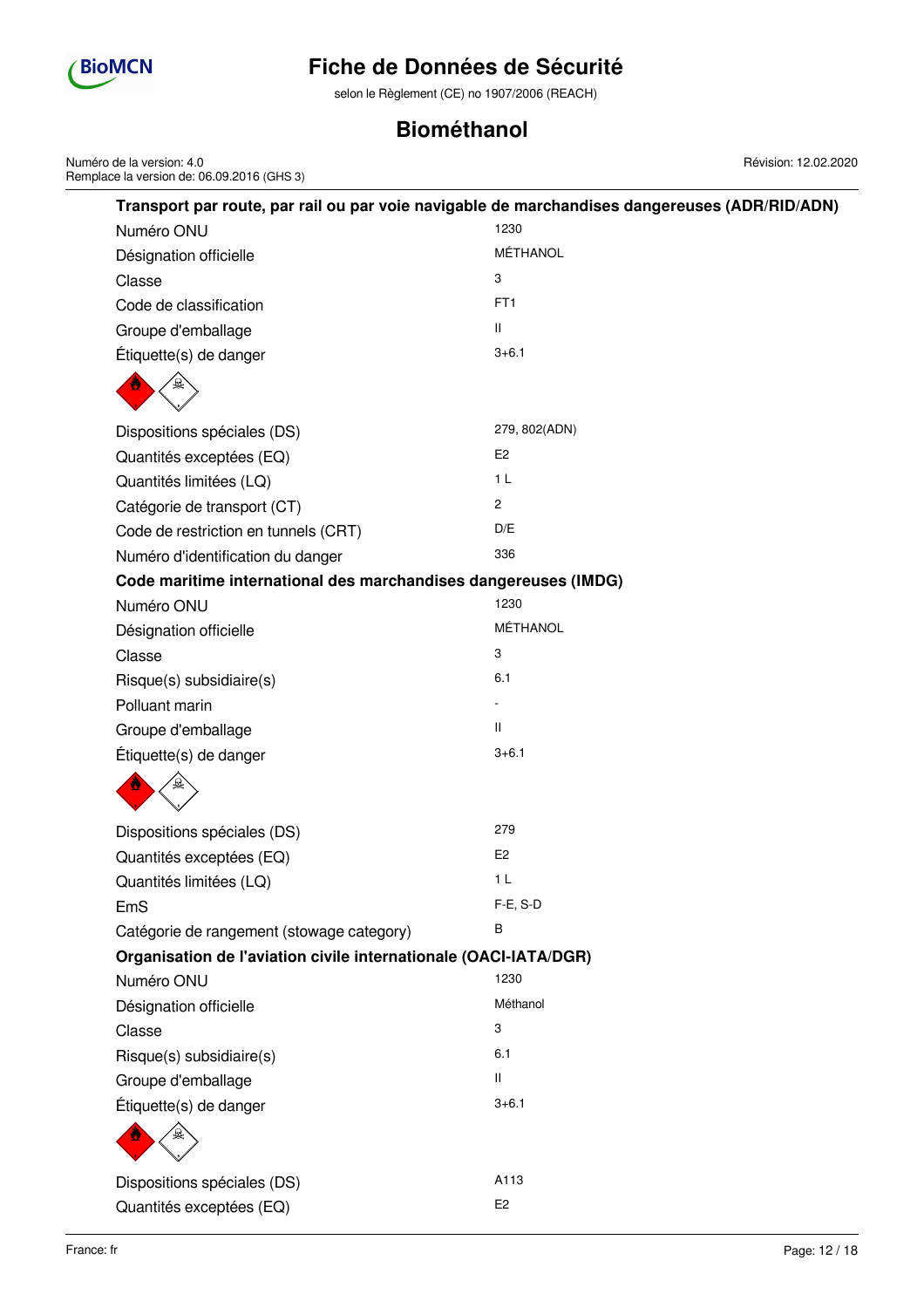

Numéro de la version: 4.0

# **Fiche de Données de Sécurité**

selon le Règlement (CE) no 1907/2006 (REACH)

# **Biométhanol**

Révision: 12.02.2020

Quantités limitées (LQ) 1 L

Remplace la version de: 06.09.2016 (GHS 3)

# **RUBRIQUE 15: Informations relatives à la réglementation**

# **15.1 Réglementations/législation particulières à la substance ou au mélange en matière de sécurité, de santé et d'environnement**

### **Dispositions pertinentes de l'Union européenne (UE)**

## **Restrictions selon REACH, Annexe XVII**

| Substances dangereuses avec restrictions (REACH, Annexe XVII) |                                                                                                    |               |                    |           |
|---------------------------------------------------------------|----------------------------------------------------------------------------------------------------|---------------|--------------------|-----------|
| Nom de la substance                                           | Nom selon l'inventaire                                                                             | <b>No CAS</b> | <b>Restriction</b> | <b>No</b> |
| Biométhanol                                                   | méthanol                                                                                           | 67-56-1       | R <sub>69</sub>    | 69        |
| Biométhanol                                                   | ce produit répond aux critères de classifi-<br>cation conformément au Règlement no<br>1272/2008/CE |               | R <sub>3</sub>     |           |
| Biométhanol                                                   | inflammable / pyrophorique                                                                         |               | <b>R40</b>         | 40        |

Légende

R3 1. Ne peuvent être utilisés:

- dans des articles décoratifs destinés à produire des effets de lumière ou de couleur obtenus par des phases différentes, par exemple dans des lampes d'ambiance et des cendriers,

- dans des farces et attrapes,

- dans des jeux destinés à un ou plusieurs participants ou dans tout article destiné à être utilisé comme tel, même sous des aspects décoratifs.

2. Les articles non conformes aux exigences du paragraphe 1 ne peuvent être mis sur le marché.

3. Ne peuvent être mis sur le marché s'ils contiennent un colorant, excepté pour des raisons fiscales, un parfum ou les deux et:

- s'ils peuvent être utilisés comme combustible dans des lampes à huile décoratives destinées au grand public,

- s'ils présentent un danger en cas d'aspiration et sont étiquetés R65 ou H304.

4. Les lampes à huile décoratives destinées au grand public ne peuvent être mises sur le marché que si elles sont conformes à la norme européenne sur les lampes à huiles décoratives (EN 14059) adoptée par le Comité européen de normalisation (CEN).

5. Sans préjudice de l'application d'autres dispositions communautaires relatives à la classification, à l'emballage et à l'étiquetage des substances et mélanges dangereux, les fournisseurs veillent à ce que les produits qu'ils mettent sur le marché respectent les exigences suivantes:

a) l'emballage des huiles lampantes étiquetées avec R65 ou H304 et destinées au grand public porte la mention ci-après, inscrite de manière lisible et indélébile: «Tenir les lampes remplies de ce liquide hors de portée des enfants» et, à compter du 1er décembre 2010,

«L'ingestion d'huile, même en petite quantité ou par succion de la mèche, peut causer des lésions pulmonaires potentiellement fatales»; b) l'emballage des allume-feu liquides étiquetés avec R65 ou H304 et destinés au grand public porte, à compter du 1er décembre 2010, la mention ci-après, inscrite de manière lisible et indélébile: «Une seule gorgée d'allume-feu peut causer des lésions pulmonaires potentiellement fatales»;

c) les huiles lampantes et les allume-feu liquides étiquetés avec R65 ou H304 et destinés au grand public sont conditionnés dans des récipients noirs opaques d'une capacité qui ne peut excéder un litre, à compter du 1er décembre 2010.

6. Au plus tard le 1er juin 2014, la Commission invite l'Agence européenne des produits chimiques à élaborer un dossier, conformément à l'article 69 du présent règlement, en vue de l'interdiction éventuelle des huiles lampantes et des allume-feu liquides étiquetés avec R65 ou H304 et destinés au grand public.

7. Les personnes physiques ou morales qui mettent sur le marché, pour la première fois, des huiles lampantes et des allume-feu liquides étiquetés avec R65 ou H304 communiquent, pour le 1er décembre 2011, puis sur une base annuelle, à l'autorité compétente de l'État membre concerné des informations sur les produits de substitution pour les huiles lampantes et les allume-feu liquides étiquetés avec R65 ou H304. Les États membres mettent ces données à la disposition de la Commission.

R40 1. Ne peuvent être utilisées en tant que substances ou dans des mélanges contenus dans des générateurs d'aérosols mis sur le marché à l'intention du grand public à des fins de divertissement et de décoration comme:

- les scintillants métallisés destinés principalement à la décoration,

- la neige et le givre artificiels,

- les coussins «péteurs»,

- les bombes à serpentins,

- les excréments factices,

- les mirlitons,

- les paillettes et les mousses décoratives,

- les toiles d'araignée artificielles,

- les boules puantes.

2. Sans préjudice de l'application d'autres dispositions communautaires en matière de classification, d'emballage et d'étiquetage des substances, les fournisseurs veillent à ce que, avant la mise sur le marché, l'emballage des générateurs d'aérosols visés ci-dessus porte d'une manière visible, lisible et indélébile la mention suivante:

«Usage réservé aux utilisateurs professionnels.»

3. Par dérogation, les paragraphes 1 et 2 ne sont pas applicables aux générateurs d'aérosols visés à l'article 8, paragraphe 1 bis, de la directive 75/324/CEE du Conseil (2).

4. Les générateurs d'aérosols visés aux paragraphes 1 et 2 ne peuvent être mis sur le marché que s'ils satisfont aux exigences qui y sont énoncées.

R69 Ne peut être mis sur le marché pour le grand public après le 9 mai 2019 dans les liquides pour lave-glace ou liquides de dégivrage à une concentration supérieure ou égale à 0,6 % en poids.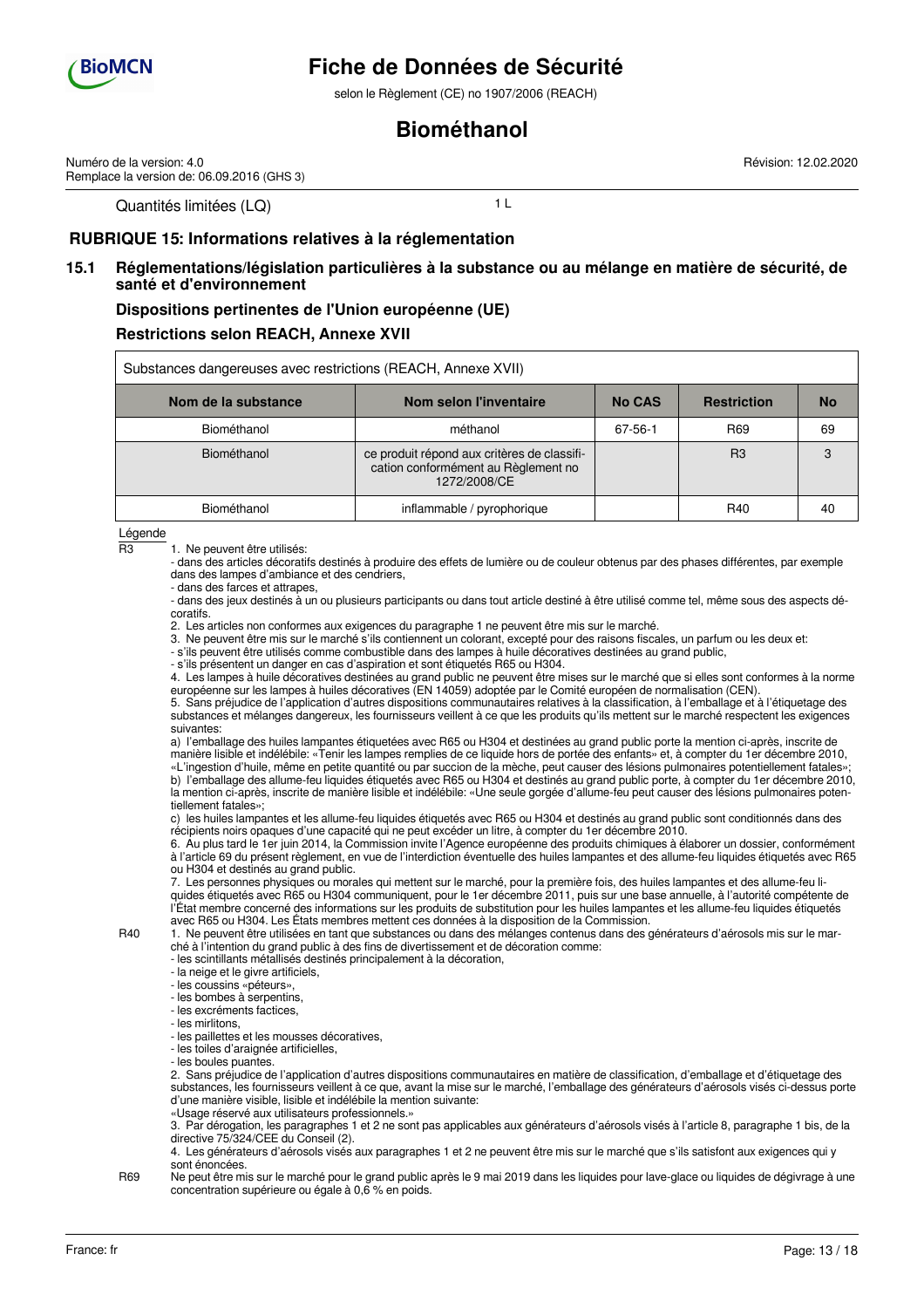

selon le Règlement (CE) no 1907/2006 (REACH)

# **Biométhanol**

Numéro de la version: 4.0 Remplace la version de: 06.09.2016 (GHS 3) Révision: 12.02.2020

## **Liste des substances soumises à autorisation (REACH, Annexe XIV) / SVHC - liste des candidats** Pas énuméré.

## **Directive Seveso**

| 2012/18/UE (Seveso III) |                                           |     |                                                                                                        |              |
|-------------------------|-------------------------------------------|-----|--------------------------------------------------------------------------------------------------------|--------------|
| <b>No</b>               | Substance dangereuse/catégories de danger |     | Quantité seuil (tonnes) pour l'application<br>des exigences relatives au seuil bas et au<br>seuil haut | <b>Notes</b> |
| 22                      | méthanol                                  | 500 | 5.000                                                                                                  |              |

### **Règlement 166/2006/CE concernant la création d'un registre européen des rejets et des transferts de polluants (PRTR)**

Pas énuméré.

## **Directive 2000/60/CE établissant un cadre pour une politique communautaire dans le domaine de l'eau**

Pas énuméré.

# **Régelement 98/2013/UE sur la commercialisation et l'utilisation de précurseurs d'explosifs** Pas énuméré.

**15.2 Évaluation de la sécurité chimique**

Une évaluation de la sécurité chimique pour cette substance a été effectuée.

# **RUBRIQUE 16: Autres informations**

# **Indication des modifications (fiche révisée de données de sécurité)**

Révision complète de la fiche de données de sécurité.

| <b>Rubrique</b> | Inscription ancienne (texte/valeur)                                                                                                                                                                                                                                                                                                                                                                                                          | Inscription courante (texte/valeur)                                                                                                                                                                                                                                                                                                                                          |
|-----------------|----------------------------------------------------------------------------------------------------------------------------------------------------------------------------------------------------------------------------------------------------------------------------------------------------------------------------------------------------------------------------------------------------------------------------------------------|------------------------------------------------------------------------------------------------------------------------------------------------------------------------------------------------------------------------------------------------------------------------------------------------------------------------------------------------------------------------------|
| 2.1             | Informations supplémentaires:<br>Conformément aux résultats de son évaluation, cette sub-<br>stance n'est pas une substance PBT ou vPvB.                                                                                                                                                                                                                                                                                                     |                                                                                                                                                                                                                                                                                                                                                                              |
| 2.2             |                                                                                                                                                                                                                                                                                                                                                                                                                                              | - mentions de danger:<br>changement dans la liste (tableau)                                                                                                                                                                                                                                                                                                                  |
| 3.1             | Nom de la substance:<br>Biométhanol                                                                                                                                                                                                                                                                                                                                                                                                          | Nom de la substance:<br>Methanol                                                                                                                                                                                                                                                                                                                                             |
| 3.1             | Remarques:<br>Tous les pourcentages indiqués sont des pourcentages<br>en poids, sauf indication contraire.                                                                                                                                                                                                                                                                                                                                   |                                                                                                                                                                                                                                                                                                                                                                              |
| 4.1             | Notes générales:<br>Ne pas laisser la personne concernée sans surveillance.<br>Éloigner la victime de la zone de danger. Tenir la per-<br>sonne concernée tranquille, au chaud et couvert. Enlever<br>immédiatement tout vêtement souillé ou éclaboussé. En<br>cas de malaise ou en cas de doute, consulter un médecin.<br>En cas de perte de conscience, mettre en position laté-<br>rale de sécurité et ne rien administrer par la bouche. | Notes générales:<br>Ne pas laisser la personne concernée sans surveillance.<br>Éloigner la victime de la zone de danger. En cas de perte<br>de conscience, mettre en position latérale de sécurité et<br>ne rien administrer par la bouche. Enlever immédiate-<br>ment tout vêtement souillé ou éclaboussé. En cas de ma-<br>laise ou en cas de doute, consulter un médecin. |
| 4.1             | Après contact oculaire:<br>Enlever les lentilles de contact si la victime en porte et si<br>elles peuvent être facilement enlevées. Continuer à rincer.<br>Tenir les paupières ouvertes et rincer abondamment les<br>yeux pendant 15 minutes à l'eau courante.                                                                                                                                                                               | Après contact oculaire:<br>Tenir les paupières ouvertes et rincer abondamment les<br>yeux pendant 15 minutes à l'eau courante. Enlever les<br>lentilles de contact si la victime en porte et si elles<br>peuvent être facilement enlevées. Continuer à rincer. Si<br>l'irritation oculaire persiste: consulter un médecin.                                                   |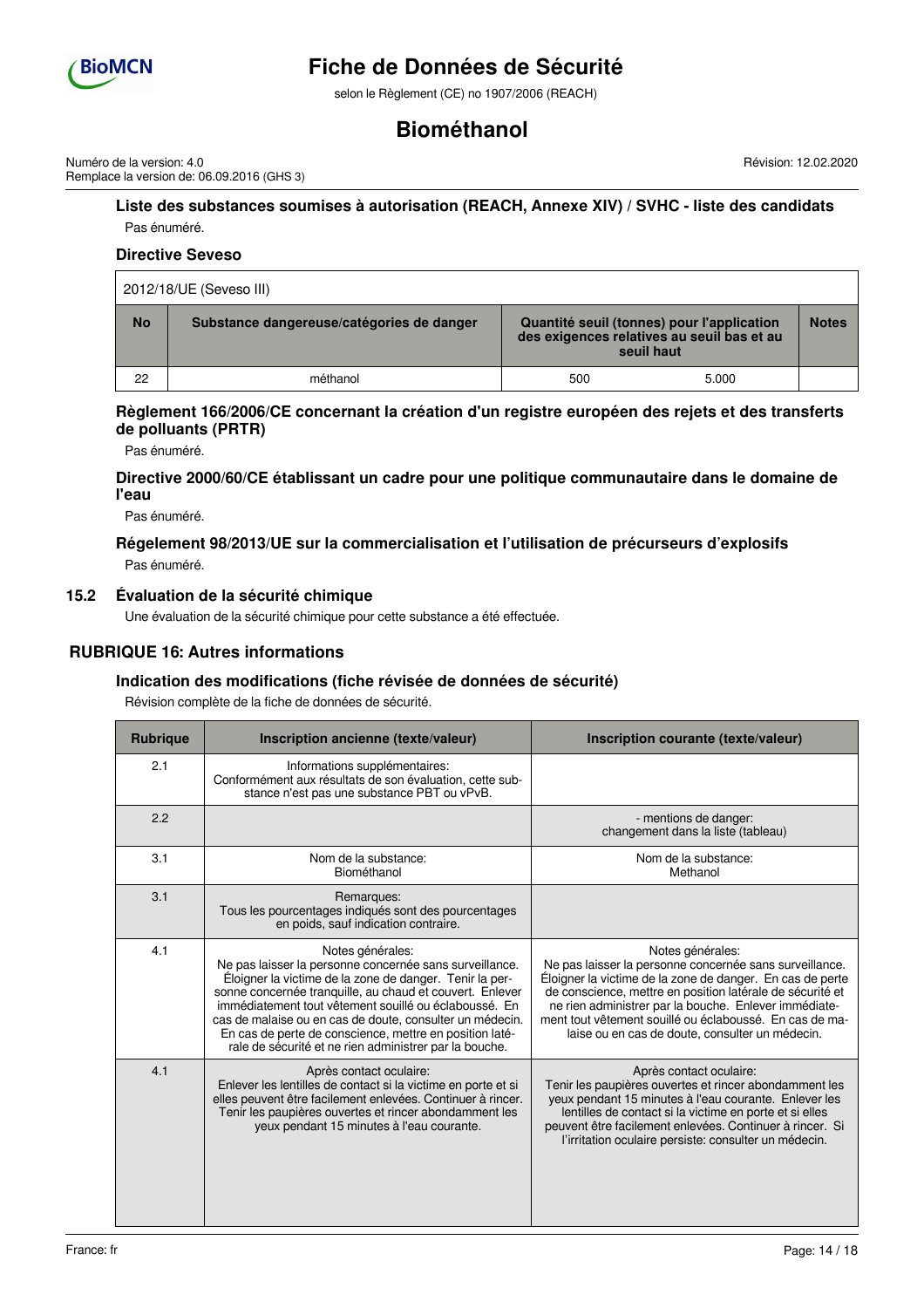

selon le Règlement (CE) no 1907/2006 (REACH)

# **Biométhanol**

Numéro de la version: 4.0 Remplace la version de: 06.09.2016 (GHS 3) Révision: 12.02.2020

| <b>Rubrique</b> | Inscription ancienne (texte/valeur)                                                                                                                                                                                                                                                                                                                                                                                                                                                                                                                                                                                                                                                                                                                                                                                                                                | Inscription courante (texte/valeur)                                                                                                                                                                                                                                                                                                                                                                                                                                                                                                                                                                                                                                                                                                                                        |
|-----------------|--------------------------------------------------------------------------------------------------------------------------------------------------------------------------------------------------------------------------------------------------------------------------------------------------------------------------------------------------------------------------------------------------------------------------------------------------------------------------------------------------------------------------------------------------------------------------------------------------------------------------------------------------------------------------------------------------------------------------------------------------------------------------------------------------------------------------------------------------------------------|----------------------------------------------------------------------------------------------------------------------------------------------------------------------------------------------------------------------------------------------------------------------------------------------------------------------------------------------------------------------------------------------------------------------------------------------------------------------------------------------------------------------------------------------------------------------------------------------------------------------------------------------------------------------------------------------------------------------------------------------------------------------------|
| 4.3             | Indication des éventuels soins médicaux immédiats et<br>traitements particuliers nécessaires:<br>Pour les médecins de conseils de spécialistes, devraient<br>communiquer avec le centre de lutte anti-poison. Traiter<br>symptomatiquement.                                                                                                                                                                                                                                                                                                                                                                                                                                                                                                                                                                                                                        | Indication des éventuels soins médicaux immédiats et<br>traitements particuliers nécessaires:<br>Pour des conseils specialisé, les médecins doivent<br>contacter le Centres Antipoison et de Toxicovigilance.<br>Traiter de façon symptomatique.                                                                                                                                                                                                                                                                                                                                                                                                                                                                                                                           |
| 5.1             | Moyens d'extinction appropriés:<br>Mousse résistant aux alcools. Poudre d'extincteur à sec.<br>Dioxyde de carbone (CO2). Mousse.                                                                                                                                                                                                                                                                                                                                                                                                                                                                                                                                                                                                                                                                                                                                   | Moyens d'extinction appropriés:<br>Mousse résistant aux alcools; Poudre d'extincteur à sec;<br>Dioxyde de carbone (CO2)                                                                                                                                                                                                                                                                                                                                                                                                                                                                                                                                                                                                                                                    |
| 5.2             | Produits de combustion dangereux:<br>Au cours des fumées dangereuses de feu / fumée pour-<br>rait être produite, Monoxyde de carbone (CO), Dioxyde<br>de carbone (CO2)                                                                                                                                                                                                                                                                                                                                                                                                                                                                                                                                                                                                                                                                                             | Produits de combustion dangereux:<br>En cas d'incendie, des vapeurs et fumées peuvent être<br>produites, Monoxyde de carbone (CO), Dioxyde de car-<br>bone (CO2)                                                                                                                                                                                                                                                                                                                                                                                                                                                                                                                                                                                                           |
| 5.3             | Équipements de protection particuliers des pompiers:<br>Appareil respiratoire autonome (APR), Vêtements de pro-<br>tection standard pour les pompiers.                                                                                                                                                                                                                                                                                                                                                                                                                                                                                                                                                                                                                                                                                                             | Équipements de protection particuliers des pompiers:<br>Appareil respiratoire autonome (APR), Vêtement de pro-<br>tection standard pour les pompiers                                                                                                                                                                                                                                                                                                                                                                                                                                                                                                                                                                                                                       |
| 8.1             | DNEL/DMEL/PNEC pertinents et autres seuils d'exposi-<br>tion:<br>Il n'existe pas de données disponibles.                                                                                                                                                                                                                                                                                                                                                                                                                                                                                                                                                                                                                                                                                                                                                           | DNEL/DMEL/PNEC pertinents et autres seuils d'exposi-<br>tion                                                                                                                                                                                                                                                                                                                                                                                                                                                                                                                                                                                                                                                                                                               |
| 8.1             |                                                                                                                                                                                                                                                                                                                                                                                                                                                                                                                                                                                                                                                                                                                                                                                                                                                                    | DNEL pertinents et autres seuils d'exposition:<br>changement dans la liste (tableau)                                                                                                                                                                                                                                                                                                                                                                                                                                                                                                                                                                                                                                                                                       |
| 8.1             |                                                                                                                                                                                                                                                                                                                                                                                                                                                                                                                                                                                                                                                                                                                                                                                                                                                                    | PNEC pertinents et autres seuils d'exposition:<br>changement dans la liste (tableau)                                                                                                                                                                                                                                                                                                                                                                                                                                                                                                                                                                                                                                                                                       |
| 8.2             | Protection de la peau:<br>Vêtements de protection (EN 340).                                                                                                                                                                                                                                                                                                                                                                                                                                                                                                                                                                                                                                                                                                                                                                                                        | Protection de la peau:<br>Vêtements de protection (EN 340 & EN ISO 13688).                                                                                                                                                                                                                                                                                                                                                                                                                                                                                                                                                                                                                                                                                                 |
| 8.2             | Protection des mains:<br>protection obligatoire des mains                                                                                                                                                                                                                                                                                                                                                                                                                                                                                                                                                                                                                                                                                                                                                                                                          | Protection des mains:<br>protection obligatoire des mains                                                                                                                                                                                                                                                                                                                                                                                                                                                                                                                                                                                                                                                                                                                  |
|                 | Porter des gants appropriés. Avant usage vérifier l'étan-<br>chéité/l'imperméabilité. En cas de réutilisation des gants,<br>bien nettoyer avant de les enlever puis bien aérer. Pour<br>un usage spécial il est recommandé de vérifier la résis-<br>tance des gants de protection indiqué plus haut contre les<br>produits chimiques avec le fournisseur de ces gants. Un<br>gant de protection contre les substances chimiques selon<br>la norme EN 374 est approprié. Le choix de gants appro-<br>priés dépend non seulement du matériau, mais aussi<br>d'autres critères de qualité qui peuvent varier d'un fabri-<br>cant à l'autre. Puisque le produit représente une prépara-<br>tion composée de plusieurs substances, la résistance des<br>matériaux des gants ne peut pas être calculée à l'avance<br>et doit, alors, être contrôlée avant l'utilisation. | Porter des gants appropriés. Avant usage vérifier l'étan-<br>chéité/l'imperméabilité. Pour un usage spécial il est re-<br>commandé de vérifier la résistance des gants de protec-<br>tion indiqué plus haut contre les produits chimiques avec<br>le fournisseur de ces gants. Un gant de protection contre<br>les substances chimiques selon la norme EN 374 est ap-<br>proprié. Le choix de gants appropriés dépend non seule-<br>ment du matériau, mais aussi d'autres critères de qualité<br>qui peuvent varier d'un fabricant à l'autre. Puisque le pro-<br>duit représente une préparation composée de plusieurs<br>substances, la résistance des matériaux des gants ne<br>peut pas être calculée à l'avance et doit, alors, être<br>contrôlée avant l'utilisation. |
| 8.2             | Type de matière:<br>Butyl rubber                                                                                                                                                                                                                                                                                                                                                                                                                                                                                                                                                                                                                                                                                                                                                                                                                                   | Type de matière:<br>Caoutchouc butyle                                                                                                                                                                                                                                                                                                                                                                                                                                                                                                                                                                                                                                                                                                                                      |
| 8.2             | Délai normal ou minimal de rupture de la matière constitu-<br>tive du gant:<br>>480 minutes (perméation: niveau 6)                                                                                                                                                                                                                                                                                                                                                                                                                                                                                                                                                                                                                                                                                                                                                 | Délai normal ou minimal de rupture de la matière constitu-<br>tive du gant:<br>Utiliser des gants avec un minimum délai normal ou mini-<br>mal de rupture de la matière constitutive du gant: >480<br>minutes (perméation: niveau 6).                                                                                                                                                                                                                                                                                                                                                                                                                                                                                                                                      |
| 9.1             | Taux d'évaporation:<br>non déterminé                                                                                                                                                                                                                                                                                                                                                                                                                                                                                                                                                                                                                                                                                                                                                                                                                               | Taux d'évaporation:<br>5,3 (éther = $1)$ (Supplier)                                                                                                                                                                                                                                                                                                                                                                                                                                                                                                                                                                                                                                                                                                                        |
| 9.1             | Densité:<br>795 kg/m3 à 15 °C                                                                                                                                                                                                                                                                                                                                                                                                                                                                                                                                                                                                                                                                                                                                                                                                                                      | Densité:<br>0,79 - 0,8 $\frac{9}{cm}$ à 20 °C                                                                                                                                                                                                                                                                                                                                                                                                                                                                                                                                                                                                                                                                                                                              |
| 9.1             | Solubilité dans l'eau:<br>1000 $9/$ <sub>1</sub> à 20 °C                                                                                                                                                                                                                                                                                                                                                                                                                                                                                                                                                                                                                                                                                                                                                                                                           | Solubilité dans l'eau:<br>≥1.000 <sup>9</sup> / <sub>l</sub> à 20 °C                                                                                                                                                                                                                                                                                                                                                                                                                                                                                                                                                                                                                                                                                                       |
| 9.1             | Température d'auto-inflammabilité:<br>455 °C (ECHA)                                                                                                                                                                                                                                                                                                                                                                                                                                                                                                                                                                                                                                                                                                                                                                                                                | Température d'auto-inflammabilité:<br>455 °C à 1.013 hPa (ECHA)                                                                                                                                                                                                                                                                                                                                                                                                                                                                                                                                                                                                                                                                                                            |
| 9.1             | Viscosité dynamique:<br>0.544 - 0.59 mPa s à 25 °C                                                                                                                                                                                                                                                                                                                                                                                                                                                                                                                                                                                                                                                                                                                                                                                                                 | Viscosité dynamique:<br>>0,544 - <0,59 mPa s à 25 °C                                                                                                                                                                                                                                                                                                                                                                                                                                                                                                                                                                                                                                                                                                                       |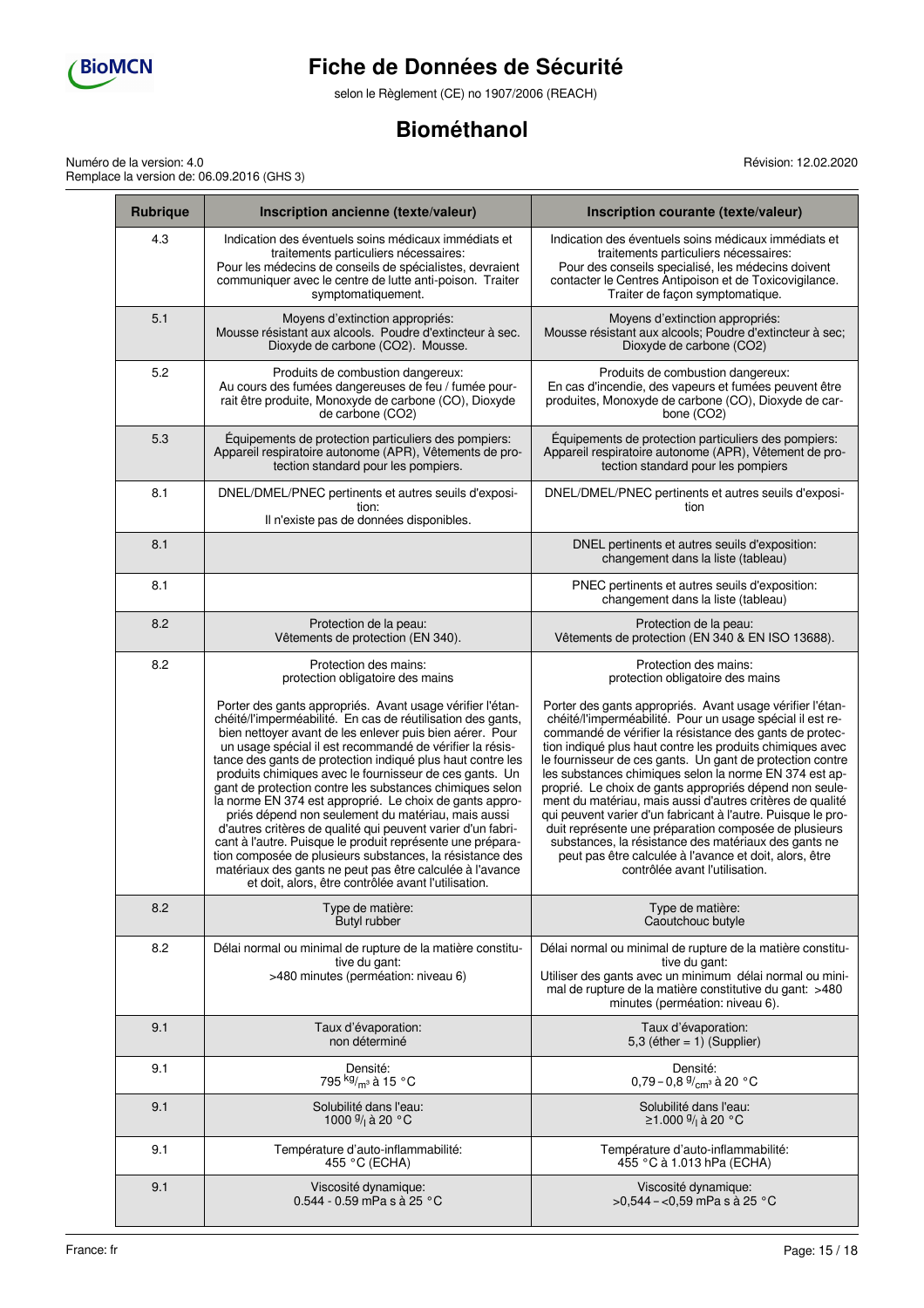

selon le Règlement (CE) no 1907/2006 (REACH)

# **Biométhanol**

Numéro de la version: 4.0 Remplace la version de: 06.09.2016 (GHS 3) Révision: 12.02.2020

| <b>Rubrique</b> | Inscription ancienne (texte/valeur)                                                                                                                                                                                            | Inscription courante (texte/valeur)                                                                                                                                                                         |
|-----------------|--------------------------------------------------------------------------------------------------------------------------------------------------------------------------------------------------------------------------------|-------------------------------------------------------------------------------------------------------------------------------------------------------------------------------------------------------------|
| 11.1            | Toxicité spécifique pour certains organes cibles - exposi-<br>tion unique:<br>Risque avéré d'effets graves pour les organes (oeil, cœur,<br>cerveau, foie, système nerveux central). Voie d'exposi-<br>tion: Oral. Inhalation. | Toxicité spécifique pour certains organes cibles - exposi-<br>tion unique:<br>Risque avéré d'effets graves pour les organes (oeil, sys-<br>tème nerveux central). Voie d'exposition: Oral. Inhala-<br>tion. |
| 11.1            |                                                                                                                                                                                                                                | Toxicité spécifique pour certains organes cibles - exposi-<br>tion unique:<br>changement dans la liste (tableau)                                                                                            |
| 12.1            |                                                                                                                                                                                                                                | Toxicité aquatique (aiguë):<br>changement dans la liste (tableau)                                                                                                                                           |
| 12.1            | Biodégradation:<br>La substance est facilement biodégradable. Les subt-<br>sances pertinentes du mélange sont facilement biodégra-<br>dables.                                                                                  | Biodégradation:<br>La substance est facilement biodégradable. Les sub-<br>stances pertinentes du mélange sont facilement biodégra-<br>dables.                                                               |
| 12.2            | Persistance et dégradabilité:<br>Des données ne sont pas disponibles.                                                                                                                                                          | Persistance et dégradabilité                                                                                                                                                                                |
| 12.2            |                                                                                                                                                                                                                                | Processus de la dégradabilité:<br>changement dans la liste (tableau)                                                                                                                                        |
| 12.3            | Potentiel de bioaccumulation:<br>Des données ne sont pas disponibles.                                                                                                                                                          | Potentiel de bioaccumulation                                                                                                                                                                                |
| 12.4            | Mobilité dans le sol:<br>Des données ne sont pas disponibles.                                                                                                                                                                  | Mobilité dans le sol                                                                                                                                                                                        |
| 14.7            |                                                                                                                                                                                                                                | Polluant marin:                                                                                                                                                                                             |
| 14.7            | Etiquette(s) de danger:<br>3                                                                                                                                                                                                   | Étiquette(s) de danger:<br>$3 + 6.1$                                                                                                                                                                        |
| 14.7            |                                                                                                                                                                                                                                | Etiquette(s) de danger:<br>changement dans la liste (tableau)                                                                                                                                               |
| 14.7            | Dispositions spéciales (DS):<br>A104, A113                                                                                                                                                                                     | Dispositions spéciales (DS):<br>A <sub>113</sub>                                                                                                                                                            |
| 15.1            | Restrictions selon REACH, Annexe XVII:<br>pas énuméré                                                                                                                                                                          | Restrictions selon REACH, Annexe XVII                                                                                                                                                                       |
| 15.1            |                                                                                                                                                                                                                                | Substances dangereuses avec restrictions (REACH, An-<br>nexe XVII):<br>changement dans la liste (tableau)                                                                                                   |
| 16              |                                                                                                                                                                                                                                | Abréviations et acronymes:<br>changement dans la liste (tableau)                                                                                                                                            |
| 16              |                                                                                                                                                                                                                                | Liste des phrases (code et texte intégral comme indiqué<br>dans le chapitre 2 et 3):<br>changement dans la liste (tableau)                                                                                  |

# **Abréviations et acronymes**

| Abr.       | Description des abréviations utilisées                                                                                                                                                                                                            |
|------------|---------------------------------------------------------------------------------------------------------------------------------------------------------------------------------------------------------------------------------------------------|
| 2006/15/CE | Directive de la Commission établissant une deuxième liste de valeurs limites indicatives d'exposition profession-<br>nelle en application de la directive 98/24/CE du Conseil et portant modification des directives 91/322/CEE et 2000/<br>39/CE |
| <b>ADN</b> | Accord européen relatif au transport international des marchandises dangereuses par voies de navigation inté-<br>rieures                                                                                                                          |
| <b>ADR</b> | Accord européen relatif au transport international des marchandises dangereuses par route                                                                                                                                                         |
| <b>CAS</b> | Chemical Abstracts Service (numéro d'enregistrement auprès du Chemical Abstracts Service. Identifiant numé-<br>rique unique n'ayant aucune signification chimique)                                                                                |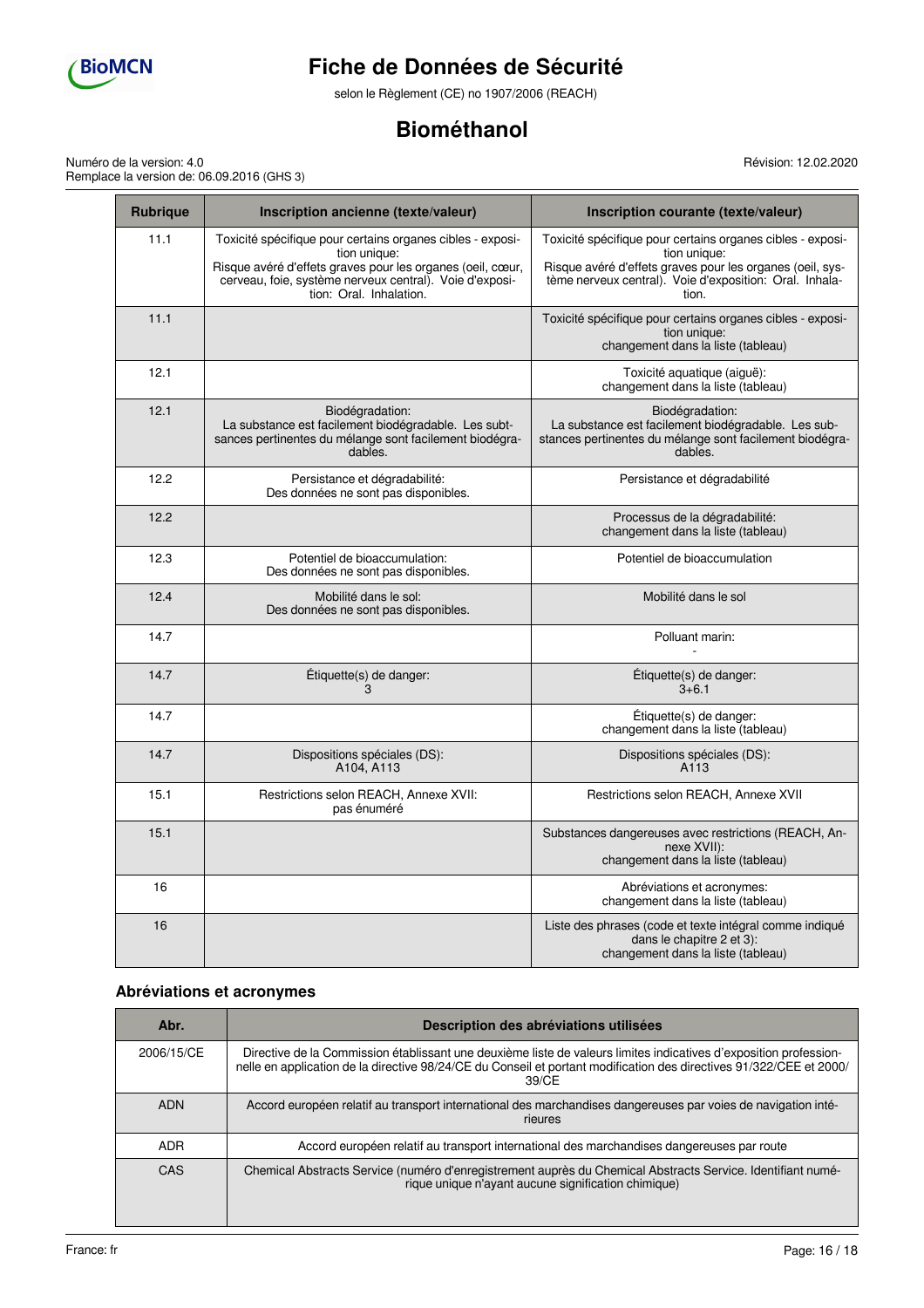

selon le Règlement (CE) no 1907/2006 (REACH)

# **Biométhanol**

Numéro de la version: 4.0 Remplace la version de: 06.09.2016 (GHS 3)

۰

| Abr.            | Description des abréviations utilisées                                                                                                                                                                                                    |  |  |  |
|-----------------|-------------------------------------------------------------------------------------------------------------------------------------------------------------------------------------------------------------------------------------------|--|--|--|
| <b>CLP</b>      | Règlement (CE) no 1272/2008 relatif à la classification, à l'étiquetage et à l'emballage (Classification, Labelling<br>and Packaging) des substances et des mélanges                                                                      |  |  |  |
| <b>DGR</b>      | Dangerous Goods Regulations (règlement sur les transports des marchandises dangereuses - voir IATA/DGR)                                                                                                                                   |  |  |  |
| <b>DMEL</b>     | Derived Minimal Effect Level (dose dérivée avec effet minimum)                                                                                                                                                                            |  |  |  |
| <b>DNEL</b>     | Derived No-Effect Level (dose dérivée sans effet)                                                                                                                                                                                         |  |  |  |
| <b>EC50</b>     | Effective Concentration 50 % (Concentration efficace 50 %). La CE50 correspond à la concentration d'une sub-<br>stance testée entraînant 50 % de modifications de la réponse (e50.: sur la croissance) au cours d'une période don-<br>née |  |  |  |
| <b>EINECS</b>   | European Inventory of Existing Commercial Chemical Substances (inventaire européen des substances chimiques<br>commerciales existantes)                                                                                                   |  |  |  |
| <b>ELINCS</b>   | European List of Notified Chemical Substances (liste européenne des substances chimiques notifiées)                                                                                                                                       |  |  |  |
| EmS             | Emergency Schedule (plan d'urgence)                                                                                                                                                                                                       |  |  |  |
| ErC50           | $\equiv$ CE50: dans cette méthode, la concentration de la substance à étudier qui provoque une réduction de 50 %, soit<br>de la croissance (CE50b), soit du taux de croissance (CE50r) par rapport au témoin                              |  |  |  |
| <b>FBC</b>      | Facteur de bioconcentration                                                                                                                                                                                                               |  |  |  |
| <b>IATA</b>     | Association Internationale du Transport Aérien                                                                                                                                                                                            |  |  |  |
| <b>IATA/DGR</b> | Dangerous Goods Regulations (DGR) for the air transport (IATA) (Règlement sur les transports des marchandises<br>dangereuses pour le transport aérien)                                                                                    |  |  |  |
| <b>IMDG</b>     | International Maritime Dangerous Goods Code (code maritime international des marchandises dangereuses)                                                                                                                                    |  |  |  |
| <b>INRS</b>     | Aide mémoire technique INRS sur les valeurs limites d'exposition (ED 984) (http://www.inrs.fr/accueil/produits/me-<br>diatheque/doc/publications.html?refINRS=ED%20984)                                                                   |  |  |  |
| <b>IOELV</b>    | Valeur limite indicative d'exposition professionnelle                                                                                                                                                                                     |  |  |  |
| <b>LC50</b>     | Lethal Concentration 50 % (concentration létale 50 %): la CL50 correspond à la concentration d'une substance<br>testée entraînant une létalité de 50 % au cours d'une période donnée                                                      |  |  |  |
| LD50            | Lethal Dose 50 % (dose létale 50 %): la DL50 correspond à la dose d'une substance testée entraînant une létalité<br>à 50 % au cours d'une période donnée                                                                                  |  |  |  |
| <b>LOAEL</b>    | Lowest Observed Adverse Effect Level (dose minimale avec effet nocif observé)                                                                                                                                                             |  |  |  |
| MARPOL          | La convention internationale concernant la pollution de la mer (abrev. de "Marine Pollutant")                                                                                                                                             |  |  |  |
| <b>NLP</b>      | No-Longer Polymer (ne figure plus sur la liste des polymères)                                                                                                                                                                             |  |  |  |
| <b>NOAEL</b>    | No Observed Adverse Effect Level (dose sans effet nocif observé)                                                                                                                                                                          |  |  |  |
| No CE           | L'inventaire CE (EINECS, ELINCS et NLP) est la source pour le numéro CE comme identifiant des substances<br>dans l'Union européenne                                                                                                       |  |  |  |
| No index        | Le numéro index est le code d'identification attribué à la substance à l'annexe VI, partie 3, du règlement (CE) no<br>1272/2008                                                                                                           |  |  |  |
| <b>OACI</b>     | Organisation de l'Aviation Civile Internationale                                                                                                                                                                                          |  |  |  |
| PBT             | Persistant, Bioaccumulable et Toxique                                                                                                                                                                                                     |  |  |  |
| <b>PNEC</b>     | Predicted No-Effect Concentration (concentration prédite sans effet)                                                                                                                                                                      |  |  |  |
| ppm             | Parties par million                                                                                                                                                                                                                       |  |  |  |
| <b>REACH</b>    | Registration, Evaluation, Authorisation and Restriction of Chemicals (enregistrement, évaluation, autorisation et<br>restriction des substances chimiques)                                                                                |  |  |  |
| <b>RID</b>      | Règlement concernant le transport International ferroviaire des marchandises Dangereuses                                                                                                                                                  |  |  |  |
| <b>SGH</b>      | "Système Général Harmonisé pour la classification et l'étiquetage des produits chimiques" développé par les Na-<br>tions unies                                                                                                            |  |  |  |
| <b>SVHC</b>     | Substance of Very High Concern (substance extrêmement préoccupante)                                                                                                                                                                       |  |  |  |

Révision: 12.02.2020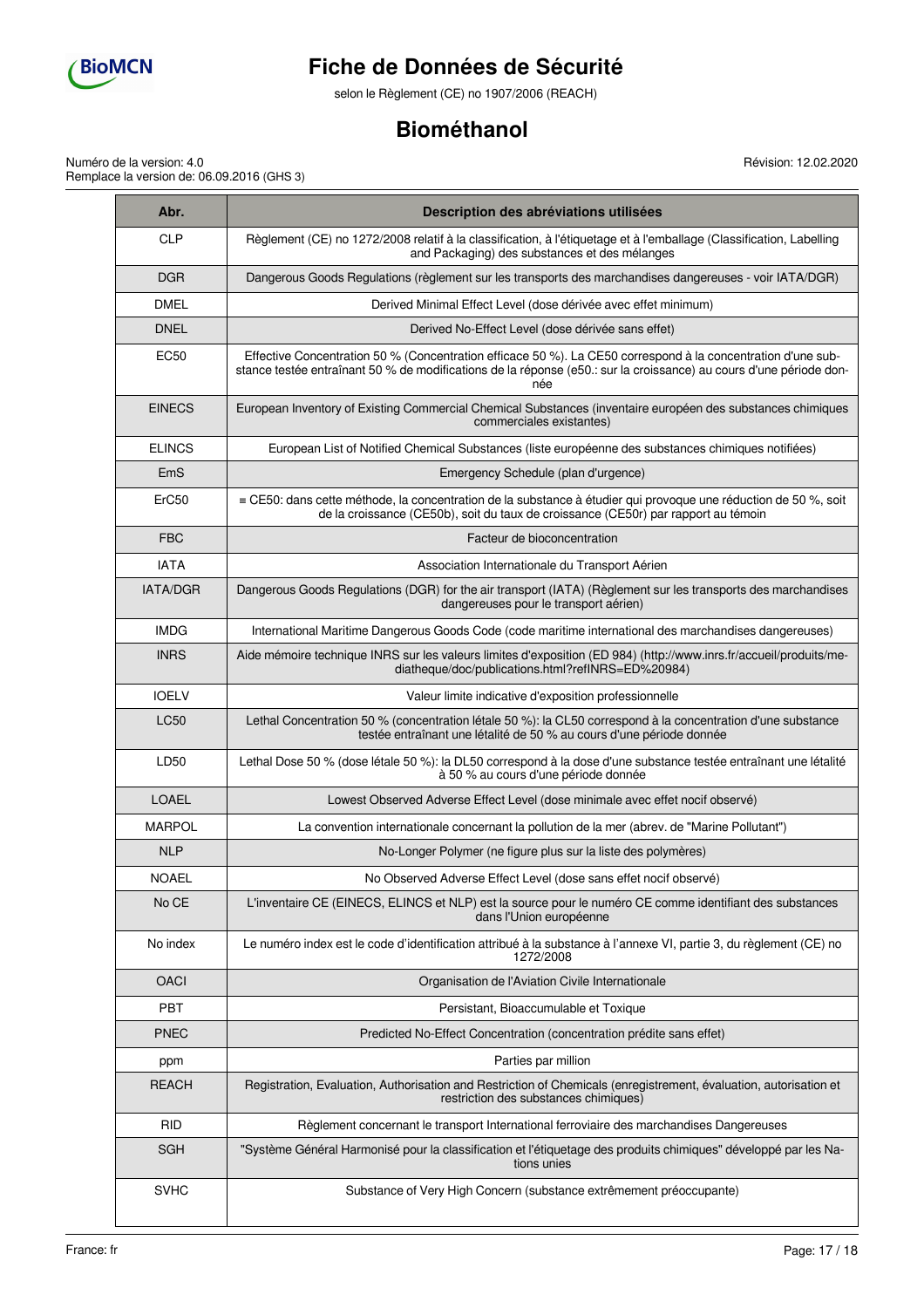

selon le Règlement (CE) no 1907/2006 (REACH)

# **Biométhanol**

Révision: 12.02.2020

Numéro de la version: 4.0 Remplace la version de: 06.09.2016 (GHS 3)

| Abr.        | Description des abréviations utilisées                                            |
|-------------|-----------------------------------------------------------------------------------|
| <b>VLCT</b> | Valeur limite court terme                                                         |
| <b>VME</b>  | Valeur limite de moyenne d'exposition                                             |
| vPvB        | Very Persistent and very Bioaccumulative (très persistant et très bioaccumulable) |

### **Principales références bibliographiques et sources de données**

Règlement (CE) no 1272/2008 relatif à la classification, à l'étiquetage et à l'emballage (Classification, Labelling and Packaging) des substances et des mélanges. Règlement (CE) no 1907/2006 (REACH), modifié par 2015/830/UE.

Transport par route, par rail ou par voie navigable de marchandises dangereuses (ADR/RID/ADN). Code maritime international des marchandises dangereuses (IMDG). Dangerous Goods Regulations (DGR) for the air transport (IATA) (Règlement sur les transports des marchandises dangereuses pour le transport aérien).

## **Liste des phrases (code et texte intégral comme indiqué dans le chapitre 2 et 3)**

| Code             | <b>Texte</b>                                                                   |
|------------------|--------------------------------------------------------------------------------|
| H <sub>225</sub> | Liquide et vapeurs très inflammables.                                          |
| H <sub>301</sub> | Toxique en cas d'ingestion.                                                    |
| H <sub>311</sub> | Toxique par contact cutané.                                                    |
| H <sub>331</sub> | Toxique par inhalation.                                                        |
| H370             | Risque avéré d'effets graves pour les organes (oeil, système nerveux central). |

### **Clause de non-responsabilité**

Ces informations sont basées sur l'état actuel de nos connaissances. Cette FDS a été élaborée exclusivement pour ce produit et est exclusivement destinée à ce produit.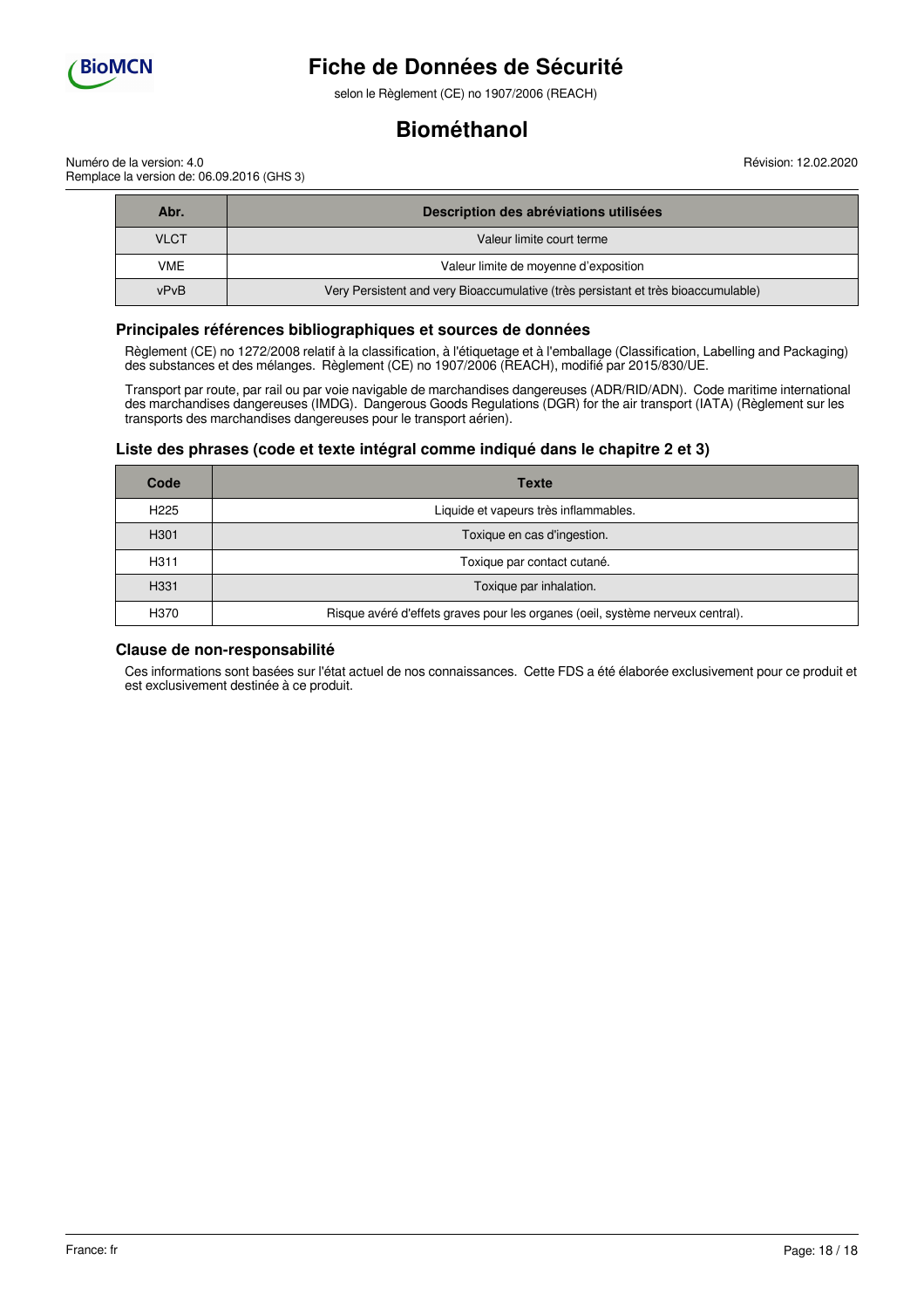

gemäß Verordnung (EG) Nr. 1907/2006 (REACH)

# **Biomethanol**

Nummer der Fassung: 4.0 Ersetzt Fassung vom: 06.09.2016 (GHS 3)

# **ABSCHNITT 1: Bezeichnung des Stoffs beziehungsweise des Gemischs und des Unternehmens**

| 1.1 | Produktidentifikator         |                       |  |  |  |  |
|-----|------------------------------|-----------------------|--|--|--|--|
|     | Handelsname                  | <b>Biomethanol</b>    |  |  |  |  |
|     | Bezeichnung des Stoffs       | <b>Methanol</b>       |  |  |  |  |
|     | Registrierungsnummer (REACH) | 01-2119433307-44-xxxx |  |  |  |  |
|     | EG-Nummer                    | 200-659-6             |  |  |  |  |
|     | <b>CAS-Nummer</b>            | 67-56-1               |  |  |  |  |
|     |                              |                       |  |  |  |  |

## **1.2 Relevante identifizierte Verwendungen des Stoffs oder Gemischs und Verwendungen, von denen abgeraten wird**

Relevante identifizierte Verwendungen Gewerbliche Verwendung

Industrielle Verwendung Siehe beigefügte Expositionsszenarien

# **1.3 Einzelheiten zum Lieferanten, der das Sicherheitsdatenblatt bereitstellt**

BioMethanol Chemie Nederland B.V. (BioMCN) Oosterhorn 10 9936 HD Farmsum Postfach: 251 9930 AG Niederlande

Telefon: +31 (0) 88 664 7700 e-Mail: info@biomcn.eu Webseite: http://www.biomcn.eu/

e-Mail (sachkundige Person) info@biomcn.eu

### **1.4 Notrufnummer**

Notfallinformationsdienst +31 (0) 88 664 7700

Diese Nummer ist nur während folgender Dienstzeiten verfügbar: Mo-Fr 09:00 bis 17:00

# **ABSCHNITT 2: Mögliche Gefahren**

# **2.1 Einstufung des Stoffs oder Gemischs**

Einstufung gemäß Verordnung (EG) Nr. 1272/2008 (CLP)

| Ab-<br>schnitt   | Gefahrenklasse                                         | Katego-<br>rie | Gefahrenklasse und<br>-kategorie | Gefahrenhin-<br>weis |
|------------------|--------------------------------------------------------|----------------|----------------------------------|----------------------|
| 2.6              | entzündbare Flüssigkeiten                              |                | Flam. Lig. 2                     | H <sub>225</sub>     |
| 3.10             | akute Toxizität (oral)                                 | 3              | Acute Tox, 3                     | H <sub>301</sub>     |
| 3.1 <sub>D</sub> | akute Toxizität (dermal)                               | 3              | Acute Tox, 3                     | H <sub>311</sub>     |
| 3.11             | akute Toxizität (inhalativ)                            | 3              | Acute Tox, 3                     | H <sub>331</sub>     |
| 3.8              | spezifische Zielorgan-Toxizität (einmalige Exposition) |                | STOT SE <sub>1</sub>             | H370                 |

Voller Wortlaut der Abkürzungen in ABSCHNITT 16.

Die wichtigsten schädlichen physikalisch-chemischen Wirkungen, Wirkungen auf die menschliche Gesundheit und die Umwelt

Es ist mit sofort auftretenden Wirkungen nach kurzer Exposition zu rechnen. Produkt ist brennbar und kann durch potenzielle Zündquellen entzündet werden.

# **2.2 Kennzeichnungselemente**

Kennzeichnung gemäß Verordnung (EG) Nr. 1272/2008 (CLP)

Überarbeitet am: 12.02.2020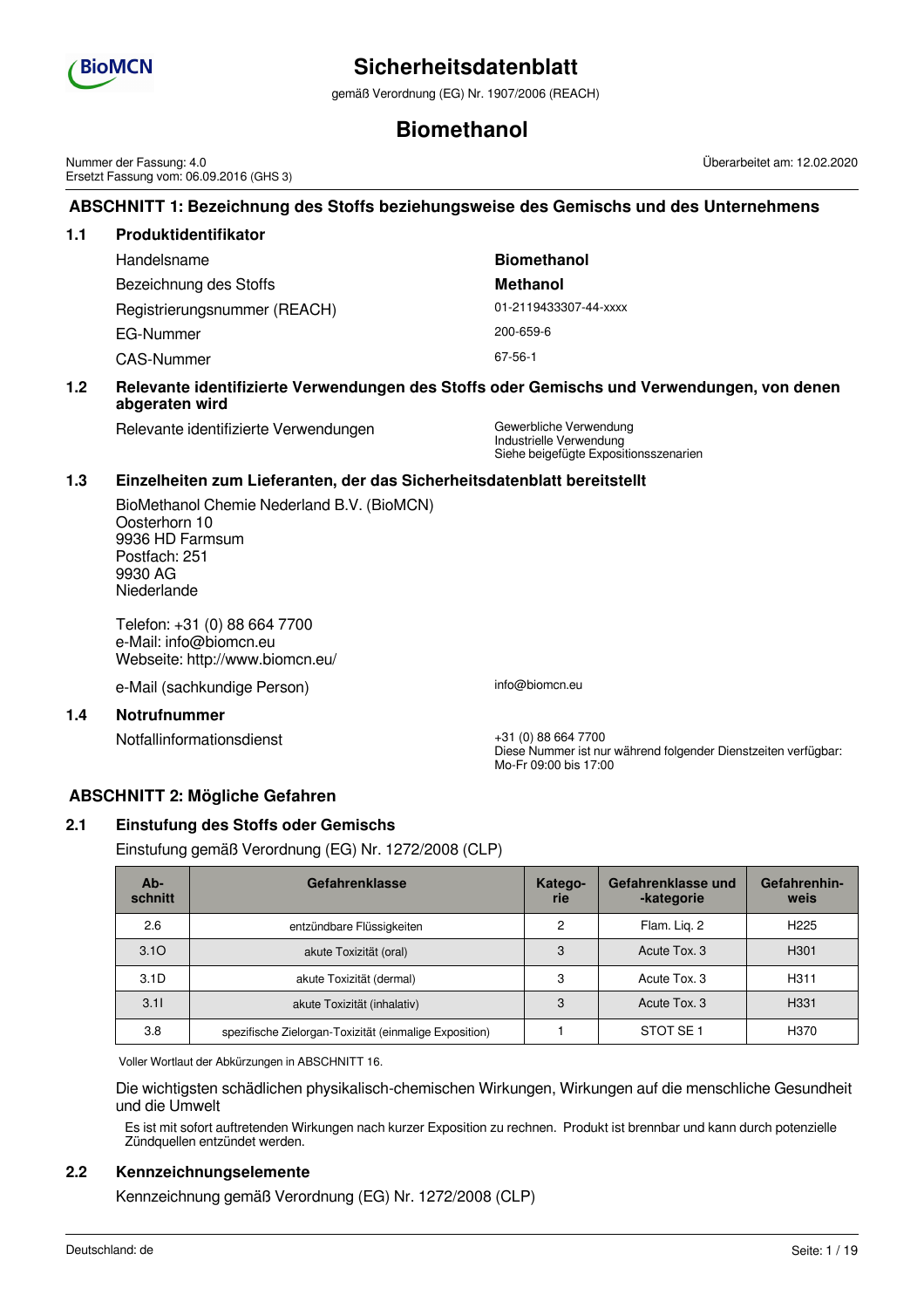

gemäß Verordnung (EG) Nr. 1907/2006 (REACH)

# **Biomethanol**

- Signalwort Gefahr - Piktogramme GHS02, GHS06, GHS08 - Gefahrenhinweise H225 Flüssigkeit und Dampf leicht entzündbar. H301+H311+H331 Giftig bei Verschlucken, Hautkontakt oder Einatmen. H370 Schädigt die Organe (Auge, Zentralnervensystem). - Sicherheitshinweise P210 Von Hitze, heißen Oberflächen, Funken, offenen Flammen sowie anderen Zündquellenarten fernhalten. Nicht rauchen. P241 Explosionsgeschützte elektrische Geräte/Lüftungsanlagen/Beleuchtungsanlagen/Werkzeuge verwenden. P260 Nebel/Dampf/Aerosol nicht einatmen. P280 Schutzhandschuhe/Schutzkleidung/Augenschutz/Gesichtsschutz tragen. P301+P310 BEI VERSCHLUCKEN: Sofort GIFTINFORMATIONSZENTRUM/Arzt anrufen. P303+P361+P353 BEI BERÜHRUNG MIT DER HAUT (oder dem Haar): Alle kontaminierten Kleidungsstücke sofort ausziehen. Haut mit Wasser abwaschen/duschen. P304+P340 BEI EINATMEN: Die Person an die frische Luft bringen und für ungehinderte Atmung sorgen. P403+P235 An einem gut belüfteten Ort aufbewahren. Kühl halten. P501 Inhalt/Behälter in Übereinstimmung mit den lokalen/regionalen/nationalen/internationalen Vorschriften der Entsorgung zuführen. Nummer der Fassung: 4.0 Ersetzt Fassung vom: 06.09.2016 (GHS 3) Überarbeitet am: 12.02.2020

## **2.3 Sonstige Gefahren**

Ohne Bedeutung.

### Ergebnisse der PBT- und vPvB-Beurteilung

Nach den Ergebnissen seiner Bewertung ist dieser Stoff weder ein PBT- noch ein vPvB-Stoff. Nach den Ergebnissen seiner Bewertung ist dieser Stoff weder ein PBT- noch ein vPvB-Stoff.

### **ABSCHNITT 3: Zusammensetzung/Angaben zu Bestandteilen**

| 3.1 | <b>Stoffe</b>   |                       |
|-----|-----------------|-----------------------|
|     | Stoffname       | Methanol              |
|     | Identifikatoren |                       |
|     | REACH Reg.-Nr.  | 01-2119433307-44-xxxx |
|     | CAS-Nr.         | 67-56-1               |
|     | EG-Nr.          | 200-659-6             |
|     | Index-Nr.       | 603-001-00-X          |
|     | Reinheit        | 100 %                 |
|     | Summenformel    | CH <sub>4</sub> O     |
|     | Molmasse        | 32,04 $\frac{9}{mol}$ |
|     | Strukturformel  |                       |
|     |                 |                       |

 $HO$  -  $CH<sub>3</sub>$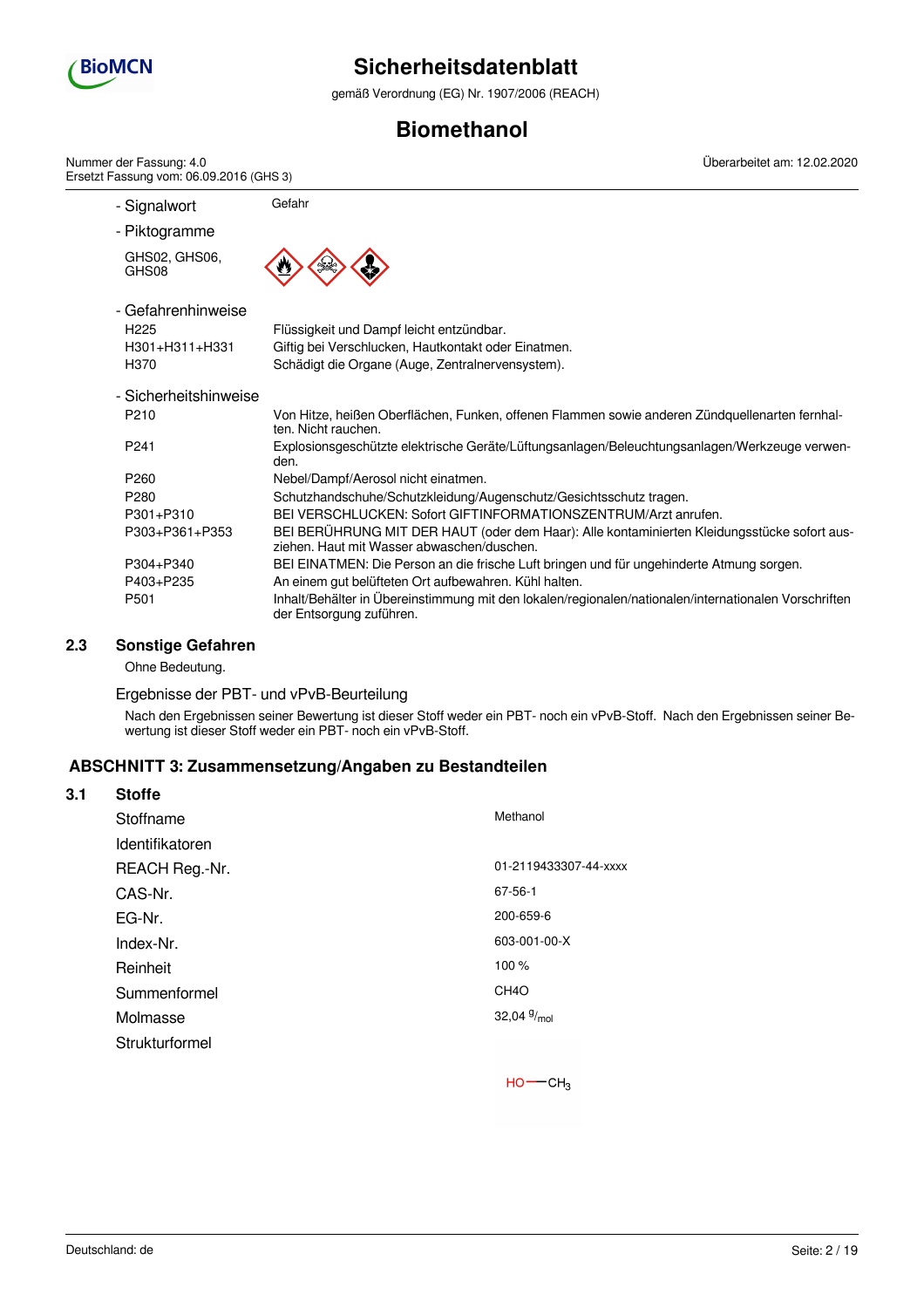

gemäß Verordnung (EG) Nr. 1907/2006 (REACH)

# **Biomethanol**

Nummer der Fassung: 4.0 Ersetzt Fassung vom: 06.09.2016 (GHS 3)

**ABSCHNITT 4: Erste-Hilfe-Maßnahmen**

## **4.1 Beschreibung der Erste-Hilfe-Maßnahmen**

#### Allgemeine Anmerkungen

Betroffenen nicht unbeaufsichtigt lassen. Verunglückten aus der Gefahrenzone entfernen. Bei Bewusstlosigkeit stabile Seitenlage anwenden und nichts über den Mund verabreichen. Beschmutzte, getränkte Kleidung sofort ausziehen. Bei Auftreten von Beschwerden oder in Zweifelsfällen ärztlichen Rat einholen.

#### Nach Inhalation

Mund-zu-Mund-Beatmung vermeiden. Alternative Beatmungsmethoden anwenden, vorzugsweise Sauerstoff- oder Druckluft-Beatmungsgeräte. Für Frischluft sorgen. Bei unregelmäßiger Atmung oder Atemstillstand sofort ärztlichen Beistand suchen und Erste-Hilfe-Maßnahmen einleiten.

#### Nach Kontakt mit der Haut

Alle kontaminierten Kleidungsstücke sofort ausziehen. Bei Berührung mit der Haut beschmutzte, getränkte Kleidung sofort ausziehen und Haut sofort abwaschen mit viel Wasser und Seife.

### Nach Berührung mit den Augen

Augenlider geöffnet halten und mindestens 15 Minuten lang reichlich mit sauberem, fließendem Wasser spülen. Eventuell vorhandene Kontaktlinsen nach Möglichkeit entfernen. Weiter ausspülen. Bei anhaltender Augenreizung: ärztlichen Rat einholen/ ärztliche Hilfe hinzuziehen.

### Nach Aufnahme durch Verschlucken

Mund mit Wasser ausspülen (nur wenn Verunfallter bei Bewusstsein ist). Reichlich Wasser in kleinen Schlucken trinken lassen (Verdünnungseffekt). KEIN Erbrechen herbeiführen. Bei Unwohlsein GIFTINFORMATIONSZENTRUM oder Arzt anrufen.

### **4.2 Wichtigste akute und verzögert auftretende Symptome und Wirkungen**

Bisher sind keine Symptome und Wirkungen bekannt.

### **4.3 Hinweise auf ärztliche Soforthilfe oder Spezialbehandlung**

Für Ratschläge eines Spezialisten sollten Ärzte sich an die Giftnotrufzentrale wenden. Symptomatische Behandlung.

# **ABSCHNITT 5: Maßnahmen zur Brandbekämpfung**

## **5.1 Löschmittel**

Geeignete Löschmittel

Alkoholbeständiger Schaum; Trockenlöschpulver; Kohlendioxid (CO2)

#### Ungeeignete Löschmittel

Wasser im Vollstrahl.

### **5.2 Besondere vom Stoff oder Gemisch ausgehende Gefahren**

Bei unzureichender Belüftung und/oder bei Gebrauch Bildung explosionsfähiger/leichtentzündlicher Dampf-/Luft-Gemische möglich. Lösemitteldämpfe sind schwerer als Luft und breiten sich über dem Boden aus. Mit dem Vorhandensein von brennbaren Stoffen oder Gemischen ist in Bereichen zu rechnen, die von der Lüftung nicht erfasst sind, z.B. unbelüftete tief liegende Bereiche, wie Gruben, Kanäle, Keller und Schächte.

#### Gefährliche Verbrennungsprodukte

Bei Brand kann gefährliche Dämpfe / Rauch hergestellt werden, Kohlenmonoxid (CO), Kohlendioxid (CO2)

#### **5.3 Hinweise für die Brandbekämpfung**

Explosions- und Brandgase nicht einatmen. Löschmaßnahmen auf die Umgebung abstimmen. Löschwasser nicht in Kanäle und Gewässer gelangen lassen. Kontaminiertes Löschwasser getrennt sammeln. Brandbekämpfung mit üblichen Vorsichtsmaßnahmen aus angemessener Entfernung.

#### Besondere Schutzausrüstung bei der Brandbekämpfung

Umluftunabhängiges Atemschutzgerät (SCBA), Standard-Feuerwehrschutzkleidung

Überarbeitet am: 12.02.2020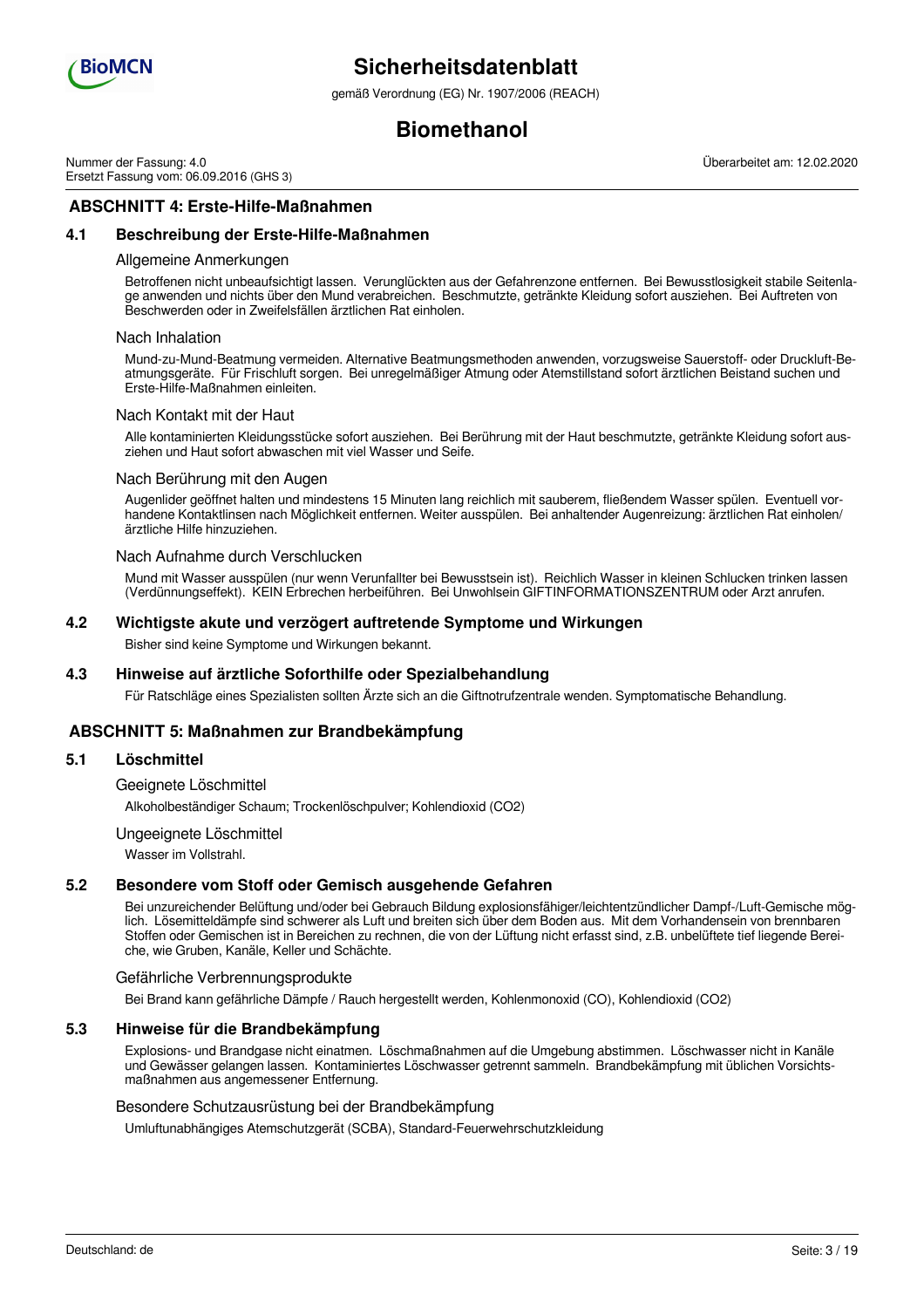

gemäß Verordnung (EG) Nr. 1907/2006 (REACH)

# **Biomethanol**

Nummer der Fassung: 4.0 Ersetzt Fassung vom: 06.09.2016 (GHS 3) Überarbeitet am: 12.02.2020

# **ABSCHNITT 6: Maßnahmen bei unbeabsichtigter Freisetzung**

### **6.1 Personenbezogene Vorsichtsmaßnahmen, Schutzausrüstungen und in Notfällen anzuwendende Verfahren**

### Nicht für Notfälle geschultes Personal

Notfallpläne beachten, z.B. für eine notwendige Räumung der Gefahrenzone oder die Beiziehung eines Sachverständigen. Personen in Sicherheit bringen. Personen in der Nachbarschaft warnen und evakuieren. Den betroffenen Bereich belüften. Vermeiden von Staubentwicklung. Von Zündquellen fernhalten - Nicht rauchen.

#### Einsatzkräfte

Bei Einwirkungen von Dämpfen, Stäuben, Aerosolen und Gasen ist ein Atemschutzgerät zu tragen. Vorgeschriebene persönliche Schutzausrüstung verwenden.

## **6.2 Umweltschutzmaßnahmen**

Das Eindringen in die Kanalisation oder in Oberflächen- und Grundwasser verhindern. Verunreinigtes Waschwasser zurückhalten und entsorgen.

### **6.3 Methoden und Material für Rückhaltung und Reinigung**

Hinweise wie verschüttete Materialien an der Ausbreitung gehindert werden können

Abdecken der Kanalisationen.

Hinweise wie die Reinigung im Fall von Verschütten erfolgen kann

Mit saugfähigem Material (z.B. Lappen, Vlies) aufwischen.

### Geeignete Rückhaltetechniken

Einsatz adsorbierender Materialien.

### Weitere Angaben betreffend Verschütten und Freisetzung

In geeigneten Behältern zur Entsorgung bringen. Den betroffenen Bereich belüften.

#### **6.4 Verweis auf andere Abschnitte**

Gefährliche Verbrennungsprodukte: siehe Abschnitt 5. Persönliche Schutzausrüstung: siehe Abschnitt 8. Unverträgliche Materialien: siehe Abschnitt 10. Angaben zur Entsorgung: siehe Abschnitt 13.

# **ABSCHNITT 7: Handhabung und Lagerung**

### **7.1 Schutzmaßnahmen zur sicheren Handhabung**

#### Empfehlungen

#### - Maßnahmen zur Verhinderung von Bränden sowie von Aerosol- und Staubbildung

Verwendung einer örtlichen und generellen Lüftung. Vermeiden von Zündquellen. Von Zündquellen fernhalten - Nicht rauchen. Maßnahmen gegen elektrostatische Entladungen treffen. Nur in gut gelüfteten Bereichen verwenden. Wegen Explosionsgefahr Eindringen der Dämpfe in Keller, Kanalisation und Gruben verhindern. Behälter und zu befüllende Anlage erden. Explosionsgeschützte elektrische Geräte/Lüftungsanlagen/Beleuchtungsanlagen verwenden. Nur funkenfreies Werkzeug verwenden.

#### - spezifische Hinweise/Angaben

Mit dem Vorhandensein von brennbaren Stoffen oder Gemischen ist in Bereichen zu rechnen, die von der Lüftung nicht erfasst sind, z.B. unbelüftete tief liegende Bereiche, wie Gruben, Kanäle, Keller und Schächte. Dämpfe sind schwerer als Luft, breiten sich am Boden aus und bilden mit Luft ein explosionsfähiges Gemisch. Dämpfe können zusammen mit Luft ein explosives Gemisch bilden.

#### Hinweise zur allgemeinen Hygiene am Arbeitsplatz

Nach Gebrauch die Hände waschen. In Bereichen, in denen gearbeitet wird, nicht essen, trinken und rauchen. Vor dem Betreten von Bereichen, in denen gegessen wird, kontaminierte Kleidung und Schutzausrüstung ablegen. Bewahren Sie Speisen und Getränke nicht zusammen mit Chemikalien auf. Benutzen Sie für Chemikalien keine Gefäße, die üblicherweise für die Aufnahme von Lebensmitteln bestimmt sind. Von Nahrungsmitteln, Getränken und Futtermitteln fernhalten.

### **7.2 Bedingungen zur sicheren Lagerung unter Berücksichtigung von Unverträglichkeiten**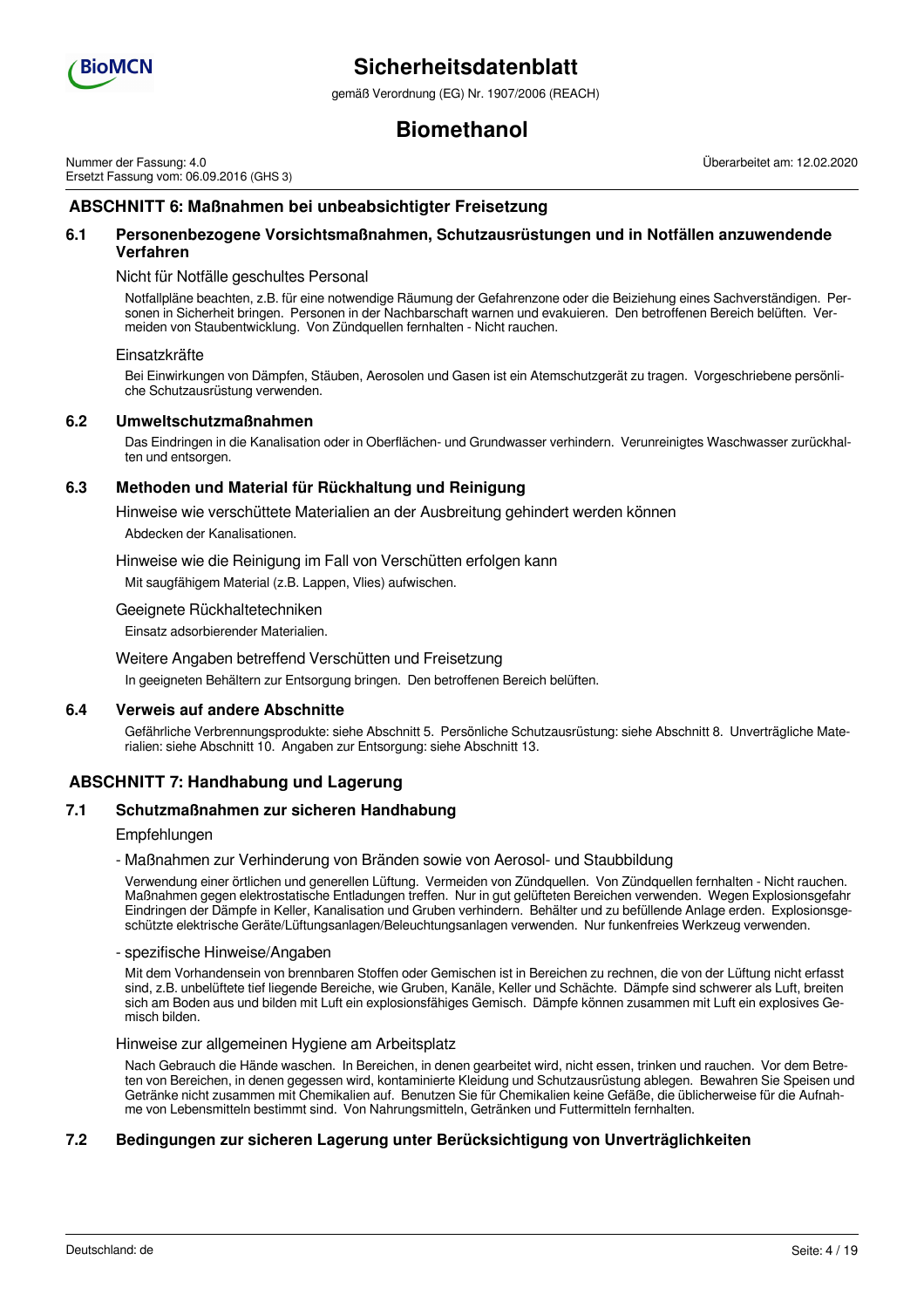

gemäß Verordnung (EG) Nr. 1907/2006 (REACH)

# **Biomethanol**

Nummer der Fassung: 4.0 Ersetzt Fassung vom: 06.09.2016 (GHS 3) Überarbeitet am: 12.02.2020

Begegnung von Risiken nachstehender Art

- explosionsfähige Atmosphären

Behälter dicht geschlossen an einem gut gelüfteten Ort aufbewahren. Verwendung einer örtlichen und generellen Lüftung. Kühl halten. Vor Sonnenbestrahlung schützen.

- durch Entzündbarkeit bedingte Gefahren

Von Zündquellen fernhalten - Nicht rauchen. Von Hitze, heißen Oberflächen, Funken, offenen Flammen sowie anderen Zündquellenarten fernhalten. Nicht rauchen. Maßnahmen gegen elektrostatische Entladungen treffen. Vor Sonnenbestrahlung schützen.

- unverträgliche Stoffe oder Gemische

Zusammenlagerungshinweise beachten. Unverträgliche Materialien: siehe Abschnitt 10.

Beherrschung von Wirkungen

Gegen äußere Einwirkungen schützen, wie

Hohe Temperaturen. UV-Einstrahlung/Sonnenlicht. Statische Entladungen.

### Beachtung von sonstigen Informationen

An einem gut belüfteten Ort aufbewahren. Behälter dicht verschlossen halten.

### - Anforderungen an die Belüftung

Bewahren Sie Gefahrstoffe, die gesundheitsgefährliche Dämpfe abgeben möglichst an dauerabgesaugten Orten auf. Verwendung einer örtlichen und generellen Lüftung. Behälter und zu befüllende Anlage erden.

- geeignete Verpackung

Es dürfen nur zugelassene Verpackungen (z.B. gemäß ADR) verwendet werden.

### **7.3 Spezifische Endanwendungen**

Es liegen keine zusätzlichen Angaben vor.

# **ABSCHNITT 8: Begrenzung und Überwachung der Exposition/persönliche Schutzausrüstungen**

### **8.1 Zu überwachende Parameter**

### **Nationale Grenzwerte**

| Grenzwerte für die berufsbedingte Exposition (Arbeitsplatzgrenzwerte) |                     |               |                    |                     |                                    |                     |                                            |              |                 |
|-----------------------------------------------------------------------|---------------------|---------------|--------------------|---------------------|------------------------------------|---------------------|--------------------------------------------|--------------|-----------------|
| Land                                                                  | <b>Arbeitsstoff</b> | CAS-Nr.       | Identi-<br>fikator | <b>SMW</b><br>[ppm] | <b>SMW</b><br>[mg/m <sup>3</sup> ] | <b>KZW</b><br>[ppm] | <b>KZW</b><br>$\left[\text{mg/m}^3\right]$ | Hin-<br>weis | Quelle          |
| DE                                                                    | Methanol            | 67-56-1       | <b>MAK</b>         | 100                 | 130                                | 200                 | 260                                        |              | <b>DFG</b>      |
| <b>DE</b>                                                             | Methanol            | $67 - 56 - 1$ | <b>AGW</b>         | 200                 | 270                                | 800                 | 1.080                                      | H, Y         | <b>TRGS 900</b> |
| EU                                                                    | Methanol            | $67 - 56 - 1$ | <b>IOELV</b>       | 200                 | 260                                |                     |                                            |              | 2006/15/EG      |

Hinweis

H hautresorptiv<br>KZW Kurzzeitwert Kurzzeitwert (Grenzwert für Kurzzeitexposition): Grenzwert der nicht überschritten werden soll, auf eine Dauer von 15 Minuten bezogen (soweit nicht anders angegeben)

Y ein Risiko der Fruchtschädigung braucht bei Einhaltung des Arbeitsplatzgrenzwertes und des biologischen Grenzwertes (BGW) nicht befürchtet zu werden

Biologische Grenzwerte

SMW Schichtmittelwert (Grenzwert für Langzeitexposition): Zeitlich gewichteter Mittelwert, gemessen oder berechnet für einen Bezugszeitraum von acht Stunden (soweit nicht anders angegeben)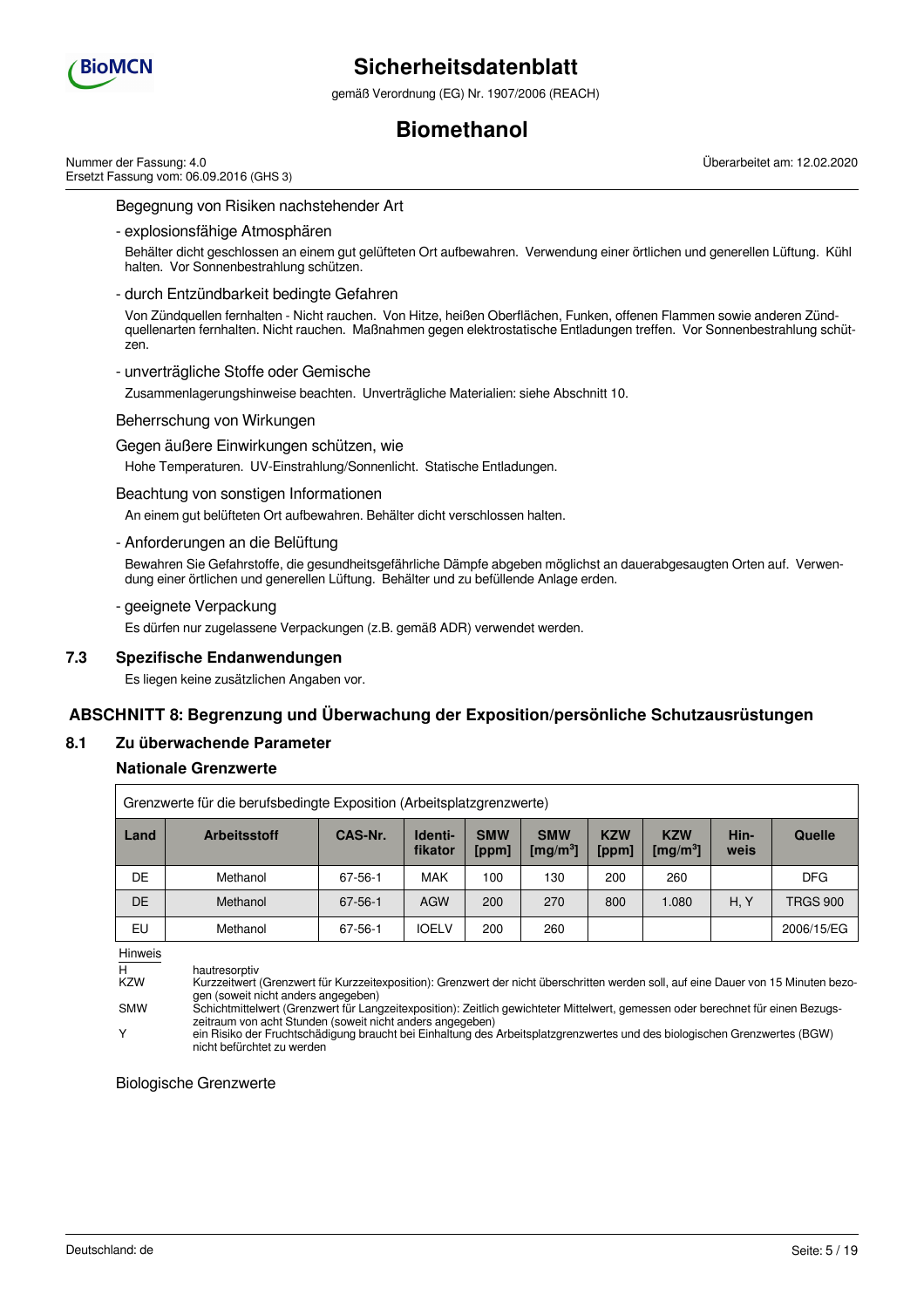

 $\overline{\phantom{a}}$ 

# **Sicherheitsdatenblatt**

gemäß Verordnung (EG) Nr. 1907/2006 (REACH)

# **Biomethanol**

Nummer der Fassung: 4.0 Ersetzt Fassung vom: 06.09.2016 (GHS 3) Überarbeitet am: 12.02.2020 

 $\equiv$ 

| <b>Biologische Grenzwerte</b> |                     |                  |                |                    |                   |                 |
|-------------------------------|---------------------|------------------|----------------|--------------------|-------------------|-----------------|
| Land                          | <b>Arbeitsstoff</b> | <b>Parameter</b> | <b>Hinweis</b> | Identifika-<br>tor | Wert              | <b>Quelle</b>   |
| DE.                           | Methanol            | Methanol         |                | <b>BAT</b>         | $15 \text{ mg/l}$ | <b>DFG</b>      |
| DE                            | Methanol            | Methanol         |                | <b>BLV</b>         | $30$ mg/l         | <b>TRGS 903</b> |

# **Relevante DNEL-/DMEL-/PNEC- und andere Schwellenwerte**

| Relevante DNEL- und andere Schwellenwerte |                      |                                 |                                      |                                        |
|-------------------------------------------|----------------------|---------------------------------|--------------------------------------|----------------------------------------|
| <b>Endpunkt</b>                           | <b>Schwellenwert</b> | Schutzziel, Expositi-<br>onsweg | Verwendung in                        | <b>Expositionsdauer</b>                |
| <b>DNEL</b>                               | 130 mg/m $3$         | Mensch, inhalativ               | Arbeitnehmer (Industrie)             | chronisch - systemische Wir-<br>kungen |
| <b>DNEL</b>                               | 130 mg/m $3$         | Mensch, inhalativ               | Arbeitnehmer (Industrie)             | akut - systemische Wirkungen           |
| <b>DNEL</b>                               | 130 mg/m $3$         | Mensch, inhalativ               | Arbeitnehmer (Industrie)             | chronisch - lokale Wirkungen           |
| <b>DNEL</b>                               | 130 mg/m $3$         | Mensch, inhalativ               | Arbeitnehmer (Industrie)             | akut - lokale Wirkungen                |
| <b>DNEL</b>                               | 20 mg/kg KG/<br>Tag  | Mensch, dermal                  | Arbeitnehmer (Industrie)             | chronisch - systemische Wir-<br>kungen |
| <b>DNEL</b>                               | 20 mg/kg KG/<br>Tag  | Mensch, dermal                  | Arbeitnehmer (Industrie)             | akut - systemische Wirkungen           |
| <b>DNEL</b>                               | 26 mg/m $3$          | Mensch, inhalativ               | Verbraucher (private Haushal-<br>te) | chronisch - systemische Wir-<br>kungen |
| <b>DNEL</b>                               | 26 mg/m <sup>3</sup> | Mensch, inhalativ               | Verbraucher (private Haushal-<br>te) | akut - systemische Wirkungen           |
| <b>DNEL</b>                               | $26 \text{ mg/m}^3$  | Mensch, inhalativ               | Verbraucher (private Haushal-<br>te) | chronisch - lokale Wirkungen           |
| <b>DNEL</b>                               | 26 mg/m <sup>3</sup> | Mensch, inhalativ               | Verbraucher (private Haushal-<br>te) | akut - lokale Wirkungen                |
| <b>DNEL</b>                               | 4 mg/kg KG/Tag       | Mensch, dermal                  | Verbraucher (private Haushal-<br>te) | chronisch - systemische Wir-<br>kungen |
| <b>DNEL</b>                               | 4 mg/kg KG/Tag       | Mensch, dermal                  | Verbraucher (private Haushal-<br>te) | akut - systemische Wirkungen           |
| <b>DNEL</b>                               | 4 mg/kg KG/Tag       | Mensch, oral                    | Verbraucher (private Haushal-<br>te) | chronisch - systemische Wir-<br>kungen |
| <b>DNEL</b>                               | 4 mg/kg KG/Tag       | Mensch, oral                    | Verbraucher (private Haushal-<br>te) | akut - systemische Wirkungen           |

### Relevante PNEC- und andere Schwellenwerte

| End-<br>punkt | <b>Schwellenwert</b> | <b>Organismus</b>        | <b>Umweltkompartiment</b> | <b>Expositionsdauer</b> |  |
|---------------|----------------------|--------------------------|---------------------------|-------------------------|--|
| <b>PNEC</b>   | $20,8$ mg/           | Wasserorganismen         | Süßwasser                 | kurzzeitig (einmalig)   |  |
| <b>PNEC</b>   | 2,08 $mg/1$          | Wasserorganismen         | Meerwasser                | kurzzeitig (einmalig)   |  |
| <b>PNEC</b>   | $100 \frac{mg}{l}$   | Wasserorganismen         | Kläranlage (STP)          | kurzzeitig (einmalig)   |  |
| <b>PNEC</b>   | $77 \frac{mg}{ka}$   | Wasserorganismen         | Süßwassersediment         | kurzzeitig (einmalig)   |  |
| <b>PNEC</b>   | 7,7 $mg/kq$          | Wasserorganismen         | Meeressediment            | kurzzeitig (einmalig)   |  |
| <b>PNEC</b>   | 100 $mg/kq$          | terrestrische Organismen | <b>Boden</b>              | kurzzeitig (einmalig)   |  |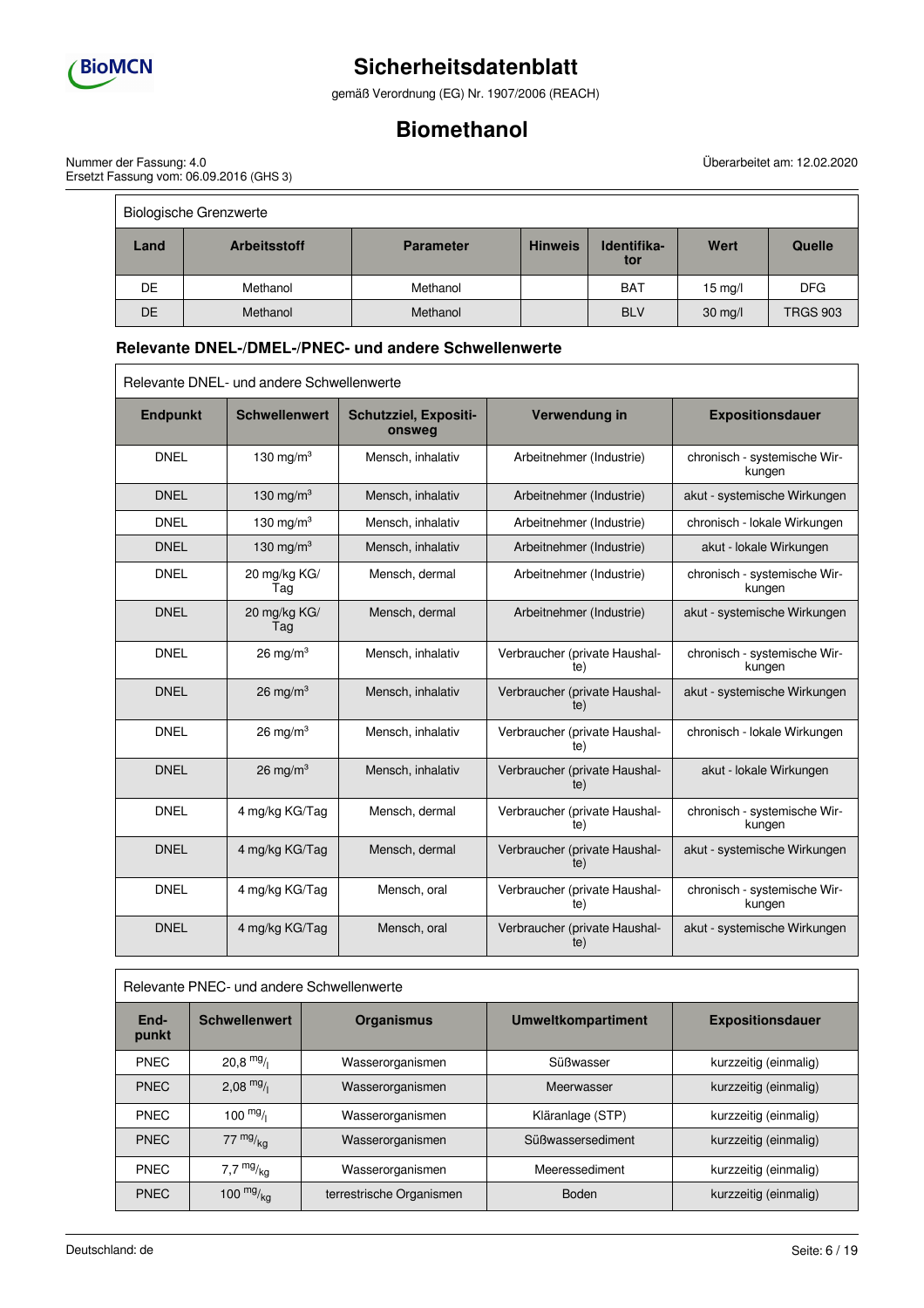

gemäß Verordnung (EG) Nr. 1907/2006 (REACH)

# **Biomethanol**

**8.2 Begrenzung und Überwachung der Exposition** Geeignete technische Steuerungseinrichtungen Generelle Lüftung. Individuelle Schutzmaßnahmen (persönliche Schutzausrüstung) Augen-/Gesichtsschutz Schutzbrille mit Seitenschutz verwenden (EN 166). **Hautschutz** Schutzkleidung (EN 340 & EN ISO 13688). - Handschutz Nummer der Fassung: 4.0 Ersetzt Fassung vom: 06.09.2016 (GHS 3) Überarbeitet am: 12.02.2020

Geeignete Schutzhandschuhe tragen. Vor Gebrauch auf Dichtheit/Undurchlässigkeit überprüfen. Es wird empfohlen, die Chemikalienbeständigkeit der oben genannten Schutzhandschuhe für spezielle Anwendungen mit dem Handschuhhersteller abzuklären. Geeignet ist ein nach EN 374 geprüfter Chemikalienschutzhandschuh. VORSICHT: Tragen von feuchtigkeitsdichten Handschuhen (Okklusion) länger als 4 Stunden ist in Deutschland als Risiko definiert. Die Auswahl eines geeigneten Handschuhs ist nicht nur vom Material, sondern auch von weiteren Qualitätsmerkmalen abhängig und ist von Hersteller zu Hersteller unterschiedlich. Da das Produkt eine Zubereitung aus mehreren Stoffen darstellt, ist die Beständigkeit von Handschuhmaterialen nicht im Voraus berechenbar und muss deshalb vor dem Einsatz überprüft werden.

- Art des Materials

Butylkautschuk

- Materialstärke

≥ 0,7 mm

- Durchbruchszeit des Handschuhmaterials

Verwenden Sie Handschuhe mit einer minimalen Durchbruchszeit des Handschuhmaterials: >480 Minuten (Permeationslevel: 6).

- sonstige Schutzmaßnahmen

Erholungsphasen zur Regeneration der Haut einlegen. Vorbeugender Hautschutz (Schutzcremes/Salben) wird empfohlen. Nach Gebrauch Hände gründlich waschen.

### **Atemschutz**

Bei unzureichender Belüftung Atemschutz tragen. Umluftunabhängiges Atemschutzgerät (autonomes Atemgerät, EN 133).

#### Begrenzung und Überwachung der Umweltexposition

Zur Vermeidung einer Kontamination der Umwelt geeigneten Behälter verwenden. Das Eindringen in die Kanalisation oder in Oberflächen- und Grundwasser verhindern.

### **ABSCHNITT 9: Physikalische und chemische Eigenschaften**

#### **9.1 Angaben zu den grundlegenden physikalischen und chemischen Eigenschaften**

### **Aussehen**

| Aggregatzustand | flüssig |
|-----------------|---------|
| Farbe           | farblos |
| Geruch          | beißend |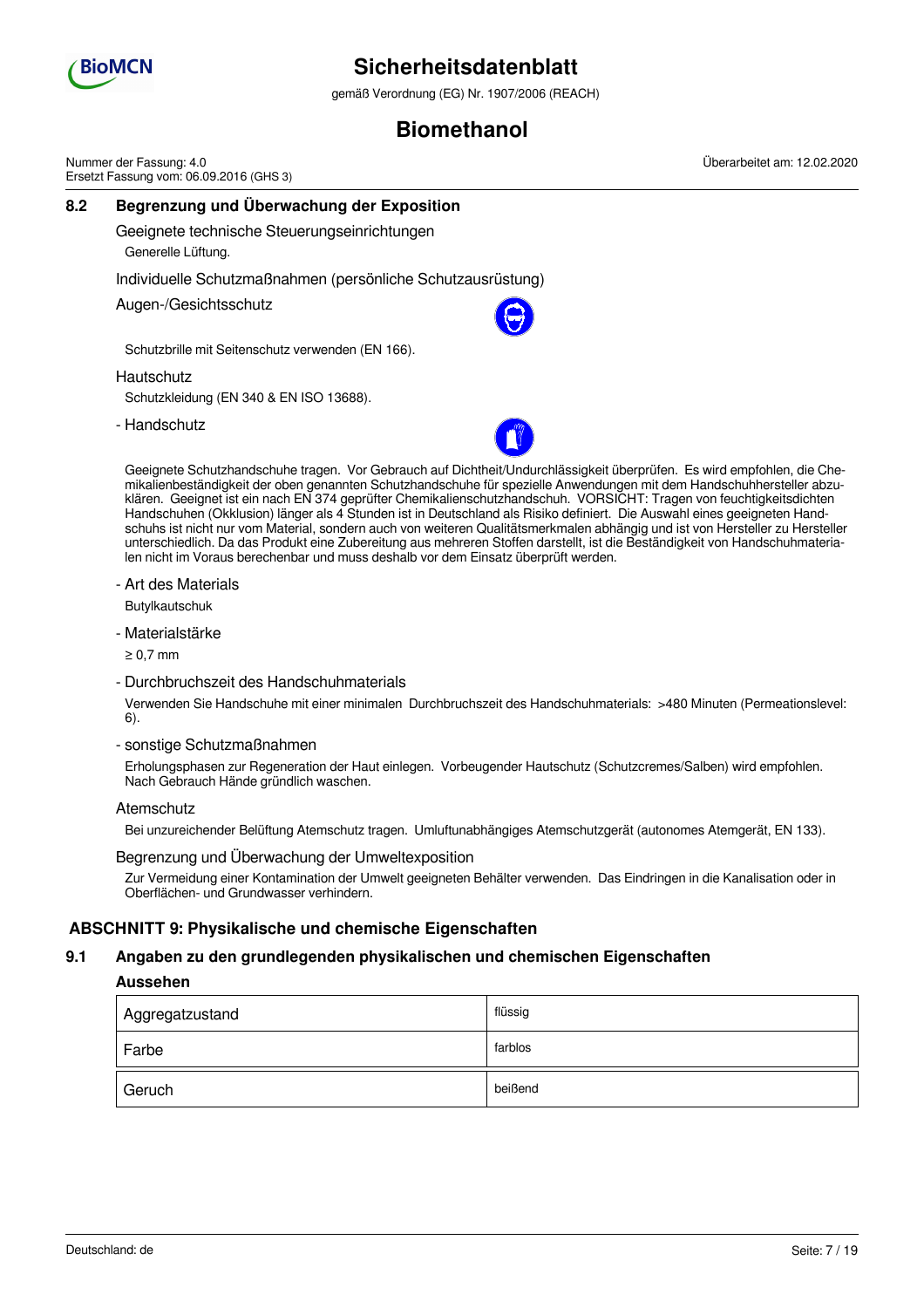

gemäß Verordnung (EG) Nr. 1907/2006 (REACH)

# **Biomethanol**

Nummer der Fassung: 4.0 Ersetzt Fassung vom: 06.09.2016 (GHS 3) Überarbeitet am: 12.02.2020

| Weitere sicherheitstechnische Kenngrößen               |                                     |  |  |  |
|--------------------------------------------------------|-------------------------------------|--|--|--|
| pH-Wert                                                | nicht bestimmt                      |  |  |  |
| Schmelzpunkt/Gefrierpunkt                              | $-97,8 °C$                          |  |  |  |
| Siedebeginn und Siedebereich                           | 64,7 °C bei 1.013 hPa               |  |  |  |
| Flammpunkt                                             | 9,7 °C bei 1.013 hPa                |  |  |  |
| Verdampfungsgeschwindigkeit                            | 5,3 (Ether = $1$ ) (Lieferant)      |  |  |  |
| Entzündbarkeit (fest, gasförmig)                       | nicht relevant, (Flüssigkeit)       |  |  |  |
| Explosionsgrenzen                                      |                                     |  |  |  |
| - untere Explosionsgrenze (UEG)                        | 4,4 Vol.-%                          |  |  |  |
| - obere Explosionsgrenze (OEG)                         | 38,5 Vol.-%                         |  |  |  |
| Dampfdruck                                             | 169,3 hPa bei 25 °C                 |  |  |  |
| <b>Dichte</b>                                          | 0,79 - 0,8 $\frac{9}{cm}$ bei 20 °C |  |  |  |
| Dampfdichte                                            | keine Information verfügbar         |  |  |  |
| Löslichkeit(en)                                        |                                     |  |  |  |
| - Wasserlöslichkeit                                    | ≥1.000 $\frac{9}{1}$ bei 20 °C      |  |  |  |
| Verteilungskoeffizient                                 |                                     |  |  |  |
| - n-Octanol/Wasser (log KOW)                           | $-0,77$ (ECHA)                      |  |  |  |
| - organischer Kohlenstoff im Boden/Wasser (log<br>KOC) | $0, 13 - 1$                         |  |  |  |
| Selbstentzündungstemperatur                            | 455 °C bei 1.013 hPa (ECHA)         |  |  |  |
| Viskosität                                             |                                     |  |  |  |
| - dynamische Viskosität                                | >0,544 - <0,59 mPa s bei 25 °C      |  |  |  |
| Explosive Eigenschaften                                | keine                               |  |  |  |
| Oxidierende Eigenschaften                              | keine                               |  |  |  |

# **9.2 Sonstige Angaben**

Es liegen keine zusätzlichen Angaben vor.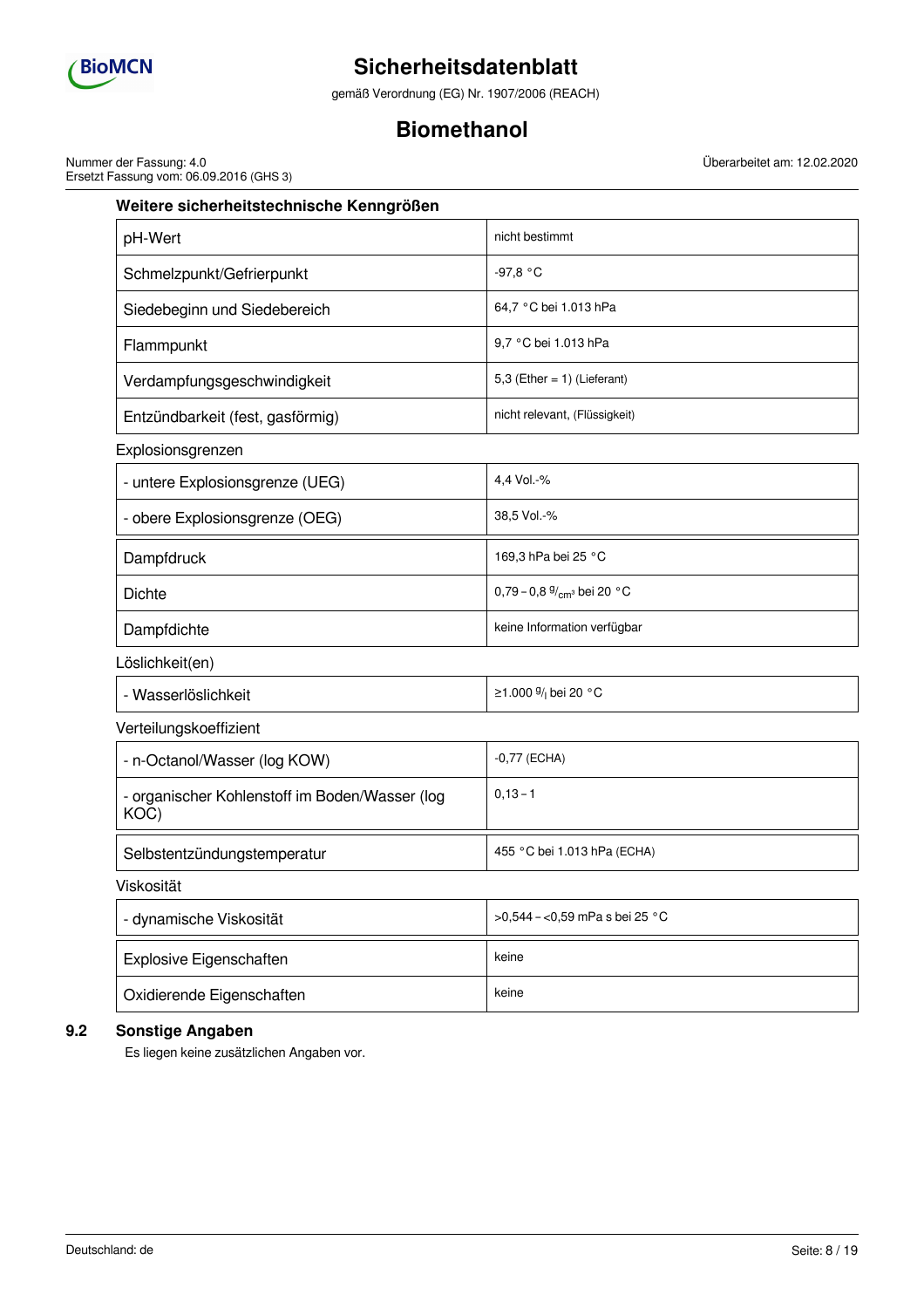

gemäß Verordnung (EG) Nr. 1907/2006 (REACH)

# **Biomethanol**

Nummer der Fassung: 4.0 Ersetzt Fassung vom: 06.09.2016 (GHS 3) Überarbeitet am: 12.02.2020

# **ABSCHNITT 10: Stabilität und Reaktivität**

### **10.1 Reaktivität**

Es handelt sich um einen reaktiven Stoff. Entzündungsgefahr.

#### Bei Erwärmung:

Entzündungsgefahr.

### **10.2 Chemische Stabilität**

Siehe unten "Zu vermeidende Bedingungen".

### **10.3 Möglichkeit gefährlicher Reaktionen**

Es sind keine gefährlichen Reaktionen bekannt.

### **10.4 Zu vermeidende Bedingungen**

Von Hitze, heißen Oberflächen, Funken, offenen Flammen sowie anderen Zündquellenarten fernhalten. Nicht rauchen.

#### Hinweise wie Brände oder Explosionen vermieden werden können

Explosionsgeschützte elektrische Geräte/Lüftungsanlagen/Beleuchtungsanlagen verwenden. Nur funkenfreies Werkzeug verwenden. Maßnahmen gegen elektrostatische Entladungen treffen.

### **10.5 Unverträgliche Materialien**

Oxidationsmittel, Natrium, Magnesium

### **10.6 Gefährliche Zersetzungsprodukte**

Vernünftigerweise zu erwartende, gefährliche Zersetzungsprodukte, die bei Verwendung, Lagerung, Verschütten und Erwärmung entstehen, sind nicht bekannt. Gefährliche Verbrennungsprodukte: siehe Abschnitt 5.

### **ABSCHNITT 11: Toxikologische Angaben**

### **11.1 Angaben zu toxikologischen Wirkungen**

### **Einstufung gemäß GHS (1272/2008/EG, CLP)**

## Akute Toxizität

Giftig bei Verschlucken. Giftig bei Hautkontakt. Giftig bei Einatmen.

| Akute Toxizität       |                 |                                       |                |  |  |
|-----------------------|-----------------|---------------------------------------|----------------|--|--|
| <b>Expositionsweg</b> | <b>Endpunkt</b> | Wert                                  | <b>Spezies</b> |  |  |
| inhalativ: Dampf      | <b>LC50</b>     | 128.200 $mg/m^3/4h$                   | Ratte          |  |  |
| inhalativ: Dampf      | <b>LC50</b>     | 85.400 mg/ <sub>l</sub> /4h           | Katze          |  |  |
| dermal                | LD50            | 17.100 $mg/kq$                        | Kaninchen      |  |  |
| oral                  | LD50            | $>7$ mg/ $_{\text{kg}}$               | Affe           |  |  |
| oral                  | LD50            | $>1.187$ $\mathrm{mg}/_{\mathrm{kg}}$ | Ratte          |  |  |

#### Ätz-/Reizwirkung auf die Haut

Ist nicht als hautätzend/-reizend einzustufen.

#### Schwere Augenschädigung/Augenreizung

Ist nicht als schwer augenschädigend oder augenreizend einzustufen.

### Sensibilisierung der Atemwege oder der Haut

Ist nicht als Inhalations- oder Hautallergen einzustufen.

#### Keimzellmutagenität

Ist nicht als keimzellmutagen (mutagen) einzustufen.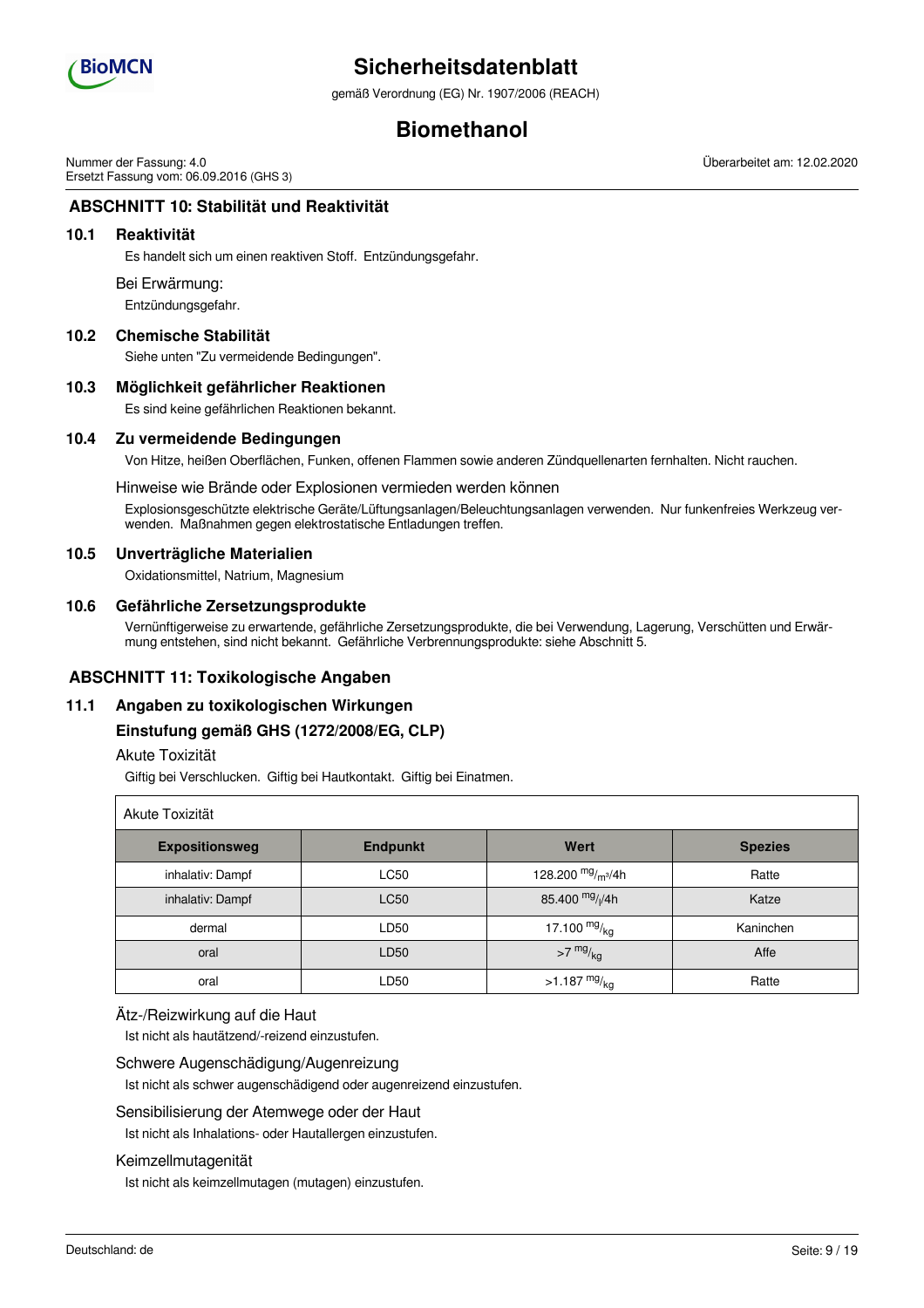

gemäß Verordnung (EG) Nr. 1907/2006 (REACH)

# **Biomethanol**

Nummer der Fassung: 4.0 Ersetzt Fassung vom: 06.09.2016 (GHS 3) Überarbeitet am: 12.02.2020

Karzinogenität

Ist nicht als karzinogen einzustufen.

### Reproduktionstoxizität

Ist nicht als reproduktionstoxisch einzustufen. Fruchtbarkeit: NOAEC (Rat) = 1,3 mg / L NOAEC (Affe) = 2,39 mg / l NOAEL (Oral) Sperm = 1000 mg / kg KG / Tag Entwicklungstoxizität : NOAEC (Rat) =  $1,33$  mg / L LOAEL (Maus) =  $1700$  mg / kg Entwicklungstoxizität : NOAEC (Ratte, Maus) =  $1.33$  mg / l LOAEL (Maus) =  $5000$  mg / kg.

## Spezifische Zielorgan-Toxizität bei einmaliger Exposition

Schädigt die Organe (Auge, Zentralnervensystem). Expositionsweg: Oral. Inhalativ.

| Gefahrenkategorie | <b>Zielorgan</b>    | <b>Expositionsweg</b> |
|-------------------|---------------------|-----------------------|
|                   | Auge                | bei Exposition        |
|                   | Zentralnervensystem | bei Exposition        |

## Spezifische Zielorgan-Toxizität bei wiederholter Exposition

Ist nicht als spezifisch zielorgantoxisch (wiederholte Exposition) einzustufen.

| <b>Expositionsweg</b> | <b>Endpunkt</b> | Wert          | <b>Expositions-</b><br>dauer | <b>Spezies</b> | Anm. |
|-----------------------|-----------------|---------------|------------------------------|----------------|------|
| oral                  | LOAEL           | 2.340 $mg/kq$ |                              | nicht genannt  | 3d   |
| inhalativ: Dampf      | <b>NOAEL</b>    | 13 $mg/m3$    |                              | nicht genannt  | 7mth |

### Aspirationsgefahr

Ist nicht als aspirationsgefährlich einzustufen.

### Absorptions-, Stoffwechsel-, Verteilungs- und Ausscheidungsstudien

Schnell metabolisiert.

Metabolisiert auf die folgenden: Formaldehyd. Der Stoffwechsel der folgenden: Wasser, Kohlendioxid (CO). Metabolisiert vor Ausscheidung. Ausgeschieden bei der Atmung in die Luft.

# **ABSCHNITT 12: Umweltbezogene Angaben**

### **12.1 Toxizität**

Gemäß 1272/2008/EG: Ist nicht als gewässergefährdend einzustufen.

| (Akute) aquatische Toxizität |              |                 |                                                                  |                              |  |  |
|------------------------------|--------------|-----------------|------------------------------------------------------------------|------------------------------|--|--|
| <b>Endpunkt</b>              | Wert         | <b>Spezies</b>  | <b>Quelle</b>                                                    | <b>Expositions-</b><br>dauer |  |  |
| <b>IC50</b>                  | $>880$ mg/   | Mikroorganismen |                                                                  | 24 h                         |  |  |
| <b>LC50</b>                  | 15.400 $mg/$ | Fisch           | Europäische Chemikalien-<br>agentur, http://echa.euro-<br>pa.eu/ | 96 h                         |  |  |
| <b>EC50</b>                  | 12.700 $mg/$ | Fisch           | Europäische Chemikalien-<br>agentur, http://echa.euro-<br>pa.eu/ | 96 h                         |  |  |
| ErC <sub>50</sub>            | 22.000 $mg/$ | Alge            | Europäische Chemikalien-<br>agentur, http://echa.euro-<br>pa.eu/ | 96 h                         |  |  |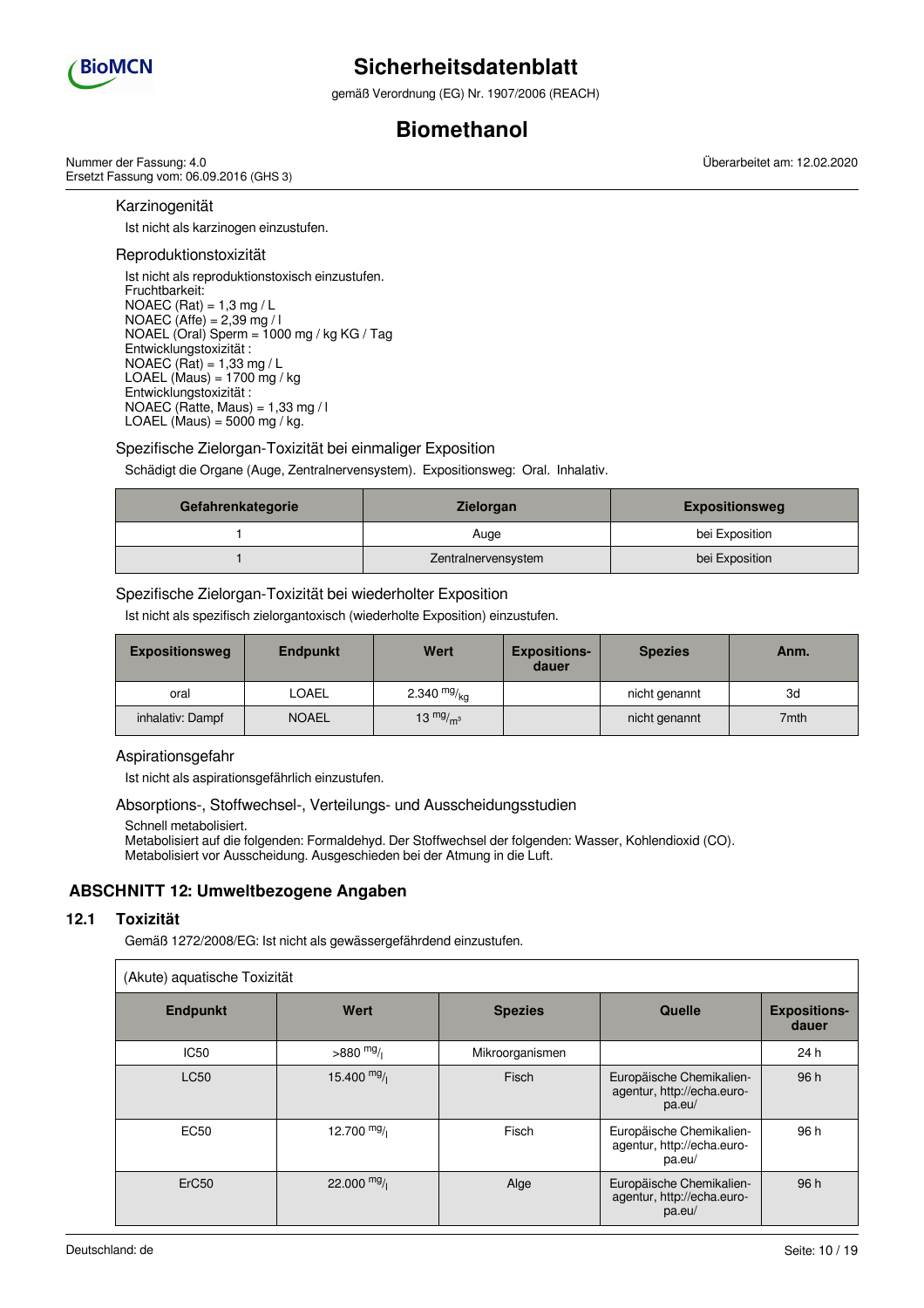

gemäß Verordnung (EG) Nr. 1907/2006 (REACH)

# **Biomethanol**

Nummer der Fassung: 4.0 Ersetzt Fassung vom: 06.09.2016 (GHS 3) Überarbeitet am: 12.02.2020

### Biologische Abbaubarkeit

Der Stoff ist leicht biologisch abbaubar. Die relevanten Stoffe im Gemisch sind leicht biologisch abbaubar.

### **12.2 Persistenz und Abbaubarkeit**

| Prozess der Abbaubarkeit |                  |             |                                                             |
|--------------------------|------------------|-------------|-------------------------------------------------------------|
| <b>Prozess</b>           | <b>Abbaurate</b> | <b>Zeit</b> | Quelle                                                      |
| Sauerstoffverbrauch      | 69%              | 5 d         | Europäische Chemikalienagen-<br>tur, http://echa.europa.eu/ |

### **12.3 Bioakkumulationspotenzial**

| n-Octanol/Wasser (log KOW) | $-0.77$ (ECHA) |
|----------------------------|----------------|
| <b>BCF</b>                 | $<$ 10         |

### **12.4 Mobilität im Boden**

| Henry-Konstante                                                                      | 0,461 $\mathrm{^{Pa}}\mathrm{^{m^3}\!}/_{\mathrm{mol}}$ bei 25 °C |
|--------------------------------------------------------------------------------------|-------------------------------------------------------------------|
| Der auf organischen Kohlenstoff (Organic Carbon)<br>normierte Adsorptionskoeffizient | $0.13 - 1$                                                        |

### **12.5 Ergebnisse der PBT- und vPvB-Beurteilung**

Nach den Ergebnissen seiner Bewertung ist dieser Stoff weder ein PBT- noch ein vPvB-Stoff.

### **12.6 Andere schädliche Wirkungen**

Es sind keine Daten verfügbar.

Potenzial zur Störung der endokrinen Systeme Nicht gelistet.

## **ABSCHNITT 13: Hinweise zur Entsorgung**

#### **13.1 Verfahren der Abfallbehandlung**

Für die Abfallbehandlung relevante Angaben

Rückgewinnung/Regenerierung von Lösemitteln.

#### Für die Entsorgung über Abwasser relevante Angaben

Nicht in die Kanalisation gelangen lassen. Freisetzung in die Umwelt vermeiden.

#### Abfallbehandlung von Behältern/Verpackungen

Es handelt sich um einen gefährlichen Abfall; es dürfen nur zugelassene Verpackungen (z.B. gemäß ADR) verwendet werden. Vollständig entleerte Verpackungen können einer Verwertung zugeführt werden. Kontaminierte Verpackungen sind wie der Stoff zu behandeln.

## **Anmerkungen**

Bitte beachten Sie die einschlägigen nationalen oder regionalen Bestimmungen. Abfall ist so zu trennen, dass er von den kommunalen oder nationalen Abfallentsorgungseinrichtungen getrennt behandelt werden kann.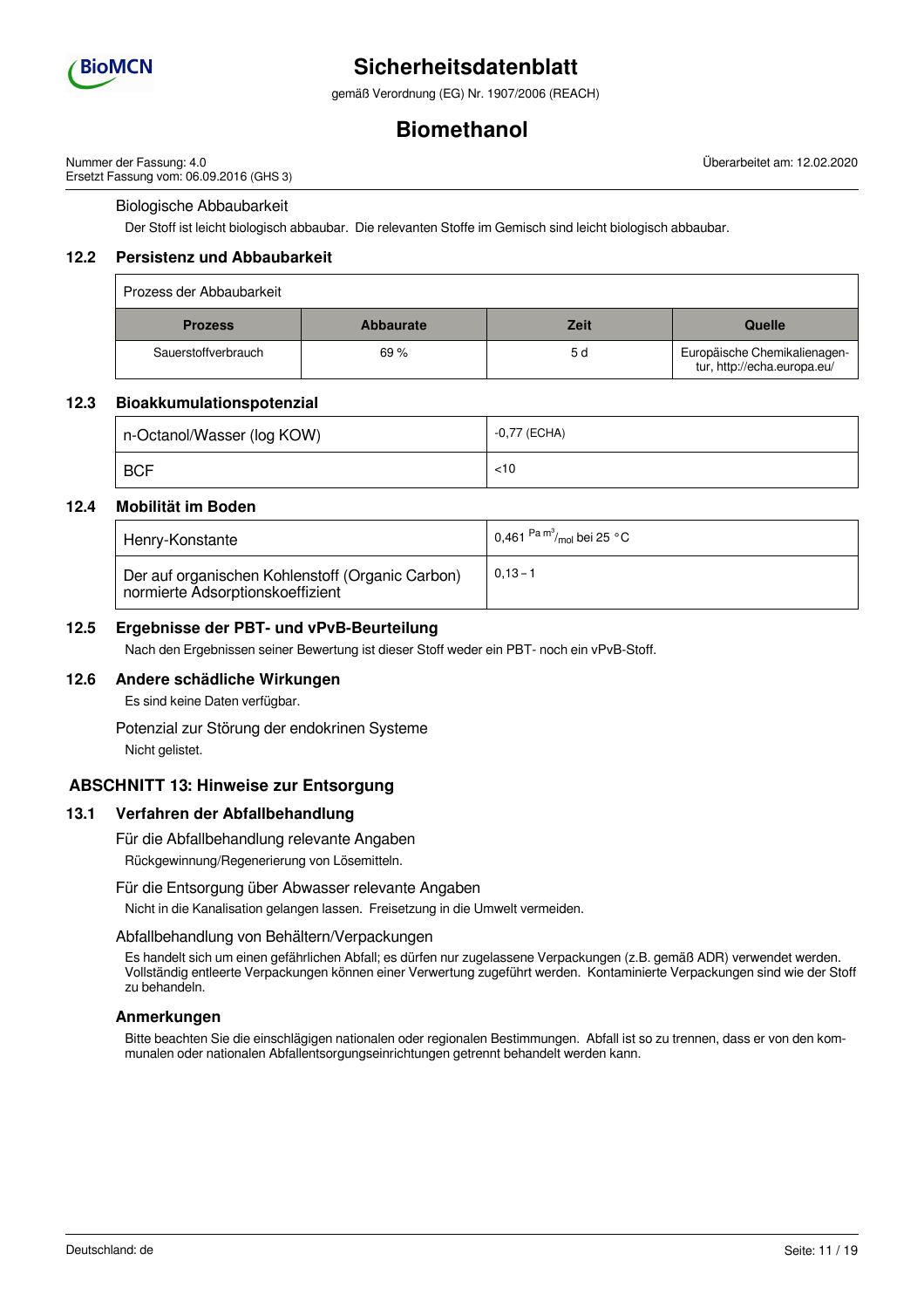

gemäß Verordnung (EG) Nr. 1907/2006 (REACH)

# **Biomethanol**

**ABSCHNITT 14: Angaben zum Transport 14.1 UN-Nummer** 1230 **14.2 Ordnungsgemäße UN-Versandbezeichnung** METHANOL **14.3 Transportgefahrenklassen** Klasse 3 (entzündbare flüssige Stoffe) Nebengefahr(en) 6.1 (akute Toxizität) 14.4 **Verpackungsgruppe 14.4 Verpackungsgruppe II** (Stoff mit mittlerer Gefahr) 14.5 Umweltgefahren **nicht umweltgefährdend gemäß den Gefahrgutvorschriften 14.6 Besondere Vorsichtsmaßnahmen für den Verwender** Die Vorschriften für gefährliche Güter (ADR) sind auch innerhalb des Betriebsgeländes zu beachten. **14.7 Massengutbeförderung gemäß Anhang II des MARPOL-Übereinkommens und gemäß IBC-Code** Es liegen keine Daten vor. **Angaben nach den einzelnen UN-Modellvorschriften Beförderung gefährlicher Güter auf Straße, Schiene oder Binnenwasserstraßen (ADR/RID/ADN)** UN-Nummer 1230 Offizielle Benennung für die Beförderung METHANOL Klasse 3 Klassifizierungscode FT1 Verpackungsgruppe II Gefahrzettel 3+6.1 Sondervorschriften (SV) 279, 802(ADN) Freigestellte Mengen (EQ) E2 Begrenzte Mengen (LQ) 1 L Beförderungskategorie (BK) 2 Tunnelbeschränkungscode (TBC) D/E Nummer zur Kennzeichnung der Gefahr 336 **Internationaler Code für die Beförderung gefährlicher Güter mit Seeschiffen (IMDG)** UN-Nummer 1230 Offizielle Benennung für die Beförderung METHANOL Klasse 3 Nebengefahr(en) 6.1 Meeresschadstoff (Marine Pollutant) Verpackungsgruppe **II** and the III and the III and III and III and III and III and III and III and III and III and III and III and III and III and III and III and III and III and III and III and III and III and III and III Gefahrzettel 3+6.1 Sondervorschriften (SV) 279 Nummer der Fassung: 4.0 Ersetzt Fassung vom: 06.09.2016 (GHS 3) Überarbeitet am: 12.02.2020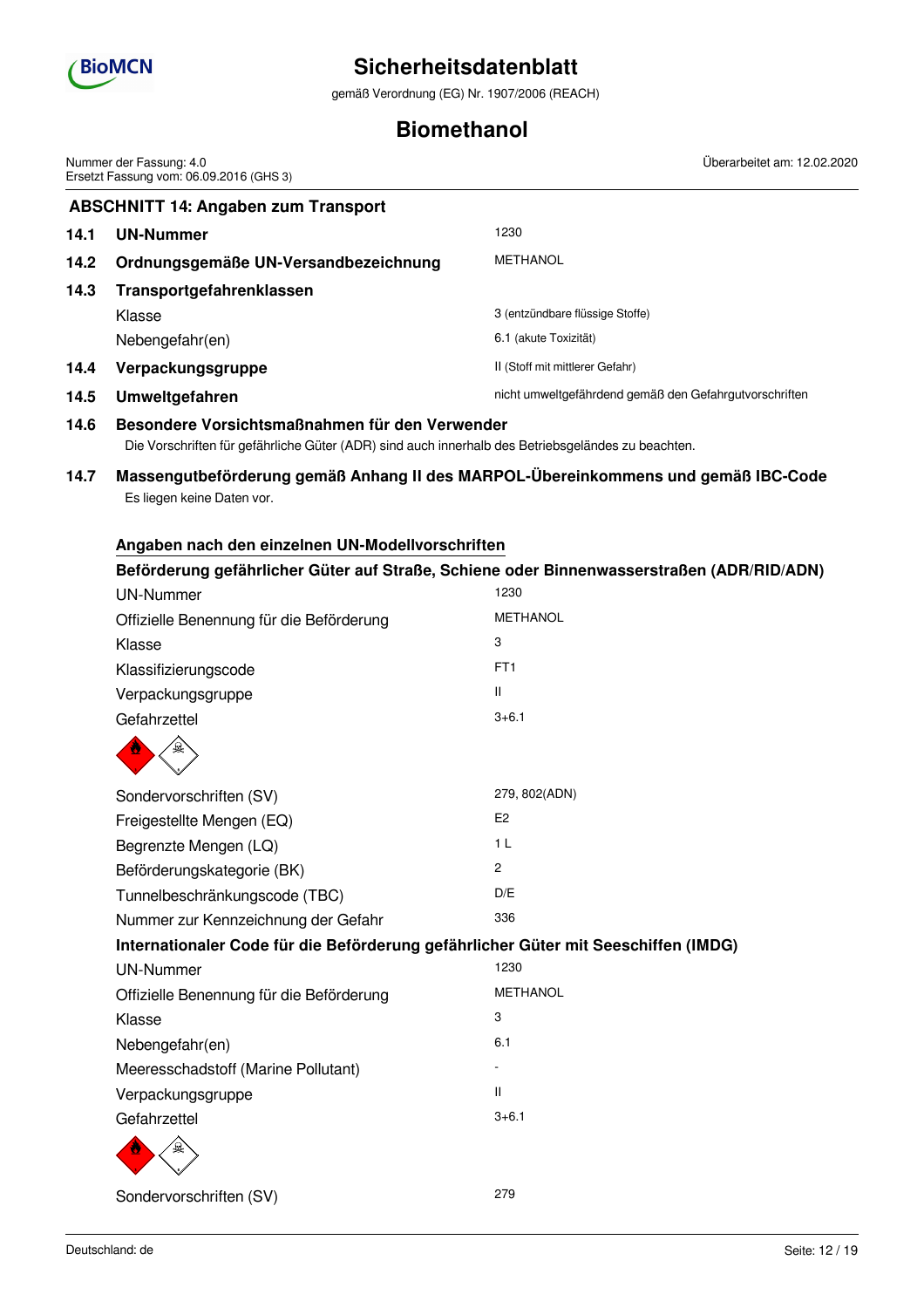

gemäß Verordnung (EG) Nr. 1907/2006 (REACH)

# **Biomethanol**

| Nummer der Fassung: 4.0<br>Ersetzt Fassung vom: 06.09.2016 (GHS 3) |                | Überarbeitet am: 12.02.2020 |
|--------------------------------------------------------------------|----------------|-----------------------------|
| Freigestellte Mengen (EQ)                                          | E <sub>2</sub> |                             |
| Begrenzte Mengen (LQ)                                              | 1 <sub>L</sub> |                             |
| <b>EmS</b>                                                         | $F-E$ , S-D    |                             |
| Staukategorie (stowage category)                                   | B              |                             |
| Internationale Zivilluftfahrt-Organisation (ICAO-IATA/DGR)         |                |                             |
| <b>UN-Nummer</b>                                                   | 1230           |                             |
| Offizielle Benennung für die Beförderung                           | Methanol       |                             |
| Klasse                                                             | 3              |                             |
| Nebengefahr(en)                                                    | 6.1            |                             |
| Verpackungsgruppe                                                  | Ш              |                             |
| Gefahrzettel                                                       | $3 + 6.1$      |                             |
|                                                                    |                |                             |
| Sondervorschriften (SV)                                            | A113           |                             |
| Freigestellte Mengen (EQ)                                          | E <sub>2</sub> |                             |
| Begrenzte Mengen (LQ)                                              | 1 <sub>L</sub> |                             |

# **ABSCHNITT 15: Rechtsvorschriften**

## **15.1 Vorschriften zu Sicherheit, Gesundheits- und Umweltschutz/spezifische Rechtsvorschriften für den Stoff oder das Gemisch**

**Einschlägige Bestimmungen der Europäischen Union (EU) Beschränkungen gemäß REACH, Anhang XVII**

| Stoffe mit Beschränkungen (REACH, Anhang XVII) |                                                                                                     |         |                     |     |  |
|------------------------------------------------|-----------------------------------------------------------------------------------------------------|---------|---------------------|-----|--|
| <b>Stoffname</b>                               | Name It. Verzeichnis                                                                                | CAS-Nr. | <b>Beschränkung</b> | Nr. |  |
| Methylalkohol                                  | Methanol                                                                                            | 67-56-1 | R <sub>69</sub>     | 69  |  |
| Methylalkohol                                  | dieses Produkt erfüllt die Kriterien für die<br>Einstufung gemäß der Verordnung Nr.<br>1272/2008/EG |         | R3                  | 3   |  |
| Methylalkohol                                  | entzündbar / selbstentzündlich (pyrophor)                                                           |         | R40                 | 40  |  |

Legende

R3 1. Dürfen nicht verwendet werden

- in Dekorationsgegenständen, die zur Erzeugung von Licht- oder Farbeffekten (durch Phasenwechsel), z.B. in Stimmungslampen und Aschenbechern, bestimmt sind;

- in Scherzspielen;

- in Spielen für einen oder mehrere Teilnehmer oder in Erzeugnissen, die zur Verwendung als solche, auch zur Dekoration, bestimmt sind.

2. Erzeugnisse, die die Anforderungen von Absatz 1 nicht erfüllen, dürfen nicht in Verkehr gebracht werden.

3. Dürfen nicht in Verkehr gebracht werden, wenn sie einen Farbstoff - außer aus steuerlichen Gründen - und/oder ein Parfüm enthalten, sofern

- sie als für die Abgabe an die breite Öffentlichkeit bestimmter Brennstoff in dekorativen Öllampen verwendet werden können und - ihre Aspiration als gefährlich eingestuft ist und sie mit R65 oder H304 gekennzeichnet sind.

4. Für die Abgabe an die breite Öffentlichkeit bestimmte dekorative Öllampen dürfen nicht in Verkehr gebracht werden, es sei denn, sie erfüllen die vom Europäischen Komitee für Normung (CEN) verabschiedete europäische Norm für dekorative Öllampen (EN 14059). 5. Unbeschadet der Durchführung anderer Gemeinschaftsbestimmungen über die Einstufung, Verpackung und Kennzeichnung gefährlicher Stoffe und Gemische stellen die Lieferanten vor dem Inverkehrbringen sicher, dass folgende Anforderungen erfüllt sind:

a) Mit R65 oder H304 gekennzeichnete und für die Abgabe an die breite Öffentlichkeit bestimmte Lampenöle tragen gut sichtbar, leserlich und unverwischbar folgende Aufschriften: "Mit dieser Flüssigkeit gefüllte Lampen sind für Kinder unzugänglich aufzubewahren" sowie ab dem 1. Dezember 2010 "Bereits ein kleiner Schluck Lampenöl - oder auch nur das Saugen an einem Lampendocht - kann zu einer lebensbedrohlichen Schädigung der Lunge führen".

b) Mit R65 oder H304 gekennzeichnete und für die Abgabe an die breite Öffentlichkeit bestimmte flüssige Grillanzünder tragen ab dem 1. Dezember 2010 leserlich und unverwischbar folgende Aufschrift: "Bereits ein kleiner Schluck Grillanzünder kann zu einer lebensbedrohlichen Schädigung der Lunge führen".

c) Mit R65 oder H304 gekennzeichnete und für die Abgabe an die breite Öffentlichkeit bestimmte Lampenöle und Grillanzünder werden ab dem 1. Dezember 2010 in schwarzen undurchsichtigen Behältern mit höchstens 1 Liter Füllmenge abgepackt.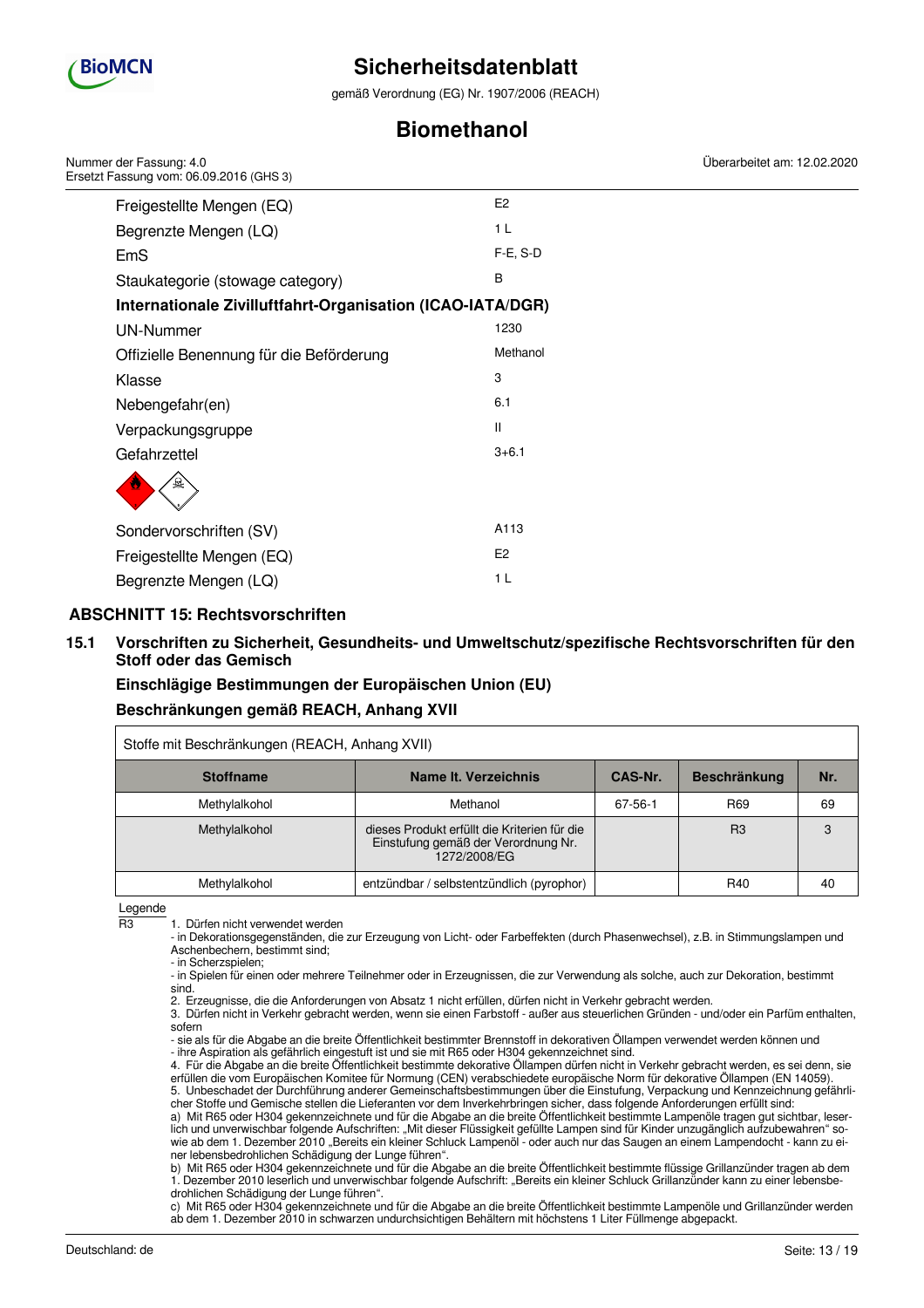

gemäß Verordnung (EG) Nr. 1907/2006 (REACH)

# **Biomethanol**

Nummer der Fassung: 4.0 Ersetzt Fassung vom: 06.09.2016 (GHS 3) Überarbeitet am: 12.02.2020

 $\underline{\mathsf{L}}$ 

| Legende |                                                                                                                                                                                                                                                                                                                                                                                                                                                                                                                                                                                                                                                                                                                                                                                                                                           |
|---------|-------------------------------------------------------------------------------------------------------------------------------------------------------------------------------------------------------------------------------------------------------------------------------------------------------------------------------------------------------------------------------------------------------------------------------------------------------------------------------------------------------------------------------------------------------------------------------------------------------------------------------------------------------------------------------------------------------------------------------------------------------------------------------------------------------------------------------------------|
|         | 6. Bis spätestens 1. Juni 2014 ersucht die Kommission die Europäische Chemikalienagentur, ein Dossier gemäß Artikel 69 dieser Ver-<br>ordnung auszuarbeiten, damit gegebenenfalls ein Verbot von mit R65 oder H304 gekennzeichneten und für die Abgabe an die breite Öf-<br>fentlichkeit bestimmten flüssigen Grillanzündern und Brennstoffen für dekorative Lampen erlassen wird.<br>7. Natürliche oder juristische Personen, die mit R65 oder H304 gekennzeichnete Lampenöle und flüssige Grillanzünder erstmals in Ver-<br>kehr bringen, übermitteln bis 1. Dezember 2011 sowie danach jährlich der zuständigen Behörde des betreffenden Mitgliedstaats Daten<br>über Alternativen zu mit R65 oder H304 gekennzeichneten Lampenölen und flüssigen Grillanzündern. Die Mitgliedstaaten machen diese<br>Daten der Kommission zugänglich. |
| R40     | 1. Dürfen weder als Stoff noch als Gemisch in Aerosolpackungen verwendet werden, die dazu bestimmt sind, für Unterhaltungs- und<br>Dekorationszwecke an die breite Öffentlichkeit abgegeben zu werden, wie z. B. für<br>- Dekorationen mit metallischen Glanzeffekten, insbesondere für Festlichkeiten,<br>- künstlichen Schnee und Reif.<br>- unanständige Geräusche,<br>- Luftschlangen,<br>- Scherzexkremente.<br>- Horntöne für Vergnügungen,<br>- Schäume und Flocken zu Dekorationszwecken,<br>- künstliche Spinnweben,<br>- Stinkbomben.                                                                                                                                                                                                                                                                                           |
|         | 2. Unbeschadet der Anwendung sonstiger gemeinschaftlicher Vorschriften auf dem Gebiet der Einstufung, Verpackung und Etikettie-<br>rung von Stoffen muss der Lieferant vor dem Inverkehrbringen gewährleisten, dass die Verpackung der oben genannten Aerosolpackun-<br>gen gut sichtbar, leserlich und unverwischbar mit folgender Aufschrift versehen ist:<br>"Nur für gewerbliche Anwender".<br>3. Abweichend davon gelten die Absätze 1 und 2 nicht für die in Artikel 8 Absatz 1 a der Richtlinie 75/324/EWG des Rates (2) genann-                                                                                                                                                                                                                                                                                                   |
|         | ten Aerosolpackungen.<br>4. Die in Absatz 1 und 2 genannten Aerosolpackungen dürfen nur in Verkehr gebracht werden, wenn sie den dort aufgeführten Anforde-                                                                                                                                                                                                                                                                                                                                                                                                                                                                                                                                                                                                                                                                               |
| R69     | rungen entsprechen.<br>Darf nach dem 9. Mai 2019 nicht in Scheibenwaschflüssigkeiten oder Scheibenfrostschutzmitteln in einer Konzentration von 0,6 Gew.-%<br>oder mehr für die allgemeine Öffentlichkeit in den Verkehr gebracht werden.                                                                                                                                                                                                                                                                                                                                                                                                                                                                                                                                                                                                 |
|         | Verzeichnis der zulassungspflichtigen Stoffe (REACH, Anhang XIV) / SVHC - Kandidatenliste                                                                                                                                                                                                                                                                                                                                                                                                                                                                                                                                                                                                                                                                                                                                                 |

Nicht gelistet.

#### **Seveso Richtlinie**

| 2012/18/EU (Seveso III) |                                       |                                                                                                        |       |      |  |
|-------------------------|---------------------------------------|--------------------------------------------------------------------------------------------------------|-------|------|--|
| Nr.                     | Gefährlicher Stoff/Gefahrenkategorien | Mengenschwelle (in Tonnen) für die Anwen-<br>dung in Betrieben der unteren und oberen<br><b>Klasse</b> |       | Anm. |  |
| 22                      | Methanol                              | 500                                                                                                    | 5.000 |      |  |

## **Verordnung 166/2006/EG über die Schaffung eines Europäischen Schadstofffreisetzungs- und verbringungsregisters (PRTR)**

Nicht gelistet.

## **Richtlinie 2000/60/EG zur Schaffung eines Ordnungsrahmens für Maßnahmen der Gemeinschaft im Bereich der Wasserpolitik (WRR)**

Nicht gelistet.

# **Verordnung 98/2013/EU über die Vermarktung und Verwendung von Ausgangsstoffen für Explosivstoffe**

Nicht gelistet.

### **Nationale Vorschriften (Deutschland)**

## **Verordnung über Anlagen zum Umgang mit wassergefährdenden Stoffen (AwSV)**

Wassergefährdungsklasse (WGK) 2 wassergefährdend

Kennnummer 145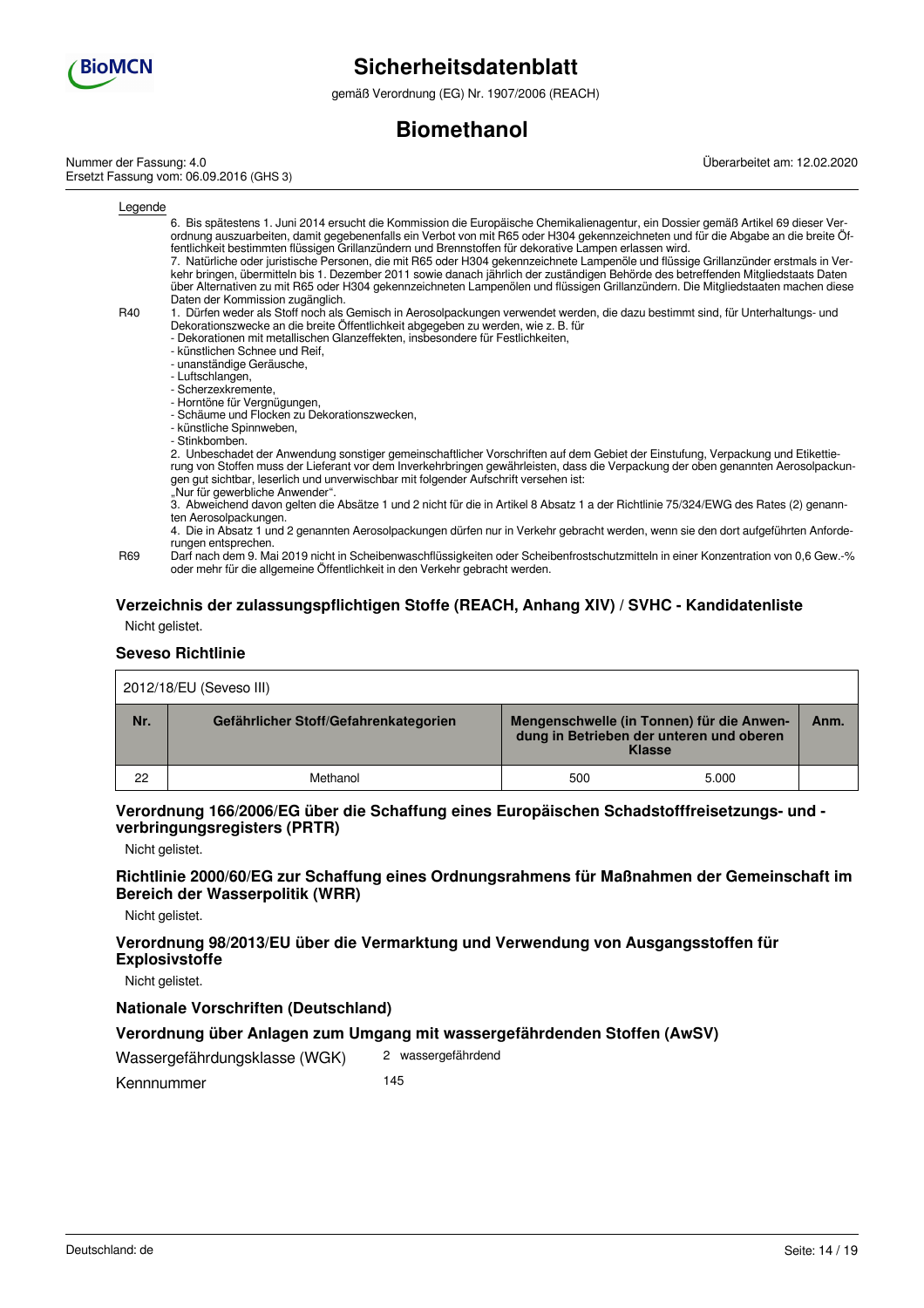

gemäß Verordnung (EG) Nr. 1907/2006 (REACH)

# **Biomethanol**

Nummer der Fassung: 4.0 Ersetzt Fassung vom: 06.09.2016 (GHS 3)

**Technische Anleitung zur Reinhaltung der Luft (Deutschland)**

| <b>Nummer</b> | <b>Stoffgruppe</b> | <b>Klasse</b> | Konz.                   | <b>Massenstrom</b> | Massenkon-<br>zentration | <b>Hinweis</b> |
|---------------|--------------------|---------------|-------------------------|--------------------|--------------------------|----------------|
| 5.2.5         | organische Stoffe  | Klasse I      | $\geq$ 25 Gew.-<br>$\%$ | 0,1 $kg/h$         | $20 \frac{mg}{m^3}$      | 3)             |

Hinweis

 $\overline{3}$  der Massenstrom 0,50 kg/h oder die Massenkonzentration 50 mg/m<sup>3</sup> darf, jeweils angegeben als Gesamtkohlenstoff, insgesamt nicht überschritten werden (ausgenommen staubförmige organische Stoffe)

# **Lagerung von Gefahrstoffen in ortsbeweglichen Behältern (TRGS 510) (Deutschland)**

Lagerklasse (LGK) 3 (entzündliche Flüssigkeiten)

# **15.2 Stoffsicherheitsbeurteilung**

Eine Stoffsicherheitsbeurteilung wurde für diesen Stoff durchgeführt.

# **ABSCHNITT 16: Sonstige Angaben**

## **Vorgenommene Änderungen (überarbeitetes Sicherheitsdatenblatt)**

Vollständige Überarbeitung des Sicherheitsdatenblattes.

| <b>Abschnitt</b> | <b>Ehemaliger Eintrag (Text/Wert)</b>                                                                                                                                                                                                                                                                                                                                                                                  | <b>Aktueller Eintrag (Text/Wert)</b>                                                                                                                                                                                                                                                                                                                        |
|------------------|------------------------------------------------------------------------------------------------------------------------------------------------------------------------------------------------------------------------------------------------------------------------------------------------------------------------------------------------------------------------------------------------------------------------|-------------------------------------------------------------------------------------------------------------------------------------------------------------------------------------------------------------------------------------------------------------------------------------------------------------------------------------------------------------|
| 2.1              | Zusätzliche Angaben:<br>Nach den Ergebnissen seiner Bewertung ist dieser Stoff<br>weder ein PBT- noch ein vPvB-Stoff.                                                                                                                                                                                                                                                                                                  |                                                                                                                                                                                                                                                                                                                                                             |
| 2.2              |                                                                                                                                                                                                                                                                                                                                                                                                                        | - Gefahrenhinweise:<br>Änderung in der Auflistung (Tabelle)                                                                                                                                                                                                                                                                                                 |
| 3.1              | Stoffname:<br>Biomethanol                                                                                                                                                                                                                                                                                                                                                                                              | Stoffname:<br>Methanol                                                                                                                                                                                                                                                                                                                                      |
| 3.1              | Anmerkungen:<br>Alle Prozentangaben sind Gewichtsprozente, sofern nicht<br>anders angegeben.                                                                                                                                                                                                                                                                                                                           |                                                                                                                                                                                                                                                                                                                                                             |
| 4.1              | Allgemeine Anmerkungen:<br>Betroffenen nicht unbeaufsichtigt lassen. Verunglückten<br>aus der Gefahrenzone entfernen. Betroffenen ruhig la-<br>gern, zudecken und warm halten. Beschmutzte, getränk-<br>te Kleidung sofort ausziehen. Bei Auftreten von Be-<br>schwerden oder in Zweifelsfällen ärztlichen Rat einholen.<br>Bei Bewusstlosigkeit stabile Seitenlage anwenden und<br>nichts über den Mund verabreichen. | Allgemeine Anmerkungen:<br>Betroffenen nicht unbeaufsichtigt lassen. Verunglückten<br>aus der Gefahrenzone entfernen. Bei Bewusstlosigkeit<br>stabile Seitenlage anwenden und nichts über den Mund<br>verabreichen. Beschmutzte, getränkte Kleidung sofort<br>ausziehen. Bei Auftreten von Beschwerden oder in Zwei-<br>felsfällen ärztlichen Rat einholen. |
| 4.1              | Nach Berührung mit den Augen:<br>Eventuell vorhandene Kontaktlinsen nach Möglichkeit ent-<br>fernen. Weiter ausspülen. Augenlider geöffnet halten und<br>mindestens 15 Minuten lang reichlich mit sauberem, flie-<br>ßendem Wasser spülen.                                                                                                                                                                             | Nach Berührung mit den Augen:<br>Augenlider geöffnet halten und mindestens 15 Minuten<br>lang reichlich mit sauberem, fließendem Wasser spülen.<br>Eventuell vorhandene Kontaktlinsen nach Möglichkeit ent-<br>fernen. Weiter ausspülen. Bei anhaltender Augenreizung:<br>ärztlichen Rat einholen/ärztliche Hilfe hinzuziehen.                              |
| 5.1              | Geeignete Löschmittel:<br>Alkoholbeständiger Schaum. Trockenlöschpulver. Koh-<br>lendioxid (CO2). Schaum.                                                                                                                                                                                                                                                                                                              | Geeignete Löschmittel:<br>Alkoholbeständiger Schaum; Trockenlöschpulver; Koh-<br>lendioxid (CO2)                                                                                                                                                                                                                                                            |
| 5.3              | Besondere Schutzausrüstung bei der Brandbekämpfung:<br>Umluftunabhängiges Atemschutzgerät (SCBA), Stan-<br>dard-Schutzkleidung für die Feuerwehr.                                                                                                                                                                                                                                                                      | Besondere Schutzausrüstung bei der Brandbekämpfung:<br>Umluftunabhängiges Atemschutzgerät (SCBA), Stan-<br>dard-Feuerwehrschutzkleidung                                                                                                                                                                                                                     |
| 8.1              |                                                                                                                                                                                                                                                                                                                                                                                                                        | Grenzwerte für die berufsbedingte Exposition (Arbeits-<br>platzgrenzwerte):<br>Änderung in der Auflistung (Tabelle)                                                                                                                                                                                                                                         |
| 8.1              |                                                                                                                                                                                                                                                                                                                                                                                                                        | <b>Biologische Grenzwerte:</b><br>Änderung in der Auflistung (Tabelle)                                                                                                                                                                                                                                                                                      |

Überarbeitet am: 12.02.2020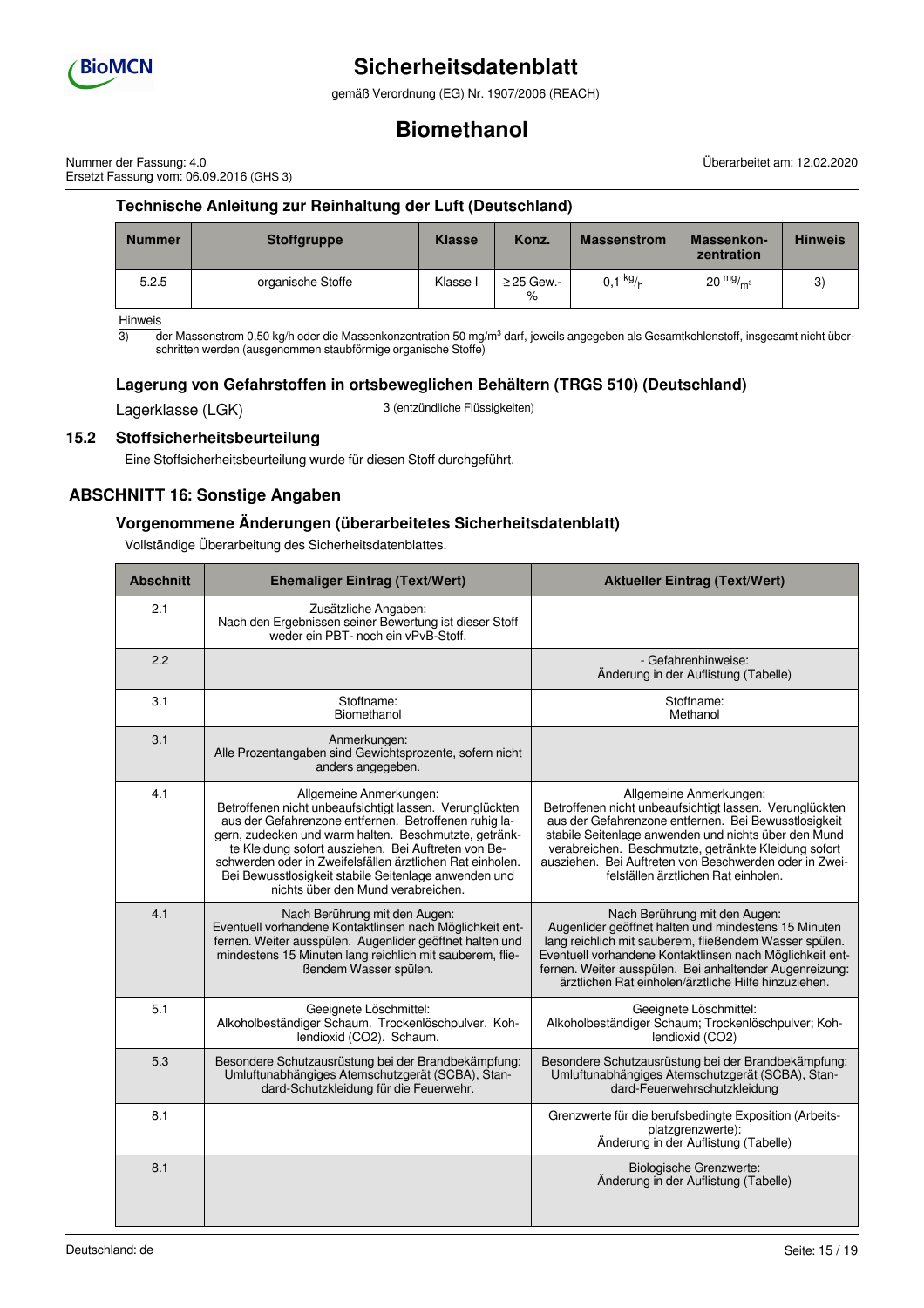

gemäß Verordnung (EG) Nr. 1907/2006 (REACH)

# **Biomethanol**

Überarbeitet am: 12.02.2020

Nummer der Fassung: 4.0 Ersetzt Fassung vom: 06.09.2016 (GHS 3)

| <b>Abschnitt</b> | <b>Ehemaliger Eintrag (Text/Wert)</b>                                                                                                                                                                                                                                                                                                                                                                                                                                                                                                                                                                                                                                                                                                                                                                                                                                                                                                                                                                      | <b>Aktueller Eintrag (Text/Wert)</b>                                                                                                                                                                                                                                                                                                                                                                                                                                                                                                                                                                                                                                                                                                                                                                                                                                                           |
|------------------|------------------------------------------------------------------------------------------------------------------------------------------------------------------------------------------------------------------------------------------------------------------------------------------------------------------------------------------------------------------------------------------------------------------------------------------------------------------------------------------------------------------------------------------------------------------------------------------------------------------------------------------------------------------------------------------------------------------------------------------------------------------------------------------------------------------------------------------------------------------------------------------------------------------------------------------------------------------------------------------------------------|------------------------------------------------------------------------------------------------------------------------------------------------------------------------------------------------------------------------------------------------------------------------------------------------------------------------------------------------------------------------------------------------------------------------------------------------------------------------------------------------------------------------------------------------------------------------------------------------------------------------------------------------------------------------------------------------------------------------------------------------------------------------------------------------------------------------------------------------------------------------------------------------|
| 8.1              | Relevante DNEL-/DMEL-/PNEC- und andere Schwellen-<br>werte:<br>Es liegen keine Daten vor.                                                                                                                                                                                                                                                                                                                                                                                                                                                                                                                                                                                                                                                                                                                                                                                                                                                                                                                  | Relevante DNEL-/DMEL-/PNEC- und andere Schwellen-<br>werte                                                                                                                                                                                                                                                                                                                                                                                                                                                                                                                                                                                                                                                                                                                                                                                                                                     |
| 8.1              |                                                                                                                                                                                                                                                                                                                                                                                                                                                                                                                                                                                                                                                                                                                                                                                                                                                                                                                                                                                                            | Relevante DNEL- und andere Schwellenwerte:<br>Änderung in der Auflistung (Tabelle)                                                                                                                                                                                                                                                                                                                                                                                                                                                                                                                                                                                                                                                                                                                                                                                                             |
| 8.1              |                                                                                                                                                                                                                                                                                                                                                                                                                                                                                                                                                                                                                                                                                                                                                                                                                                                                                                                                                                                                            | Relevante PNEC- und andere Schwellenwerte:<br>Änderung in der Auflistung (Tabelle)                                                                                                                                                                                                                                                                                                                                                                                                                                                                                                                                                                                                                                                                                                                                                                                                             |
| 8.2              | Hautschutz:<br>Schutzkleidung (EN 340).                                                                                                                                                                                                                                                                                                                                                                                                                                                                                                                                                                                                                                                                                                                                                                                                                                                                                                                                                                    | Hautschutz:<br>Schutzkleidung (EN 340 & EN ISO 13688).                                                                                                                                                                                                                                                                                                                                                                                                                                                                                                                                                                                                                                                                                                                                                                                                                                         |
| 8.2              | Handschutz:<br>Schutzhandschuhe tragen                                                                                                                                                                                                                                                                                                                                                                                                                                                                                                                                                                                                                                                                                                                                                                                                                                                                                                                                                                     | Handschutz:<br>Schutzhandschuhe tragen                                                                                                                                                                                                                                                                                                                                                                                                                                                                                                                                                                                                                                                                                                                                                                                                                                                         |
|                  | Geeignete Schutzhandschuhe tragen. Vor Gebrauch auf<br>Dichtheit/Undurchlässigkeit überprüfen. Bei beabsichtig-<br>ter Wiederverwendung Handschuhe vor dem Ausziehen<br>reinigen und danach gut durchlüften. Es wird empfohlen,<br>die Chemikalienbeständigkeit der oben genannten<br>Schutzhandschuhe für spezielle Anwendungen mit dem<br>Handschuhhersteller abzuklären. Geeignet ist ein nach<br>EN 374 geprüfter Chemikalienschutzhandschuh. VOR-<br>SICHT: Tragen von feuchtigkeitsdichten Handschuhen<br>(Okklusion) länger als 4 Stunden ist in Deutschland als<br>Risiko definiert. Die Auswahl eines geeigneten Hand-<br>schuhs ist nicht nur vom Material, sondern auch von wei-<br>teren Qualitätsmerkmalen abhängig und ist von Herstel-<br>ler zu Hersteller unterschiedlich. Da das Produkt eine Zu-<br>bereitung aus mehreren Stoffen darstellt, ist die Bestän-<br>digkeit von Handschuhmaterialen nicht im Voraus bere-<br>chenbar und muss deshalb vor dem Einsatz überprüft<br>werden. | Geeignete Schutzhandschuhe tragen. Vor Gebrauch auf<br>Dichtheit/Undurchlässigkeit überprüfen. Es wird empfoh-<br>len, die Chemikalienbeständigkeit der oben genannten<br>Schutzhandschuhe für spezielle Anwendungen mit dem<br>Handschuhhersteller abzuklären. Geeignet ist ein nach<br>EN 374 geprüfter Chemikalienschutzhandschuh. VOR-<br>SICHT: Tragen von feuchtigkeitsdichten Handschuhen<br>(Okklusion) länger als 4 Stunden ist in Deutschland als<br>Risiko definiert. Die Auswahl eines geeigneten Hand-<br>schuhs ist nicht nur vom Material, sondern auch von wei-<br>teren Qualitätsmerkmalen abhängig und ist von Herstel-<br>ler zu Hersteller unterschiedlich. Da das Produkt eine Zu-<br>bereitung aus mehreren Stoffen darstellt, ist die Bestän-<br>digkeit von Handschuhmaterialen nicht im Voraus bere-<br>chenbar und muss deshalb vor dem Einsatz überprüft<br>werden. |
| 8.2              | Durchbruchszeit des Handschuhmaterials:<br>>480 Minuten (Permeationslevel: 6)                                                                                                                                                                                                                                                                                                                                                                                                                                                                                                                                                                                                                                                                                                                                                                                                                                                                                                                              | Durchbruchszeit des Handschuhmaterials:<br>Verwenden Sie Handschuhe mit einer minimalen Durch-<br>bruchszeit des Handschuhmaterials: >480 Minuten (Per-<br>meationslevel: 6).                                                                                                                                                                                                                                                                                                                                                                                                                                                                                                                                                                                                                                                                                                                  |
| 9.1              | Verdampfungsgeschwindigkeit:<br>nicht bestimmt                                                                                                                                                                                                                                                                                                                                                                                                                                                                                                                                                                                                                                                                                                                                                                                                                                                                                                                                                             | Verdampfungsgeschwindigkeit:<br>5,3 (Ether = $1$ ) (Lieferant)                                                                                                                                                                                                                                                                                                                                                                                                                                                                                                                                                                                                                                                                                                                                                                                                                                 |
| 9.1              | Dichte:<br>795 kg/m <sup>3</sup> bei 15 °C                                                                                                                                                                                                                                                                                                                                                                                                                                                                                                                                                                                                                                                                                                                                                                                                                                                                                                                                                                 | Dichte:<br>0,79 - 0,8 $\frac{9}{cm}$ bei 20 °C                                                                                                                                                                                                                                                                                                                                                                                                                                                                                                                                                                                                                                                                                                                                                                                                                                                 |
| 9.1              | Wasserlöslichkeit:<br>1000 9/1 bei 20 °C                                                                                                                                                                                                                                                                                                                                                                                                                                                                                                                                                                                                                                                                                                                                                                                                                                                                                                                                                                   | Wasserlöslichkeit:<br>≥1.000 <sup>g</sup> / <sub>l</sub> bei 20 °C                                                                                                                                                                                                                                                                                                                                                                                                                                                                                                                                                                                                                                                                                                                                                                                                                             |
| 9.1              | Selbstentzündungstemperatur:<br>455 °C (ECHA)                                                                                                                                                                                                                                                                                                                                                                                                                                                                                                                                                                                                                                                                                                                                                                                                                                                                                                                                                              | Selbstentzündungstemperatur:<br>455 °C bei 1.013 hPa (ECHA)                                                                                                                                                                                                                                                                                                                                                                                                                                                                                                                                                                                                                                                                                                                                                                                                                                    |
| 9.1              | Dynamische Viskosität:<br>0.544 - 0.59 mPa s bei 25 °C                                                                                                                                                                                                                                                                                                                                                                                                                                                                                                                                                                                                                                                                                                                                                                                                                                                                                                                                                     | Dynamische Viskosität:<br>>0,544 - <0,59 mPa s bei 25 °C                                                                                                                                                                                                                                                                                                                                                                                                                                                                                                                                                                                                                                                                                                                                                                                                                                       |
| 11.1             | Spezifische Zielorgan-Toxizität bei einmaliger Exposition:<br>Schädigt die Organe (Auge, Herz, Gehirn, Leber, Zentral-<br>nervensystem). Expositionsweg: Oral. Inhalativ.                                                                                                                                                                                                                                                                                                                                                                                                                                                                                                                                                                                                                                                                                                                                                                                                                                  | Spezifische Zielorgan-Toxizität bei einmaliger Exposition:<br>Schädigt die Organe (Auge, Zentralnervensystem). Ex-<br>positionsweg: Oral. Inhalativ.                                                                                                                                                                                                                                                                                                                                                                                                                                                                                                                                                                                                                                                                                                                                           |
| 11.1             |                                                                                                                                                                                                                                                                                                                                                                                                                                                                                                                                                                                                                                                                                                                                                                                                                                                                                                                                                                                                            | Spezifische Zielorgan-Toxizität bei einmaliger Exposition:<br>Änderung in der Auflistung (Tabelle)                                                                                                                                                                                                                                                                                                                                                                                                                                                                                                                                                                                                                                                                                                                                                                                             |
| 12.1             | Toxizität:<br>Gemäß 1272/2008/EG: Ist nicht als gewässergefährdend<br>einzustufen.<br>Verwaltungsvorschrift wassergefährdende Stoffe<br>(VwVwS). WGK 1, schwach wassergefährdend<br>(Deutschland)                                                                                                                                                                                                                                                                                                                                                                                                                                                                                                                                                                                                                                                                                                                                                                                                          | Toxizität:<br>Gemäß 1272/2008/EG: Ist nicht als gewässergefährdend<br>einzustufen.                                                                                                                                                                                                                                                                                                                                                                                                                                                                                                                                                                                                                                                                                                                                                                                                             |
| 12.1             |                                                                                                                                                                                                                                                                                                                                                                                                                                                                                                                                                                                                                                                                                                                                                                                                                                                                                                                                                                                                            | (Akute) aquatische Toxizität:<br>Änderung in der Auflistung (Tabelle)                                                                                                                                                                                                                                                                                                                                                                                                                                                                                                                                                                                                                                                                                                                                                                                                                          |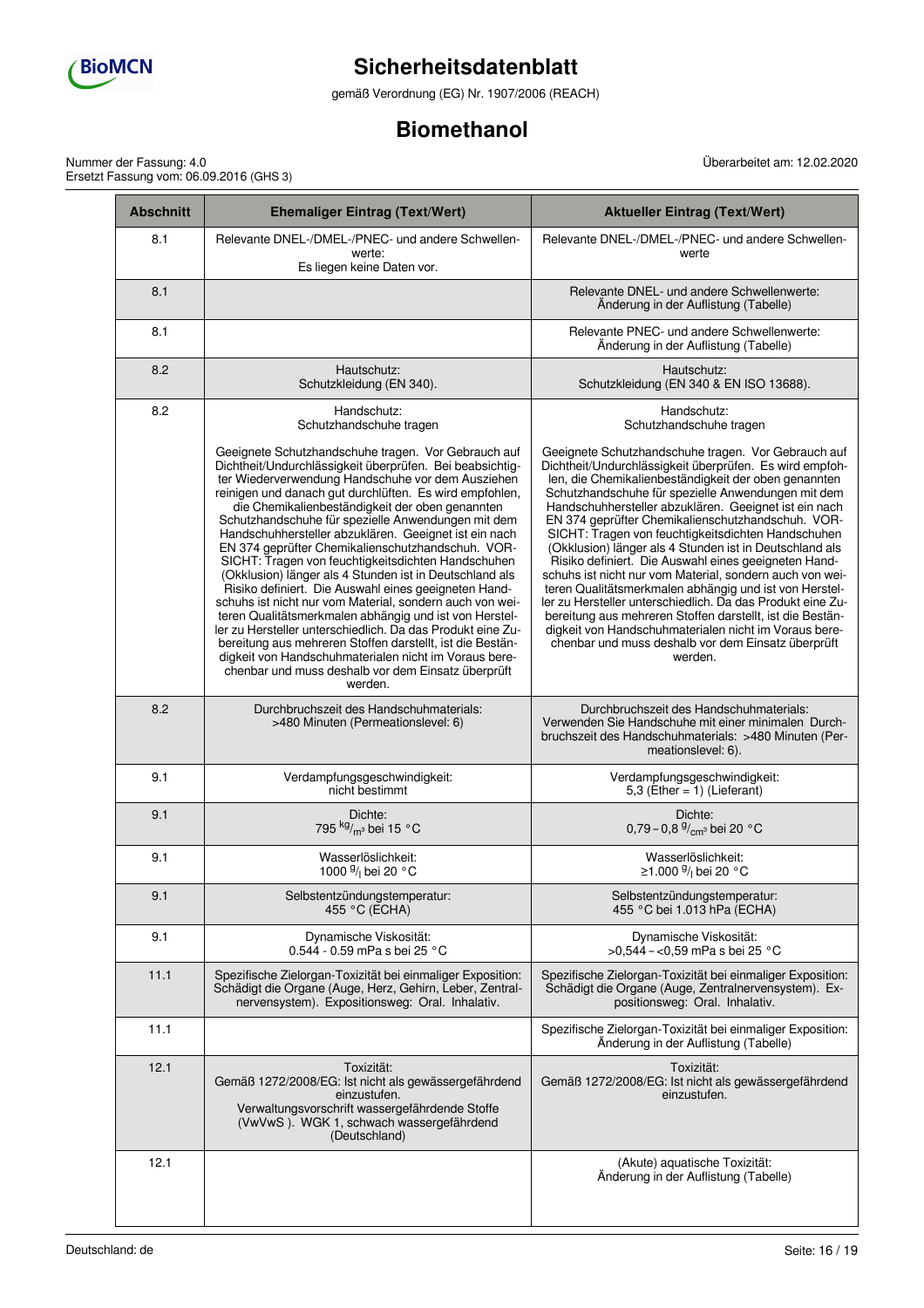

gemäß Verordnung (EG) Nr. 1907/2006 (REACH)

# **Biomethanol**

Nummer der Fassung: 4.0 Ersetzt Fassung vom: 06.09.2016 (GHS 3)

| <b>Abschnitt</b> | <b>Ehemaliger Eintrag (Text/Wert)</b>                                              | <b>Aktueller Eintrag (Text/Wert)</b>                                                                                           |
|------------------|------------------------------------------------------------------------------------|--------------------------------------------------------------------------------------------------------------------------------|
| 12.2             | Persistenz und Abbaubarkeit:<br>Es sind keine Daten verfügbar.                     | Persistenz und Abbaubarkeit                                                                                                    |
| 12.2             |                                                                                    | Prozess der Abbaubarkeit:<br>Änderung in der Auflistung (Tabelle)                                                              |
| 12.3             | Bioakkumulationspotenzial:<br>Es sind keine Daten verfügbar.                       | Bioakkumulationspotenzial                                                                                                      |
| 12.4             | Mobilität im Boden:<br>Es sind keine Daten verfügbar.                              | Mobilität im Boden                                                                                                             |
| 14.7             |                                                                                    | Meeresschadstoff (Marine Pollutant):                                                                                           |
| 14.7             | Gefahrzettel:<br>3                                                                 | Gefahrzettel:<br>$3 + 6.1$                                                                                                     |
| 14.7             |                                                                                    | Gefahrzettel:<br>Änderung in der Auflistung (Tabelle)                                                                          |
| 14.7             | Sondervorschriften (SV):<br>A104, A113                                             | Sondervorschriften (SV):<br>A113                                                                                               |
| 15.1             | Beschränkungen gemäß REACH, Anhang XVII:<br>nicht gelistet                         | Beschränkungen gemäß REACH, Anhang XVII                                                                                        |
| 15.1             |                                                                                    | Stoffe mit Beschränkungen (REACH, Anhang XVII):<br>Änderung in der Auflistung (Tabelle)                                        |
| 15.1             | Wassergefährdungsklasse (WGK):<br>1 schwach wassergefährdend - Listenstoff (VwVwS) | Wassergefährdungsklasse (WGK):<br>2 wassergefährdend                                                                           |
| 15.1             |                                                                                    | Technische Anleitung zur Reinhaltung der Luft (Deutsch-<br>land)                                                               |
| 15.1             |                                                                                    | Technische Anleitung zur Reinhaltung der Luft (Deutsch-<br>land):<br>Änderung in der Auflistung (Tabelle)                      |
| 16               |                                                                                    | Abkürzungen und Akronyme:<br>Änderung in der Auflistung (Tabelle)                                                              |
| 16               |                                                                                    | Liste der einschlägigen Sätze (Code und Wortlaut wie in<br>Kapitel 2 und 3 angegeben):<br>Änderung in der Auflistung (Tabelle) |

# **Abkürzungen und Akronyme**

| Abk.       | Beschreibungen der verwendeten Abkürzungen                                                                                                                                                                                              |
|------------|-----------------------------------------------------------------------------------------------------------------------------------------------------------------------------------------------------------------------------------------|
| 2006/15/EG | Richtlinie der Kommission zur Festlegung einer zweiten Liste von Arbeitsplatz-Richtgrenzwerten in Durchführung<br>der Richtlinie 98/24/EG des Rates und zur Änderung der Richtlinien 91/322/EWG und 2000/39/EG                          |
| <b>ADN</b> | Accord européen relatif au transport international des marchandises dangereuses par voies de navigation<br>intérieures (Europäisches Übereinkommen über die internationale Beförderung gefährlicher Güter auf Binnenwas-<br>serstraßen) |
| ADR.       | Accord européen relatif au transport international des marchandises dangereuses par route (Europäisches Über-<br>einkommen über die internationale Beförderung gefährlicher Güter auf der Straße)                                       |
| <b>AGW</b> | Arbeitsplatzgrenzwert                                                                                                                                                                                                                   |
| <b>BCF</b> | Bioconcentration factor (Biokonzentrationsfaktor)                                                                                                                                                                                       |
| <b>CAS</b> | Chemical Abstracts Service (Datenbank von chemischen Verbindungen und deren eindeutigem Schlüssel, der<br><b>CAS Registry Number)</b>                                                                                                   |
| <b>CLP</b> | Verordnung (EG) Nr. 1272/2008 über die Einstufung, Kennzeichnung und Verpackung (Classification, Labelling<br>and Packaging) von Stoffen und Gemischen                                                                                  |
| <b>DFG</b> | Deutsche Forschungsgemeinschaft MAK-und BAT-Werte-Liste, Senatskommission zur Prüfung gesundheits-<br>schädlicher Arbeitsstoffe, Wiley-VCH, Weinheim                                                                                    |

Überarbeitet am: 12.02.2020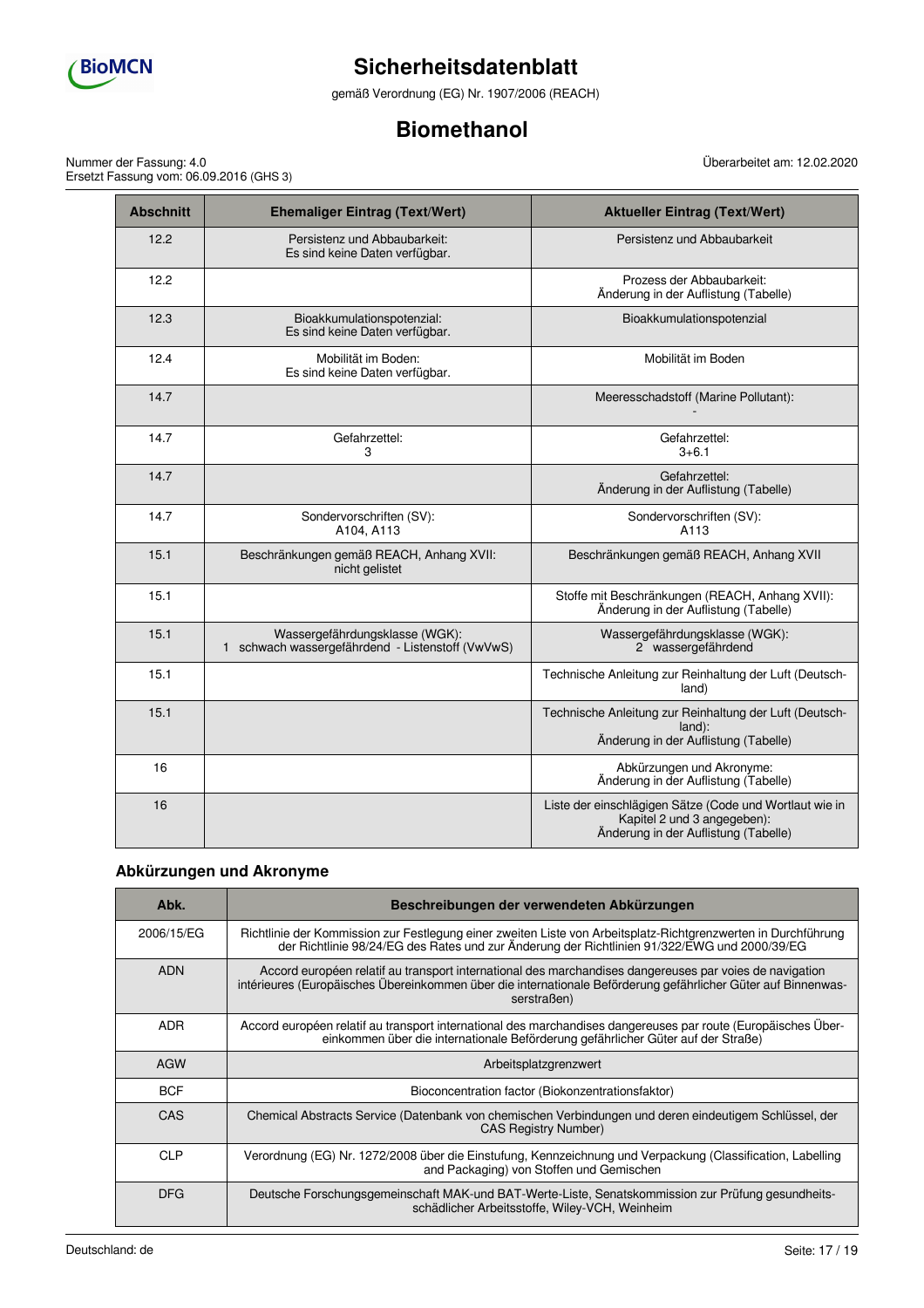

gemäß Verordnung (EG) Nr. 1907/2006 (REACH)

# **Biomethanol**

Nummer der Fassung: 4.0 Ersetzt Fassung vom: 06.09.2016 (GHS 3) Überarbeitet am: 12.02.2020

| Abk.            | Beschreibungen der verwendeten Abkürzungen                                                                                                                                                                          |
|-----------------|---------------------------------------------------------------------------------------------------------------------------------------------------------------------------------------------------------------------|
| <b>DGR</b>      | Dangerous Goods Regulations (Gefahrgutvorschriften) Regelwerk für den Transport gefährlicher Güter, siehe IA-<br>TA/DGR                                                                                             |
| <b>DMEL</b>     | Derived Minimal Effect Level (abgeleitete Expositionshöhe mit minimaler Beeinträchtigung)                                                                                                                           |
| <b>DNEL</b>     | Derived No-Effect Level (abgeleitete Expositionshöhe ohne Beeinträchtigung)                                                                                                                                         |
| <b>EC50</b>     | Effective Concentration 50 % (Wirksame Konzentration 50 %). Die EC50 entspricht der Konzentration eines ge-<br>prüften Stoffes, die eine Wirkung (z.B. auf das Wachstum) in einem gegebenen Zeitraum um 50 % ändert |
| EG-Nr.          | Das EG-Verzeichnis (EINECS, ELINCS und das NLP-Verzeichnis) ist die Quelle für die siebenstellige EC-Num-<br>mer als Kennzahl für Stoffe in der EU (Éuropäische Union)                                              |
| <b>EINECS</b>   | European Inventory of Existing Commercial Chemical Substances (europäisches Verzeichnis der auf dem Markt<br>vorhandenen chemischen Stoffe)                                                                         |
| <b>ELINCS</b>   | European List of Notified Chemical Substances (europäische Liste der angemeldeten chemischen Stoffe)                                                                                                                |
| EmS             | Emergency Schedule (Notfall Zeitplan)                                                                                                                                                                               |
| ErC50           | ≡ EC50: bei diesem Verfahren diejenige Konzentration der Prüfsubstanz, die im Vergleich zur Kontrolle zu einer 50<br>%igen Abnahme entweder des Wachstums (EbC50) oder der Wachstumsrate (ErC50) führt              |
| <b>GHS</b>      | "Globally Harmonized System of Classification and Labelling of Chemicals" "Global harmonisiertes System zur Ein-<br>stufung und Kennzeichnung von Chemikalien", das die Vereinten Nationen entwickelt haben         |
| <b>IATA</b>     | International Air Transport Association (Internationale Flug-Transport-Vereinigung)                                                                                                                                 |
| <b>IATA/DGR</b> | Dangerous Goods Regulations (DGR) for the air transport (IATA) (Regelwerk für den Transport gefährlicher Güter<br>im Luftverkehr)                                                                                   |
| <b>ICAO</b>     | International Civil Aviation Organization (internationale Zivilluftfahrt-Organisation)                                                                                                                              |
| <b>IMDG</b>     | International Maritime Dangerous Goods Code (internationaler Code für die Beförderung gefährlicher Güter mit<br>Seeschiffen)                                                                                        |
| Index-Nr.       | Die Indexnummer ist der in Anhang VI Teil 3 der Verordnung (EG) Nr. 1272/2008 angegebene Identifizierungs-Co-<br>de                                                                                                 |
| <b>IOELV</b>    | Arbeitsplatz-Richtgrenzwert                                                                                                                                                                                         |
| <b>KZW</b>      | Kurzzeitwert                                                                                                                                                                                                        |
| <b>LC50</b>     | Lethal Concentration 50 % (Letale Konzentration 50 %): LC50 ist die Konzentration eines geprüften Stoffes, die in<br>einem vorgegebenen Zeitraum zu einer Letalität von 50 % führt                                  |
| LD50            | Lethal Dose 50 % (Letale Dosis 50 %): LD50 ist die Dosis eines geprüften Stoffes, die in einem vorgegebenen<br>Zeitraum zu einer Letalität von 50 % führt                                                           |
| <b>LGK</b>      | Lagerklasse gemäß TRGS 510, Deutschland                                                                                                                                                                             |
| <b>LOAEL</b>    | Lowest Observed Adverse Effect Level (niedrigste Dosis mit beobachtbarer schädlicher Wirkung)                                                                                                                       |
| <b>MARPOL</b>   | Internationales Übereinkommen zur Verhütung der Meeresverschmutzung durch Schiffe (Abk. von "Marine Pollu-<br>tant")                                                                                                |
| <b>NLP</b>      | No-Longer Polymer (nicht-länger-Polymer)                                                                                                                                                                            |
| <b>NOAEL</b>    | No Observed Adverse Effect Level (Dosis ohne beobachtbare schädliche Wirkung)                                                                                                                                       |
| <b>PBT</b>      | Persistent, Bioakkumulierbar und Toxisch                                                                                                                                                                            |
| <b>PNEC</b>     | Predicted No-Effect Concentration (abgeschätzte Nicht-Effekt-Konzentration)                                                                                                                                         |
| ppm             | Parts per million (Teile pro Million)                                                                                                                                                                               |
| <b>REACH</b>    | Registration, Evaluation, Authorisation and Restriction of Chemicals (Registrierung, Bewertung, Zulassung und<br>Beschränkung chemischer Stoffe)                                                                    |
| <b>RID</b>      | Règlement concernant le transport International ferroviaire des marchandises Dangereuses (Ordnung für die inter-<br>nationale Eisenbahnbeförderung gefährlicher Güter)                                              |
| <b>SMW</b>      | Schichtmittelwert                                                                                                                                                                                                   |
| <b>SVHC</b>     | Substance of Very High Concern (besonders besorgniserregender Stoff)                                                                                                                                                |